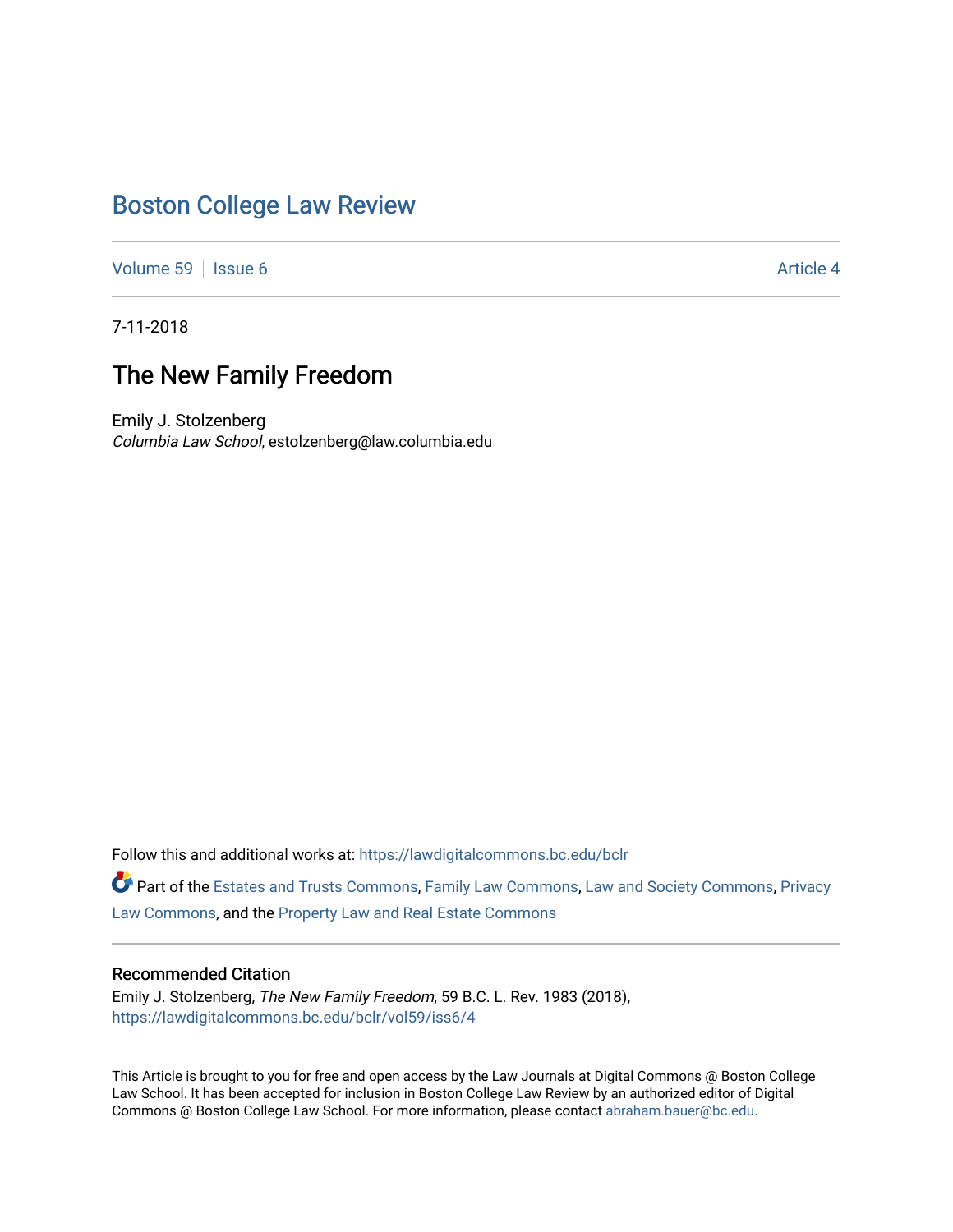# **THE NEW FAMILY FREEDOM**

### EMILY J. STOLZENBERG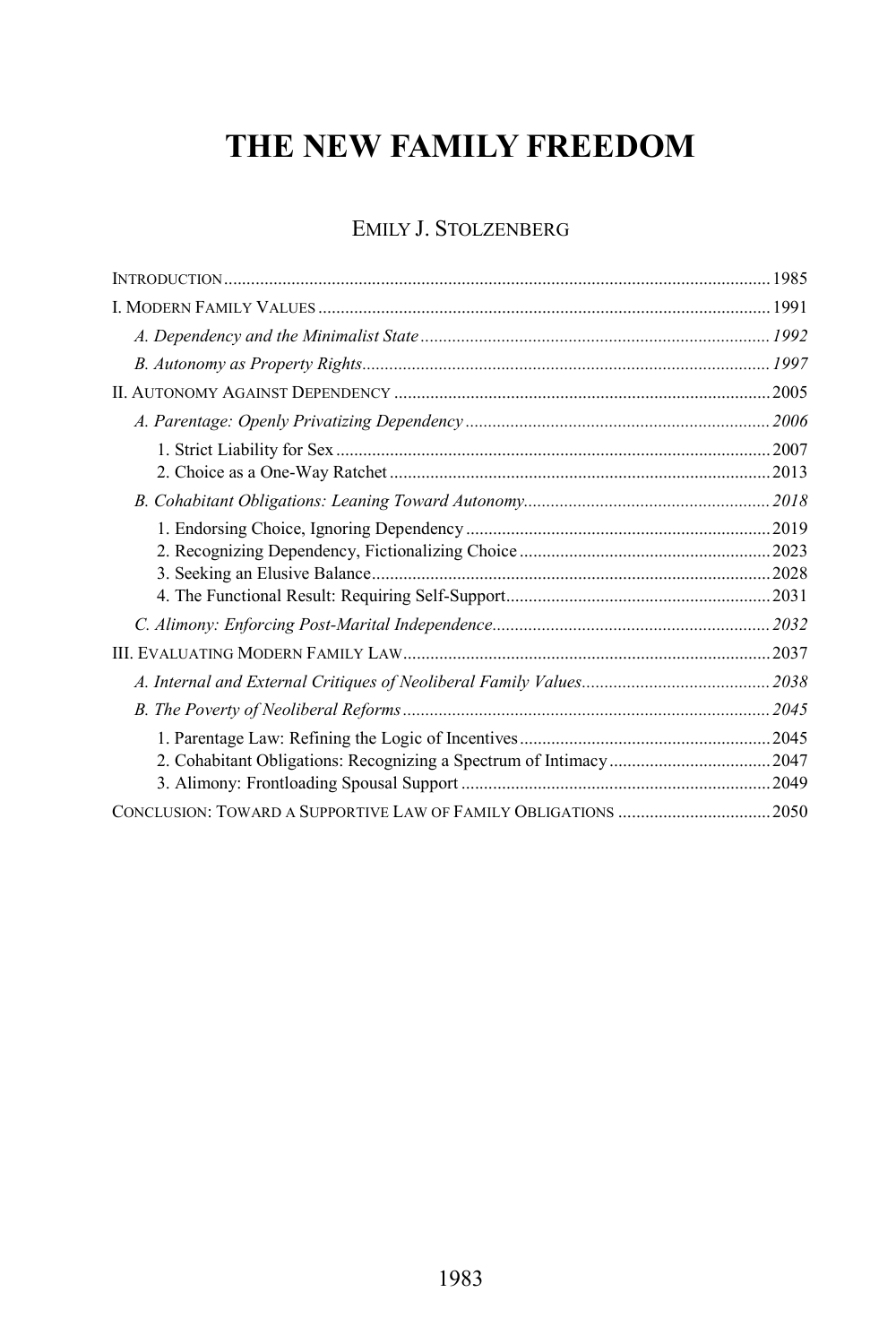## **THE NEW FAMILY FREEDOM**

#### EMILY J. STOLZENBERG\*

**Abstract:** In family law, "autonomy" has traditionally meant freedom from state interference in one's intimate life. This Article describes an emergent, libertarian vision of autonomy as property rights that also demands freedom from other family members. This conception, "choice about obligations," holds redistribution of resources between intimates to be illegitimate unless the richer party "chose" to take on financial obligations ex ante by ceremonially marrying or formally contracting. But as more people conduct their intimate lives outside these legal institutions, choice about obligations increasingly collides with another, more fundamental, family law principle: the imperative to "privatize dependency," i.e., to redistribute resources between family members in lieu of publicly supporting those who cannot support themselves. This conflict is insoluble on its own terms and creates persistent doctrinal problems in the modern law of family obligations. Parentage law, cohabitant property-division claims, and alimony each present the clash between a richer party's interest in avoiding "unchosen" family obligations and the state's interest in avoiding responsibility for citizens' material needs. Against the backdrop of scant collective support, the law denies the importance of freedom to privatize dependency in parent-child relationships and vindicates "choice" in adult relationships by requiring adults to self-support, all the while insisting that intimates "assumed the risk" of obligation or economic loss. Thus, despite attempts to dispel it through doctrinal workarounds, legal fictions, or willful ignorance, the tension remains. The incompatibility between choice about obligations and privatizing dependency also reveals a deep normative tension in the law, for both principles originate in the current neoliberal moment. Neoliberal commitments shape modern family law, but prove both incoherent and deficient as a framework for intimate relationships. As currently struc-

 <sup>© 2018,</sup> Emily J. Stolzenberg. All rights reserved.

<sup>\*</sup> Associate in Law, Columbia Law School. J.D., Yale Law School; M.Phil., University of Oxford; A.B., Princeton University. For helpful discussion and comments, I am grateful to Kerry Abrams, Anne Alstott, Albertina Antognini, Susan Appleton, Ayelet Blecher-Prigat, Margaret Brinig, Richard Brooks, Richard Chused, Hanoch Dagan, Deborah Dinner, Maxine Eichner, Clare Huntington, Jeremy Kessler, Gregory Klass, Jody Kraus, Solangel Maldonado, Daniel Markovits, Kaiponanea Matsumura, Serena Mayeri, Linda McClain, Melissa Murray, Jed Purdy, Carol Sanger, Elizabeth Scott, and Matthew Shapiro. I also thank participants in the Columbia Associates and Fellows Workshop, the New York Area Family Law Scholars Workshop, the Family Law Scholars and Teachers Conference, and the Washington University School of Law Faculty Workshop. Finally, I thank Kelly Morgan, Anthony Fraone, Daniel Sorger, Vasundhara Prasad, and their fellow editors at the *Boston College Law Review* for their excellent editorial assistance.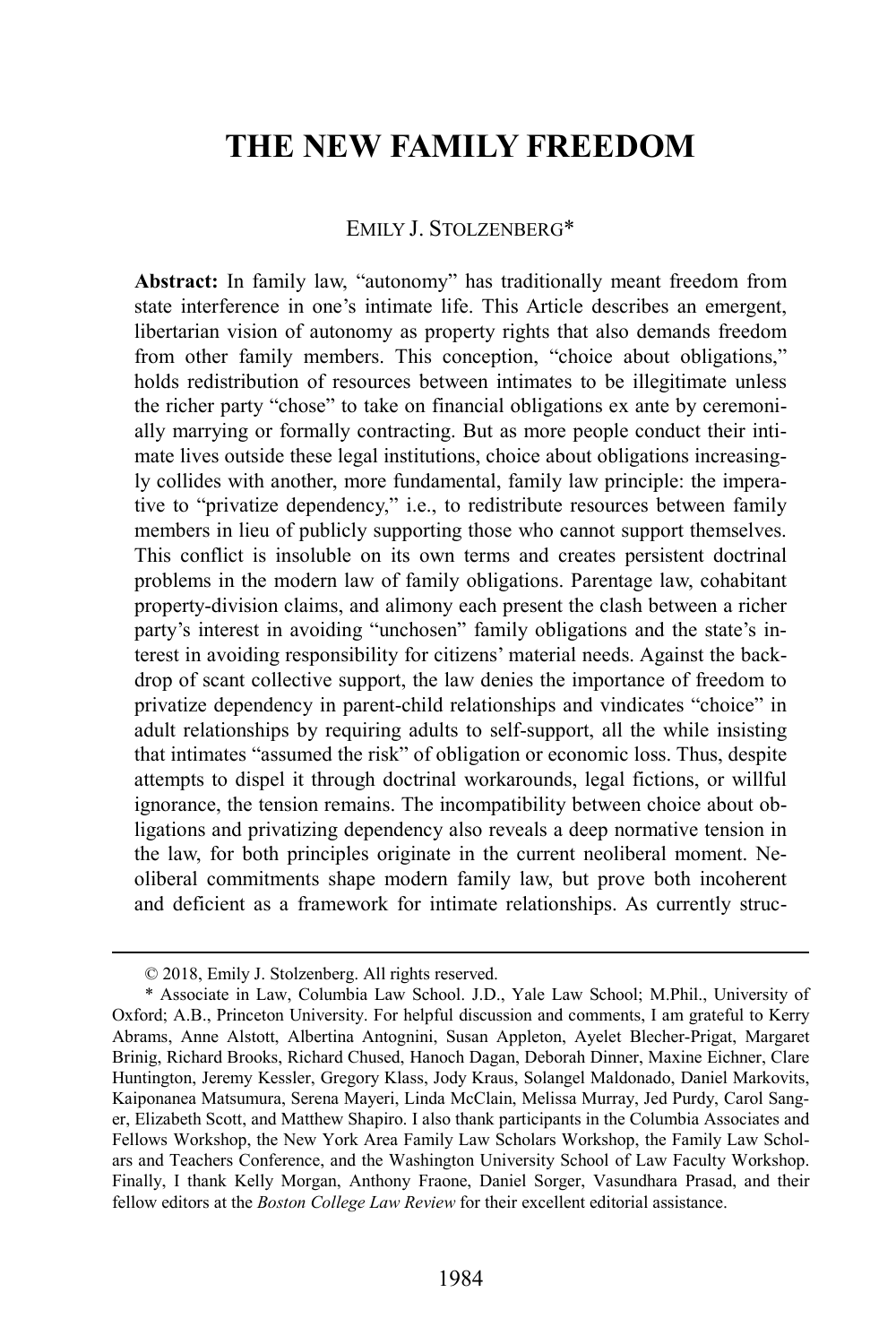tured, family law fails to recognize and further the vital role that families play in meeting their members' deepest human needs. To better conceptualize the rights and responsibilities attending intimacy, modern family law should rethink its approaches to both autonomy and dependency.

#### **INTRODUCTION**

Recent Supreme Court pronouncements suggest that family relationships help individuals to achieve freedom. *Obergefell v. Hodges* recognized the right of same-sex couples to marry in part because "choices concerning ... family relationships" "define personal identity and beliefs." Calling such "intimate choices" "central to" and "inherent in the concept of individual autonomy," the opinion forged a tight positive link between family relationships and freedom.<sup>2</sup>

But the link need not be positive. Against *Obergefell*, modern family law increasingly understands autonomy also to require freedom *from* other family members. This "new family freedom" rejects as illegitimate any attempt to redistribute resources between intimates unless the richer party "chose" to take on family obligations ex ante by ceremonially marrying or formally contracting. But as more people conduct their intimate lives outside legal institu $tions<sub>i</sub><sup>3</sup>$  this libertarian vision collides with another, more fundamental, family law principle: the imperative to "privatize dependency," i.e., to redistribute resources between intimates in lieu of the state providing resources to meet dependents' needs.4 The new family freedom and privatized dependency both pervade modern family law, and yet, as the following cases illustrate, they are often mutually exclusive:

- A sixteen-year-old babysitter seduces her twelve-year-old charge. Although she is adjudicated a juvenile offender for her conduct, the court nonetheless orders the boy to financially support the resulting child.<sup>5</sup>
- A couple cohabits for fifteen years, holding themselves out as married and raising three children. The woman devotes herself to parenting and

 $1$  135 S. Ct. 2584, 2597, 2599 (2015).

<sup>&</sup>lt;sup>2</sup> *Id.* at 2597, 2599; *see also id.* at 2599 (referring to an "abiding connection between marriage and liberty").

 $3$  Over 18 million Americans currently live in unmarried cohabitant households. Kaiponanea T. Matsumura, *Consent to Intimate Regulation*, 96 N.C. L. REV. 1013, 1016 (2018). *See generally* Clare Huntington, *Postmarital Family Law: A Legal Structure for Nonmarital Families*, 67 STAN. L. REV. 167 (2015) (discussing how family law regulates nonmarital families). <sup>4</sup> Although I follow other scholars' lead in using the term "privatizing dependency," *see infra*

notes [29,](#page-7-0) [63](#page-13-0)[–72](#page-14-0) and accompanying text, "private responsibility for dependency" is perhaps a more accurate description of the phenomenon. <sup>5</sup> State *ex rel.* Hermesmann v. Seyer, 847 P.2d 1273, 1274, 1279 (Kan. 1993).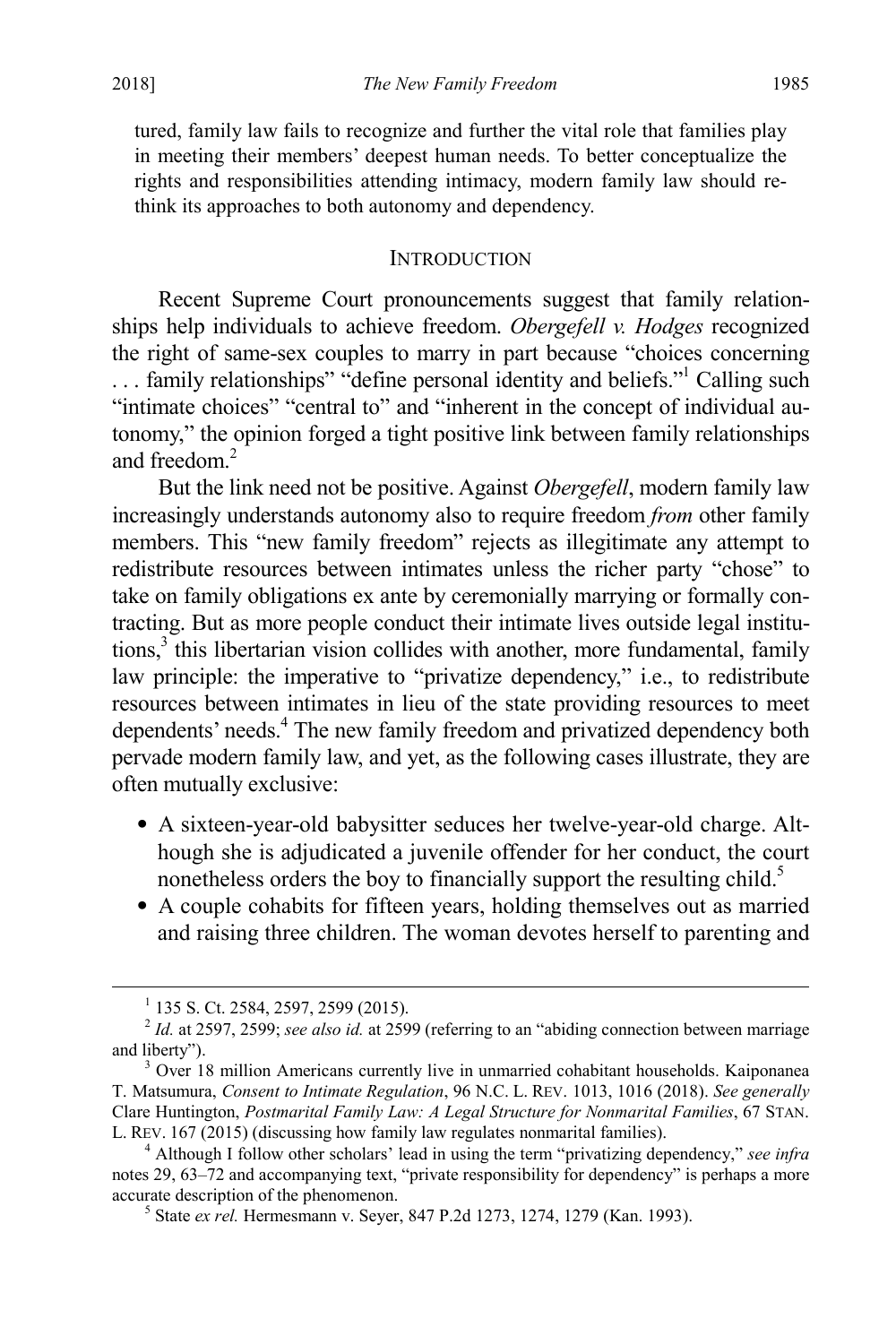supporting the man's education and professional career. Because the couple never formally married, however, the court rejects her claim for an equal share of the property accumulated during the relationship.<sup>6</sup>

• A permanently brain-damaged wife seeks continuing spousal support after a 70-month marriage. Although the husband is able to pay, the court terminates support after fifty-eight months, reasoning that his obligation ends "at [that] point in time." $\bar{7}$ 

Each of these cases presents an irreconcilable conflict between the new family freedom and privatizing dependency. In the first case, excusing the boy from support liability would harm the innocent child, who bears no responsibility for the means of her conception. $8 \text{ In the second case, the worm-}$ an assisted the man in acquiring assets and sacrificed significant opportunities in reliance on the relationship, yet the court's decision leaves her with nothing. $9$  In the third case, the ex-wife is left to subsist on meager disability benefits insufficient to ameliorate her poverty.<sup>10</sup> In each case, the law must choose between competing commitments, one of which must give way to the other.

<span id="page-4-1"></span><span id="page-4-0"></span>This Article argues that the clash between the new family freedom and privatizing dependency creates persistent doctrinal and normative problems in the modern law of family obligations—the financial duties that attach to intimate relationships.<sup>11</sup> I describe the conflicting principles and situate them in the current neoliberal moment,<sup>12</sup> before showing how their intersection creates chronic confusion in the laws of parentage, cohabitant obligations, and alimony.13 I argue that the principles' core incompatibility reveals fundamental flaws in modern family law's normative paradigms.<sup>14</sup> I suggest some doctrinal reforms within the present system, but conclude that neoliberal commitments are a poor fit for family life and that we should restructure family law around alternative approaches to autonomy and dependency.<sup>15</sup>

zation of Family *Law When There Is No Standard Family*, 2012 U. ILL. L. REV. 319, 320 (defining "the law of family obligations" as comprising "child support, property distribution, and alimony").

 <sup>6</sup> Hewitt v. Hewitt, 394 N.E.2d 1204, 1205, 1211 (Ill. 1979); *see also* Blumenthal v. Brewer,

<sup>&</sup>lt;sup>7</sup> In re Marriage of Wilson, 247 Cal. Rptr. 522, 523–24 (Ct. App. 1988).<br>
<sup>8</sup> See Hermesmann, 847 P.2d at 1279.<br>
<sup>9</sup> See Hewitt, 394 N.E.2d at 1205, 1211.<br>
<sup>10</sup> See Wilson, 247 Cal. Rptr. at 527; Anne L. Alstott, *Neolib Negative Liberty and Laissez-Faire Markets in the Minimal State*, 77 LAW & CONTEMP. PROBS. 25, 36, 37 n.73 (2014). 11 *See* Katharine K. Baker, *Homogeneous Rules for Heterogeneous Families: The Standardi-*

<sup>&</sup>lt;sup>12</sup> See infra note[s 36–](#page-10-0)[124](#page-23-0) and accompanying text (Part I).<br><sup>13</sup> See infra note[s 125](#page-23-1)[–310](#page-55-0) and accompanying text (Part II).<br><sup>14</sup> See infra note[s 313](#page-57-0)[–346](#page-63-0) and accompanying text (Part III.A).<br><sup>15</sup> See infra note[s 347](#page-63-1)[–382](#page-70-0) and a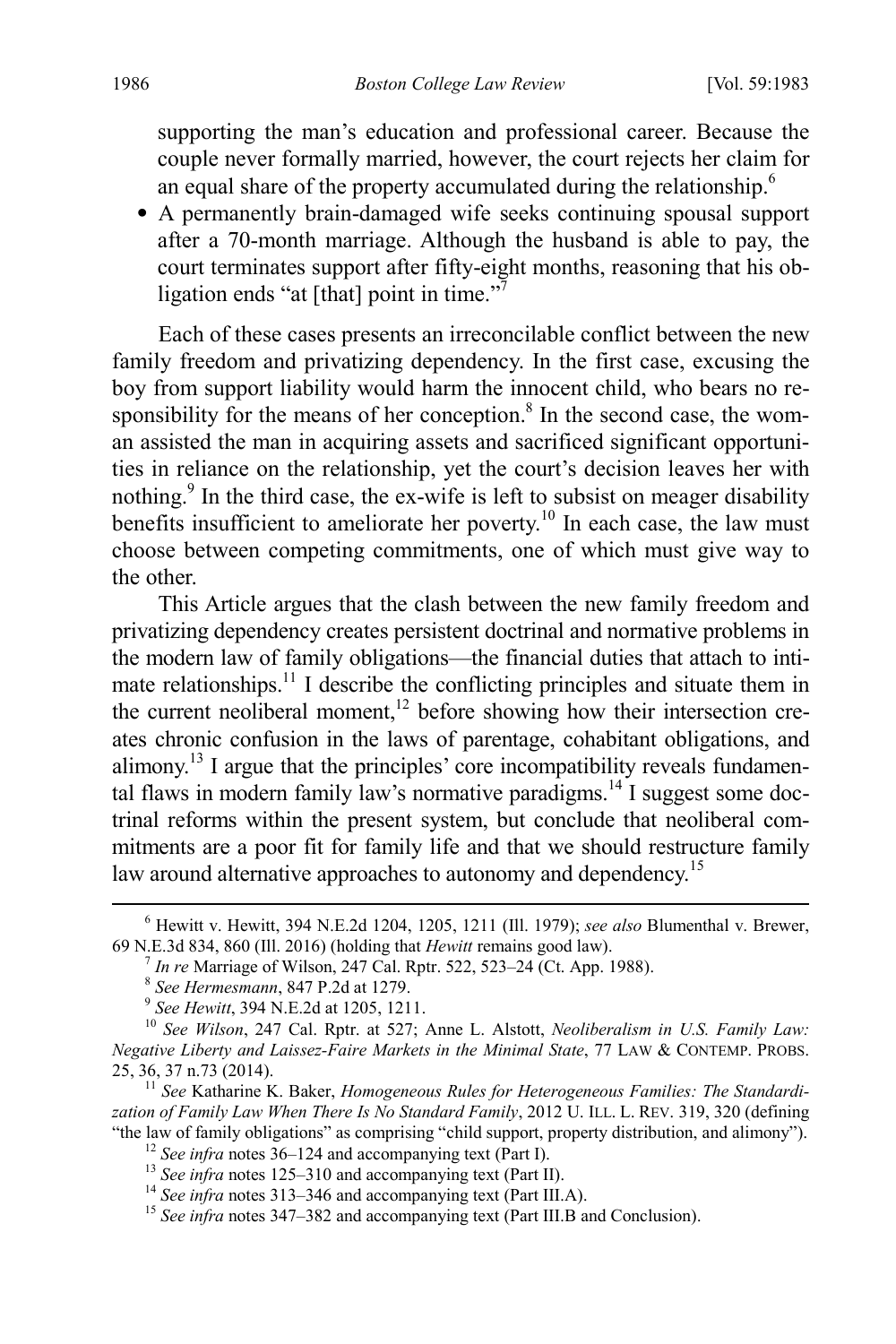This Article makes several contributions. First, I identify and describe a vision of autonomy as property rights that has emerged since the early 1970s and explain how this conception—which I call "choice about obligations," "choice logic," or simply "choice"—undermines the law of family obligations.16 Whereas constitutional descriptions of autonomy contemplate the freedom to pursue chosen family relationships without state censure or with state recognition, $17$  choice logic defines autonomy also to include the freedom to avoid "unchosen" family obligations. But defining autonomy in this libertarian way undercuts the private support imperative, which attaches financial obligations to family relationships to avoid demands on the public fisc.18 Scholars have described how family law advances the state's increasingly pervasive and invasive efforts to privatize dependency,<sup> $19$ </sup> but they have yet to realize how the new family freedom complicates and delegitimizes that goal.

<span id="page-5-1"></span><span id="page-5-0"></span>The tension between choice about obligations and privatizing dependency comes to a head in precisely those doctrinal areas whose proper regulation has been the subject of long-standing, yet unresolved, scholarly debate: the laws of parentage for purposes of child support, cohabitant property division claims, and alimony.<sup>20</sup> Men seeking to avoid paternal obligations ask why women may avoid maternal obligations through abortion or adoption, whereas the public policy of "personal responsibility" denies them any such choice.<sup>21</sup> In determining what cohabitants who neither ceremonially married nor formally contracted owe one other, the law must inevitably weigh the richer party's interest in controlling (what he views as) his prop-

<sup>&</sup>lt;sup>16</sup> See infra note[s 36–](#page-10-0)[77](#page-15-0) and accompanying text (Part I.A).<br><sup>17</sup> See, e.g., Obergefell v. Hodges, 135 S. Ct. 2584 (2015).<br><sup>18</sup> See, e.g., Laura A. Rosenbury, *Federal Visions of Private Family Support*, 67 VAND. L. REV. 1835, 1866 (2014).

<sup>&</sup>lt;sup>19</sup> See, e.g., MELINDA COOPER, FAMILY VALUES: BETWEEN NEOLIBERALISM AND THE NEW SOCIAL CONSERVATISM 67–117 (2017); MARTHA ALBERTSON FINEMAN, THE AUTONOMY MYTH: A THEORY OF DEPENDENCY 228 (2004); Anne L. Alstott, *Private Tragedies? Family Law as Social Insurance*, 4 HARV. L. & POL'Y REV. 3, 4 (2010); Susan Frelich Appleton, *Between the Binaries: Exploring the Legal Boundaries of Nonanonymous Sperm Donation*, 49 FAM. L.Q. 93, 97 (2015) [hereinafter Appleton, *Between the Binaries*]; Susan Frelich Appleton, *The Forgotten Family Law of* Eisenstadt v. Baird, 28 YALE J.L. & FEMINISM 1, 28 n.185 (2016) [hereinafter Appleton, *Forgotten Family Law*]; Melissa Murray, *Family Law's Doctrines*, 163 U. PA. L. REV. 1985, 1990, 2015–17 (2015); Rosenbury, *supra* not[e 18,](#page-5-0) at 1866–67; Robin West, *From Choice to Reproductive Justice: De-Constitutionalizing Abortion Rights*, 118 YALE L.J. 1394, 1409–12 (2009). <sup>20</sup> *Cf.* Baker, *supra* not[e 11,](#page-4-0) at 320 (defining "family obligations" as "child support, property

distribution, and alimony"). I examine property distribution between cohabitants instead of spouses because marital property obligations are arguably justified by consent to be married. *See infra* note [120](#page-22-0) and accompanying text. <sup>21</sup> *See infra* note[s 128](#page-25-0)[–197](#page-35-0) and accompanying text (Part II.A).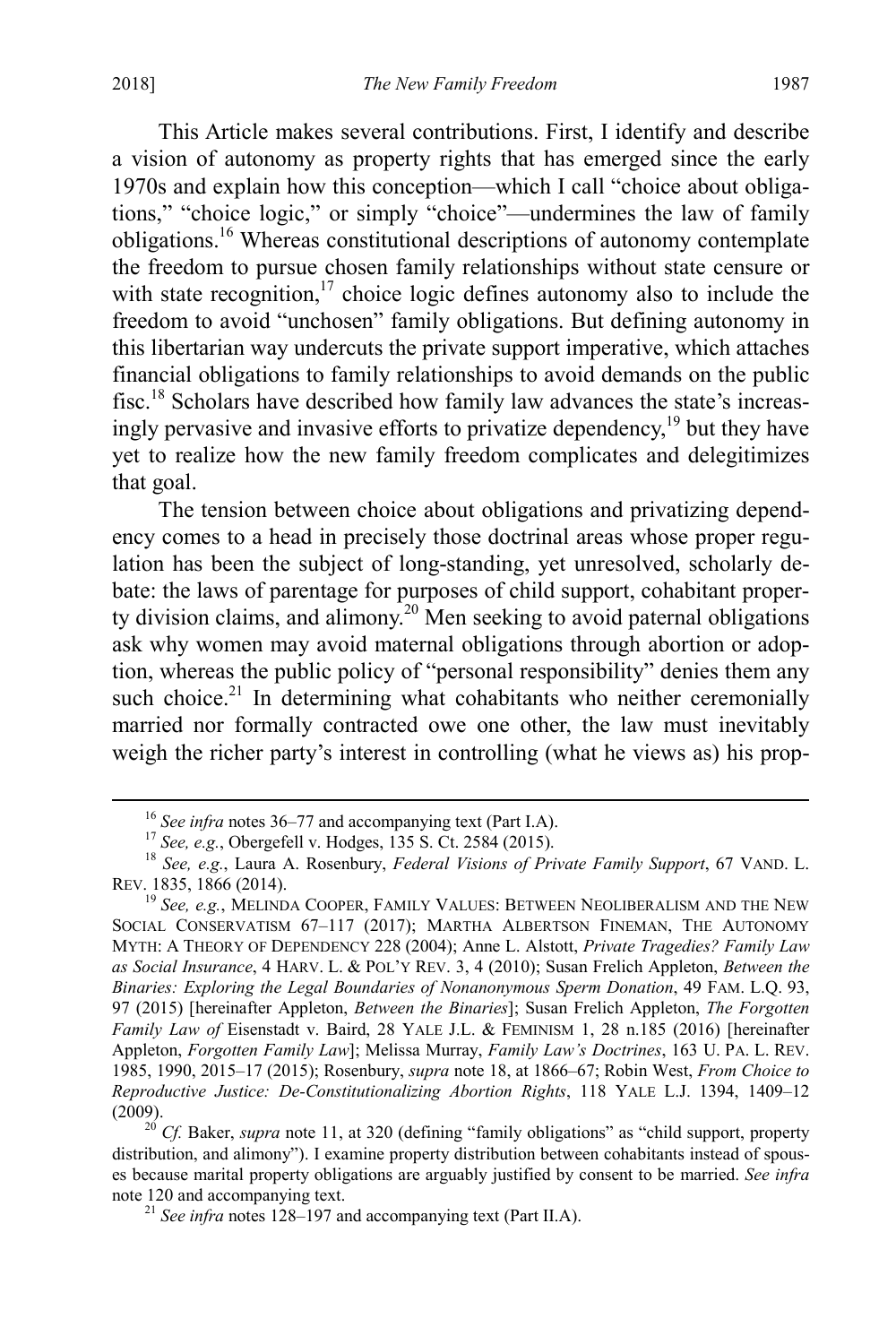<span id="page-6-1"></span>erty against assigning resources to the poorer party.<sup>22</sup> And permanent alimony pits an obligor's property rights in his post-divorce income stream—a proposition ratified by no-fault divorce—against providing for a recipient's ongoing financial need.<sup>23</sup> In each of these doctrinal areas, the law cannot both privatize dependency and vindicate choice about obligations; instead, it must prioritize one of the competing values.

Against the backdrop of our society's refusal collectively to support family life, family law persists in privatizing dependency. It does so explicitly in the law of parentage, which concerns children developmentally incapable of meeting their own needs, and implicitly in the laws of cohabitant obligations and alimony, by deeming all adults capable of self-support. But harmonizing the new family freedom with this institutional settlement requires fictionalizing choice.<sup>24</sup> Although family law insists that adult intimates "assumed the risk" of obligation or economic loss by reading consent to legal consequences from causally attenuated conduct, this rhetoric denies the importance of adult freedom in parent-child relationships and ignores dependency and interdependency in adult intimate relationships. Thus, despite attempts to reconcile autonomy with family obligations through doctrinal workarounds, legal fictions, or willful ignorance, the tension between principles remains.

This Article's second contribution is to reveal a fundamental incoherence within modern family law's theoretical foundation. Far from discrete phenomena, the new family freedom and the private support imperative share roots in the current neoliberal moment. Although some scholars contend that the term is "too vague or polemical for responsible use," neoliberalism is a useful shorthand for an interrelated set of political, economic, and social policies and their justificatory apparatus.<sup>25</sup> Since the 1970s, "a loose

<span id="page-6-0"></span><sup>&</sup>lt;sup>22</sup> *See infra* notes [198](#page-36-0)[–273](#page-49-0) and accompanying text (Part II.B). Because choice about obligations functions from the title holder's perspective, I use the term "redistribution" to describe the law's assignment of entitlements between family members. Under different theories of ownership and obligation, however, these distributions of entitlement would not necessarily qualify as "redis-

tributive." <sup>23</sup> *See infra* note[s 274](#page-50-0)[–307](#page-55-1) and accompanying text (Part II.C). Because most alimony obligors are men and most recipients are women, I use the corresponding gendered pronoun for clarity's

sake.<br><sup>24</sup> *Cf.* HENRY M. HART, JR. & ALBERT M. SACKS, THE LEGAL PROCESS: BASIC PROBLEMS IN THE MAKING AND APPLICATION OF LAW 4 (William N. Eskridge, Jr. & Philip P. Frickey eds., 1994) (describing the principle of "institutional settlement" as "the judgment that decisions which are the duly arrived at result of duly established procedures . . . ought to be accepted as binding upon the whole society unless and until they are duly changed"). 25 COOPER, *supra* note [19,](#page-5-1) at 18–19 (using "neoliberalism" to "refer . . . to the American

schools of new economic liberalism . . . defined by the social and economic upheavals of the 1960s and 70s" which "helped redefine the intellectual and popular consensus on state deficit spending, the role of the central bank, inflation, taxation, consumer protection laws, tuition fees,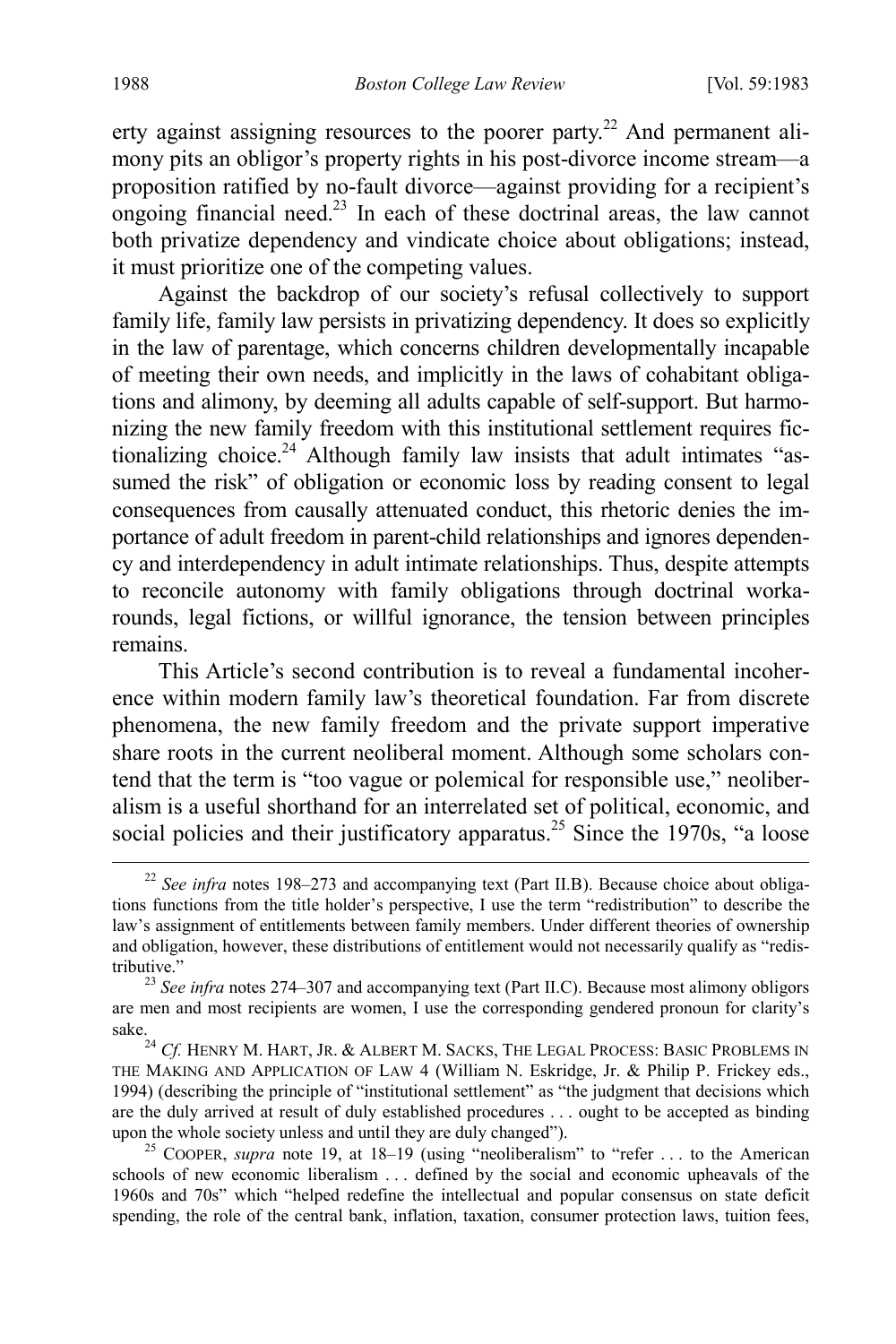<span id="page-7-2"></span>constellation of thinkers, politicians, and activists" has worked "with remarkable success to dismantle the American welfare state, to provide more control over labor for multinational corporations and more freedom for finance capital, [and] to facilitate a transfer of wealth . . . to a small upper class."<sup>26</sup> In support of these projects, proponents have "reviv[ed] ... the doctrines of classical economic liberalism . . . in politics, ideas, and law," articulating "an overlapping set of arguments and premises" that "tend[] to support market imperatives and unequal economic power."<sup>27</sup> Thus neoliberalism describes both a policy agenda and a "political rationality," "a mode of governance encompassing but not limited to the state . . . that produces subjects, forms of citizenship and behavior, and a new organization of the social."<sup>28</sup>

<span id="page-7-3"></span><span id="page-7-1"></span><span id="page-7-0"></span>Scholars have located modern family law's approach to privatizing dependency in neoliberalism, $^{29}$  but they have yet to recognize how a particular neoliberal idea of *autonomy* also shapes family law doctrine. For in using choice-based arguments to resist assignment of resources to poorer family members, richer parties rely upon neoliberal premises, in particular that freedom consists in strong property entitlements and that property transfers are illegitimate absent title holders' consent.<sup>30</sup> The "assumption of risk" logic that modern family law deploys in attempting to reconcile choice with privatized dependency also reflects the neoliberal insistence that "rationally calculating individual[s] bear[] full responsibility for the consequences of [their] action[s] no matter how severe the constraints on this action."<sup>31</sup> The clashing principles thus reveal a profound paradox of neoliberalism: It demands macro-level structures that preclude its micro-level application in the family sphere. The neoliberal state depends, for its continued existence, upon constraining family members' ability to "choose" their own obligations.<sup>32</sup> Far from a coherent normative theory, neoliberalism proves to be a

and welfare"); David Singh Grewal & Jedediah Purdy, *Introduction: Law and Neoliberalism*, 77

LAW & CONTEMP. PROBS. 1, 2 & n.3 (2014) (describing criticisms of term).<br><sup>26</sup> Angela P. Harris, *From Stonewall to the Suburbs? Toward a Political Economy of Sexuali-ty*, 14 WM. & MARY BILL RTS. J. 1539, 1555 (2006).

<sup>&</sup>lt;sup>27</sup> Grewal & Purdy, *supra* not[e 25,](#page-6-0) at 1–2.<br><sup>28</sup> WENDY BROWN, *Neoliberalism and the End of Liberal Democracy*, *in* EDGEWORK: CRITI-<br>CAL ESSAYS ON KNOWLEDGE AND POLITICS 37, 37 (2005).

<sup>&</sup>lt;sup>29</sup> See, e.g., Appleton, *Forgotten Family Law*, *supra* not[e 19,](#page-5-1) at 27–28, 41; Deborah Dinner, *The Divorce Bargain: The Fathers' Rights Movement and Family Inequalities*, 102 VA. L. REV.

<sup>&</sup>lt;sup>30</sup> See DAVID HARVEY, A BRIEF HISTORY OF NEOLIBERALISM 7 (2005); Randy E. Barnett, *A* Consent Theory of Contract, 86 COLUM. L. REV. 269, 299 (1986).

<sup>&</sup>lt;sup>31</sup> BROWN, *supra* not[e 28,](#page-7-1) at 42. **32** *Cf.* Nancy Fraser, *Contradictions of Capital and Care*, 100 NEW LEFT REV. 99, 99 (2016) ("No society that systematically undermines social reproduction can endure for long.").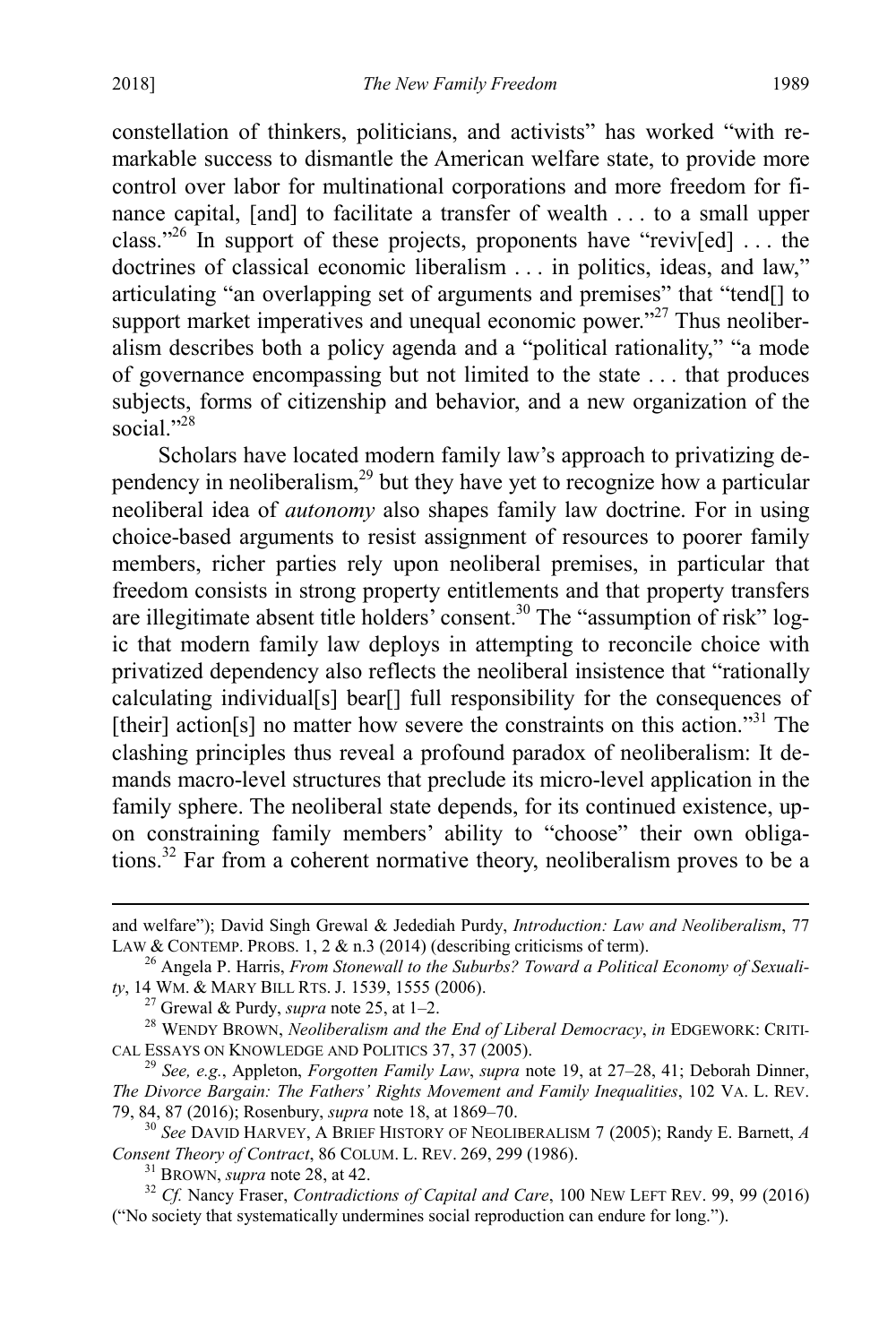<span id="page-8-0"></span>contingent historical phenomenon, an ideology that entrenches certain economic, political, and social power structures.<sup>33</sup> This insight denaturalizes neoliberalism as a framework for organizing collective life, rendering its normative primacy in family law ripe for challenge.

Although neoliberal approaches to autonomy and dependency are a poor fit for family life, they shape modern family law. I therefore propose some incremental reforms to the law of family obligations, taking both choice logic and the current approach to dependency as fixed.<sup>34</sup> In the law of parentage, I suggest eliminating or reducing paternal child-support liability in the case of less-than-voluntary sexual conduct and rescinding policies that interfere with fathers' ability to provide economic and emotional support. In the law of cohabitants, I propose tailoring different levels of obligations to different kinds of cohabitant relationships. And in the context of alimony, I propose redistributing resources between former spouses through unequal division of marital property, rather than post-divorce transfer payments. These proposals' limitations prove the need for broader reform. For resolving family law's underlying problems will require a concomitant transformation of our entire collective life—a project that calls for the attention and efforts of many.

This Article's final contribution is to highlight what a choice-based conception of freedom forecloses: consideration of alternative ways to understand autonomy within the family. Because family relationships ideally help individuals to meet some of their deepest human needs, family members are not—and cannot and should not be—fully independent of one another. A satisfactory conception of family autonomy must therefore account for the dependency and interdependency that attend intimacy. But choice logic, with its insistence on ex ante consent to obligation, rejects the moral fact that even intimacy unsanctioned by legal formality can belong within the sphere of family justice. Defining family freedom in terms of individual property rights precludes the law from embracing richer conceptions of autonomy that understand one's commitments, especially to intimates, as consistent with and even necessary to freedom.<sup>35</sup> With the limits of choice logic exposed, we can begin to consider how family relationships might support, rather than impede, their members' pursuit of important life projects.

 <sup>33</sup> *See, e.g.*, Harris, *supra* not[e 26,](#page-7-2) at 1556; Martha T. McCluskey, *Efficiency and Social Citizenship: Challenging the Neoliberal Attack on the Welfare State*, 78 IND. L.J. 783, 784 & n.2 (2003); *cf.* 1 KARL MARX & FREDERICK ENGELS, THE GERMAN IDEOLOGY 79–86 (C.J. Arthur ed., 1970) (1845). <sup>34</sup> *See infra* note[s 347](#page-63-1)[–372](#page-68-0) and accompanying text (Part III.B). <sup>35</sup> *See infra* note[s 378](#page-69-0)[–382](#page-70-0) and accompanying text.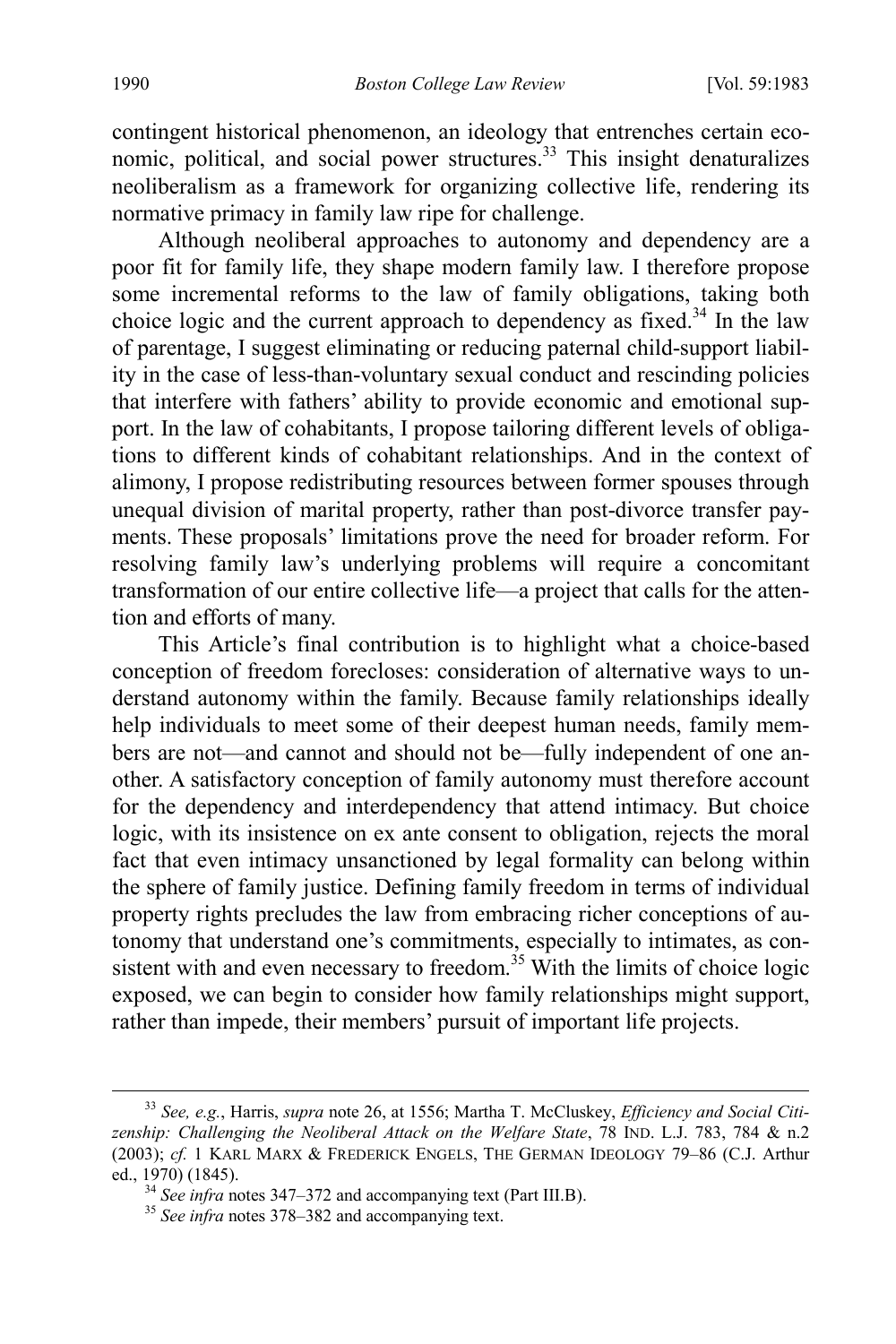This Article proceeds as follows. Part I describes how the family's responsibility for dependency shapes current family law doctrine and traces the ascendance of choice logic in modern family law. I situate both principles within the current neoliberal moment and explain how they set the stage for doctrinal conflict. Part II analyzes how the laws of parentage, cohabitant obligations, and alimony inevitably require states and scholars to choose between principles, to either respect a view of autonomy requiring the richer party's ex ante consent to family obligations or ensure that an economically vulnerable party's needs are met. Part III exposes neoliberalism's structural incoherence and normative unattractiveness as a framework for family life. I propose some interim reforms, but conclude that appropriately conceptualizing the rights and responsibilities attending intimacy requires rethinking family law's approaches to both autonomy and dependency.

#### I. MODERN FAMILY VALUES

The importance of autonomy and the family's role in privatizing dependency are both central premises of modern family law. On the surface, these phenomena appear to be distinct and even opposed: Scholars generally applaud legal developments that further intimate self-determination, while criticizing the state's refusal meaningfully to support the caregiving upon which society depends. But as this Part shows, both the private support imperative and an ascendant libertarian view of family autonomy originate in the current neoliberal moment. Although constitutional respect for autonomy protects many interests, including the freedom to pursue chosen family relationships, autonomy increasingly grounds claims that individuals should also be free to choose their family *obligations*—and by extension, to avoid family obligations that they did not "choose" ex ante. This conception of autonomy as financial freedom from other family members, which began to emerge in the early 1970s, reflects deeply ingrained neoliberal convictions, namely that property cannot be legitimately transferred absent its owner's consent. This new vision of family freedom conflicts with the thoroughgoing way in which modern family law privatizes dependency, which in turn can only be understood against the backdrop of our current minimalist state. Family regulation based on marital status and formal contracting succeeds in balancing privatizing dependency with choice about obligations, but as ever more individuals conduct their intimate lives outside these traditional legal institutions, the two principles increasingly clash within the law of family obligations.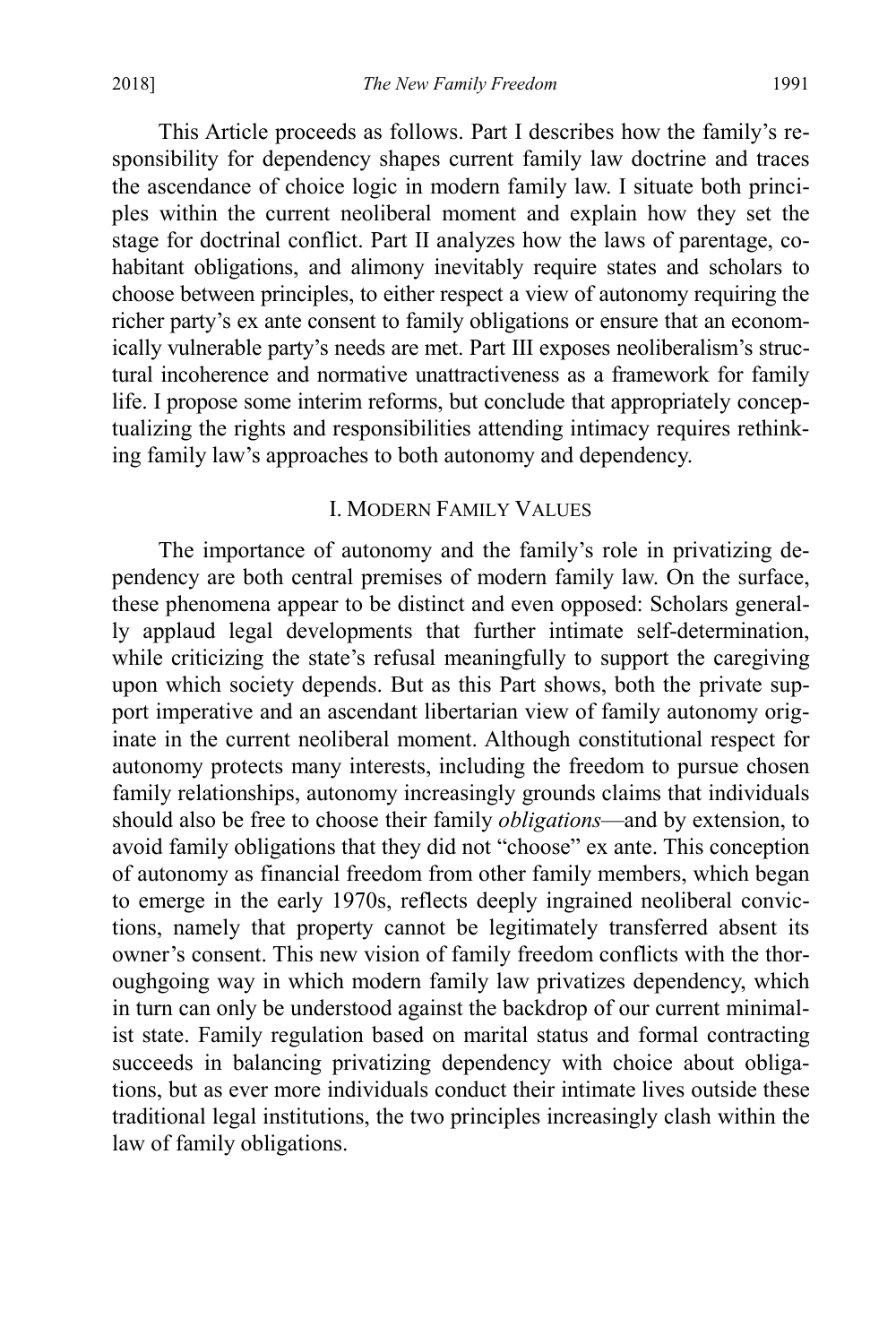#### <span id="page-10-0"></span>*A. Dependency and the Minimalist State*

Every society faces what we could call the "dependency problem."<sup>36</sup> To ensure its self-perpetuation, a society requires the continued vitality of its members. But adults do not spring into being fully formed. Instead, they are born as vulnerable children who depend on others for the physical resources, care, and guidance they need to develop the capacity for social membership.<sup>37</sup> And because raising children is such intensive work, caregivers must in turn depend on others to meet their own needs. Martha Fineman has described these respective phenomena as "inevitable" and "derivative dependency."38

<span id="page-10-2"></span><span id="page-10-1"></span>A society's options for addressing dependency lie on a spectrum between two poles: ensuring collectively that the needs of those who cannot care for themselves are met, or assigning the responsibility to private parties or institutions.<sup>39</sup> As scholars have recognized, the United States generally opts for the latter course by "privatizing dependency" within the family, primarily through the vehicle of family  $\overline{law}^{40}$  This policy choice requires American families to bear most of the costs of social reproduction, or "the biological reproduction of the next generation along with the subsistence, socialization, education, and caregiving of existing generations."<sup>41</sup> As a result, families are expected to "shoulder their own financial weight," despite the fact that "society depends upon families to engage in social reproduction and has a stake in families successfully doing so."<sup>42</sup>

Although families have long been responsible for dependency, the law has defined and enforced their precise duties differently over time. At common law, for instance, the law of coverture and the doctrine of necessaries

<sup>&</sup>lt;sup>36</sup> See generally FINEMAN, *supra* not[e 19.](#page-5-1)<br><sup>37</sup> See, e.g., MAXINE EICHNER, THE SUPPORTIVE STATE: FAMILIES, GOVERNMENT, AND AMERICA'S POLITICAL IDEALS 45–51 (2010).

<sup>&</sup>lt;sup>38</sup> FINEMAN, *supra* note [19,](#page-5-1) at 34–37.<br><sup>39</sup> *See, e.g.*, LINDA C. MCCLAIN, THE PLACE OF FAMILIES: FOSTERING CAPACITY, EQUALI-TY, AND RESPONSIBILITY 21 (2006) ("A just society must ensure that its members are able to meet

<sup>&</sup>lt;sup>40</sup> See, e.g., FINEMAN, *supra* not[e 19,](#page-5-1) at 33; MCCLAIN, *supra* not[e 39,](#page-10-1) at 5 (arguing that in the U.S., "there is insufficient recognition of a public responsibility to support families' efforts"); Dinner, *supra* note [29,](#page-7-0) at 84 ("[T]he United States tilts strongly in the direction of private responsibility for social reproduction . . . ."); Maxine Eichner, *The Privatized American Family*, 93 NOTRE DAME L. REV. 213, 215–16 (2017) (arguing that the U.S. "stands alone in the degree of its failure" to recognize that "the distribution of conditions necessary for sound families is a basic responsibility of government"). <sup>41</sup> Dinner, *supra* not[e 29,](#page-7-0) at 84. <sup>42</sup> Eichner, *supra* note [40,](#page-10-2) at 214; MCCLAIN, *supra* not[e 39,](#page-10-1) at 5.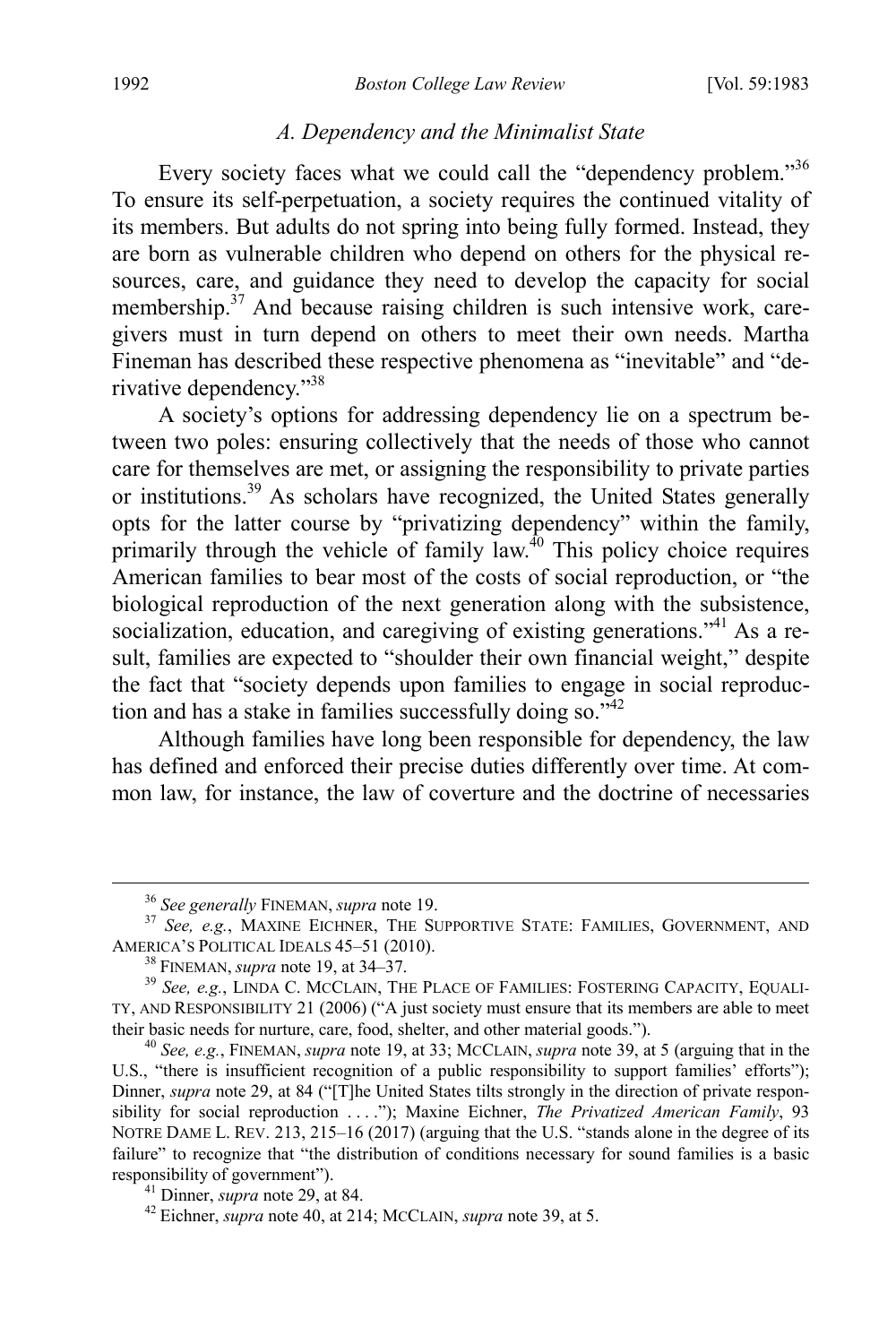required a husband to support his wife and children.<sup>43</sup> This obligation went hand-in-hand with male familial and political prerogative, for it was "[a] man's ... taking ... responsibility for dependent wife and children [that] qualified him to be a participating member of a state."<sup>44</sup> In the late nineteenth century, married women's property acts and earnings statutes relaxed the rules of coverture by permitting wives to hold property in their own names, to contract, and to claim rights in their own labor. These enactments preserved, however, the common-law expectation that married women would render household services in exchange for their husbands' support.<sup>45</sup> Tort and criminal law similarly underscored the continuing importance of the family's role in private provision: Breach-of-promise-to-marry suits permitted women to recover the "loss of the pecuniary and social advantages which the promised marriage offered," while men charged with the crime of seduction could avoid prison by marrying and providing for their victims.46 Each form of legal liability understood marriage as the institution through which dependency needs were to be satisfied. $47$ 

<span id="page-11-1"></span><span id="page-11-0"></span>Legal developments beginning in the 1960s formally abolished the last vestiges of coverture while retaining the family's historical support function in a transmuted form.<sup>48</sup> The no-fault divorce revolution of the 1970s and

<sup>&</sup>lt;sup>43</sup> 1 WILLIAM BLACKSTONE, COMMENTARIES ON THE LAWS OF ENGLAND \*430, \*434-35 (1765) (describing a husband's duty "to provide his wife with necessities" and characterizing parents' duty to support their children as "a principle of natural law"); 2 JAMES KENT, COMMEN-TARIES ON AMERICAN LAW 146 (Charles M. Barnes ed., 13th ed. 1884); *see also* Earle v. Earle, 43 N.W. 118, 119 (Neb. 1889) ("It is a well-established rule of law that it is the duty of the husband to provide his family with support and means of living . . . and for this purpose the wife has generally the right to use his credit for the purchase of necessaries.").

<sup>&</sup>lt;sup>44</sup> NANCY F. COTT, PUBLIC VOWS: A HISTORY OF MARRIAGE AND THE NATION 7 (2000); *cf.* Rosenbury, *supra* note [18,](#page-5-0) at 1866 ("[S]tates originally recognized marriage and the parent-child relationship as a means to encourage men to assume responsibility for women's and children's dependencies."). <sup>45</sup> *See* Richard H. Chused, *Married Women's Property Law: 1800–1850*, 71 GEO. L.J. 1359,

<sup>1409–12 (1983);</sup> Reva B. Siegel, *Home as Work: The First Woman's Rights Claims Concerning Wives' Household Labor, 1850–1880*, 103 YALE L.J. 1073, 1082–83 (1994); Reva B. Siegel, *The Modernization of Marital Status Law: Adjudicating Wives' Rights to Earnings, 1860–1930*, 82 GEO. L.J. 2127, 2141 (1994).

<sup>46</sup> Stanard v. Bolin, 565 P.2d 94, 96 (Wash. 1977); Melissa Murray, *Marriage as Punishment*,

 $17$ <sup>47</sup> The government continues to view marriage as a solution to poverty. *See, e.g.*, Angela Onwuachi-Willig, *The Return of the Ring: Welfare Reform's Marriage Cure as the Revival of Post-Bellum Control*, 93 CALIF. L. REV. 1647, 1650 (2005) (describing marriage-promotion policies of the Personal Responsibility and Work Opportunity Reconciliation Act ("PWORA") of

<sup>&</sup>lt;sup>48</sup> See Reva B. Siegel, *"The Rule of Love": Wife Beating as Prerogative and Privacy*, 105 YALE L.J. 2117, 2119 (1996) (describing the "preservation through transformation" of "status regime[s]"); *cf.* Rosenbury, *supra* note [18,](#page-5-0) at 1866 (stating that "even as our understandings of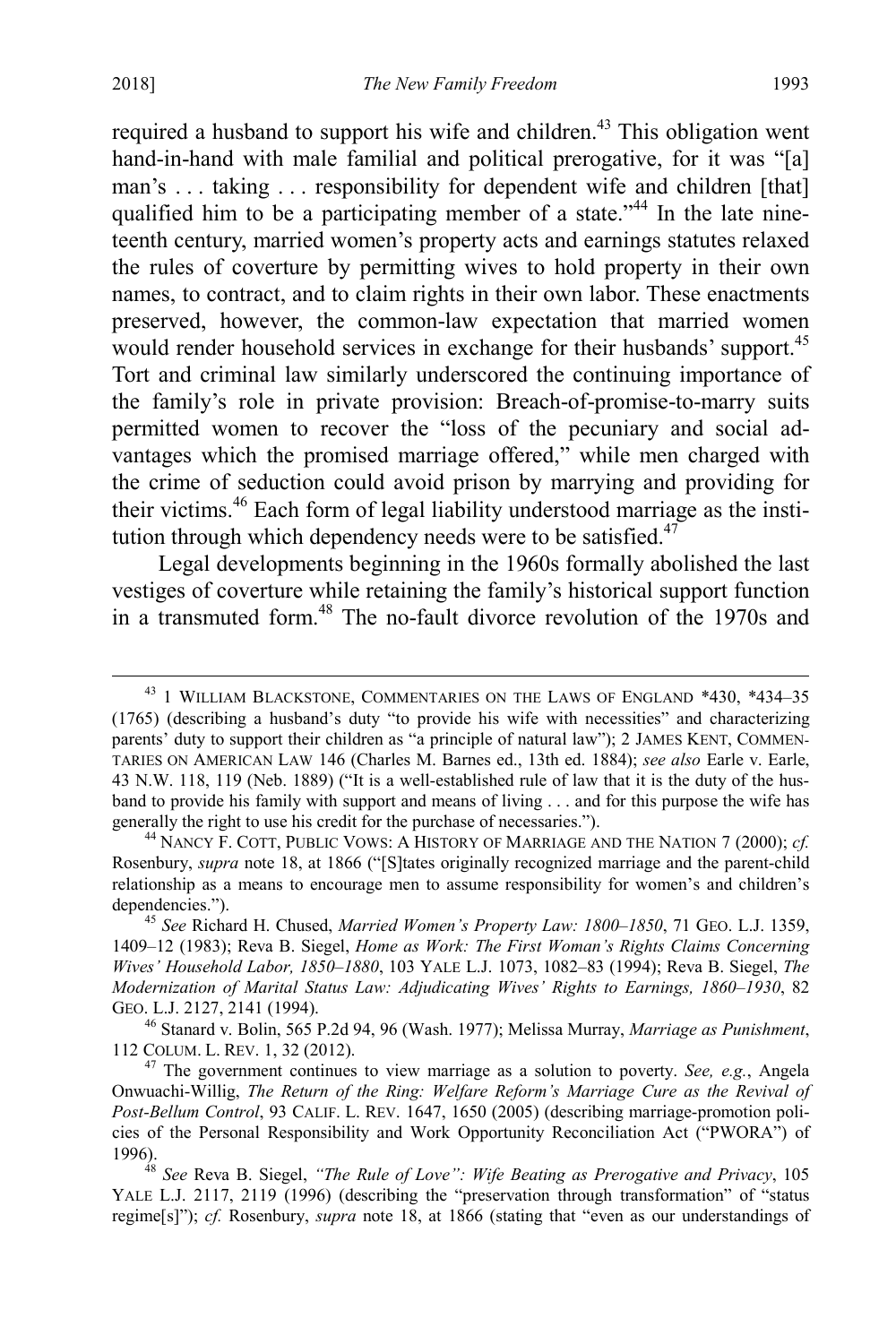1980s made private family law sex-neutral, a shift that confirmed fathers' post-divorce custodial rights and child support obligations but limited women's access to spousal support.<sup>49</sup> The Supreme Court's illegitimacy decisions of the 1970s, accompanied by the 1973 Uniform Parentage Act, extended a parent's duty of support to non-marital as well as marital children.<sup>50</sup> At the same time, welfare reforms from the 1970s through the 1990s restricted the availability of government aid for family life, enacting private provision norms into federal and state law in order to retrench the administrative state.<sup>51</sup> In all of these ways, modern family law embodies the principle that the state bears little responsibility for the costs of social reproduction.

The United States' current extreme approach to the dependency problem is rooted in modern neoliberalism.<sup>52</sup> Unlike the classical liberalism on which it draws, neoliberal "political rationality" seeks to organize collective life by "extending . . . market values to all institutions and social action."<sup>53</sup> Neoliberalism "advocates the institution building, policies, and discourse development appropriate to" this "normative . . . claim about the pervasiveness of economic rationality,"<sup>54</sup> "call[ing] for the abandonment of public space and public institutions and their replacement with market-produced private space and institutions."<sup>55</sup> Under neoliberalism, the state's purpose shrinks from "furthering a broader range of public goods" to "creat[ing] and

family roles and composition have changed, legal recognition of family status remains rooted in the privatization of dependency"). <sup>49</sup> Dinner, *supra* not[e 29,](#page-7-0) at 83–84. *See generally* MARTHA ALBERTSON FINEMAN, THE ILLU-

SION OF EQUALITY: THE RHETORIC AND REALITY OF DIVORCE REFORM (1991) (arguing that pursuit of formal equality negatively affects women and children).

<sup>&</sup>lt;sup>50</sup> *See* Trimble v. Gordon, 430 U.S. 762, 776 (1977); Weber v. Aetna Cas. & Sur. Co., 406 U.S. 164, 172–76 (1972); Levy v. Louisiana, 391 U.S. 68, 72 (1968); UNIF. PARENTAGE ACT

<sup>&</sup>lt;sup>51</sup> *See infra* notes [135](#page-25-1)[–140,](#page-26-0) [176](#page-32-0)[–179](#page-32-1) and accompanying text; *see also* Baker, *supra* note [11,](#page-4-0) at 329 (stating that the federal government required states to adopt child support guidelines in order to "secur[e] more private funds for low-income children so that those children would be less of a financial burden on the government"); Onwuachi-Willig, *supra* note [47,](#page-11-0) at 1677 ("The thrust of PRWORA and related state legislation is to alleviate governmental responsibility where it can be privatized through the family.").<br><sup>52</sup> *See supra* notes [25](#page-6-0)[–33](#page-8-0) and accompanying text.<br><sup>53</sup> BROWN, *supra* not[e 28,](#page-7-1) at 40 (emphasis omitted); *id.* at 42 (noting that "classical liberalism

articulated a distinction . . . among the criteria for individual moral, associational, and economic actions"); *see also* HARVEY, *supra* note [30,](#page-7-3) at 3 (describing neoliberalism's assertion "that the social good" is to be achieved "by maximizing the reach and frequency of market transactions, and . . . bring[ing] all human action into the domain of the market"); *cf.* Harris, *supra* note [26,](#page-7-2) at 1557 ("The neoliberal project is not only a political and economic project, but also a cultural

 $^{54}$  BROWN, *supra* not[e 28,](#page-7-1) at 40.<br><sup>55</sup> Harris, *supra* note [26,](#page-7-2) at 1558.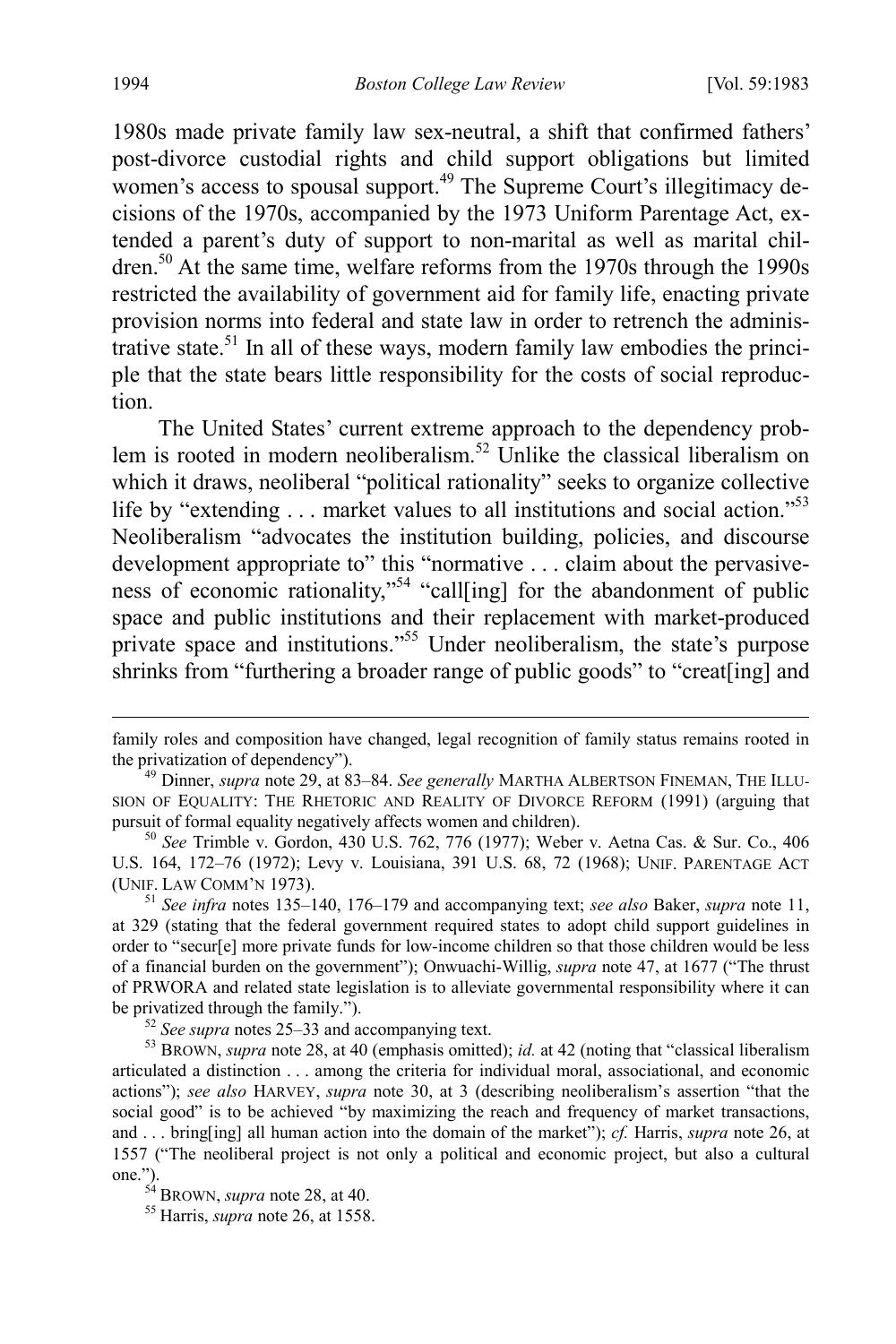<span id="page-13-2"></span><span id="page-13-1"></span>preserv[ing]" the "structures and functions required to secure private property rights and to guarantee  $\dots$  the proper functioning of markets."<sup>56</sup> Because neoliberalism espouses a "narrow[ed] vision of the role of government,"<sup>57</sup> it is sometimes said to advocate a "minimal" state.<sup>58</sup> But because "the opposition between 'market' and 'state' . . . is nonsensical" and "the neoliberal position" is better understood as "a call for a particular kind of state,"<sup>59</sup> I prefer and will use the term "minimalist."

Neoliberalism also makes demands upon individuals, "construct[ing]" them "as entrepreneurial actors in every sphere of life."<sup>60</sup> "[C]itizen-subject[s] of a neoliberal order" are "rational, calculating creatures whose moral autonomy is measured by their capacity for 'self-care'—the ability to provide for their own needs and service their own ambitions."61 Neoliberalism defines the "good citizen . . . as the enterprising, self-regulating subject who manages his or her own risk," without imposing costs on the collective. $62$ 

<span id="page-13-0"></span>Scholars have begun to analyze how neoliberalism shapes family law. Anne Alstott argues that modern family law reflects the commitment to "three core" neoliberal tenets: "negative liberty, laissez-faire market distributions and the minimal state."63 Because constitutional law protects individuals from state interference in their family lives but refuses to redistribute resources to alleviate harsh market outcomes, state-level family law can do no more than divide a family's resources between its members; dependency needs must be met through private resources, or not at all.<sup>64</sup>  $\cdot$ Fhe entrenched neoliberalism of family law" thus "blocks sustained considera-

 <sup>56</sup> HARVEY, *supra* note [30,](#page-7-3) at 2; Eichner, *supra* note [40,](#page-10-2) at 218; *see also* BRENDA COSSMAN, SEXUAL CITIZENS: THE LEGAL AND CULTURAL REGULATION OF SEX AND BELONGING 10 (2007) ("Governments are no longer responsible for ensuring even the most basic economic well-being of their citizens. Individuals must assume that responsibility and ensure their individual self-reliance through the market."); Harris, *supra* not[e 26,](#page-7-2) at 1558 ("Neoliberal policies devolve issues formerly considered collective, such as the management of economic risk, from government to individual

families.").<br><sup>57</sup> Eichner, *supra* not[e 40,](#page-10-2) at 218.<br><sup>58</sup> *Cf.* ROBERT NOZICK, ANARCHY, STATE, AND UTOPIA 26–28 (1974) (describing a theory of the "minimal ... and ultraminimal state") (emphasis omitted).

<sup>&</sup>lt;sup>59</sup> Grewal & Purdy, *supra* not[e 25,](#page-6-0) at 8.<br>
<sup>60</sup> BROWN, *supra* not[e 28,](#page-7-1) at 42.<br>
<sup>61</sup> Id.<br>
<sup>62</sup> COSSMAN, *supra* note [56,](#page-13-1) at 15.<br>
<sup>63</sup> Alstott, *supra* not[e 10,](#page-4-1) at 25.<br>
<sup>64</sup> Id. at 25–26; *see also id.* at 32 ("The state by protecting property rights. Beyond that, the state need not take any particular actions to promote family life, protect children, or mitigate the poverty, distress, and isolation produced by free markets.").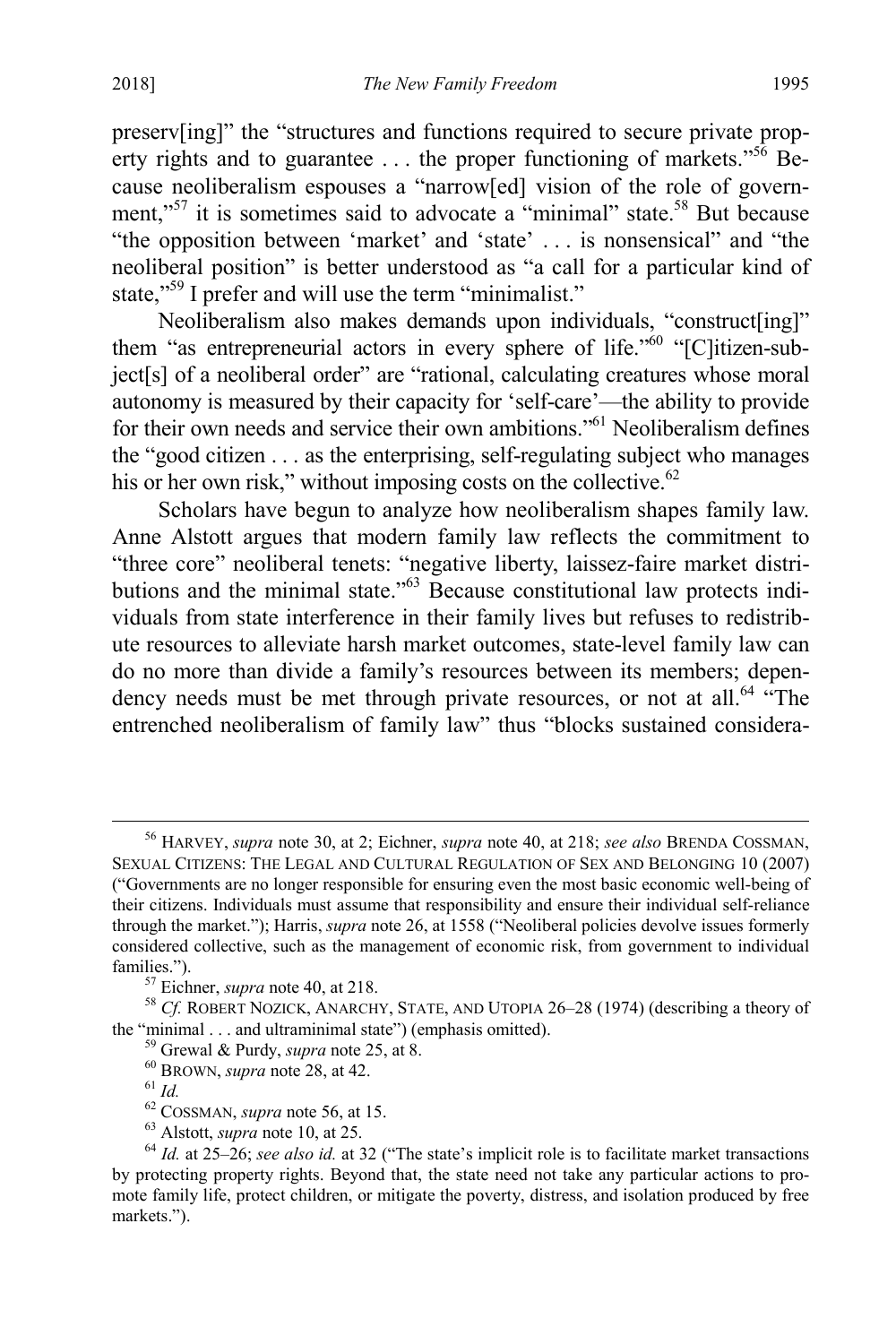tion" of ways to "promote a family life open to all," including by collectively supplying "the resources that make family life possible."<sup>65</sup>

Others join Alstott in describing the modern approach to privatizing dependency as "neoliberal" and criticizing the limits it imposes on family law. Laura Rosenbury argues that "the underlying rationale for legal recognition of family in the neoliberal state" is "encouraging the private support of dependency," and that pursuing this goal precludes the state from adequately recognizing other values, including "pluralism," "dignity," and "equality," which also "help . . . families flourish."66 Deborah Dinner describes late-twentieth century developments in divorce and welfare law as entrenching the neoliberal requirement to privatize support and thereby "reinforc[ing] gender and class inequalities."67 Susan Appleton describes how "a neoliberal gloss" transformed *Eisenstadt v. Baird*'s potentially radical promise of privacy into the modern "principle of 'privatization' of dependency" and "'personal responsibility,'" again with gender- and class-based consequences.68 Angela Harris similarly observes that neoliberalism's naturalization of "economic relations" "conceal[s] subordination and naturalize[s] inequality,"69 while Angela Onwuachi-Willig exposes how "attempts to make all people into self-sufficient citizens" cast "families that do not fit the traditional white family model as deviant" and preserves "the hierarchical race-based organization of American society."<sup>70</sup> And Maxine Eichner argues that the neoliberal state's failure to "protect[] families from market forces" undermines family life for market winners and losers alike.<sup>71</sup> These scholars condemn the way in which modern family law instrumentalizes the family and its resulting blindness to other roles that families could, and should, play in promoting their members' well-being.<sup>72</sup>

<span id="page-14-1"></span><span id="page-14-0"></span>Scholars have also recognized that the law's focus on privatizing dependency undermines autonomy. Susan Appleton notes that "family law[] embrace[s] . . . contradictory objectives," with "the protection of autonomy, liberty, and personal choice, on one hand, and the ongoing regulation of

<sup>&</sup>lt;sup>65</sup> *Id.* at 25–26.<br><sup>66</sup> Rosenbury, *supra* note [18,](#page-5-0) at 1869–70.<br><sup>67</sup> Dinner, *supra* not[e 29,](#page-7-0) at 83; *see also id.* at 84.<br><sup>68</sup> Appleton, *Forgotten Family Law, supra* note [19,](#page-5-1) at 27–28, 41 (discussing Eisenstadt v. Baird, 405 U.S. 438 (1972)).<br>
<sup>69</sup> Harris, *supra* not[e 26,](#page-7-2) at 1543, 1564.<br>
<sup>70</sup> Onwuachi-Willig, *supra* not[e 47,](#page-11-0) at 1694.<br>
<sup>71</sup> Maxine Eichner, *The Family, in Context*, 128 HARV. L. REV. 1980, 2011 (2015).<br>
<sup>72</sup> See Al

at 27–28, 41; Dinner, *supra* note [29,](#page-7-0) at 83–84; Eichner, *supra* note [71,](#page-14-1) at 2011; Harris, *supra* note [26,](#page-7-2) at 1543, 1564; Onwuachi-Willig, *supra* not[e 47,](#page-11-0) at 1694; Rosenbury, *supra* note [18,](#page-5-0) at 1869– 70.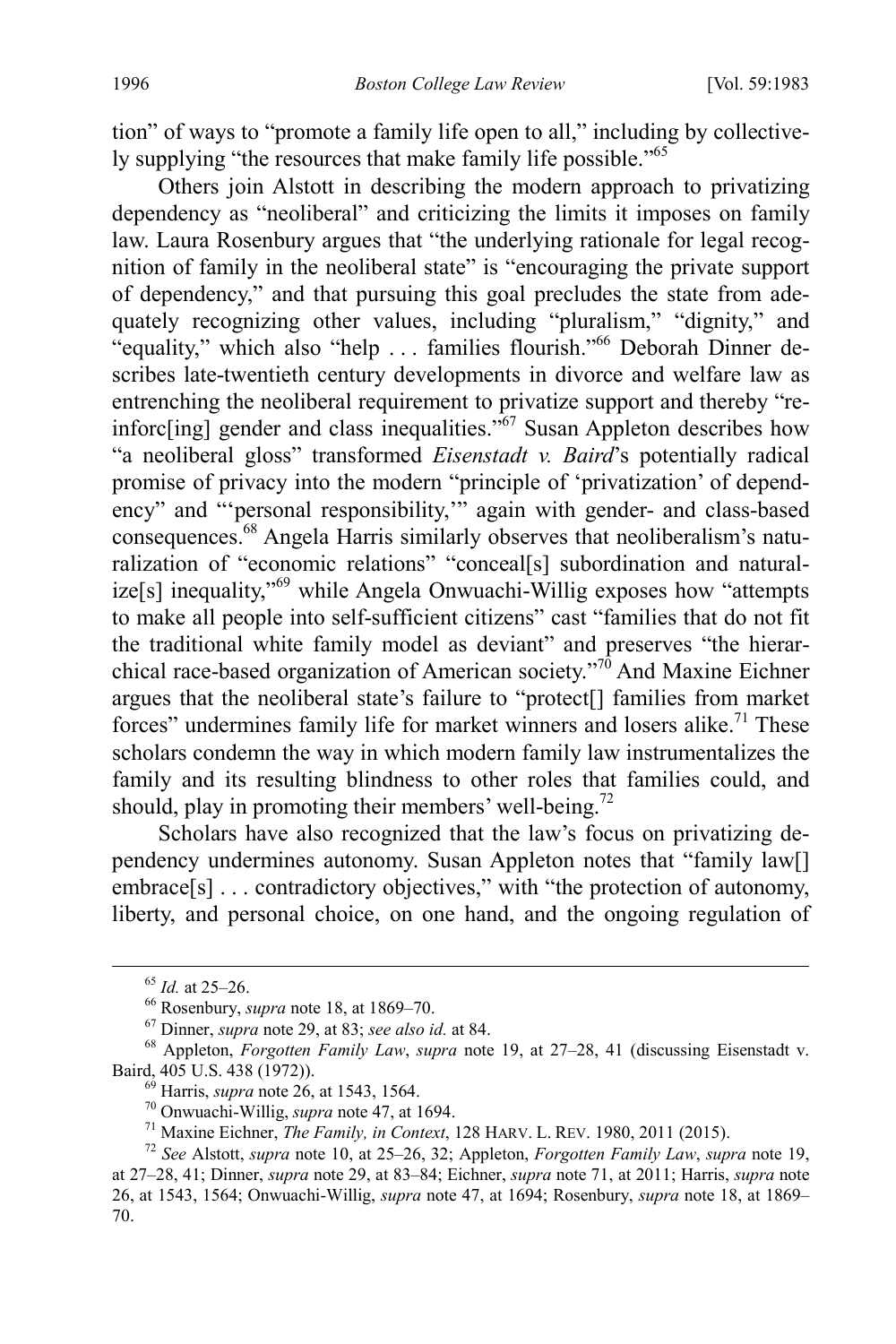intimate life," often in the service of privatizing dependency, "on the other."73 Anne Alstott observes that family law defies "individuals' intentions" in the service of privatizing dependency, "us[ing] state power to impose lasting obligations on people who are affective or literal strangers, who believe themselves to have contracted around responsibility, or who are actively hostile to one another."74 Laura Rosenbury similarly argues that "visions of family dependency and support . . . trump . . . individual intent."<sup>75</sup> And Angela Onwuachi-Willig has criticized welfare law for enshrining "a narrow, patriarchal definition of family," rather than "encompass[ing] and support[ing] a broad range of family forms that can give the poor agency in determining how to structure private support to help in escaping from poverty."76 But these scholars have focused on the public law context of the relationship between state and family—whether the Fourteenth Amendment requires the state to supply the resources necessary for meaningful family life; which kinds of childrearing arrangements should receive government support; and whether states or the federal government get to define family relationships.77 Scholars have yet to recognize how privatizing dependency also subverts an emergent conception of autonomy in the private law of family obligations, one that shares the modern private support imperative's roots in neoliberalism.

#### <span id="page-15-0"></span>*B. Autonomy as Property Rights*

Autonomy is an "essentially contested concept," "the proper use of which inevitably involves endless disputes about [its] proper use<sup>[]</sup> on the part of [its] users."<sup>78</sup> Family law reflects autonomy's variegated meanings, with legislatures, judges, litigants, and scholars agreeing on its importance but disagreeing about what it entails. Whereas constitutional law uses many rich concepts to describe the individual's autonomy interest in protection from "unwarranted government intrusion" in his or her family life, $^{79}$  modern family law understands autonomy to comprise an additional component: the right to choose one's financial obligations to family members. Just as

<sup>&</sup>lt;sup>73</sup> Appleton, *Forgotten Family Law*, *supra* note [19,](#page-5-1) at 41.<br><sup>74</sup> Alstott, *supra* not[e 19,](#page-5-1) at 3–4.<br><sup>75</sup> Rosenbury, *supra* note [18,](#page-5-0) at 1869.<br><sup>76</sup> Onwuachi-Willig, *supra* not[e 47,](#page-11-0) at 1683, 1688.<br><sup>77</sup> Alstott, *supra* n *Family*, 77 OHIO ST. L.J. 919, 922 (2016); Onwuachi-Willig, *supra* note [47,](#page-11-0) at 1693; Rosenbury,

<sup>&</sup>lt;sup>78</sup> W. B. Gallie, *Essentially Contested Concepts*, 56 PROC. ARISTOTELIAN SOC'Y 167, 169 (1956).

 $^{79}$  Eisenstadt v. Baird, 405 U.S. 438, 453 (1972).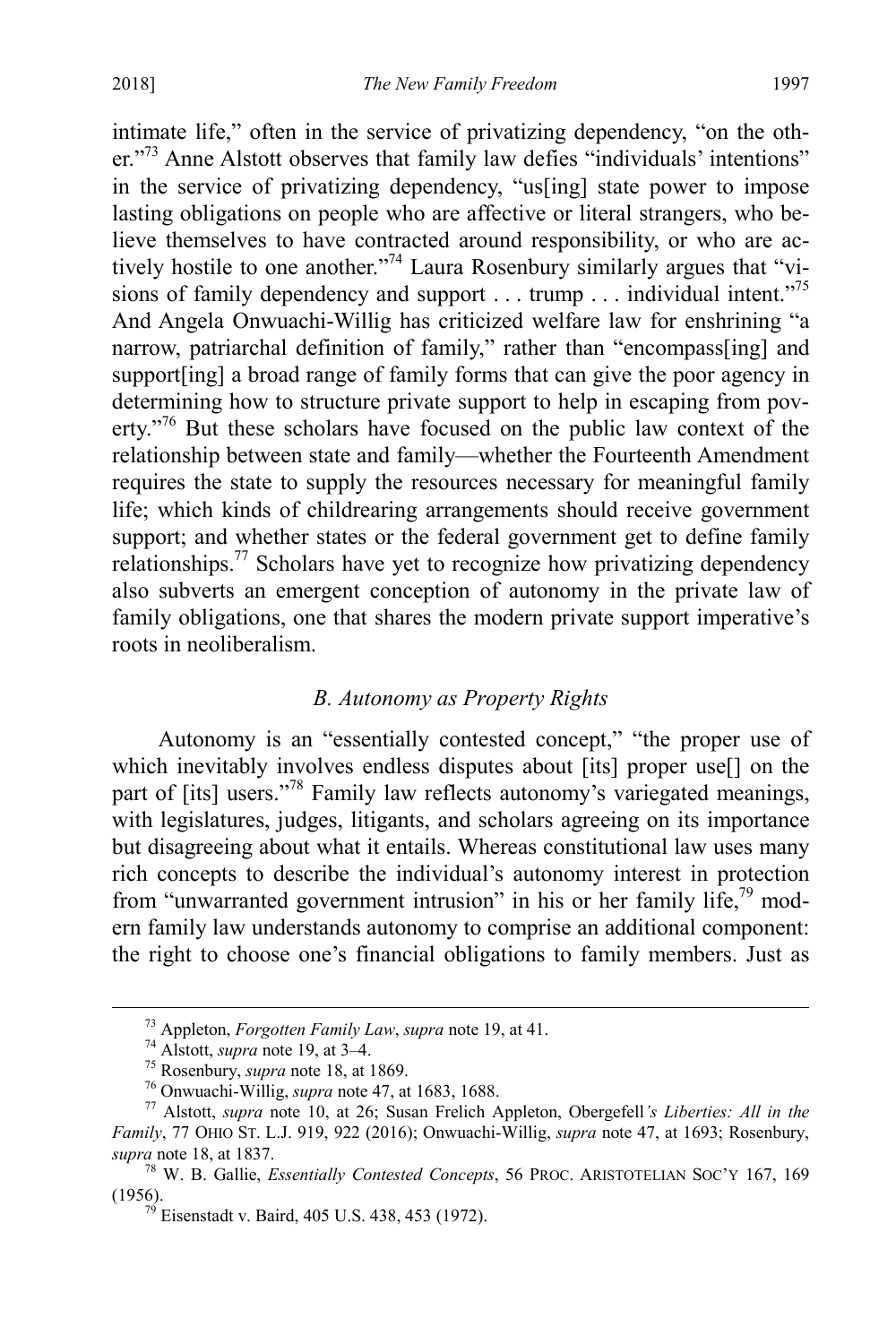neoliberalism understands freedom to consist in property holding and therefore to require the right to enjoy one's property without interference, modern family law conceives of autonomy as the freedom to choose not just one's intimate relationships, but also the property consequences of those relationships. Just as neoliberalism holds the alienation of property to be justified only with an owner's consent, a rising strand within modern family law deems redistribution $80$  between intimates to be justified only if the richer individual formally chose ex ante to take on family obligations. But this property-based vision of autonomy threatens to delegitimize the use of family relationships to privatize dependency.

"Autonomy" motivates and shapes the constitutional law of the family.<sup>81</sup> Although substantive due process jurisprudence does not comprehensively define the interests implicated by state regulation of the family, cases articulate them in terms of individuals' and families' autonomy,<sup>82</sup> liberty,<sup>83</sup> freedom,  $84$  privacy,  $85$  intimacy,  $86$  and dignity.  $87$  In addition to setting out this constellation of abstract values, constitutional law emphasizes autonomy's function: State interference in questions of "marriage, procreation, contraception, family relationships, child rearing, and education" is circumscribed because such "intimate choices" are "personal decisions" "central to ... defin[ing] [one's] identity."<sup>88</sup> As the Supreme Court explained in *Planned Parenthood of Southeastern Pennsylvania v. Casey*, "[a]t the heart of liberty is the right to define one's own concept of existence, of meaning, of the universe, and of the mystery of human life. Beliefs about these matters

<sup>85</sup> Planned Parenthood of Se. Pa. v. Casey, 505 U.S. 833, 896 (1992) (describing the "private sphere of the family"); Roe v. Wade, 410 U.S. 113, 152–53 (1973) (describing the Constitution's "guarantee of personal privacy"); Prince v. Massachusetts, 321 U.S. 158, 166 (1944) (noting "the private realm of family life which the state cannot enter").

 $86$  Griswold v. Connecticut, 381 U.S. 479, 486 (1965) (describing marriage as "intimate to the degree of being sacred").

<sup>&</sup>lt;sup>80</sup> *See supra* not[e 22.](#page-6-1)<br><sup>81</sup> *See* Appleton, *supra* not[e 77,](#page-15-0) at 921.<br><sup>82</sup> Obergefell v. Hodges, 135 S. Ct. 2584, 2599 (2015) (deriving "the right to personal choice regarding marriage" from "the concept of individual au

 $\frac{83}{10}$  Lawrence v. Texas, 539 U.S. 558, 572 (2003) (describing "an emerging awareness that liberty gives substantial protection to adult persons in deciding how to conduct their private lives in matters pertaining to sex"); Pierce v. Soc'y of Sisters, 268 U.S. 510, 534–35 (1925) (pronouncing "the liberty of parents and guardians to direct the upbringing and education of children under their control").

<sup>84</sup> Cleveland Bd. of Educ. v. LaFleur, 414 U.S. 632, 639–40 (1974) (recognizing Fourteenth Amendment protection for the "freedom of personal choice in matters of marriage and family life").

<sup>&</sup>lt;sup>87</sup> *Obergefell*, 135 S. Ct. at 2597.<br><sup>88</sup> *Lawrence*, 539 U.S. at 574 ("afford[ing] constitutional protection to personal decisions relating to" family matters); *Obergefell*, 135 S. Ct. at 2597.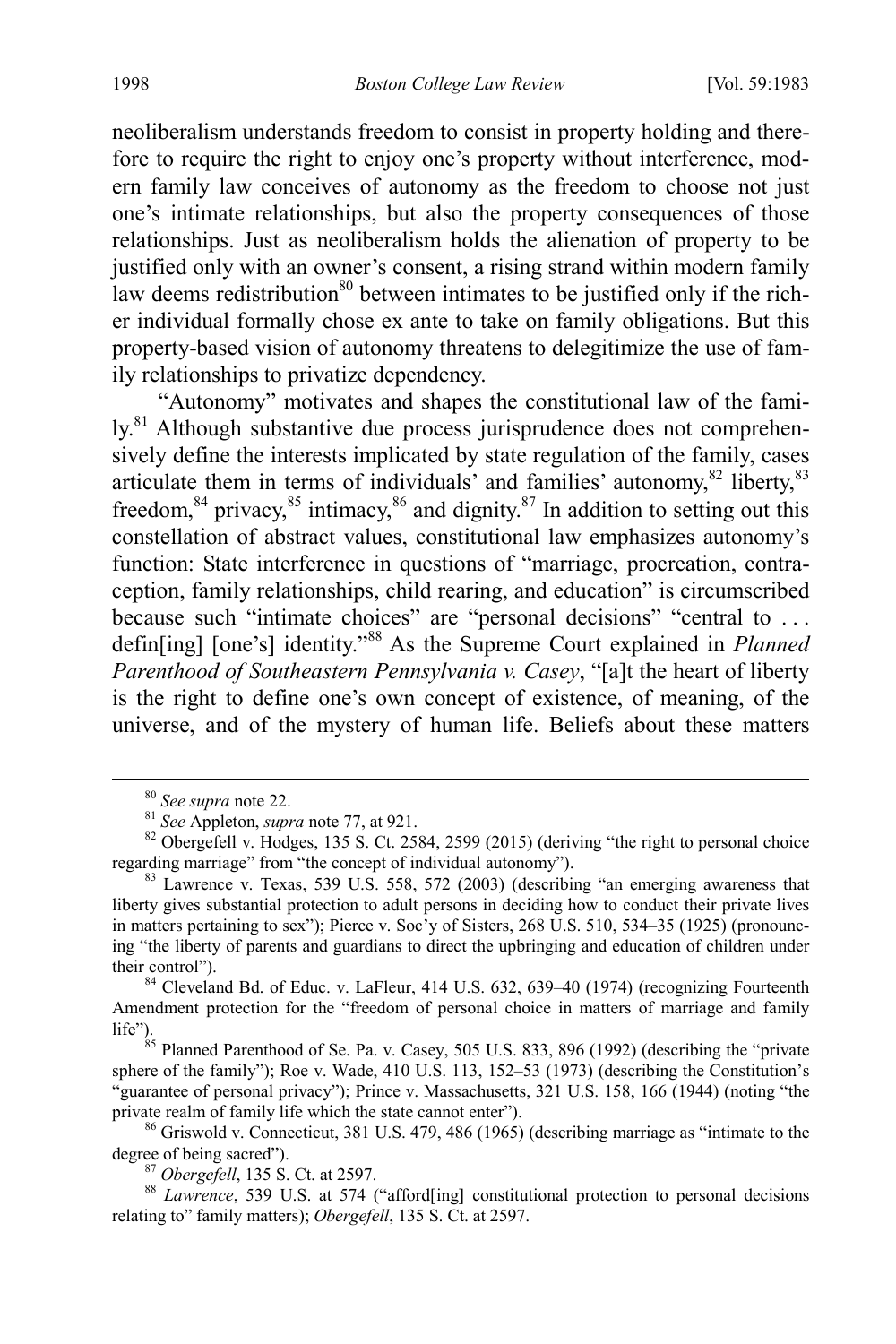could not define the attributes of personhood were they formed under compulsion of the State."<sup>89</sup> Similarly, "the importance of the familial relationship . . . stems from the emotional attachments that derive from the intimacy of daily association, and from the role it plays in 'promot[ing] a way of life."<sup>90</sup> Such relationships also have wide-ranging and lasting consequences, shaping fundamentally the life courses of their members.<sup>91</sup> The Constitution protects the "freedom of personal choice in matters of . . . family life" because our intimate lives could not otherwise fulfill their necessary role in our self-realization and self-determination.<sup>92</sup> In this way, constitutional law reflects a comprehensive and capacious understanding of family autonomy as a requisite for human flourishing.<sup>93</sup>

Respect for autonomy has liberalized family law across many dimensions since the 1960s and 1970s. Although marriage used to be the only permissible form of sexual intimacy,  $94$  respect for autonomy justified legalizing non-marital sexual activity<sup>95</sup> and cohabitation,<sup>96</sup> as well as lifting bans

<sup>92</sup> Cleveland Bd. of Educ. v. LaFleur, 414 U.S. 632, 639–40 (1974); *see Obergefell*, 135 S. Ct. at 2599 (stating that "the right to personal choice regarding marriage is inherent in the concept of individual autonomy"); *Smith*, 431 U.S. at 845 (stating that "the liberty interest in family privacy has its source, and its contours are ordinarily to be sought, . . . in intrinsic human rights"); *cf.* Eisenstadt v. Baird, 405 U.S. 438, 453 (1972) ("If the right of privacy means anything, it is the right . . . to be free from unwarranted governmental intrusion into matters so fundamentally affecting a person as the decision whether to bear or beget a child."). <sup>93</sup> *See Obergefell*, 135 S. Ct. at 2602 (describing the "the approach this Court has used in

discussing . . . fundamental rights, including marriage and intimacy," as approaching those rights "in [their] comprehensive sense"); *see also* Kenji Yoshino, *A New Birth of Freedom?:* Obergefell v. Hodges, 129 HARV. L. REV. 147, 166 (2015) (describing *Obergefell* as "mov[ing] away from a jurisprudence of 'unenumerated' rights and toward a jurisprudence of interpreting the 'enumerat-

ed' right of liberty"). <sup>94</sup> Katherine Franke, *The Curious Relationship of Marriage and Freedom*, *in* MARRIAGE AT THE CROSSROADS: LAW, POLICY, AND THE BRAVE NEW WORLD OF TWENTY-FIRST-CENTURY FAMILIES 87, 99 (Marsha Garrison & Elizabeth S. Scott eds., 2012) [hereinafter Garrison & Scott, MARRIAGE AT THE CROSSROADS] ("Marriage laws . . . include a set of expectations that are enforced through both civil and criminal laws."); Ariela R. Dubler, *Immoral Purposes: Marriage and the Genus of Illicit Sex*, 115 YALE L.J. 756, 761 (2006) (discussing "attempts to use marriage to locate and police the boundary between the categories of licit and illicit sex"); Murray, *supra* note [46,](#page-11-1) at 1 (describing marriage as "state-imposed sexual discipline"); Carl E. Schneider, *The Channeling Function in Family Law*, 20 HOFSTRA L. REV. 495, 496 (1992) (describing how "the law recruits, builds, shapes, sustains, and promotes social institutions"). <sup>95</sup> Lawrence v. Texas, 539 U.S. 558 (2003). <sup>96</sup> *See, e.g.*, Illinois Public Act 86-490, 1986 Ill. Legis. Serv. 86-490 (West) (codified at 720

ILL. COMP. STAT. ANN. 5/11-40 (West 2010)) (deleting "cohabits" from the criminal code); Marvin v. Marvin, 557 P.2d 106, 112 n.4 (Cal. 1976) (noting repeal of prohibition on "living 'in a

<span id="page-17-0"></span>

<sup>&</sup>lt;sup>89</sup> *Casey*, 505 U.S. at 851. 90 Smith v. Org. of Foster Families for Equal. & Reform, 431 U.S. 816, 844 (1977) (quoting Wisconsin v. Yoder, 406 U.S. 205, 231–33 (1972)).

<sup>&</sup>lt;sup>91</sup> See, e.g., Rivera v. Minnich, 483 U.S. 574, 583 (1987) (Brennan, J., dissenting) (describing parenthood as "a lifelong relationship with significant financial, legal, and moral dimensions").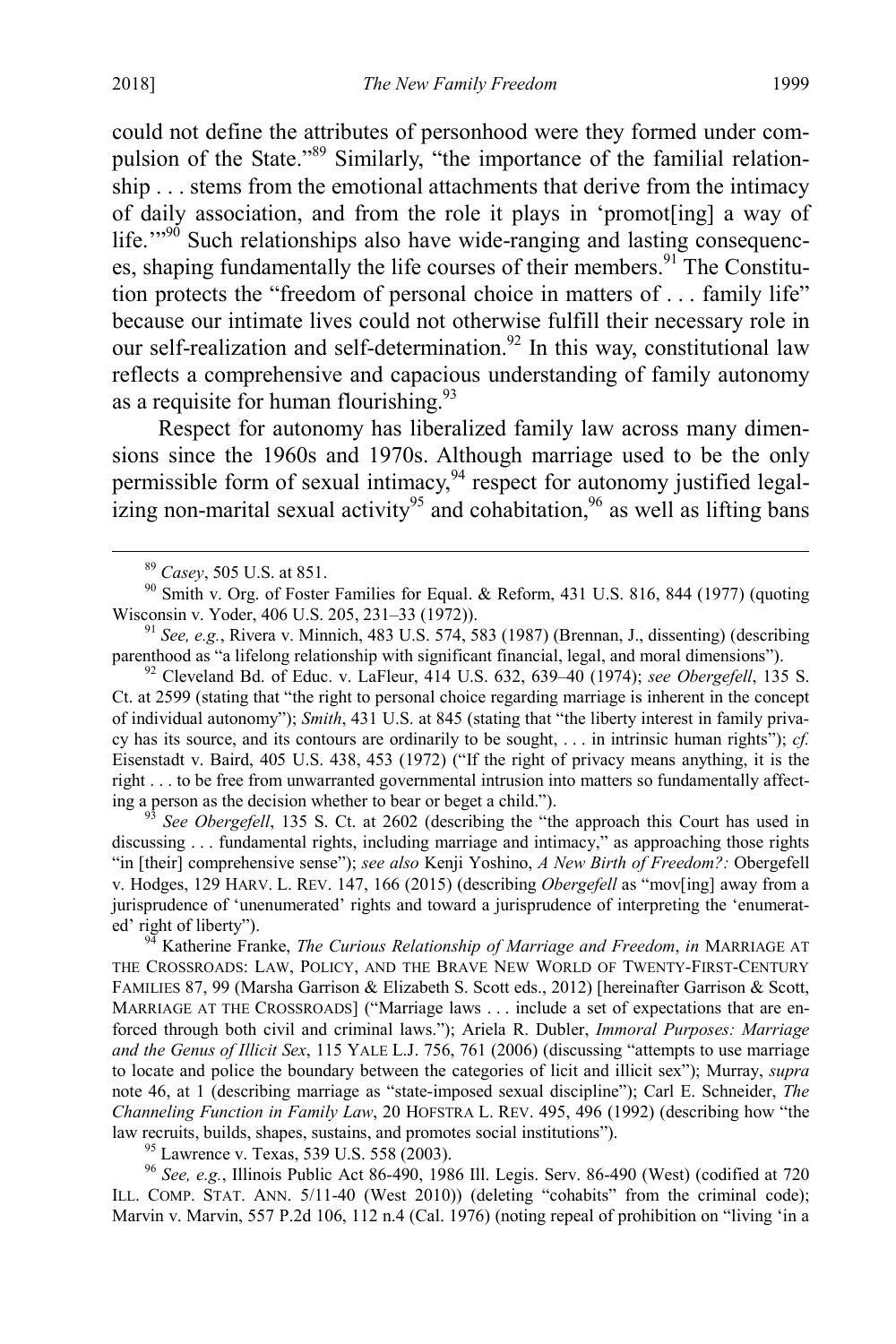<span id="page-18-1"></span>on interracial and gay marriage. $97$  Autonomy also provided an important normative justification for the advent of no-fault divorce<sup>98</sup> and the increased acceptance of private ordering within family law.<sup>99</sup> As a result, adults have much more freedom to organize their intimate lives as they choose than they did one hundred years ago. $100$ 

<span id="page-18-0"></span>This increased intimate autonomy has also reshaped parent-child relationships. Adults' relative freedom to pursue sexual relationships outside of marriage undermined illegitimacy regimes, as courts recognized the futility and unfairness of "attempt[ing] to influence the actions of men and women by imposing sanctions on the children born of their illegitimate relationships."<sup>101</sup> Autonomy also justifies constitutionally protecting access to birth control and abortion, which give women more control over whether and when they become mothers,<sup>102</sup> as well as recognizing parent-child relation-

criticized the use of the criminal law to punish . . . 'moral violations.'").<br><sup>97</sup> *Obergefell*, 135 S. Ct. at 2599; Loving v. Virginia, 388 U.S. 1 (1967).<br><sup>98</sup> *See, e.g.*, UNIF. MARRIAGE & DIVORCE ACT §§ 302, 305, 9A U. (permitting judgment of divorce upon a finding that the marriage is "irretrievably broken"); *see also* Paul R. Amato, *Institutional, Companionate, and Individualistic Marriages: Change over Time and Implications for Marital Quality*, *in* Garrison & Scott, MARRIAGE AT THE CROSSROADS, *supra* note [94,](#page-17-0) 107, 109–10 (describing the rise of "individualistic marriage," in which "selfdevelopment and personal fulfillment" form "the basis of marriage" and "unions are successful only to the extent that they continue to meet each partner's innermost psychological needs"). <sup>99</sup> *See* Barbara A. Atwood, *Marital Contracts and the Meaning of Marriage*, 54 ARIZ. L. REV.

11, 17, 40–41 (2012); Brian Bix, *Bargaining in the Shadow of Love: The Enforcement of Premarital Agreements and How We Think About Marriage*, 40 WM. & MARY L. REV. 145, 172–73 (1998); Brian H. Bix, *Private Ordering and Family Law*, 23 J. AM. ACAD. MATRIM. LAW. 249, 251–52 (2010); Martha M. Ertman, *Marriage as a Trade: Bridging the Private/Private Distinction*, 36 HARV. C.R.-C.L. L. REV. 79, 90 (2001); Marjorie Maguire Shultz, *Contractual Ordering of Marriage: A New Model for State Policy*, 70 CALIF. L. REV. 204, 280–86 (1982); Jana B. Singer, *The Privatization of Family Law*, 1992 WIS. L. REV. 1443, 1445.<br><sup>100</sup> William N. Eskridge Jr., *Family Law Pluralism: The Guided-Choice Regime of Menus,* 

*Default Rules, and Override Rules*, 100 GEO. L.J. 1881, 1889 (2012) ("American family law in the last century has moved *away from* a monopolistic regime where marriage . . . was the only item on the menu, and it has moved *toward* a pluralist regime where each state offers a larger menu of options for romantic couples . . . ."); *see also* Erez Aloni, *The Puzzle of Family Law Pluralism*, 39 HARV. J.L. & GENDER 317, 318 (2016) (stating that "family law is moving toward developing a menu of options for legal recognition of relationships" with "greater room for variety and choice within each regime").

<sup>101</sup> Trimble v. Gordon, 430 U.S. 762, 769 (1977). *But cf.* Solangel Maldonado, *Illegitimate Harm: Law, Stigma, and Discrimination Against Nonmarital Children*, 63 FLA. L. REV. 345, 346– 50 (2011) (arguing that nonmarital children still suffer discrimination). <sup>102</sup> *See* Roe v. Wade, 410 U.S. 113, 152–53 (1973); Eisenstadt v. Baird, 405 U.S. 438, 453

(1972); Griswold v. Connecticut, 381 U.S. 479, 486 (1965).

state of cohabitation and adultery'"); *see also* Martha L. Fineman, *Law and Changing Patterns of Behavior: Sanctions on Non-Marital Cohabitation*, 1981 WIS. L. REV. 275, 276–77 ("Criminal statutes punishing cohabitation were repealed in many states after . . . the Model Penal Code . . .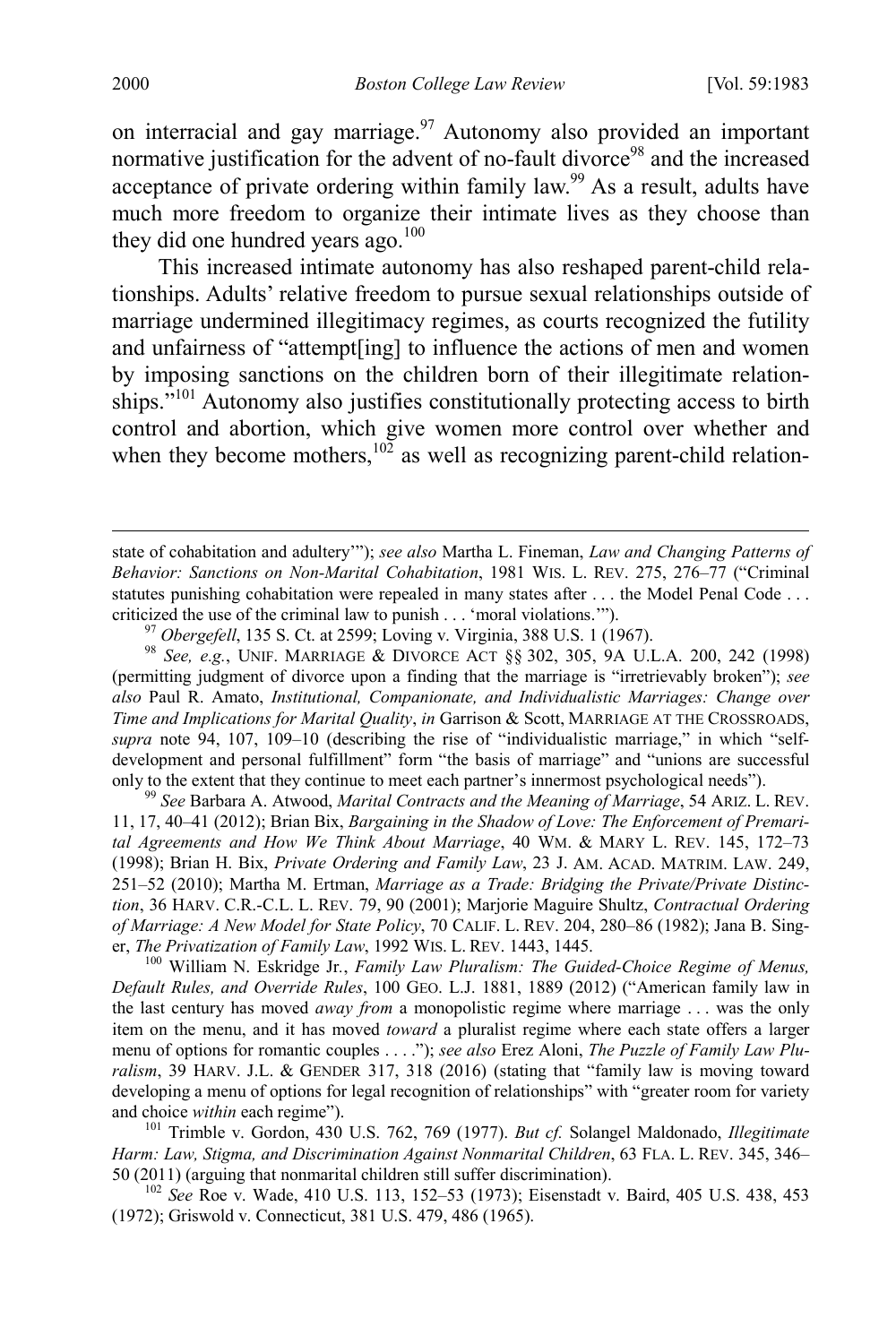ships based on intent in the context of assisted reproductive technology and social parenthood.<sup>103</sup>

In light of the law's increasing acceptance of autonomy in family matters and the accompanying increasing diversity of family forms, many scholars advocate for pluralist family law regimes "that . . . allow[] individuals to pursue their own vision of the good life in forming family relationships."<sup>104</sup> Under a pluralist regime, the state's proper role is to respect individuals' self-defining choices about intimate relationships by recognizing and supporting equally their different family organizations.<sup>105</sup>

(describing how autonomy-based theories support assigning parentage based on intent). <sup>104</sup> Elizabeth S. Scott & Robert E. Scott, *From Contract to Status: Collaboration and the* 

<sup>105</sup> Id. (stating that "fundamental notions of autonomy and fairness support the [pluralists'] claim that the liberal state should offer individuals the freedom to undertake whatever family relationships maximize their utility and then should support those families equally"); *see also* MAR-THA ALBERTSON FINEMAN, THE NEUTERED MOTHER, THE SEXUAL FAMILY AND OTHER TWENTI-ETH CENTURY TRAGEDIES 226–36 (1995) (arguing for abolition of marriage and organizing family and dependency around caretaker relationships); NANCY D. POLIKOFF, BEYOND (STRAIGHT AND GAY) MARRIAGE: VALUING ALL FAMILIES UNDER THE LAW 46–62 (2008) (arguing that marriage's privileged position harms non-marital families); Kerry Abrams, *Marriage Fraud*, 100 CALIF. L. REV. 1, 64–66 (2012) (arguing that legal benefits currently attached to marriage should be disaggregated and redistributed either directly to individuals or based on other, non-marital relationships); David L. Chambers, *The "Legalization" of the Family: Toward a Policy of Supportive Neutrality*, 18 U. MICH. J.L. REFORM 805, 813–18 (1985) (arguing that government should regulate families according to a principle of "supportive neutrality"); Eskridge, *supra* note [100,](#page-18-0) at 1900 (stating that "the normative baseline of American family law has moved . . . toward . . . offering romantic couples more choices"); Katherine M. Franke, *Longing for* Loving, 76 FORDHAM L. REV. 2685, 2686 (2008) (arguing that "efforts to secure marriage equality for same-sex couples must be undertaken . . . in a way that is compatible with efforts to dislodge marriage from its normatively superior status as compared with other forms of human attachment, commitment, and desire"); Suzanne B. Goldberg, *Marriage as Monopoly: History, Tradition, Incrementalism, and the Marriage/Civil Union Distinction*, 41 CONN. L. REV. 1397, 1401 (2009) (arguing that the state is complicit in causing "the lesser social value of civil unions vis-a-vis marriage"); Kaiponanea T. Matsumura, *Public Policing of Intimate Agreements*, 25 YALE J.L. & FEMINISM 159, 200 (2013) (arguing that "inhibit[ing] the development of novel family structures and interpersonal duties . . . . lessens . . . individual freedom"); Onwuachi-Willig, *supra* note [47,](#page-11-0) at 1693 (suggesting that the state support "custodial cohorts" and "parenting partnerships"); Alice Ristroph & Melissa Murray, *Disestablishing the Family*, 119 YALE L.J. 1236, 1240 (2010) ("explor[ing] . . . how a principle of familial nonestablishment could ensure familial and individual freedom"); Laura A. Rosenbury, *Friends with Benefits?*, 106 MICH. L. REV. 189, 193 (2007) (arguing that family law recognition of non-sexual adult intimate relationships could "reinvent[] individuals' options with respect to both marriage and friendship"); Edward Stein, *Looking Beyond Full Relationship Recognition for Couples Regardless of Sex: Abolition, Alternatives, and/or Functionalism*, 28

<span id="page-19-0"></span> <sup>103</sup> *Cf.* Melanie B. Jacobs, *Applying Intent-Based Parentage Principles to Nonlegal Lesbian Coparents*, 25 N. ILL. U. L. REV. 433, 448 (2005) (arguing that courts should use intent to establish legal parenthood for lesbian co-parents); Douglas NeJaime, *The Nature of Parenthood*, 126 YALE L.J. 2260, 2269 (2017) (arguing that family law should "ground [] [parental] recognition . . . in social contributions to parenting"); Richard F. Storrow, *Parenthood by Pure Intention: Assisted Reproduction and the Functional Approach to Parentage*, 53 HASTINGS L.J. 597, 642 (2002)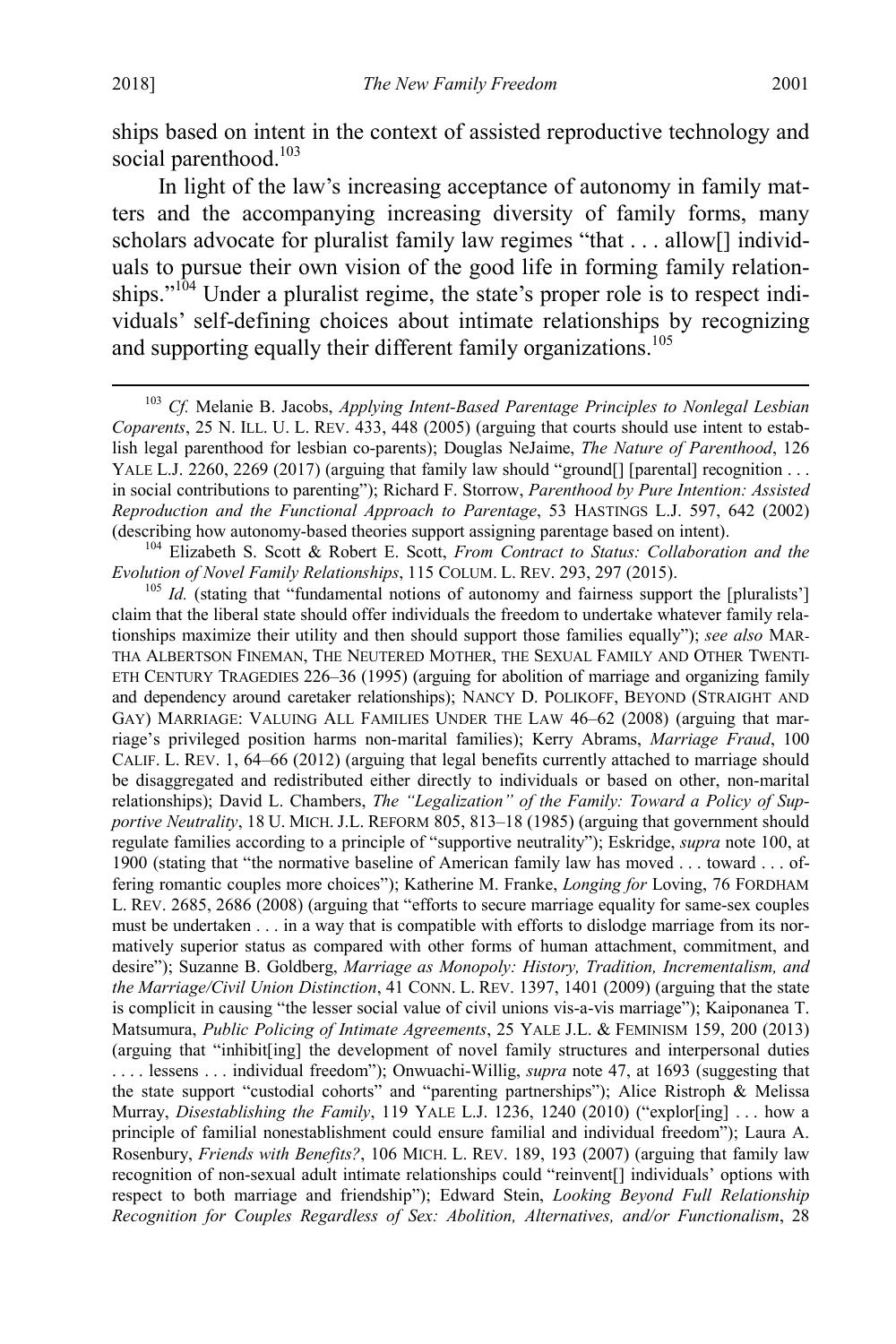But the diversity of modern intimate associations poses challenges, not only for proper distribution of public family benefits but also for proper assignment of private family responsibilities. In the law of family obligations, litigants increasingly urge a vision of autonomy that understands the concept also to comprise the freedom to choose one's family obligations.<sup>106</sup> Whereas under family law pluralism, respecting "choice" involves equality of state recognition and support for desired family commitments,<sup>107</sup> the new family freedom appeals to "choice" to argue that private-law family obligations are illegitimate unless formally assented to ex ante.<sup>108</sup>

<span id="page-20-1"></span><span id="page-20-0"></span>Choice-based arguments start from the underlying premise that the ability to control private property is essential to an individual's freedom.<sup>109</sup> Because freedom depends on controlling property, it "would be seriously impeded, and possibly destroyed, if legitimate rights holders who have not acted in a tortious manner could be deprived of their rights by force of law without their consent."<sup>110</sup> For this reason, alienation of property is deemed illegitimate unless accompanied by the rights holder's consent.<sup>111</sup>

The new family freedom transports this logic into the intimate sphere by insisting that only ceremonial marriage—through which an individual undertakes enumerated duties to a spouse and any resulting children—and formal contract demonstrate the requisite consent to family obligation. Without contemporaneous formalities to mark ex ante consent, redistribution of resources between individuals whose relationship appears familylike ex post is deemed illegitimate.<sup>112</sup> Functioning similarly to nineteenth century subjective theories of contract, choice about obligations insists upon financial freedom from functional-but-not-formal family members.

LAW & INEQ. 345, 349 (2010) (arguing for a "functionalist approach to relationship recognition" combined with "a 'menu' of alternatives to marriage"). *But cf.* Erez Aloni, *Deprivative Recognition*, 61 UCLA L. REV. 1276, 1278–85 (2014) (arguing that state recognition of relationships can harm unmarried partners).<br><sup>106</sup> *See infra* notes [125–](#page-23-1)[310](#page-55-0) and accompanying text (Part II).<br><sup>107</sup> *Cf.* Obergefell v. Hodges, 135 S. Ct. 2584, 2607–08 (2015); Elizabeth S. Scott & Robert E.

Scott, *Marriage as a Relational Contract*, 84 VA. L. REV. 1225, 1232 (1998) ("A legal regime that

constrains the freedom to commit actually limits individual freedom.").<br><sup>108</sup> For discussions of the relationship between choice and consent, see generally Barnett, *supra* note 30, and Kaiponanea T. Matsumura, *Choosing M* 

<sup>&</sup>lt;sup>109</sup> See NOZICK, supra note 58, at 163–64.<br><sup>110</sup> Barnett, supra not[e 30,](#page-7-3) at 297–98.<br><sup>111</sup> Id. at 299 ("[T]he consent of the rights holder to be legally obligated is the moral component that distinguishes valid from invalid transfers of alienable rights in a system of entitlements.").<br><sup>112</sup> *Cf.* Eskridge, *supra* note [100,](#page-18-0) at 1885–86 (describing the libertarian "belie[f] that the op-

timal goal of family law is to enforce the relationship preferences of mature adults, without governmental meddling").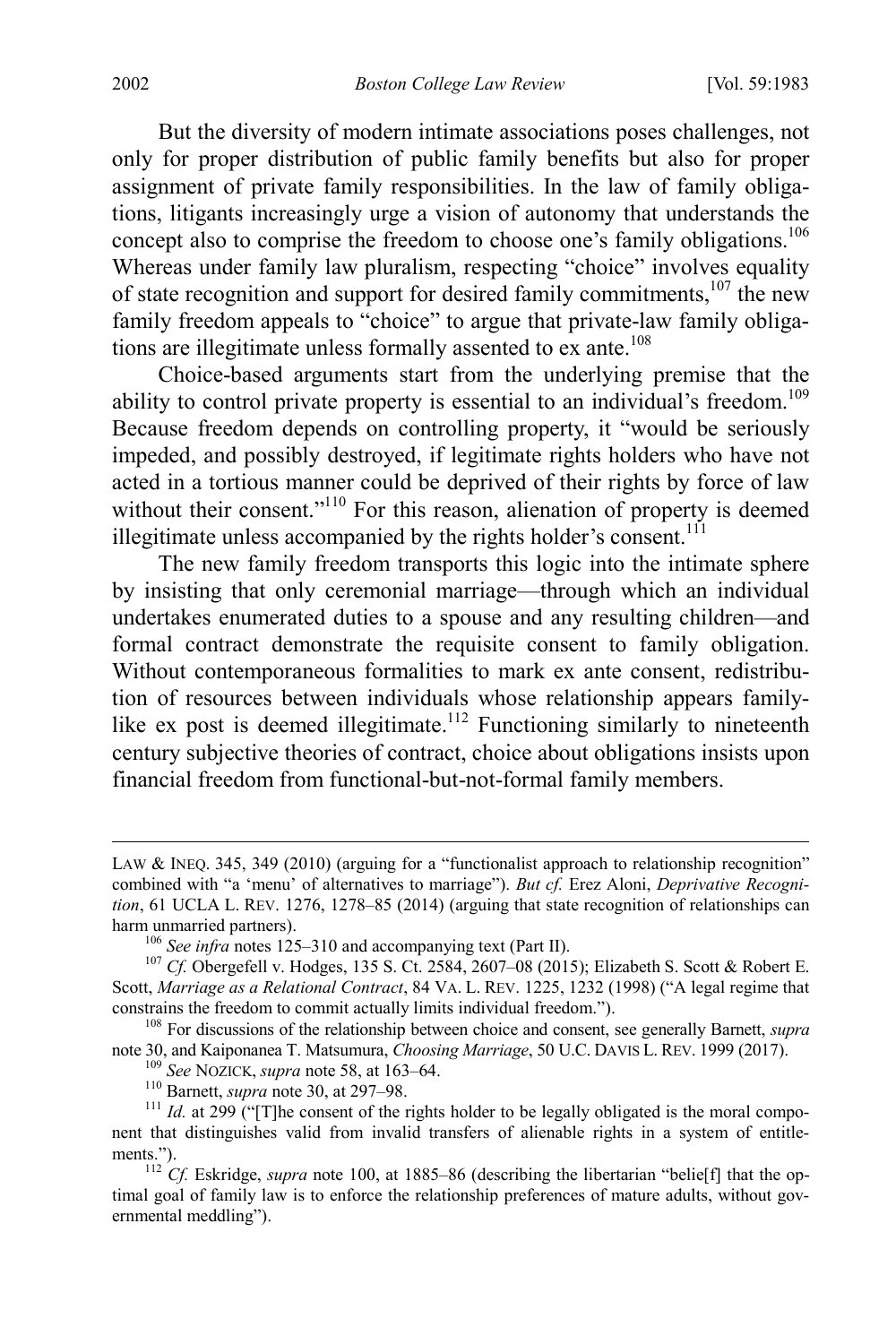Insofar as this account of autonomy revolves around individuals' rights to control their property, even vis-à-vis family members, it sounds in neoliberalism. Choice about obligations echoes the "possessive individualism" that C.B. Macpherson identified in the seventeenth century political and economic theories upon which neoliberalism builds: $113$ 

<span id="page-21-0"></span>The individual, it was thought, is free inasmuch as he is proprietor of his person and capacities. The human essence is freedom from dependence on the wills of others, and freedom is a function of possession. Society becomes a lot of free equal individuals related to each other as proprietors of their own capacities and of what they have acquired by their exercise. $114$ 

This critique is overstated as applied to classical liberalism, which did distinguish "among the criteria for individual moral, associational, and economic actions."<sup>115</sup> The new family freedom, on the other hand, does construct the individual "as an owner of himself," rather than "as part of a larger social whole."116 For insisting upon ex ante consent to family obligation casts intimates as linked through formal exchange, rather than united in community. In this way, choice about obligations applies a market-based, contractual idea of freedom, pervasive in neoliberal rhetoric, to family relations.

Choice about obligations also finds consonance with Henry Maine's famous status-to-contract hypothesis: "[F]rom a condition of society in which all the relations of Persons are summed up in the relations of Family, we . . . have steadily moved towards a phase of social order in which all these relations arise from the free agreement of Individuals."<sup>117</sup> By requiring even family relations and accompanying obligations to arise out of ex-

<sup>&</sup>lt;sup>113</sup> C.B. MACPHERSON, THE POLITICAL THEORY OF POSSESSIVE INDIVIDUALISM: HOBBES TO LOCKE (Wynford ed. 2011); *see* Grewal & Purdy, *supra* note 25, at 1.

<sup>&</sup>lt;sup>114</sup> MACPHERSON, *supra* not[e 113,](#page-21-0) at 3.<br><sup>115</sup> BROWN, *supra* note [28,](#page-7-1) at 42.<br><sup>116</sup> MACPHERSON, *supra* not[e 113,](#page-21-0) at 3.<br><sup>117</sup> HENRY SUMNER MAINE, ANCIENT LAW 169 (10th ed. 1885) (1861); *see also* Vivian Hamilton, *Principles of U.S. Family Law*, 75 FORDHAM L. REV. 31, 47 (2006) ("The conventional wisdom is that the progress of U.S. family law has been a steady march 'from status to contract' or from public to private ordering."); Carl E. Schenider, *Moral Discourse and the Transformation of American Family Law*, 83 MICH. L. REV. 1803, 1808–09 (1985) (describing family law's shift toward contract); Singer, *supra* note [99,](#page-18-1) at 1444–46 (describing family law's shift toward contract). *But see* Eric A. Posner, *Family Law and Social Norms*, *in* THE FALL AND RISE OF FREEDOM OF CONTRACT 256, 256 (F.H. Buckley ed., 1999) ("[W]e are far from a system in which parties are free to contract for any marital arrangement they want . . . ."); Jill Elaine Hasday, *The Canon of Family Law*, 57 STAN. L. REV. 825, 834–48 (2004) (arguing that the status-to-contract hypothesis is overstated in family law).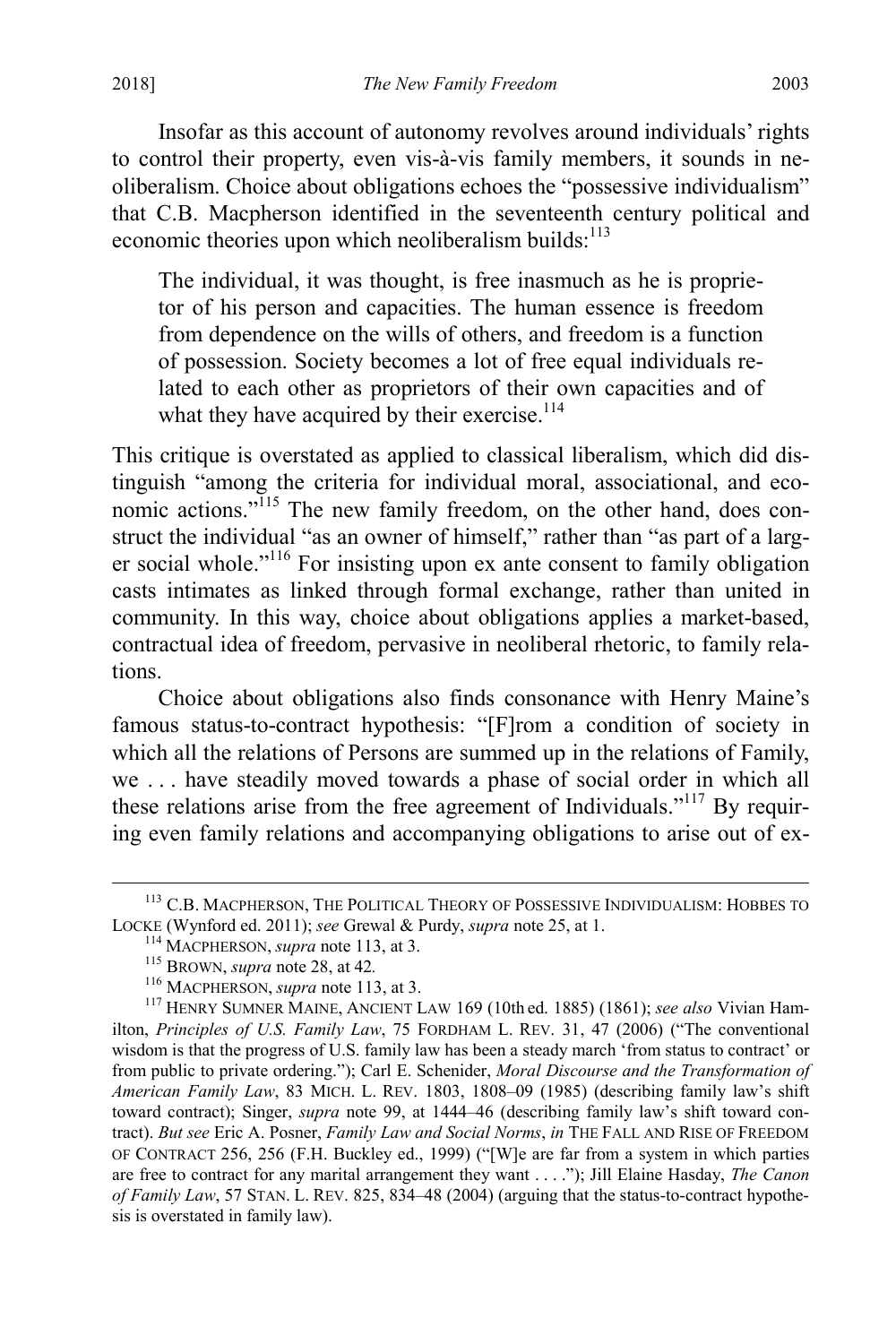plicit agreement, choice logic understands intimates to operate within a post-status, assent-based world.

Strands of choice logic are evident in both law and legal scholarship. Private ordering has established itself within family law via the increasing acceptance of pre- and post-nuptial agreements, through which spouses have greater freedom to "themselves determine their postdissolution rights and responsibilities."<sup>118</sup> Elizabeth Scott and Robert Scott have explored hypothetical bargaining between spouses in order to outline the contours of an ideal marital property regime.<sup>119</sup> Scholars have even adapted the language of consent to other purposes, justifying wide-ranging marital obligations in terms of consent to marital status.<sup>120</sup>

<span id="page-22-0"></span>Arguments against imposing family relationships without an individual's consent also employ choice reasoning and carry increasing weight. Scholars have argued that the Constitution requires consent to marital and parental relationships, $121$  and similar autonomy concerns have influenced contract disputes. In a case regarding the disposition of pre-embryos, the Supreme Judicial Court of Massachusetts announced "a public policy ...

 <sup>118</sup> Robert H. Mnookin & Lewis Kornhauser, *Bargaining in the Shadow of the Law: The Case of Divorce*, 88 YALE L.J. 950, 950 (1979); *see* Alstott, *supra* note [10,](#page-4-1) at 32–38 (describing how family law doctrine enshrines private ordering within the family); Singer, *supra* not[e 99,](#page-18-1) at 1460– 61 (describing spouses' freedom to alter state-defined marital obligations). *See generally* UNIF. PREMARITAL AND MARITAL AGREEMENTS ACT (UNIF. LAW COMM'N 2012) ("UPMAA"); Barbara A. Atwood & Brian H. Bix, *A New Uniform Law for Premarital and Marital Agreements*, 46 FAM. L.Q. 313 (2012) (reporting state law on premarital and marital agreements and describing the new UPMAA).<br><sup>119</sup> Scott & Scott, *supra* note [107,](#page-20-0) at 1263–80 (describing an ideal marital property regime in

terms of contract default rules and explaining how it differs from present law). <sup>120</sup> *See* Katherine K. Baker, *Bargaining or Biology? The History and Future of Paternity Law* 

*and Parental Status*, 14 CORNELL J.L. & PUB. POL'Y 1, 25 (2004) (stating that "the joint decision to enter into a marriage looks more like contract than anything else"); Marsha Garrison, *Is Consent Necessary? An Evaluation of the Emerging Law of Cohabitant Obligations*, 52 UCLA L. REV. 815, 821 (2005) ("Marital obligation is based on mutual consent."); Elizabeth S. Scott, *Marriage, Cohabitation and Collective Responsibility for Dependency*, 2004 U. CHI. LEGAL F. 225, 240–41 ("The marital vows . . . represent explicit and implicit promises by each spouse to accept a set of responsibilities that will assure that the other's dependency needs are met."); Gregg Strauss, *The Positive Right to Marry*, 102 VA. L. REV. 1691, 1751–52 (2016) (describing the marriage ceremony as "a central moment of marriage's basic structure" and "a performative speech act" through which "spouses exercise their power to create the [marriage] relationship and its accompanying duties").<br><sup>121</sup> For arguments about marriage, see Matsumura, *supra* note [108,](#page-20-1) at 2042 & n.269, and

Kaiponanea T. Matsumura, *A Right Not to Marry*, 84 FORDHAM L. REV. 1509, 1544–56 (2016). For arguments about parenthood, see Matsumura, *supra* note [105,](#page-19-0) at 176 (noting that *Griswold*, *Eisenstadt*, and *Roe* could support "a right to procreational autonomy that could protect a person's decision to reconsider becoming a genetic parent even over his or her prior commitments to the contrary"), and I. Glenn Cohen, *The Right Not to Be a Genetic Parent?*, 81 S. CAL. L. REV. 1115 (2008).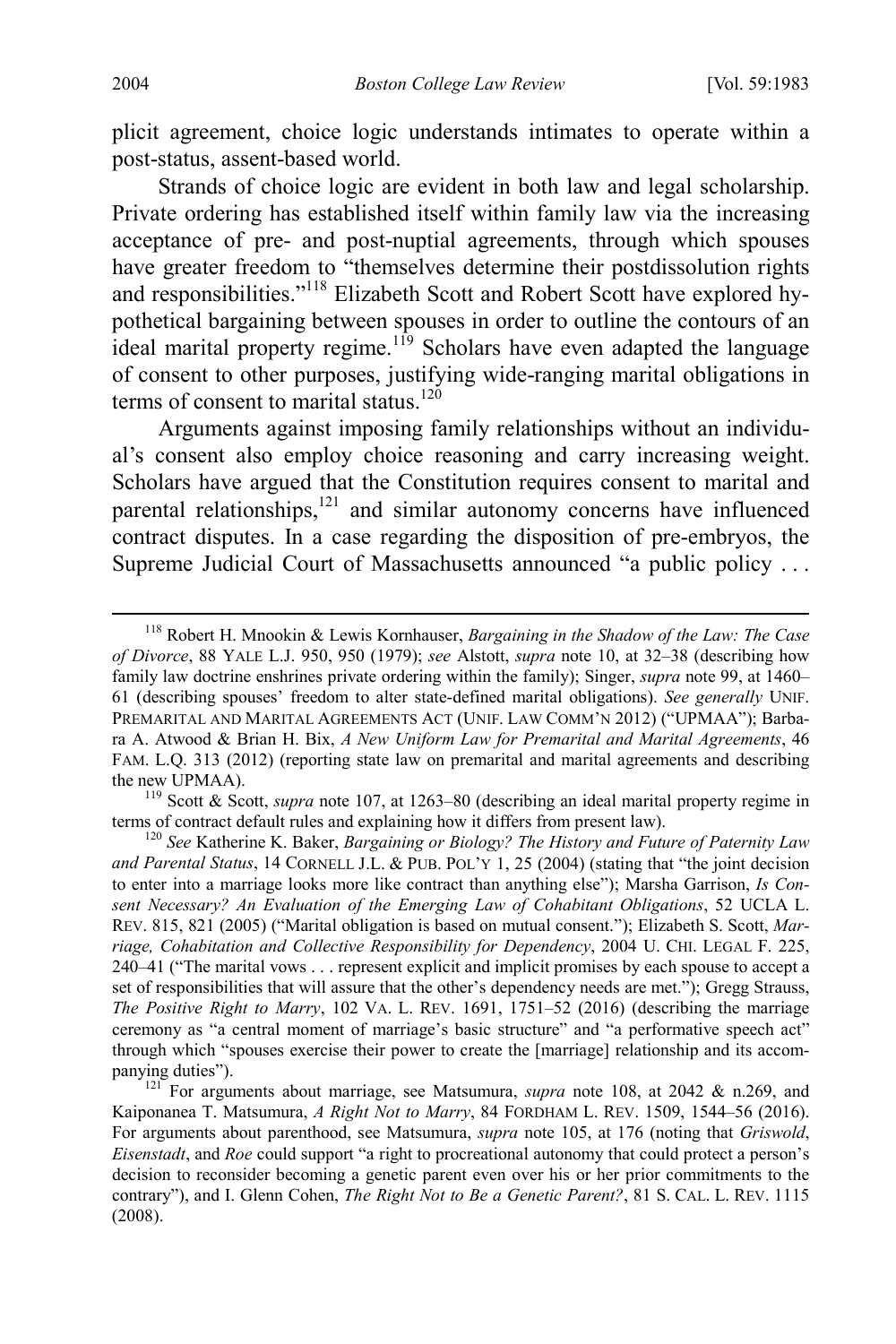that individuals shall not be compelled to enter into intimate family relationships, and that the law shall not be used as a mechanism for forcing such relationships when they are not desired."<sup>122</sup> The court described this policy as "grounded in the notion that respect for liberty and privacy requires that individuals be accorded the freedom to decide whether to enter into a family relationship."123 The court's refusal to "compel an individual to become a parent over his or her contemporaneous objection" reflected choice-based reasoning, namely that only appropriately timed formal consent can legitimate family obligations.<sup>124</sup>

Under choice about obligation, only ceremonial marriage and written contracts provide the appropriate basis to impose financial obligations upon family members. But in the absence of these family formalities, the new family freedom's property-based conception of autonomy conflicts fundamentally with the private support imperative. As Part II will show, the tension between the two principles contributes to some of the most perplexing doctrinal problems in the law of family obligations.

#### <span id="page-23-0"></span>II. AUTONOMY AGAINST DEPENDENCY

Scholars have debated the proper content of the laws of parentage, cohabitant obligations, and alimony since the 1970s, when marriage's monopoly on family life began to erode and the welfare state began to contract. Despite extensive attention, however, these three areas—which together constitute the law of family obligations—remain marked by doctrinal contradiction and normative confusion.

<span id="page-23-1"></span>The incoherence arises from the insoluble tension between choice about obligations and privatizing dependency. Forced to choose between principles, and against the backdrop of a minimalist state, family law opts fundamentally to privatize dependency. This resolution is unsurprising, as privatizing dependency has always been a foundational pillar of family law.<sup>125</sup> But because of the new family freedom's rhetorical force, this result is more functionally achieved than openly avowed. Because parentage law deals with children's inevitable dependency, it often nakedly defies the new family freedom by instituting the private support imperative over parents'

 <sup>122</sup> A.Z. v. B.Z., 725 N.E.2d 1051, 1059 (Mass. 2000); *see also* J.B. v. M.B., 783 A.2d 707, 719 (N.J. 2001) (permitting "either party [to a preembryo agreement] to change his or her mind about disposition up to the point of use or destruction of any stored preembryos").

<sup>&</sup>lt;sup>123</sup> A.Z., 725 N.E.2d at 1059.<br><sup>124</sup> Id.; see Appleton, *Between the Binaries*, supra note [19,](#page-5-1) at 113 (stating that "the rhetoric of constitutional autonomy and choice in family matters" supported the Supreme Judicial Court's "policy of requiring contemporaneous consent for the formation of a new family relationship"). <sup>125</sup> *See supra* note[s 36](#page-10-0)[–77](#page-15-0) and accompanying text (Part I.A).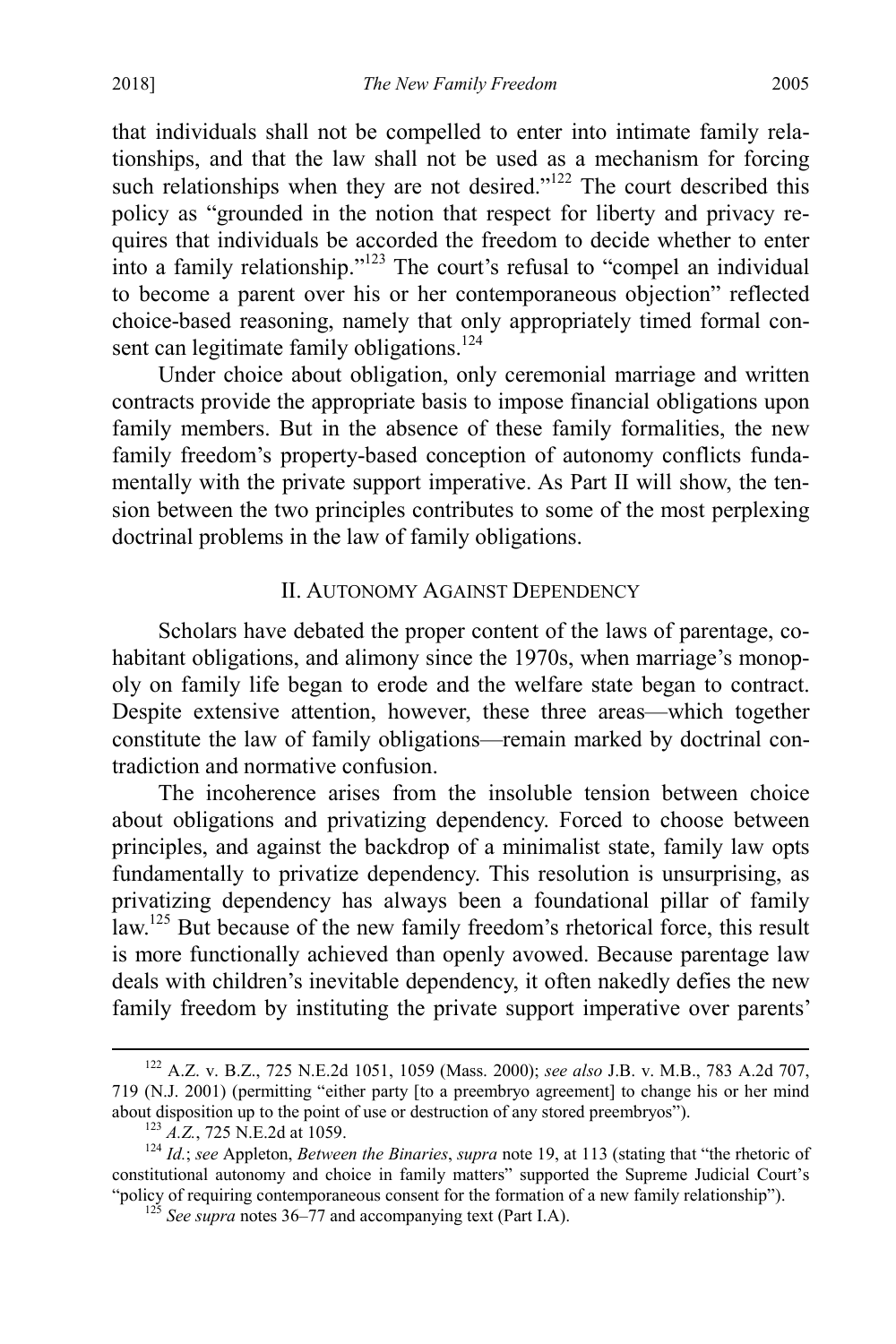choice-based claims. But rather than admit that lack of support for social reproduction limits family members' financial freedom, the law papers over the problem by equating the fact of sexual activity with consent to parental obligation.126 Because the laws of cohabitant obligations and alimony involve adults, they can appear to vindicate the new family freedom. Under the auspices of respecting autonomy, courts and legislatures cast intimates as having "assumed the risk" of limited or non-existent family-based obligation by virtue of their choices over the course of a relationship effectively requiring each party to privatize her own dependency.<sup>127</sup> Yet the law's expectation that all adults leave their relationships self-sufficient not only fails to reflect the realities of intimate relationships, but also turns a blind eye to the difficulties many adults face in surviving on their own market efforts under our current system. Thus, despite attempts to reconcile the new family freedom with privatized dependency through legal fictions, doctrinal work-arounds, and willful ignorance, the tension between the two principles remains unresolved.

#### *A. Parentage: Openly Privatizing Dependency*

When the private support imperative conflicts with choice about obligations in the context of parental obligations, the law makes a clear election: to privatize children's dependency. This priority not only drives paternity law, which makes biological fathers strictly liable for child support, but also underlies doctrines that adopt intent-based approaches to parentage only insofar as adults seek to establish (rather than avoid) obligations. Although the urgency of children's developmental needs provides good reason to limit adults' autonomy, it is difficult to articulate this rationale in terms consistent with the new family freedom. As a result, parentage law appears schismatic, adopting the language of choice when intent aligns with creating obligations and locating choice in sex or denying its importance altogether when adults seek to avoid parenthood. This split focuses the state's most coercive efforts to privatize dependency on precisely those parents least able to financially support their children, with unfortunate results for all concerned. Parentage law's approach to obligation also casts raising children as a choice the costs of which individuals must internalize, rather than a socially valuable endeavor for which the collective might bear some responsibility.

<sup>&</sup>lt;sup>126</sup> *See infra* notes [128–](#page-25-0)[197](#page-35-0) and accompanying text (Part II.A). <sup>127</sup> *See infra* notes [198–](#page-36-0)[307](#page-55-1) and accompanying text (Parts II.B–C).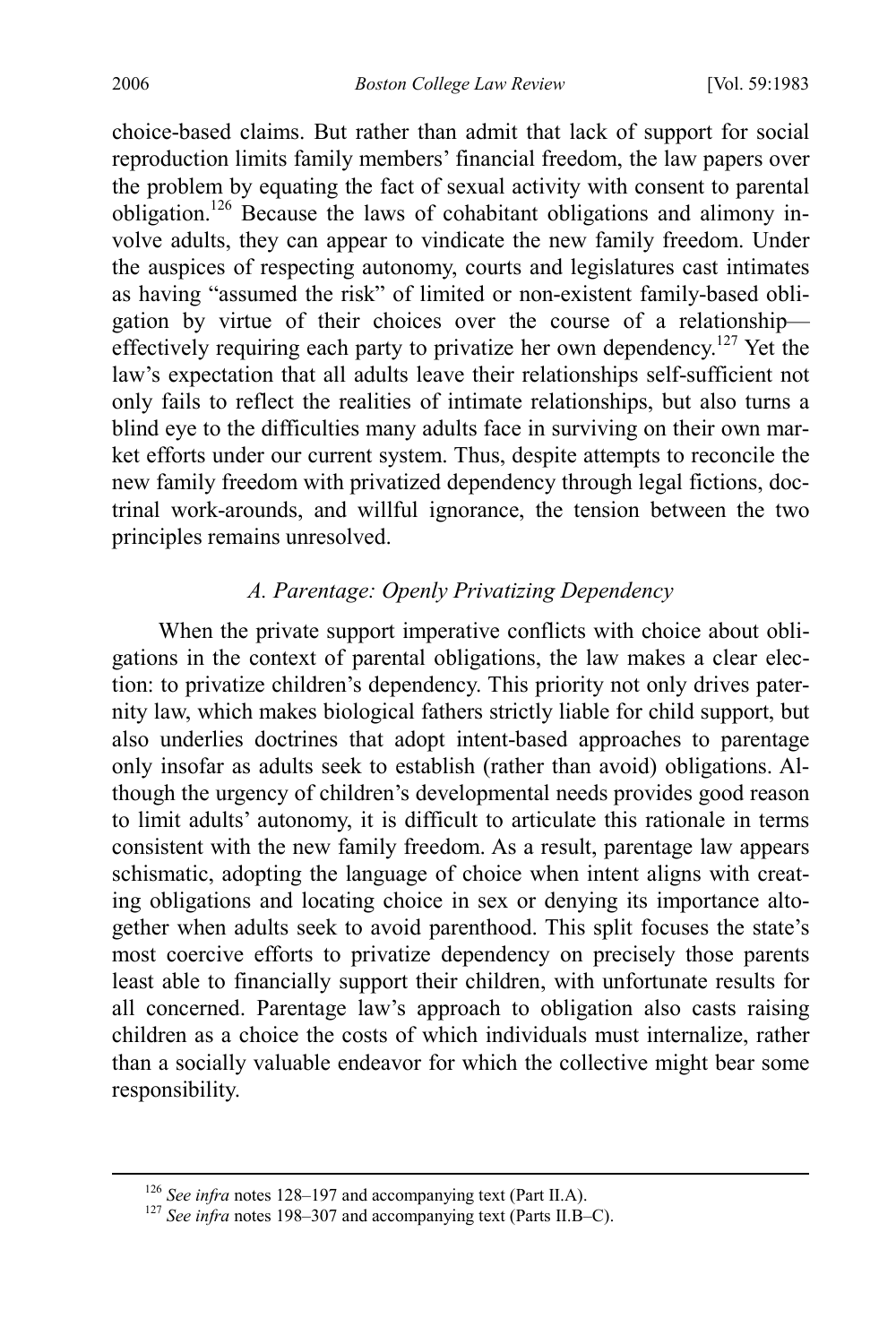#### 1. Strict Liability for Sex

<span id="page-25-0"></span>Nowhere is family law's focus on privatizing dependency more apparent than in the law of paternity establishment for purposes of child support. Although constitutionally protected access to birth control and abortion has attenuated the connection between sex and parenthood for women, $128$  the law holds men strictly liable for financial support when their sexual activity results in the birth of a child.<sup>129</sup> The private support imperative is so strong that the law establishes paternity even in victims of rape or fraud and metes out harsh punishments to men who are unable to meet state standards of financial provision.<sup>130</sup>

<span id="page-25-2"></span>Although it is just that men should share financial responsibility for the children they sire, modern family law pursues this end in a historically specific and coercive way. Whereas legal fatherhood originally "existed almost exclusively within marriage," U.S. law has evolved to encompass "nonmarital fathers . . . primarily in order to obtain monetary support for children."<sup>131</sup> Under early Roman and medieval continental law, a child born outside of marriage was *filius nullius*, a child of no one.<sup>132</sup> The British Poor Laws passed in 1576 permitted parishes to recoup from biological fathers the cost of supporting non-marital children on public aid.<sup>133</sup> Similarly, U.S. non-marital fathers were generally "liberated from legal obligations" prior to the mid-twentieth century, "except to the extent the state could call upon them to support children who otherwise would depend on public assistance."<sup>134</sup> But rising divorce rates and the welfare state retrenchment of the 1970s made this state of affairs untenable.<sup>135</sup> In response, an "increasingly

<span id="page-25-1"></span> <sup>128</sup> Of course, many women lack effective access to birth control and abortion. *See* Harris v. McRae, 448 U.S. 297, 326–27 (1980); *see also, e.g.*, Yvonne Lindgren, *The Rhetoric of Choice: Restoring Healthcare to the Abortion Right*, 64 HASTINGS L.J. 385, 388, 390 (2013) (arguing that "abortion is in danger of becoming a right without a remedy" because courts and legislatures do not recognize women's "need for access to affordable [reproductive] healthcare"). And many pregnant women do not view maternity as a matter of "choice." <sup>129</sup> *See Appleton, Between the Binaries, supra* note [19,](#page-5-1) at 105 (describing "background prin-

ciples that invariably make sexual conceivers 'personally responsible' for supporting their children, no matter how unfair such obligations might seem in a given case"); Baker, *supra* note [120,](#page-22-0) at 20 ("[P]aternity doctrine and the state's remarkably stingy support of children make children's

dependency a private concern.").<br>
<sup>130</sup> *See infra* notes [151–](#page-28-0)[166,](#page-30-0) [169](#page-30-1) and accompanying text.<br>
<sup>131</sup> Nancy E. Dowd, *From Genes, Marriage and Money to Nurture: Redefining Fatherhood*,<br>
10 CARDOZO WOMEN'S L.J. 132, 132–33 (

<sup>&</sup>lt;sup>132</sup> HARRY D. KRAUSE, ILLEGITIMACY: LAW AND SOCIAL POLICY 2–3 (1971).<br><sup>133</sup> Baker, *supra* note [120,](#page-22-0) at 6.<br><sup>134</sup> Serena Mayeri, *Foundling Fathers: (Non-)Marriage and Parental Rights in the Age of Equality*, 125 YALE L.J. 2292, 2297 (2016). <sup>135</sup> Baker, *supra* note [11,](#page-4-0) at 328–29.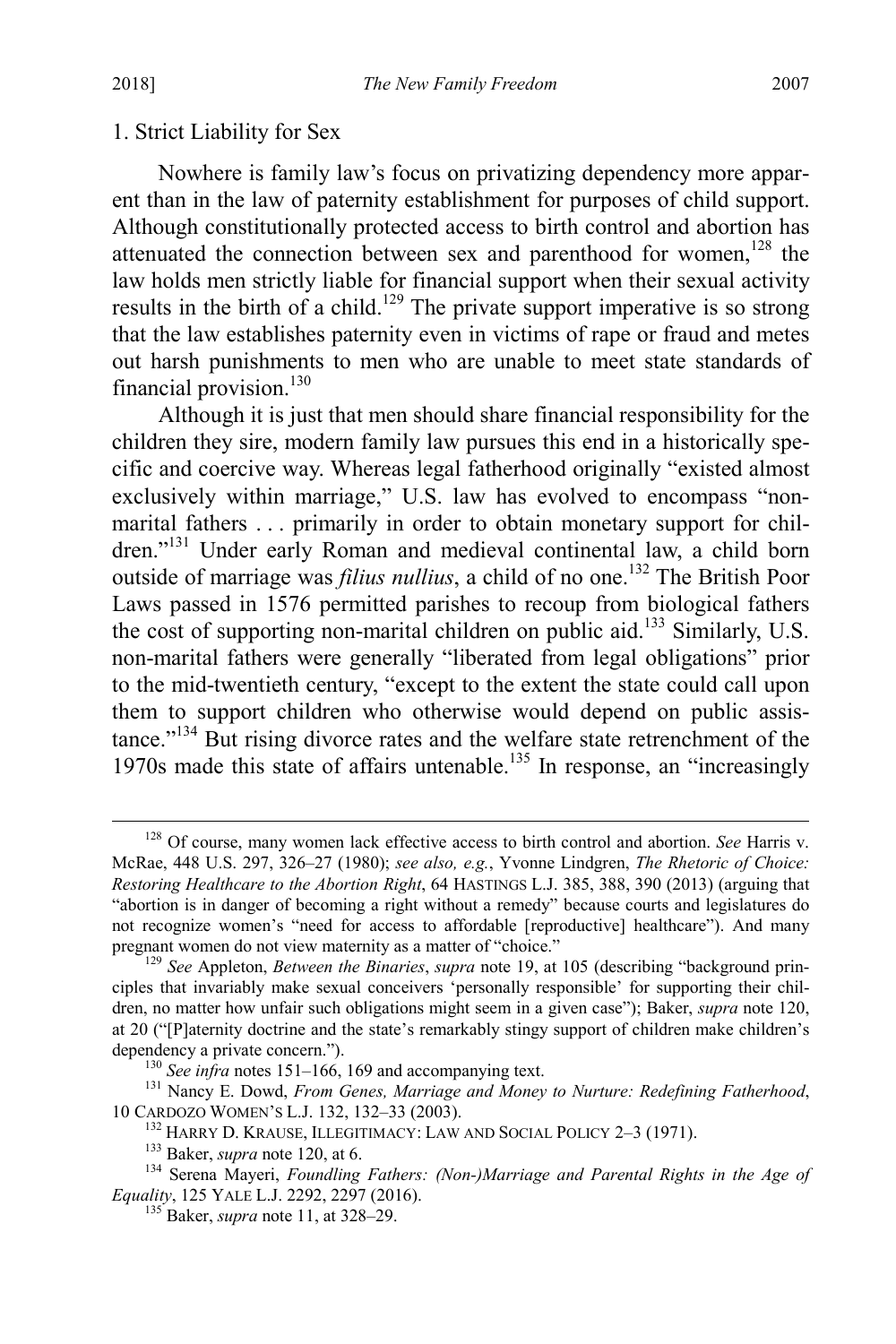coercive federal-state legal apparatus" has developed to "impose[] child support obligations on divorced and never-married fathers."<sup>136</sup> The modern strict-liability approach to paternity is thus firmly rooted in the present neoliberal moment.

Current paternity doctrine is structured by federal law, which requires states to "operate . . . child support enforcement program[s] that conform[] with" federal statutory and regulatory requirements in order to receive federal welfare funds.<sup>137</sup> These federal standards require states to "establish a comprehensive system to establish paternity, locate absent parents, . . . help families obtain support orders," and "collect overdue support payments."<sup>138</sup> Although federal law encourages men to acknowledge paternity voluntarily, it also mandates that states adopt a "presumption of paternity upon genetic testing results indicating a threshold probability that the alleged father is the father of the child."<sup>139</sup> Federal welfare law thus nationalizes a policy of establishing paternity in biological fathers. Taken as a whole, the modern paternity regime casts sexual intercourse as an inherently dangerous activity, with partners declared to have assumed the risk of procreation in order to privatize the dependency of any resulting children.<sup>140</sup>

Men have challenged the current regime on substantive constitutional grounds, to no avail. The New York Court of Appeals has declared that a man's "constitutional entitlement to avoid procreation does not encompass a

<span id="page-26-0"></span>

<sup>&</sup>lt;sup>136</sup> Dinner, *supra* not[e 29,](#page-7-0) at 86.<br><sup>137</sup> Blessing v. Freestone, 520 U.S. 329, 333 (1997). *See generally* Child Support Performance and Incentive Act of 1998, Pub. L. No. 105–200, 112 Stat. 645; Deadbeat Parents Punishment Act of 1998, Pub. L. No. 105–187, 112 Stat. 618; Personal Responsibility and Work Opportunity Reconciliation Act of 1996, Pub. L. No. 104–193, 110 Stat. 2105; Child Support Recovery Act of 1992, Pub. L. No. 102–521, 106 Stat. 3403; Family Support Act of 1988, Pub. L. No. 100–485, 102 Stat. 2343; Child Support Enforcement Amendments of 1984, Pub. L. No. 98–378, 98 Stat. 1305; Social Services Amendments of 1974, Pub. L. No. 93–647, 88 Stat. 2337. <sup>138</sup> *Blessing*, 520 U.S. at 333–34; *see also* 42 U.S.C. § 654 (2012) (outlining requirements to

which state plans for ensuring payment of child and spousal support must conform); 42 U.S.C.  $§ 666(a)(2)$ , (5)(B), (5)(F) (requiring states to establish "[e]xpedited administrative and judicial procedures . . . for establishing paternity," including by genetic testing).<br><sup>139</sup> 42 U.S.C. § 666(a)(5)(C)–(D), (G).<br><sup>140</sup> Appleton, *Between the Binaries*, *supra* not[e 19,](#page-5-1) at 93–94 (describing how "sexual concep-

tion makes a genetic father a legal parent" while "nonsexual conception . . . offers opportunities for a genetic father to be simply a donor with no parental rights or obligations"); Baker, *supra* note [120,](#page-22-0) at 8–9 ("[M]uch [of] paternity law seems to be based on a strict liability theory for genetic contribution."); *cf.* Shari Motro, *The Price of Pleasure*, 104 NW. U. L. REV. 917, 949, 972, 977 (2010) (describing "[n]onprocreative sex" as "inherently risky" and arguing that "when men share in the price of pleasure, they do a better job of minimizing its risks"); Shari Motro, *Preglimony*, 63 STAN. L. REV. 647, 656 (2011) ("It is only logical that one way to reduce unintended pregnancies might be to raise the stakes for men, to make sure *all* pregnancies have concrete consequences for both parties involved.").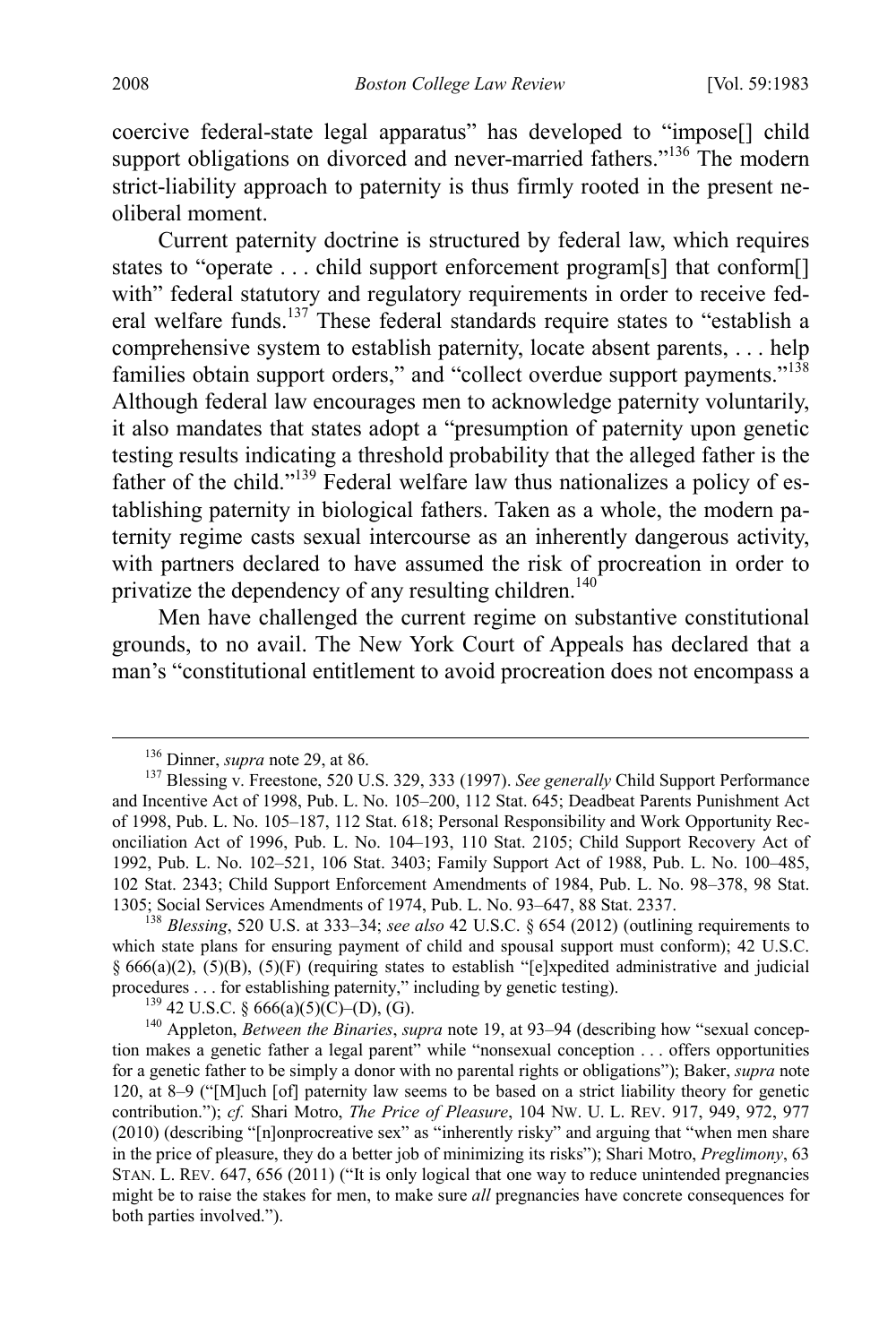right to avoid a child support obligation."141 More recently, the Sixth Circuit rejected the argument that child support laws violate equal protection by "denying men, but not women, 'the right to initiate consensual sexual activity while choosing to not be a parent."<sup>142</sup> Citing the state's "important interest in providing for . . . support" of a child "already in existence," the court denied that "any parent, male or female," has "a fundamental right . . . to sever his or her financial responsibilities to [a] child after the child is born."143 As the court had earlier explained, "[f]or reasons of child welfare and social utility, if not for moral reasons, the biological relationship between a father and his offspring . . . remains constitutionally sufficient to support . . . child support requirements."<sup>144</sup> Because men cannot "opt out of fatherhood,"<sup>145</sup> "[r]eproduction and child support requirements occur without regard to the male's wishes."146 In the context of child support, the Constitution does not recognize the new family freedom; instead, once a child is conceived, her father's autonomy interests come second to meeting her material needs.

Procedural due process challenges have been similarly unsuccessful. The Supreme Court has concluded that, even though clear and convincing evidence is required to terminate a parental relationship,  $147$  establishing paternity by a preponderance of the evidence passes constitutional muster.<sup>148</sup> Despite Justice Brennan's dissenting observation that parenthood is "a lifelong relationship with significant financial, legal, and moral dimensions," the majority reasoned that a "putative father has no legitimate right and certainly no liberty interest in avoiding financial obligations to his natural child that are validly imposed by state law."149 The Court's asymmetrical treatment of error risk vis-à-vis parental relationships has the practical effect of funneling adults into, while impeding their exit from, parental obligations a useful flow pattern for encouraging maximal private provision for children's dependency needs.<sup>150</sup>

<sup>&</sup>lt;sup>141</sup> L. Pamela P. v. Frank S., 449 N.E.2d 713, 716 (N.Y. 1983).<br><sup>142</sup> Dubay v. Wells, 506 F.3d 422, 429–30 (6th Cir. 2007).<br><sup>143</sup> *Id.* at 429 n.3, 430; *see also L. Pamela P.*, 449 N.E.2d at 715 (reasoning that "[t]he p ry purpose of establishing paternity is to ensure that adequate provision will be made for the child's needs").<br>
<sup>144</sup> N.E. v. Hedges, 391 F.3d 832, 836 (6th Cir. 2004).<br>
<sup>145</sup> Dubay, 506 F.3d at 429 n.3.<br>
<sup>146</sup> Hedges, 391 F.3d at 836.<br>
<sup>147</sup> Santosky v. Kramer, 455 U.S. 745, 747–48 (1982).<br>
<sup>148</sup> Rivera v. Minnich

<sup>2032, 2093, 2095–96 (2012) (</sup>explaining how altering rules can "construct[] barriers" to contracting around defaults in service of social ends).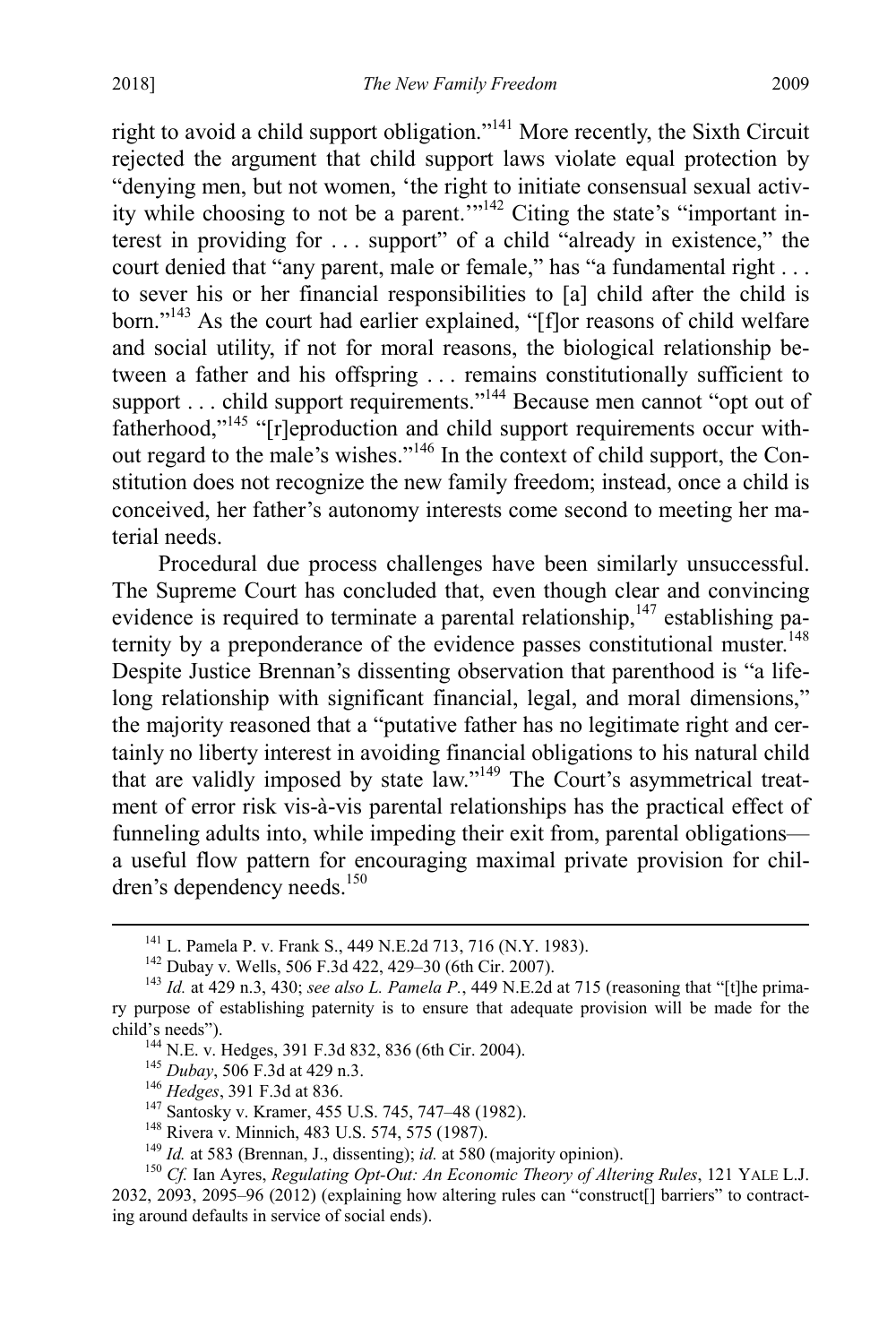<span id="page-28-0"></span>Courts' uniform rejection of tort-based "birth control fraud" claims further demonstrates the strict-liability logic of paternity law. In these cases, men challenge child support orders or seek monetary awards on the ground that their lovers misled them about the potential reproductive consequences of sexual conduct.151 Despite the women's allegedly tortious actions, courts show no compunction in holding men to child support obligations.<sup>152</sup> In *Wallis v. Smith*, for example, the New Mexico Court of Appeals relied upon "the public policy that governs the economic consequences of sexual relationships that produce children" to reject the father's contraceptive fraud claim.<sup>153</sup> The court described New Mexico's child support guidelines as "impos[ing] a form of strict liability for child support, without regard to which parent bears the greater responsibility for the child's being."<sup>154</sup> Insisting explicitly on "personal responsibility in sexual relationships," the *Wallis* court refused to "allow[] a parent to opt out of the financial consequences of his or her sexual relationships just because they were unintended."<sup>155</sup> The court defended its decision not only on the ground that its position "makes paramount the interests of the child," but also because it "has the added benefit of *insulating the state* from the possibility of bearing the financial burden for a child."<sup>156</sup> By assigning to adults the risk of support obligations if a child results from their sexual activities, these cases make manifest the underlying purpose of modern paternity law: privatizing children's dependency.

The law's strict-liability logic is so strong that paternity attaches even when a man's sexual conduct was in some sense involuntary. At least ten states have held that male victims of statutory rape are liable for child sup-

<sup>&</sup>lt;sup>151</sup> Wallis v. Smith, 22 P.3d 682, 684 (N.M. Ct. App. 2001) (citing cases and stating that "no jurisdiction recognizes contraceptive fraud or breach of promise to practice birth control as a ground for adjusting a natural parent's obligation to pay child support"); *see also* Stephen K. v. Roni L., 164 Cal. Rptr. 618, 619 (Ct. App. 1980) (refusing "to attach tortious liability to the natural results of consensual sexual intercourse").<br><sup>152</sup> Because these cases are usually dismissed for failure to state a claim upon which relief can

be granted, appellate courts generally assume the facts pleaded in men's complaints to be true. *See, e.g.*, Dubay v. Wells, 506 F.3d 422, 426 (6th Cir. 2007); *Wallis*, 22 P.3d at 683. *But cf.* L. Pamela P. v. Frank S., 449 N.E.2d 713, 714 (N.Y. 1983) (stating that the "Family Court . . . found

that petitioner had purposefully deceived respondent with regard to her use of contraception").<br><sup>153</sup> 22 P.3d at 684.<br><sup>154</sup> *Id.*<br><sup>155</sup> *Id.* at 685; *see also id.* at 684 (relating "the view ... that men would assume ind responsibility in sexual relationships only when they risked incurring a substantial economic burden in the form of child support"); *id.* at 688 (Alarid, J., specially concurring) (stating that "sex partners are strictly liable for the support of any child they engender by voluntarily engaging in sexual activity").<br><sup>156</sup> *Id.* at 684 (emphasis added).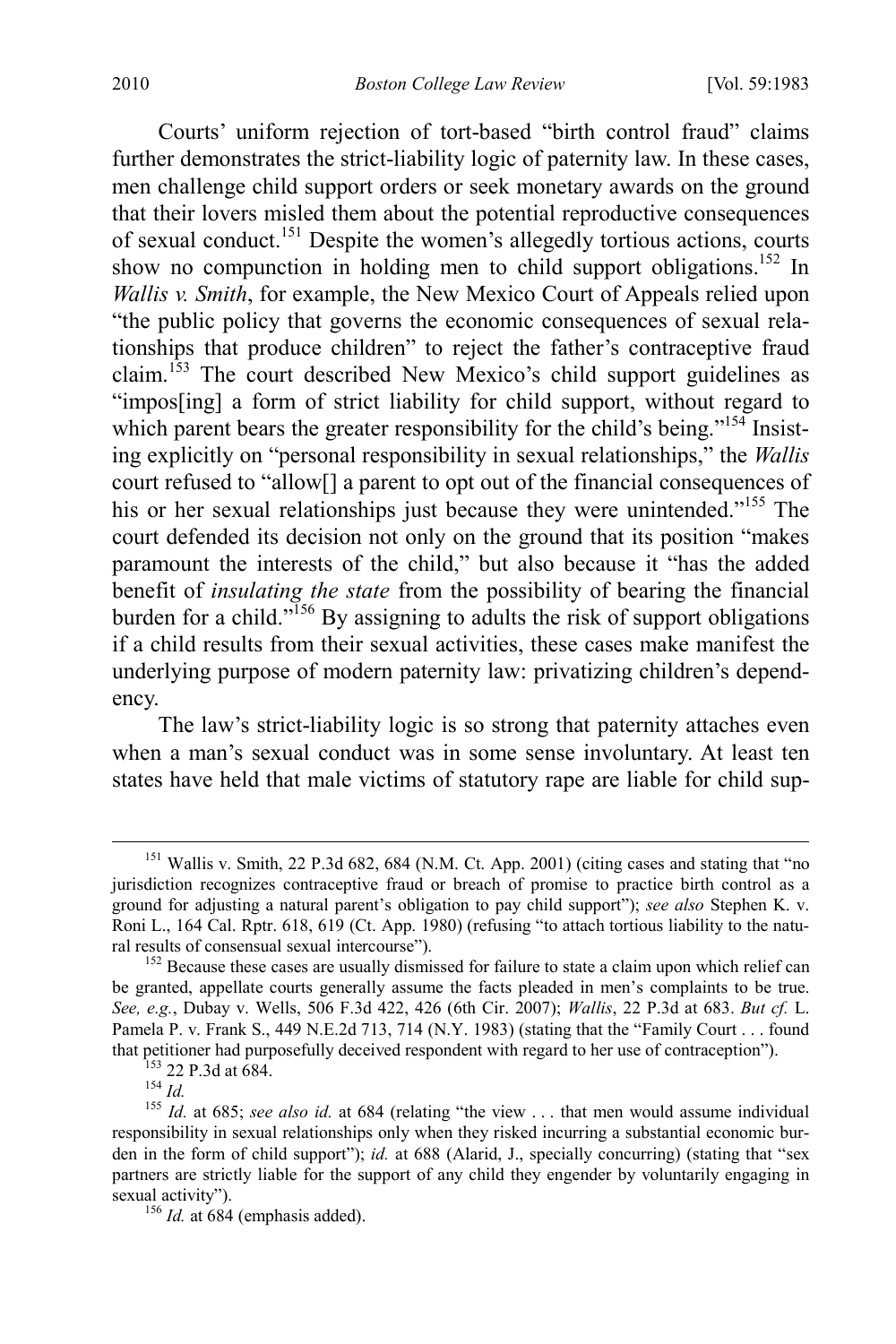port.<sup>157</sup> These courts "uniformly conclude<sup>[]</sup> [that] legal consent under criminal law is irrelevant in a civil action for support of the child born of a minor father and an adult mother."<sup>158</sup> They explain that, although a boy's "youth is basic to the crime" of statutory rape, "it is not a factor in the question of whether he is the father" of a resulting child and thus liable for its support. $159$ 

One could understand this rule as anti-opportunistic, with courts refusing to allow adolescents' age to excuse them from the predictable consequences of otherwise consensual sexual conduct. The California Court of Appeals reasoned that "[o]ne who is injured as a result of criminal conduct in which he willingly participated is not a typical crime victim."160 The Wisconsin Court of Appeals went further, declaring that "[i]f voluntary intercourse results in parenthood, then for purposes of child support, the parenthood is voluntary .... even if [it] resulted from a sexual assault ... within the meaning of the criminal law."<sup>161</sup> Not only did the Wisconsin court deem the teenager before it to have consented to sexual conduct with an adult, it considered his consent also to encompass his resulting fatherhood and justify its concomitant support obligations.

But anti-opportunism cannot explain imposing child support obligations on men who did not knowingly or voluntarily engage in sexual intercourse.162 In *S.F. v. State ex rel. T.M.*, an Alabama appellate court affirmed a child support order against a man who was unconscious during the child's conception.<sup>163</sup> Although the evidence at trial suggested that the mother had committed forcible sexual assault, the appeals court insisted that "any wrongful conduct on the part of the mother should not alter the father's duty to provide support for the child."164 In *State v. Frisard*, a Louisiana appellate court upheld a paternity finding even though the man insisted his sexual

 <sup>157</sup> *In re* Paternity of K.B., 104 P.3d 1132, 1133–35 (Okla. Civ. App. 2004) (surveying cases from Alabama, Arkansas, California, Colorado, Illinois, Kansas, Minnesota, New York, and Wisconsin); *see also* Dep't of Revenue *ex rel.* Bennett v. Miller, 688 So. 2d 1024, 1026 (Fla. Dist. Ct. App. 1997) (surveying cases).<br>
<sup>158</sup> *In re Paternity of K.B.*, 104 P.3d at 1134.<br>
<sup>159</sup> Schierenbeck v. Minor, 367 P.2d 333, 335 (Colo. 1961).<br>
<sup>160</sup> Cnty. of San Luis Obispo v. Nathaniel J., 57 Cal. Rptr. 2d 843, 844 (C

*also Paternity of K.B*., 104 P.3d at 1133 (characterizing "the purported victim" as "a willing participant in the sexual misconduct"); *Schierenbeck*, 367 P.2d at 335 (noting the father's "assent to the illicit act").<br><sup>161</sup> *In re* Paternity of J.L.H., 441 N.W.2d 273, 276–78 (Wis. Ct. App. 1989).<br><sup>162</sup> *Cf.* Michael J. Higdon, *Fatherhood by Conscription: Nonconsensual Insemination and the* 

*Duty of Child Support*, 46 GA. L. REV. 407, 413 (2012) (arguing for a consent-based "affirmative defense to child support obligations for those fathers whose parenthood arose as a result of sexual

<sup>&</sup>lt;sup>163</sup> S.F. v. State *ex rel.* T.M., 695 So. 2d 1186, 1189 (Ala. Civ. App. 1996). <sup>164</sup> *Id*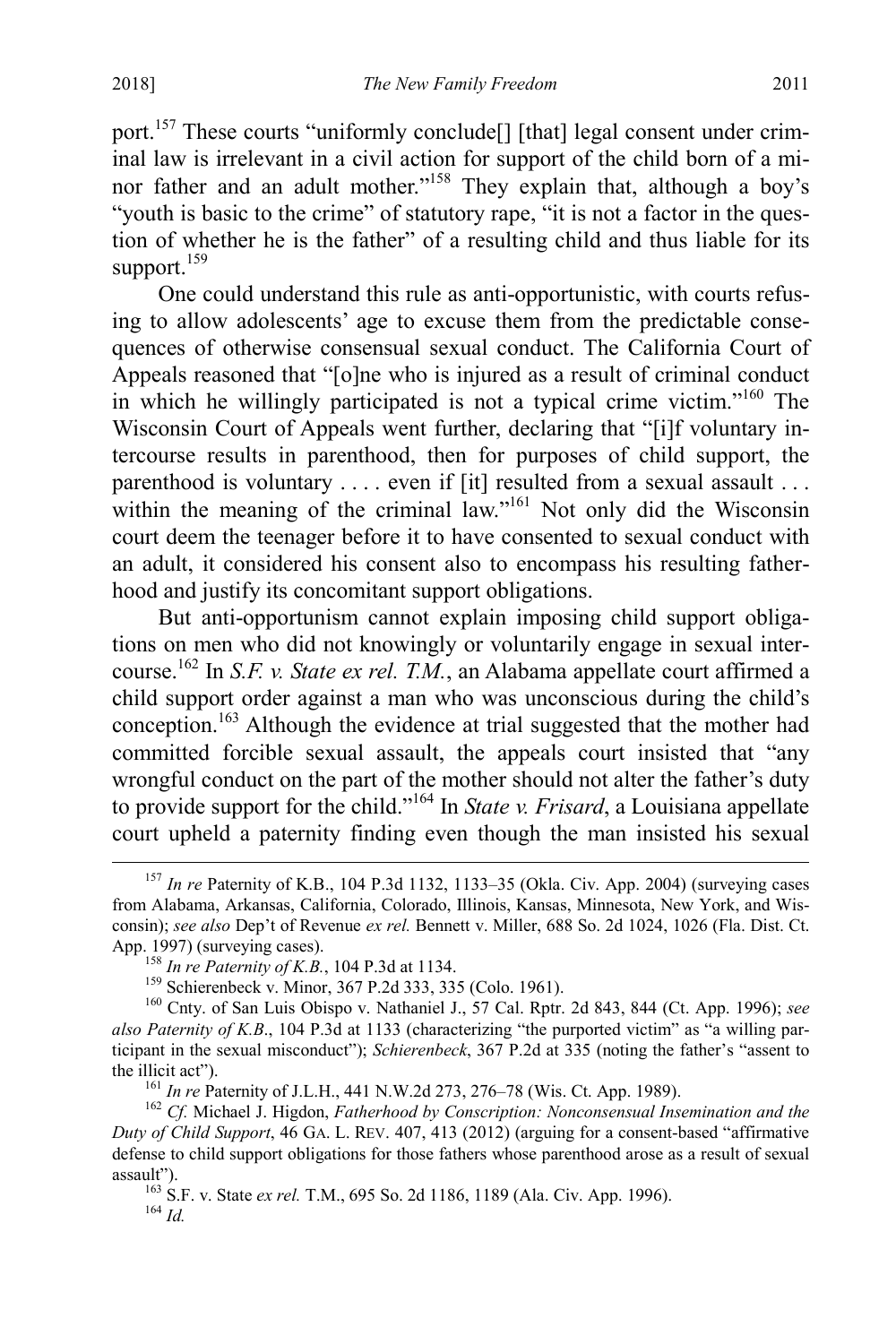contact with the mother was limited to oral sex.165 And although in *Phillips v. Irons* an Illinois appellate court reinstated a suit alleging facts similar to *Frisard*'s, the intentional infliction of emotional distress claim did not directly challenge the father's paternity or his obligation to support the resulting child.166 That even physically involuntary or (typically) non-procreative sexual contact can ground support obligations shows just how strongly the imperative to privatize children's dependency shapes this area of law.

<span id="page-30-0"></span>Scholars almost universally criticize paternity law's current approach.<sup>167</sup> They argue that the current child support system neither fulfills the state's goal of meeting children's financial needs nor recognizes the material ways in which low-income fathers do contribute to their children's development.168 Instead, punitive child support collection efforts, including "wage garnishment, suspension of drivers or professional licenses, or jail," inhibit fathers' ability to earn income and drive them away from their children.<sup>169</sup> Scholars point out rightly that imposing strict paternal liability for sexual conception does little to satisfy, and may even obstruct, a child's need for a stable parent.<sup>170</sup> They also question whether it is just for men to have less

URE TO FLOURISH: HOW LAW UNDERMINES FAMILY RELATIONSHIPS 104 (2014) (describing the current child support enforcement regime as "a vicious cycle, where fathers who are behind in their child-support payments face sanctions that virtually ensure that they will fall even farther behind"); Jill Elaine Hasday, Parenthood Divided: The Legal History of the Bifurcated Law of Parental *Relations*, 90 GEO. L.J. 299, 357 (2002) (describing how intrusively the child support system polices non-intact families); Noah D. Zatz, *A New Peonage?: Pay, Work, or Go to Jail in Contemporary* 

<sup>170</sup> Appleton, *Between the Binaries*, *supra* note [19,](#page-5-1) at 111 (stating that "the particular means"). of conception has no inherent connection to a child's affective ties"); Baker, *supra* note [120,](#page-22-0) at 21 (stating that "a reluctant father . . . is unlikely to assume a meaningful role as father"); Dowd, *supra* not[e 131,](#page-25-2) at 135 ("While financial responsibility serves our social, adult needs, what matters most to children is emotional relationships and caregiving.").

<span id="page-30-1"></span>

<sup>&</sup>lt;sup>165</sup> 694 So. 2d 1032, 1035–36 (La. Ct. App. 1997).<br><sup>166</sup> No. 1–03–2992, 2005 WL 4694579, at \*2–5 (Ill. App. Ct. Feb. 22, 2005).<br><sup>167</sup> *But see* NANCY E. DOWD, REDEFINING FATHERHOOD 115–19 (2000); Nancy D. Polikoff, *The Deliberate Construction of Families Without Fathers: Is It an Option for Lesbian and Hetero-*

*sexual Mothers?*, 36 SANTA CLARA L. REV. 375, 375–76 (1996). <sup>168</sup> *See, e.g.*, Tonya L. Brito, *Fathers Behind Bars: Rethinking Child Support Policy Toward Low-Income Noncustodial Fathers and Their Families*, 15 J. GENDER, RACE & JUST. 617, 633 (2012); Dowd, *supra* not[e 131,](#page-25-2) at 140 ("Even if all fathers were identified and all child support as currently structured were paid, we would not eliminate a substantial proportion of child poverty."); Leslie Joan Harris, *Questioning Child Support Enforcement Policy for Poor Families*, 45 FAM. L.Q. 157, 169–72 (2011); Solangel Maldonado, *Deadbeat or Deadbroke: Redefining Child Support for Poor Fathers*, 39 U.C. DAVIS L. REV. 991, 1000–08 (2006); Onwuachi-Willig, *supra* note [47,](#page-11-0) at 1684–85 (describing the welfare system's historical failure to "value unemployed fathers' non-monetary contributions to their families").<br><sup>169</sup> Dubay v. Wells, 506 F.3d 422, 428 (6th Cir. 2007); *see also* CLARE HUNTINGTON, FAIL-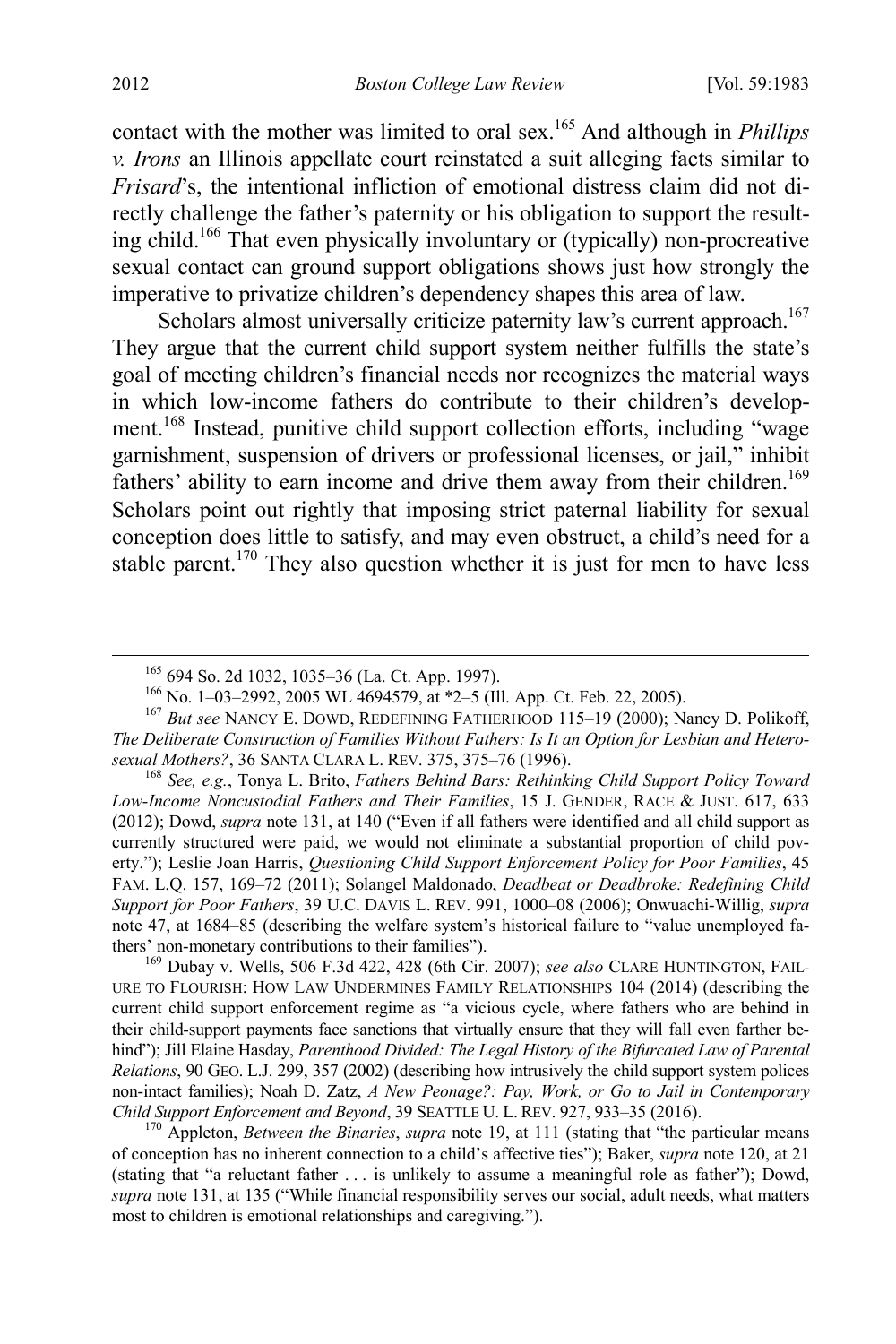<span id="page-31-0"></span>choice about incurring parental obligations than women do.<sup>171</sup> For all of these reasons, many scholars advocate basing parentage upon intent to parent, rather than "sex or genes."<sup>172</sup>

<span id="page-31-1"></span>But proposed reforms, which invariably call for greater state financial support for children, reflect the same pervading conflict between neoliberal commitments.173 For re-centering paternity law around chosen parental relationships would require relaxing the current insistence on privatizing children's dependency. But because our society is unwilling to take on much collective responsibility for meeting children's needs, legislatures and courts continue to equate the choice to have sex with the choice to become a parent, and to punish low-income fathers who are unable to provide financially for their children.

#### 2. Choice as a One-Way Ratchet

Paternity law's strict-liability approach seems especially unjust because family law appears to adopt an intent-based approach to parentage in cases involving assisted reproductive technology and social parenthood.<sup>174</sup> Katherine Baker, for instance, argues that contract principles "currently govern[] the law of paternity in almost all cases involving non-traditional means of conception and . . . increasingly . . . govern[] the law of paternity in most cases involving men who have acted like fathers toward a child."<sup>175</sup>

 <sup>171</sup> Baker, *supra* note [120,](#page-22-0) at 19. *See generally* Melanie B. Jacobs, *Parental Parity: Intentional Parenthood's Promise*, 64 BUFF. L. REV. 465 (2016) (arguing that parenthood should be assigned based on intention in order to achieve equality between parents, whether same-sex or heterosexual, men or women, rich or poor); Melanie G. McCulley, *The Male Abortion: The Putative Father's Right to Terminate His Interests in and Obligations to the Unborn Child*, 7 J.L. & POL'Y 1, 1 n.\*, 7–8 (1998) (explaining the "purpose" of "demonstrat[ing] the inequities involved in the abortion decision," and arguing "that a putative father should have the same right to escape [family] responsibilities as . . . an unwed mother"); Christopher Bruno, Note, *A Right to Decide Not to Be a Legal Father:* Gonzales v. Carhart *and the Acceptance of Emotional Harm as a Constitutionally Protected Interest*, 77 GEO. WASH. L. REV. 141, 143 (2008) (arguing for "a privacy right to

<sup>&</sup>lt;sup>172</sup> Baker, *supra* note [120,](#page-22-0) at 2; *see also* Dowd, *supra* note [131,](#page-25-2) at 134 ("Genes should not define fatherhood.... [F]atherhood should be defined by ... acts of nurturing.").

<sup>&</sup>lt;sup>173</sup> See Baker, *supra* note [120,](#page-22-0) at 20; Stacy Brustin, *Child Support: Shifting the Financial Burden in Low-Income Families*, 20 GEO. J. ON POVERTY L. & POL'Y 1, 4–5 (2012) (summarizing reform proposals); Dowd, *supra* note [131,](#page-25-2) at 135, 138; Jacobs, *supra* not[e 171,](#page-31-0) at 468–69 (proposing to abolish federal Title IV–D law and permit some children to have a legal mother only). <sup>174</sup> Appleton, *Between the Binaries*, *supra* note [19,](#page-5-1) at 94–95 ("[A]s techniques of assisted

reproduction became more sophisticated and arrangements more complex, . . . . [t]he parties' intent when undertaking the reproductive arrangement emerged as a pivotal criterion.") (citing Marjorie Maguire Schultz, *Reproductive Technology and Intent-Based Parenthood: An Opportunity for Gender Neutrality*, 1990 WIS. L. REV. 297). <sup>175</sup> Baker, *supra* note [120,](#page-22-0) at 22.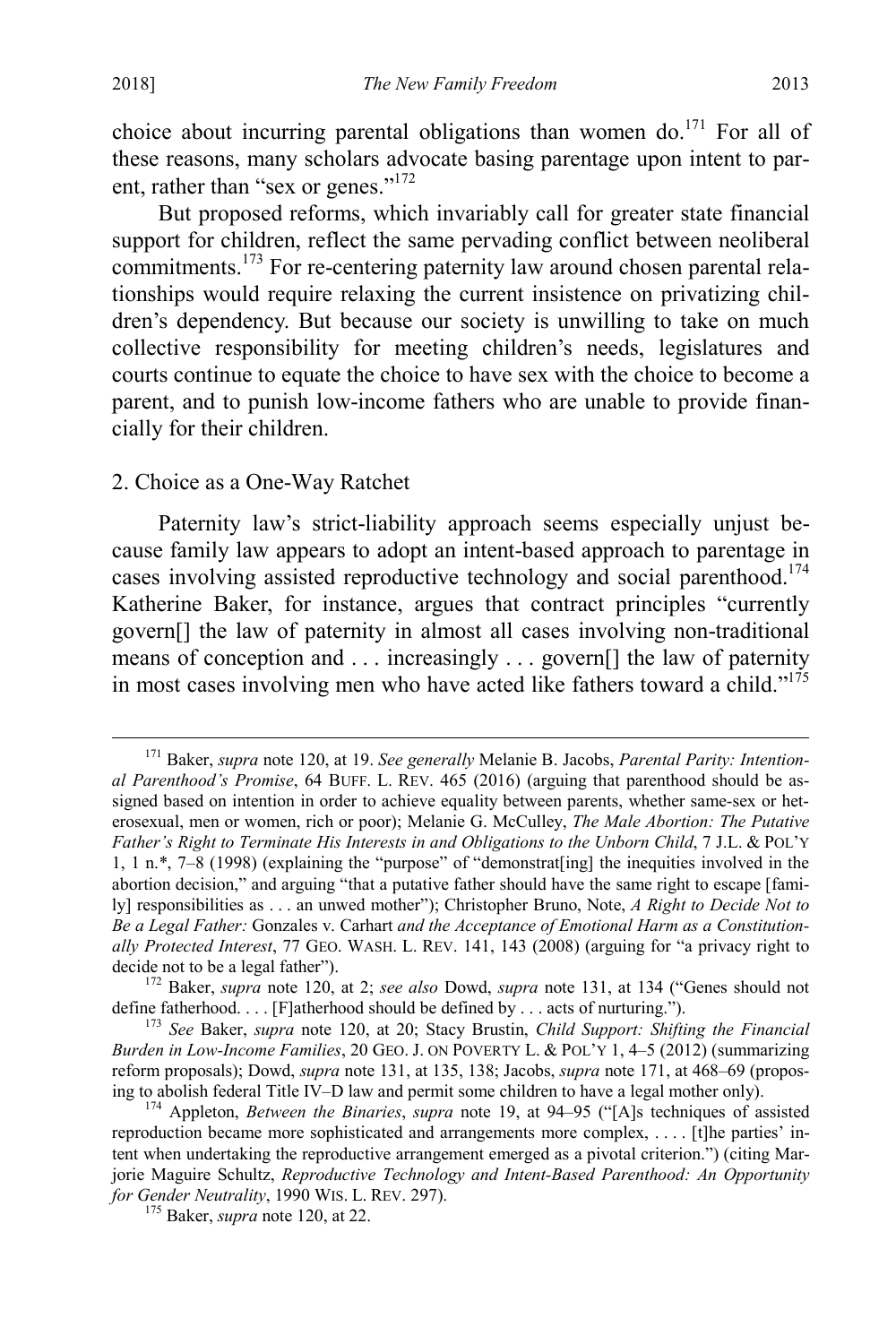But although the law considers parental intent in the context of assisted reproduction, surrogacy, same-sex and step-parenting, it does so only to the extent that an adult takes on responsibility for a child, i.e., only insofar as choice about parental obligations dovetails with privatizing dependency. Despite parentage law's autonomy rhetoric, choice about parenthood remains, at best, a one-way ratchet.

<span id="page-32-0"></span>Voluntary paternity affidavits provide a prime example of parentage law's unidirectional recognition of choice. As part of the federal paternity establishment scheme, states must establish procedures by which mothers and putative fathers, given oral and written notice of the legal consequences, may voluntarily acknowledge a man's paternity by joint affidavit.<sup>176</sup> Unless rescinded within sixty days or challenged thereafter on grounds of fraud, duress, or material mistake of fact, these paternity affidavits become equivalent to judicial determinations that are owed full faith and credit.<sup>177</sup> These "[v]oluntary acknowledgments have become the most common way to establish the legal paternity of children born outside marriage."178 But this scheme permits choice about parental obligations only insofar as it furthers the law's efforts to privatize children's dependency: Whereas a non-biological father may execute a voluntary paternity affidavit, a biological father cannot disclaim paternity unless another adult stands ready to fulfill the parental role.<sup>179</sup> Voluntary paternity affidavits thus recognize parental intent only insofar as doing so creates the family ties that privatize dependency.

The Uniform Parentage Act (or UPA), versions of which have been adopted by twenty-one states, similarly focuses on choice about entry into the parent-child relationship.<sup>180</sup> To effectuate "the principle that  $\dots$  all chil-

<span id="page-32-1"></span>

<sup>176</sup> 42 U.S.C. § 666(a)(5) (2012). <sup>177</sup> *Id.*; *see also* UNIF. PARENTAGE ACT, art. 3, prefatory cmt. (UNIF. LAW COMM'N 2000, amended 2002) (stating that the UPA, too, "contains clear and comprehensive procedures" for

voluntary acknowledgement of paternity).<br><sup>178</sup> Leslie Joan Harris, *Voluntary Acknowledgments of Parentage for Same-Sex Couples*, 20<br>AM. U. J. GENDER, SOC. POL'Y & L. 467, 469–70 (2012).

<sup>&</sup>lt;sup>179</sup> See, e.g., 45 C.F.R. § 303.5(g) (2012) (no federal requirement that voluntary paternity affidavit recite man's biological paternity); Chris Worden, *Rethinking the Paternity Affidavit*, 52 RES GESTAE 14, 14 (2009) (suggesting that voluntary paternity affidavits increase the likelihood that non-genetically related men will become legal fathers); *cf.* Michael H. v. Gerald D., 491 U.S. 110, 110–11 (1989) (refusing to allow biological father to challenge marital presumption does not violate due process); *supra* notes [128–](#page-25-0)[173](#page-31-1) (Part II.A.1).<br><sup>180</sup> As of December 2000, nineteen states had enacted the 1973 UPA. UNIF. PARENTAGE ACT

<sup>(</sup>UNIF. LAW COMM'N 2000, amended 2002), prefatory note; *see also Legislative Fact Sheet— Parentage Act (1973)*, UNIF. LAW COMM'N (Apr. 13, 2018), http://www.uniformlaws.org/ LegislativeFactSheet.aspx?title=Parentage%20Act%20(1973) [https://perma.cc/W9RZ-6KDU] (listing enactments by Alabama, California, Colorado, Hawaii, Illinois, Kansas, Minnesota, Montana, New Jersey, North Dakota, Ohio, Rhode Island, Texas, and Washington). Eleven states have enacted the 2002 UPA. *Legislative Fact Sheet—Parentage Act (2002)*, UNIF. LAW COMM'N (Apr.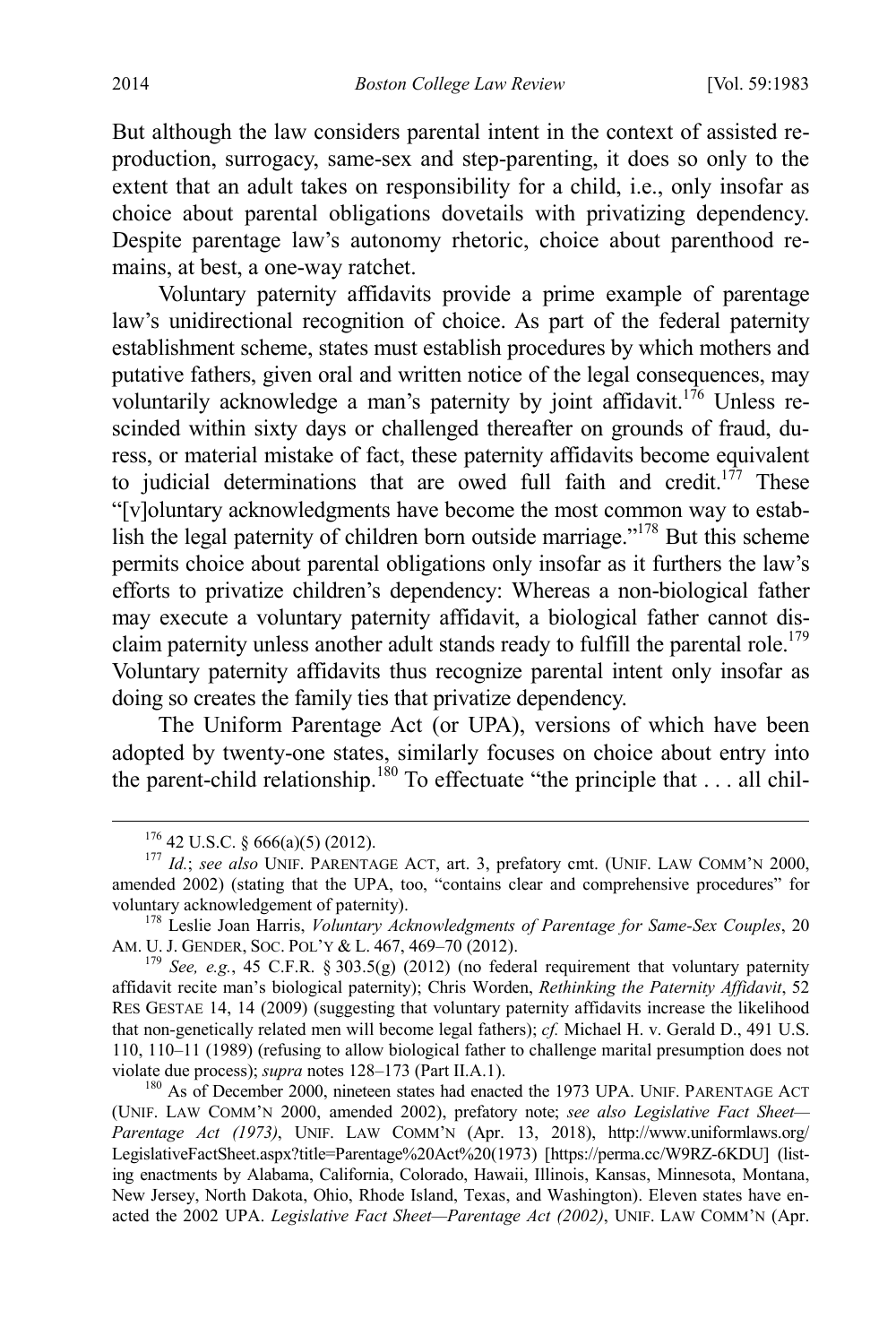dren and all parents [should] have equal rights with respect to each other," the UPA creates a scheme of presumptions and procedures for establishing a child's parentage at birth or soon after.<sup>181</sup> The  $2002$  UPA contains some provisions governing parentage of children born from assisted reproduction, $182$ and the 2017 revision was undertaken specifically "to ensure the equal treatment of children born to same-sex couples."<sup>183</sup> In both contexts, the 2017 UPA now establishes parentage based not on adults' genetic relationships to children, but on their intent to parent.

This intent-based approach seems to conflict with the same Model Act's Articles on establishing paternity in genetic fathers, until we realize that both sets of provisions serve to privatize dependency. Though conformity with federal law could explain the Model Act's apparent bifurcation,<sup>184</sup> the UPA's overarching goal of treating all children equally provides a more profound unifying explanation. For achieving equality between children requires providing all children with at least two parents, and thus the UPA's emphasis is on *establishing* parent-child relationships. The UPA therefore contains many paths in addition to genetics through which an adult may become a parent, including by agreeing to be or acting as a child's parent.<sup>185</sup> Similarly, the UPA cabins adults' ability to avoid parental obligations, including through short statutes of limitations for challenging the Model Act's parental presumptions.<sup>186</sup> In all of these ways, the UPA prioritizes privatiz-

 <sup>13, 2018),</sup> http://uniformlaws.org/LegislativeFactSheet.aspx?title=Parentage%20Act%20(2002) [https://perma.cc/L3CR-EDNW] (listing enactments by Alabama, Delaware, Illinois, Maine, New Mexico, North Dakota, Oklahoma, Texas, Utah, Washington, Wyoming). Thus far, two states— Vermont and Washington—have enacted the 2017 UPA. *Legislative Fact Sheet—Parentage Act (2017)*, UNIF. LAW COMM'N (Apr. 13, 2018), http://www.uniformlaws.org/LegislativeFactSheet. aspx?title=Parentage%20Act%20(2017) [https://perma.cc/6DSS-TGSR]. *See generally* UNIF. PARENTAGE ACT (UNIF. LAW COMM'N 2000, amended 2017).<br><sup>181</sup> UNIF. PARENTAGE ACT § 202 cmt. (UNIF. LAW COMM'N 2000, amended 2017) (quoting

UNIF. PARENTAGE ACT § 2 cmt. (UNIF. LAW COMM'N 1973)).<br><sup>182</sup> UNIF. PARENTAGE ACT § 201 (UNIF. LAW COMM'N 2000, amended 2002); *Id.* arts. 7–8.<br><sup>183</sup> Memorandum of Jamie Pedersen, Chair & Courtney Joslin, Reporter, Unif. Pa

Drafting Comm., to Unif. Law Comm'rs (June 13, 2016), http://www.uniformlaws.org/shared/docs/<br>parentage/2016AM AmendedParentage Issues%20memo.pdf [https://perma.cc/62KX-637P].

<sup>&</sup>lt;sup>184</sup> PROPOSED UNIF. PARENTAGE ACT, art. 3, reporter's cmt. (Comm. Mtg. Draft Oct. 28–29, 2016).<br><sup>185</sup> UNIF. PARENTAGE ACT § 204(a)(2) & cmt. (UNIF. LAW COMM'N 2000, amended 2017)

<sup>(</sup>holding out child as one's own gives rise to presumption of parentage); *id.* § 609(d) (outlining de facto parentage claim); *id.* § 703 ("An individual who consents . . . to assisted reproduction by a woman with the intent to be a parent of a child conceived by the assisted reproduction is a parent of the child.").<br><sup>186</sup> *Id.* § 608(b) (instituting a two-year statute of limitations for challenging parentage of a

presumed or adjudicated parent or an acknowledged father).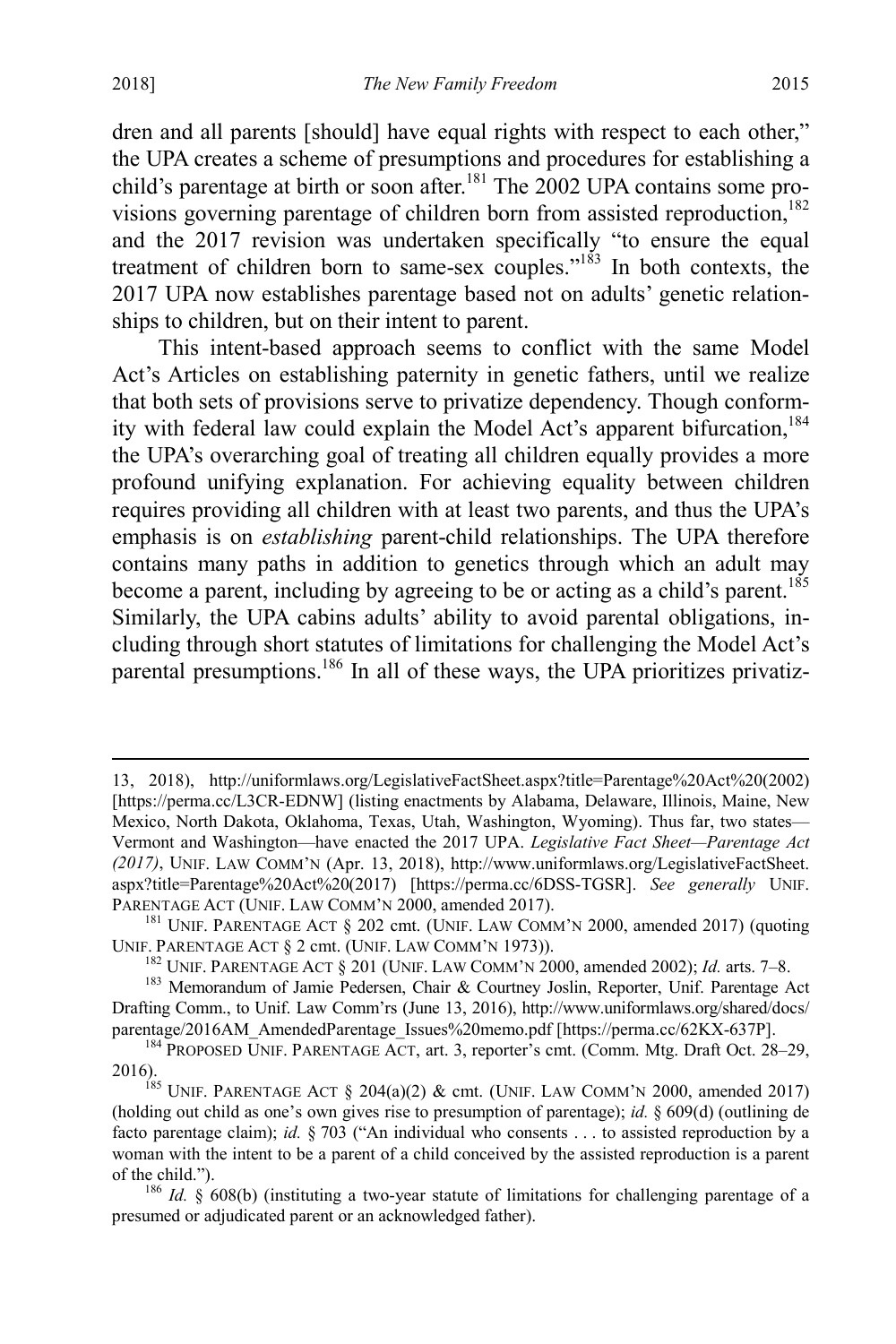ing dependency, with adults' intentions considered only insofar as they seek entry into, not exit from, parent-child relationships.<sup>187</sup>

<span id="page-34-0"></span>Functional doctrines like parental estoppel and de facto parenthood similarly work only to confirm, not to discontinue, parental responsibilities.188 Generally speaking, estoppel functions to prevent an adult from disclaiming a parental role he or she had previously been fulfilling.<sup>189</sup> Similarly, de facto parenthood attaches to an adult who has lived with a child for an extended period of time during which he or she performed significant caretaking for the child.<sup>190</sup> Courts employ these doctrines in a range of contexts—from same-sex parents<sup>191</sup> to step-parents<sup>192</sup> to functional fathers<sup>193</sup> in order to "protect the parent-child relationship presumed to have devel-

 <sup>187</sup> *See, e.g.*, *In re* Marriage of Buzzanca, 72 Cal. Rptr. 2d 280, 291 (Ct. App. 1998) (under UPA and California Family Code, husband and wife became legal parents by contracting with surrogate for implantation of genetically unrelated embryo); *cf.* ANNE L. ALSTOTT, NO EXIT: WHAT PARENTS OWE THEIR CHILDREN AND WHAT SOCIETY OWES PARENTS 5 (2004) ("[S]ociety expects—and needs—parents to persist in their role for 18 years, or longer if needed."). <sup>188</sup> *See, e.g.*, Appleton, *Forgotten Family Law*, *supra* not[e 19,](#page-5-1) at 43 (describing "family law's

recent functional turn"); *see also* JOANNA L. GROSSMAN & LAWRENCE M. FRIEDMAN, INSIDE THE CASTLE: LAW AND THE FAMILY IN 20TH CENTURY AMERICA 2 (2011) (stating that "family law follows family life"). <sup>189</sup> *See* AM. LAW INST., PRINCIPLES OF THE LAW OF FAMILY DISSOLUTION: ANALYSIS AND

RECOMMENDATIONS  $\S 2.03(1)(b)$  & cmt. b (2002) [hereinafter PRINCIPLES OF FAMILY DISSOLU-TION].

 $^{190}$  *See id.* § 2.03(1)(c); UNIF. PARENTAGE ACT § 609(d) (UNIF. LAW COMM'N 2000, amended 2017). <sup>191</sup> *See, e.g.*, Kristine H. v. Lisa R., 117 P.3d 690, 695–96 (Cal. 2005) (concluding woman

was estopped from challenging her pre-birth stipulation of parentage of her partner's child); Elisa B. v. Superior Court, 117 P.3d 660, 670 (Cal. 2005) (concluding that because woman had acted as children's mother, she was a presumed mother under California's UPA). <sup>192</sup> *See, e.g.*, Carter v. Brodrick, 644 P.2d 850, 855 (Alaska 1982) (holding that "where a step-

parent has assumed the status of *in loco parentis*, a step-child is a 'child of the marriage'" within the meaning of the custody statute); Kilborn v. Carey, 140 A.3d 461, 467 (Me. 2016) (affirming trial court's declaration that step-father was child's de facto parent); Simmons v. Simmons, 486 N.W.2d 788, 791 (Minn. Ct. App. 1992) (holding that "a former stepparent who was in loco parentis with the former stepchild may be entitled to visitation under the common law"); *In re* Custody of B.M.H., 315 P.3d 470, 479 (Wash. 2013) (permitting former step-parent to seek custody under de facto parentage doctrine).<br><sup>193</sup> Most states refuse as a matter of public policy to disestablish paternity where legal fathers

were mistaken about their biological parenthood, whether courts rely on estoppel or res judicata grounds. *See, e.g.*, Boone v. Ballinger, 228 S.W.3d 1, 5 (Ky. Ct. App. 2007) (equitable estoppel); Martin v. Pierce, 257 S.W.3d 82 (Ark. 2007) (paternity established pursuant to divorce decree is res judicata); Godin v. Godin, 725 A.2d 904, 910 (Vt. 1998) (defending res judicata based on "the interests of the state, the family, and the child in maintaining the continuity, financial support, and psychological security of an established parent-child relationship"); *see also* Baker, *supra* note [120,](#page-22-0) at 31 (stating that "a growing number of courts are holding non-biologically related men responsible for the support of children for whom they have been functioning as fathers").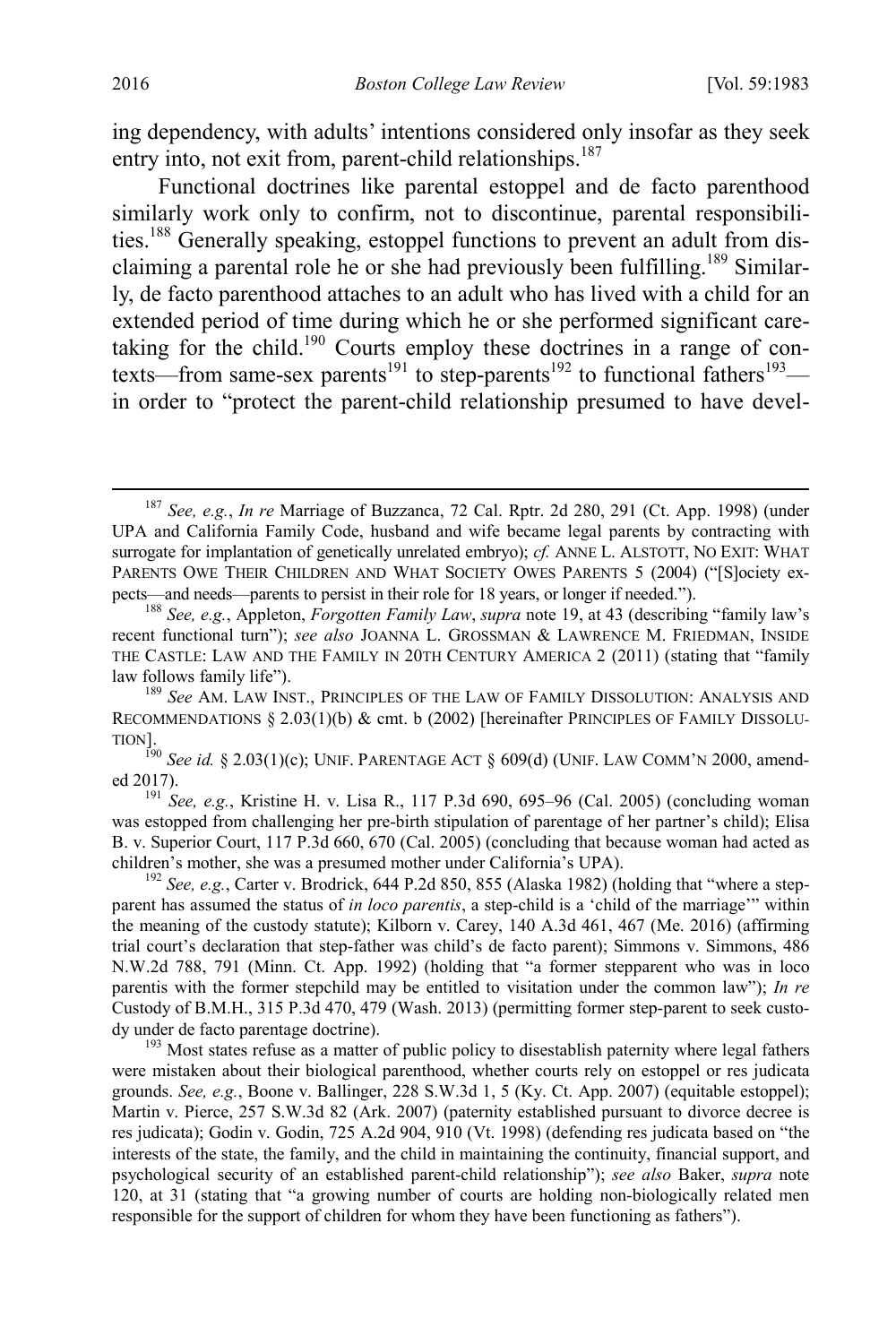oped under these . . . circumstances."194 These doctrines are intent-based: They recognize an adult's choice to parent a child to whom he or she was not initially obligated. But parental estoppel and de facto parenthood work only to cement family ties, showing again that the law recognizes parental intent only when it serves to privatize a child's dependency.

Courts' refusal to enforce adults' contracts that disclaim child support provide a further example of how parentage law permits only one kind of choice. States refuse to allow parents to bargain away an existing child's right to financial support, holding that the right belongs to the child.<sup>195</sup> Nor do courts recognize pre-conception contracts absolving one sexual partner of financial responsibility for the resulting child.196 Outcomes vary when the mother conceives through do-it-yourself artificial insemination, but courts are generally unwilling to relieve known genetic fathers of parental responsibility when the resulting child requires public support.<sup>197</sup> No matter his or her intent, a sufficiently proximate adult cannot easily decline the state-imposed duty to provide for a child's dependency. Where private support is at stake, choice is a one-way ratchet.

<span id="page-35-0"></span>All of these doctrines make clear that the law of parentage elects to privatize children's dependency even when the result is to curtail adults' autonomy. Although the urgency of children's developmental needs supports this outcome, modern parentage law makes little effort to justify its position in these terms. Instead, the doctrine co-opts the language of choice, relying on intent when adults wish to parent and equating sexual contact

 <sup>194</sup> PRINCIPLES OF FAMILY DISSOLUTION, *supra* note [189,](#page-34-0) at § 2.03, cmt. b; *see also* UNIF. PARENTAGE ACT § 609(d)(5) (UNIF. LAW COMM'N 2000, amended 2017) (requiring de facto parent to have "established a bonded and dependent relationship with the child which is parental

in nature"). <sup>195</sup> *See, e.g.*, Kristine M. v. David P., 37 Cal. Rptr. 3d 748, 752–53 (Ct. App. 2006) (voiding parents' agreement terminating father's parental rights and responsibilities as against public policy); *In re* Carr, 938 A.2d 89, 97–98 (N.H. 2007) (imposing support obligations despite parents' agreement to the contrary); *see also* Frisch v. Henrichs, 736 N.W.2d 85, 102 (Wis. 2007) (voiding contract setting ceiling on child support because "the child's best interests transcend an agreement or stipulation of the parties" (internal citation and quotation marks omitted)). <sup>196</sup> Budnick v. Silverman, 805 So. 2d 1112, 1114 (Fla. Dist. Ct. App. 2002) (voiding pre-

conception agreement relieving man of all parental responsibilities as against public policy); Straub v. B.M.T. *ex rel.* Todd, 645 N.E.2d 597, 601 (Ind. 1994) (concluding "there is no such thing as 'artificial insemination by intercourse'" and invalidating non-paternity agreement); Ferguson v. McKiernan, 940 A.2d 1236, 1246 (Pa. 2007) ("In the case of traditional sexual reproduction, there simply is no question that the parties to any resultant conception and birth may not contract between themselves to deny the child the support he or she requires."); Kesler v. Weniger, 744 A.2d 794, 796 (Pa. Super. Ct. 2000) ("declin[ing] to recognize a category of 'artificial insemination by intercourse'" and stating that a child's right to support "cannot be bargained away before conception any more than it can be bargained away after birth, nor can it be extinguished by principles of estoppel"). <sup>197</sup> *See* Appleton, *Between the Binaries*, *supra* note [19,](#page-5-1) at 106 (describing cases).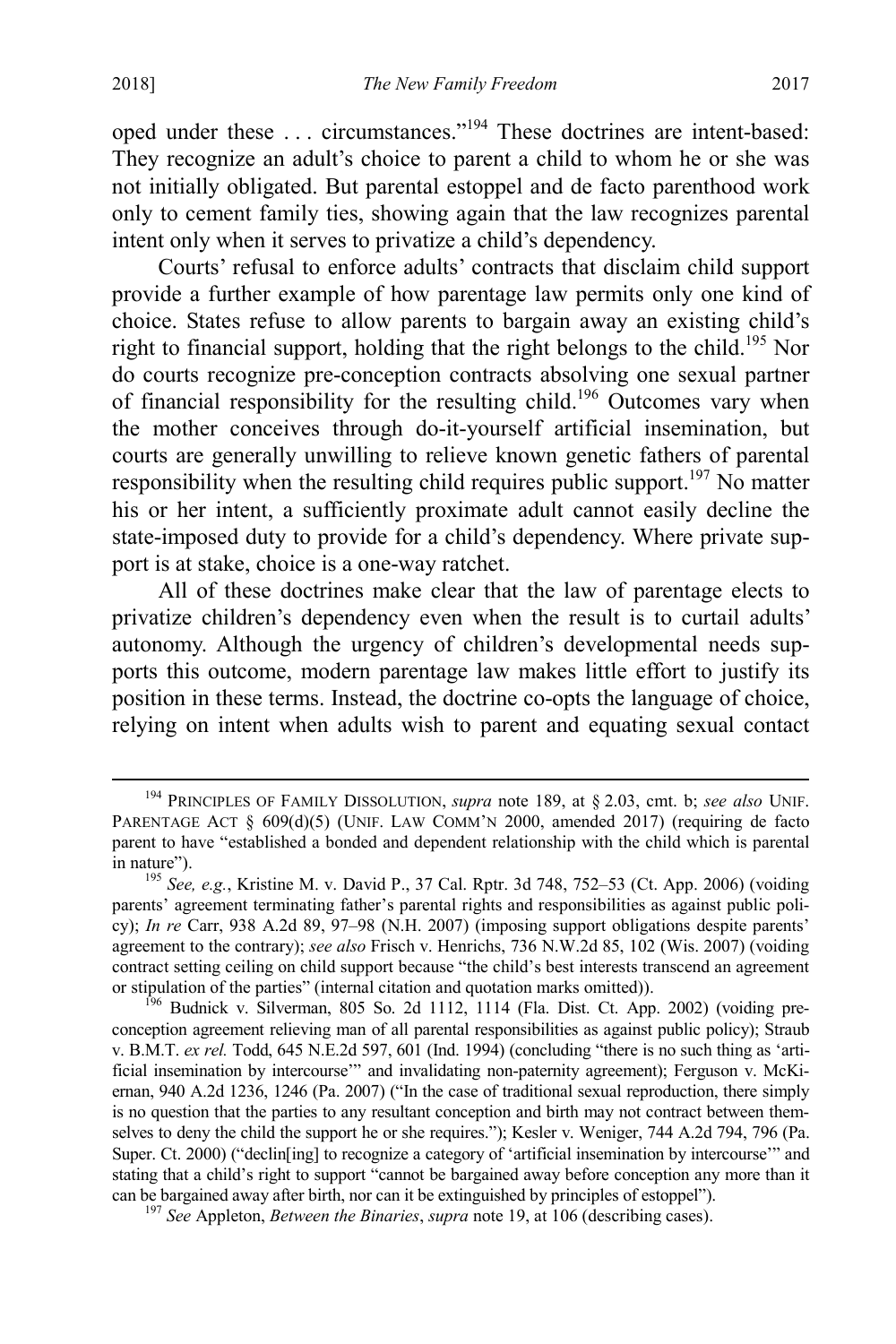with consent to parenthood when adults attempt to avoid parental responsibilities. With the overarching imperative to privatize dependency cloaked only sometimes by choice, the law appears bifurcated, with some adults conscripted into parenthood against their will. At the same time, the lack of much collective support for childrearing means that parenthood imposes high personal costs, especially on low-income parents. Modern parentage law thus fails to resolve the tension between privatizing dependency and the new family freedom.

### *B. Cohabitant Obligations: Leaning Toward Autonomy*

<span id="page-36-1"></span>Whereas the private support principle predominates in parentage law, choice logic appears to carry more weight in disputes between adult intimates, as the laws of property distribution and alimony show. This Section examines property distribution through the lens of cohabitant, rather than marital, obligations for several reasons. First, the law of marital property distribution has begun to settle around formally egalitarian norms, while the law of cohabitant obligations is doctrinally fractured and normatively contested.198 Second, marital obligations can be justified consistent with choice about obligations. Consent to a state's equitable distribution or community property regime may be inferred from consent to marital status, and marital agreements allow spouses some latitude to customize their property obligations in deviation from the default regime.<sup>199</sup> Cohabitant property disputes, in contrast, tend to arise at the end of relationships unsanctioned by the formal consent to obligations upon which choice logic insists. Finally and most importantly, neoliberalism's impact on marital obligations is best observed in the context of alimony, discussed in the next Section.

<span id="page-36-0"></span>Scholars generally approach the question of what unmarried cohabitants owe one another upon relationship dissolution in terms of status versus contract, debating which legal regime should govern cohabitant liability.<sup>200</sup> Courts, on the other hand, usually refuse to redistribute unless generally

 <sup>198</sup> *Compare* FINEMAN, *supra* not[e 105,](#page-19-0) at 39 (arguing that post-reform divorce law institutes formal equality at the expense of substantive equality), *and* Carolyn J. Frantz & Hanoch Dagan, *Properties of Marriage*, 104 COLUM. L. REV. 75, 77 (2004) (describing "the ideal of marriage as an egalitarian liberal community"), *and* Laura A. Rosenbury, *Two Ways to End a Marriage: Divorce or Death*, 2005 UTAH L. REV. 1227, 1230 (noting the "commonly acknowledged . . . conception of marriage as a partnership of two equals"), *and* Gregg Strauss, *Why the State Cannot "Abolish Marriage": A Partial Defense of Legal Marriage*, 90 IND. L.J. 1261, 1314–15 (2015) (characterizing the current divorce regime as based on equality norms), *with infra* notes [200–](#page-36-0)[273](#page-49-0) and accompanying text (describing the generally unequal distributions of property accumulated during cohabitation under various legal regimes).

<sup>&</sup>lt;sup>199</sup> See supra note[s 118](#page-22-0)[–120](#page-22-1) and accompanying text. <sup>200</sup> *See supra* not[e 117](#page-21-0) and accompanying text.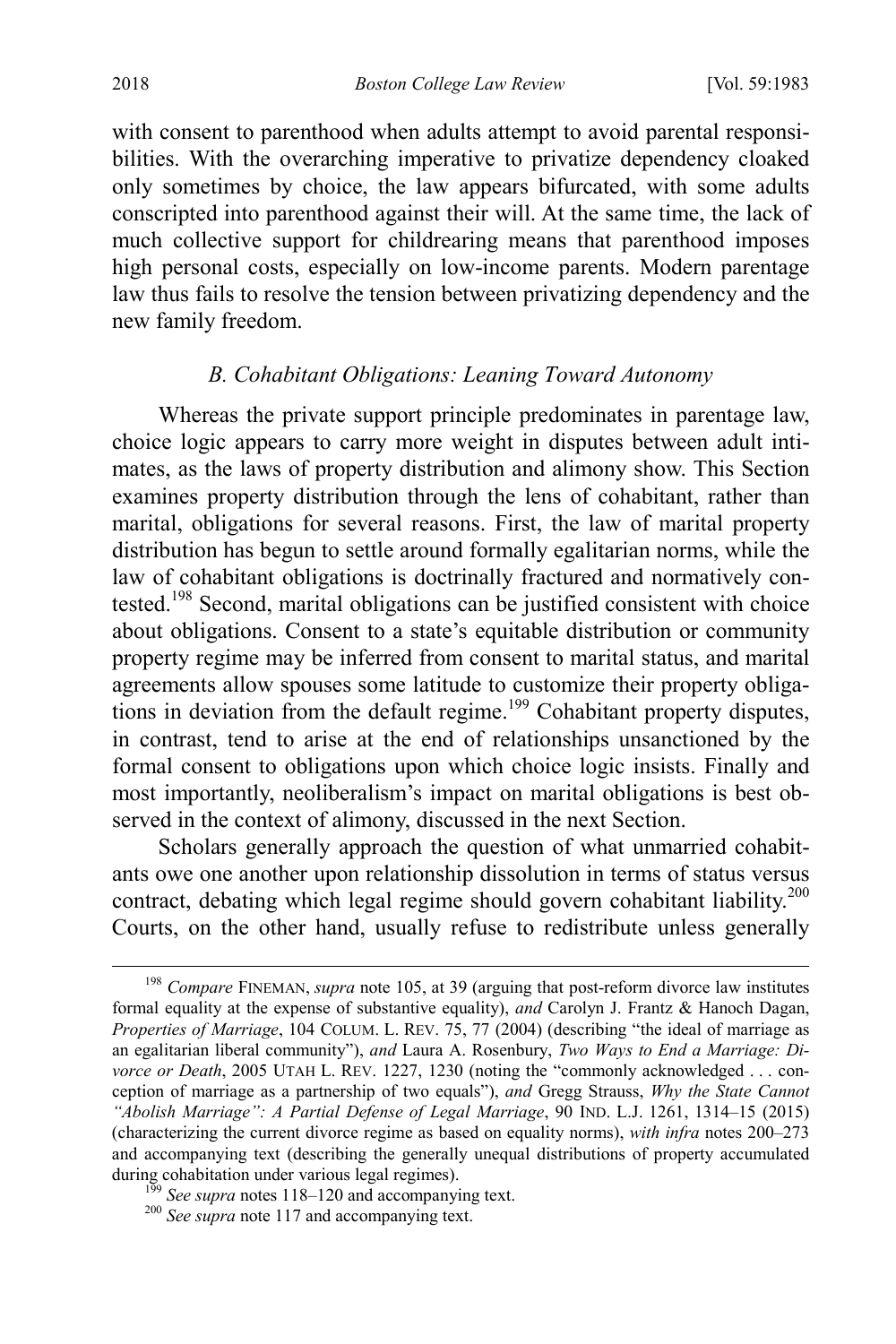<span id="page-37-0"></span>applicable legal grounds justify deviating from title theory.<sup>201</sup> But the problem is more fundamentally one of competing neoliberal principles: whether to respect the new family freedom by refusing to impose ex post familybased obligations on the richer party, or to privatize a poorer party's dependency by granting recovery despite ambiguity about family intent.

This problem is intractable, with courts and scholars able to honor, at best, one principle over the other. When courts and scholars vindicate autonomy claims, precluding recovery unless cohabitants have ceremonially married or formally contracted, they ignore the fact of dependency and interdependency in adult relationships. And when courts and scholars take dependency and interdependency into account by redistributing property to the poorer party, choice logic rejects their ex post justificatory logic as coercive and offensive. Even middle-of-the-road equitable approaches cannot effectively mediate the tension. Courts' and scholars' disagreement about how to approach cohabitant obligations reflects the difficulty of honoring the new family freedom while using non-marital relationships to make adult partners responsible for one other's dependency.

As a functional matter, however, the cases tend toward one outcome: Without family formalities, it is very difficult for cohabitants to recover on property division claims.<sup>202</sup> The law of cohabitant obligations appears to vindicate autonomy, as courts deciding property disputes employ assumption of risk logic to assign entitlements according to formal title.<sup>203</sup> But against the backdrop of minimal state support, refusing to redistribute effectively requires poorer partners to survive off their own market earnings. The foundational value governing cohabitant relationships therefore remains privatized dependency, which the law achieves by (unrealistically) deeming all adults capable of self-support.

## 1. Endorsing Choice, Ignoring Dependency

A minority of states, discussed below, take a "strict choice" approach to cohabitant obligations. These jurisdictions refuse to redistribute property unless the parties have expressly indicated their consent to family obligations by either ceremonially marrying or contracting with a requisite degree of specificity. Because the predictable result is to all but preclude the non-

 <sup>201</sup> Albertina Antognini, *The Law of Nonmarriage*, 58 B.C. L. REV. 1, 8 (2017) (arguing that the law of nonmarriage denies or minimizes redistribution to poorer cohabitants, who are usually women); June Carbone & Naomi Cahn, *Nonmarriage*, 76 MD. L. REV. 55, 56 (2016) (stating that the law "accepts the autonomy of such couples with respect to financial matters and imposes almost no obligations without either an express agreement or evidence of combined assets").<br><sup>202</sup> *See* Antognini, *supra* not[e 201,](#page-37-0) at 8. <sup>203</sup> *See* Carbone & Cahn, *supra* note 201, at 56.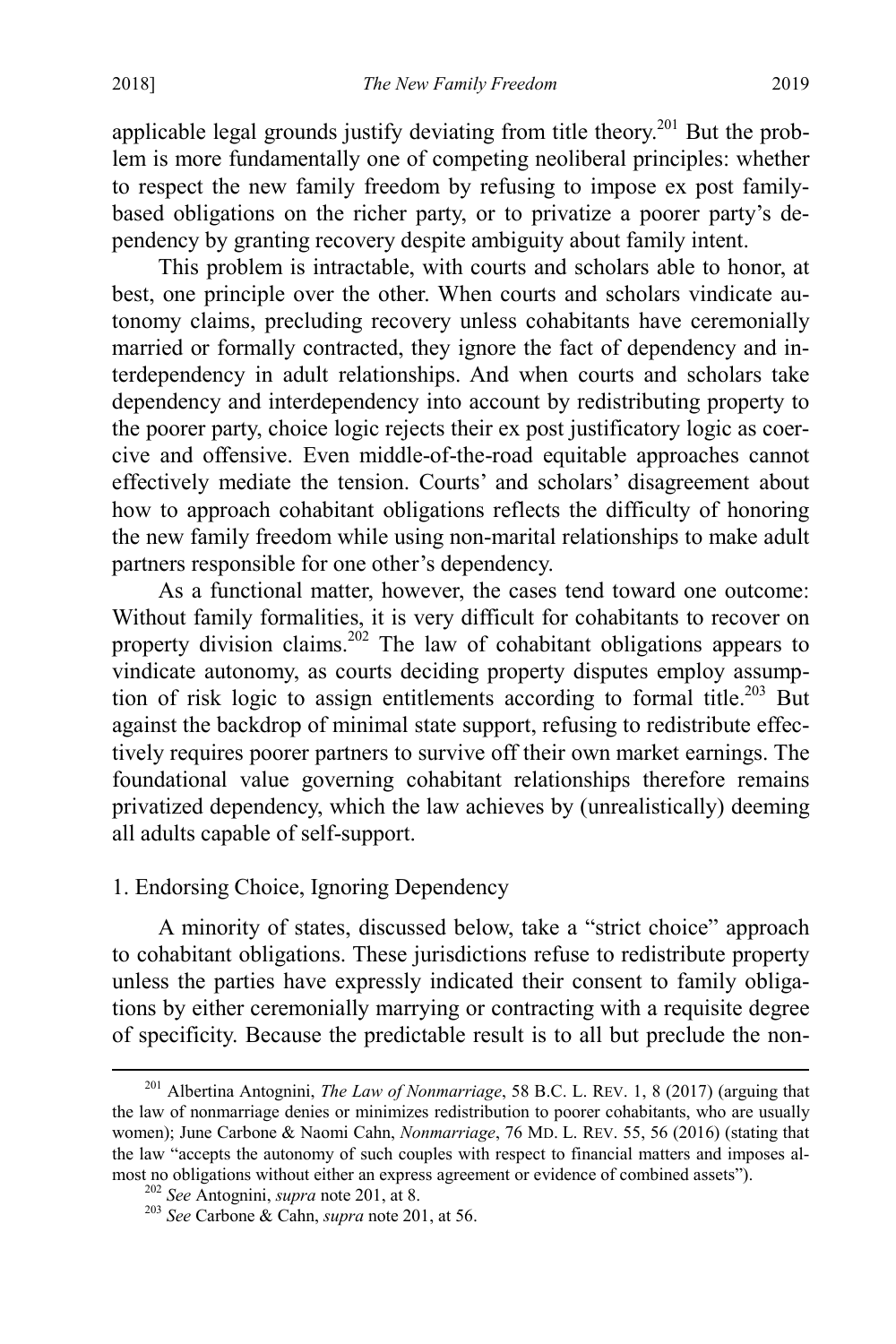title holder's ability to recover, these jurisdictions appear to privilege choice over privatizing dependency.

Several jurisdictions protect the richer party's ability to choose his obligations by refusing to enforce cohabitant agreements unless they exhibit certain formalities. Florida, Minnesota, and Texas will enforce cohabitant contracts only if they are executed in writing and signed by the parties.<sup>204</sup> New York will enforce oral agreements between cohabitants only if they are express.<sup>205</sup> These jurisdictions require formalities in order to avoid the evidentiary difficulty described by the New York Court of Appeals in *Morone v. Morone*:

[A]ttempt[ing] through hindsight to sort out the intentions of the parties and affix jural significance to conduct carried out within an essentially private and generally noncontractual relationship runs too great a risk of error. . . . There is . . . substantially greater risk of emotion-laden afterthought, not to mention fraud, in attempting to ascertain by implication what services, if any, were rendered gratuitously and what compensation, if any, the parties intended to be paid. $^{206}$ 

But because most cohabitants do not negotiate, let alone memorialize in writing, explicit contracts, $2^{07}$  these states' approaches do little to protect the economically weaker partner, who has no cognizable claim to resources accumulated by the richer partner over the course of the relationship. The default rule against recognizing cohabitant obligations thus becomes a de facto regime of strong property protections for the title holder.

Georgia, Illinois, and Louisiana seem to go further, rejecting any claim arising from a cohabitant relationship.<sup>208</sup> Although these states' courts rea-

 <sup>204</sup> MINN. STAT. ANN. §§ 513.075, 513.076 (West 2018); TEXAS FAM. CODE ANN. § 1.108 (West 2018); Posik v. Layton, 695 So. 2d 759, 762 (Fla. Dist. Ct. App. 1997) (applying Statute of Frauds requirement "that contracts made upon consideration of marriage . . . be in writing . . . . to non-marital, nuptial-like agreements"). North Dakota announced, and then retreated from, a similar rule. *Compare* Kohler v. Flynn, 493 N.W.2d 647, 649 (N.D. 1992) ("If live-in companions intend to share property, they should express that intention in writing."), *with* McKechnie v. Berg, 667 N.W.2d 628, 632 (N.D. 2003) (stating that "joint bank accounts constitute writings evidencing

intent").<br><sup>205</sup> Morone v. Morone, 413 N.E.2d 1154, 1157 (N.Y. 1980) (requiring cohabitant agreements to demonstrate an "explicit and structured understanding").

<sup>&</sup>lt;sup>206</sup> Id.<br><sup>207</sup> See Jennifer K. Robbennolt & Monica Kirkpatrick Johnson, *Legal Planning for Unmarried Committed Partners: Empirical Lessons or a Preventative and Therapeutic Approach*, 41

 $208$  Rehak v. Mathis, 238 S.E.2d 81, 82 (Ga. 1977) (stating that "neither a court of law nor a court of equity will lend its aid to either party to a contract founded upon an illegal or *immoral consideration*," and that "the fact of cohabitation . . . would constitute immoral consideration");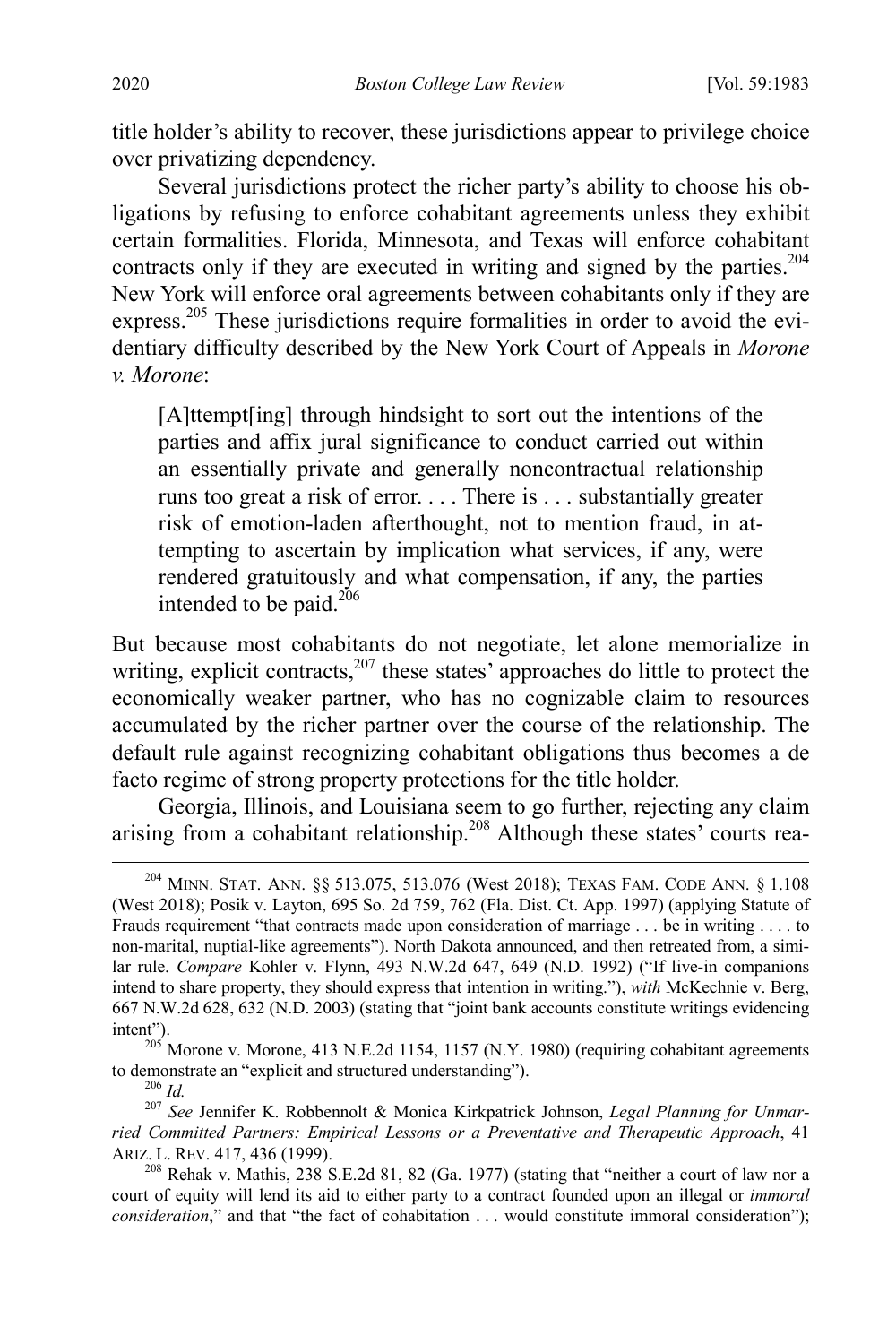2018] *The New Family Freedom* 2021

son from moral disapproval of cohabitation, which predates the substantive due process revolution and may now be constitutionally suspect, they employ choice rhetoric and reach property-protecting results.209 For courts in these states justify their refusal to redistribute between cohabitants explicitly in terms of the partners' choice not to marry.<sup>210</sup> Illinois even extended this logic to a lesbian couple whose entire relationship preceded the state's recognition of same-sex marriage in a recent case, *Blumenthal v. Brewer*. 211 To encourage marriage, these states impose what could be considered penalty default rules: $^{212}$  Courts preclude implied contract and equitable claims between cohabitants, even though they are willing to enforce certain written agreements between them and to consider claims arising "independently" of their intimate relationships. $^{213}$  Thus, like states that rely on contract formali-

<sup>209</sup> See Blumenthal, 69 N.E.3d at 861 (Theis, J., concurring in part and dissenting in part) (criticizing the majority for "reaffirm[ing] an oddly myopic and moralistic view of cohabitation"); *Schwegmann*, 441 So. 2d at 326 ("[D]iscouraging the establishment of a sexual relationship without ceremonial marriage is in the interest of protecting the moral fabric of society . . . ."); *see also* Abrams v. Massell, 586 S.E.2d 435, 441 (Ga. Ct. App. 2003) ("[A]s long as binding precedent from the Supreme Court of Georgia continues to define sexual relationships between unmarried consenting adults as *immoral*, we must set aside contracts . . . that are founded upon or that are in furtherance of such relationships.").<br><sup>210</sup> *Blumenthal*, 69 N.E.3d at 856, 859 (adducing in support of ruling "the legislative intent to

provide certain rights and benefits to those who participate in the institution of marriage" and Illinois "public policy . . . disfavoring the grant of mutually enforceable property rights to knowingly unmarried cohabitants"); *Schwegmann*, 441 So. 2d at 326 ("Unwed cohabitors involved in concubinage relationships have voluntarily chosen not to marry and they should not expect to receive the civil effects flowing by virtue of a marital state."); *cf.* Van Dyck v. Van Dyck, 425 S.E.2d 853, 855 (Ga. 1993) (Sears-Collins, J., concurring) (describing law permitting modification of alimony upon recipient's cohabitation in a meretricious relationship as "a penalty accorded unwed heterosexual couples who live together who have the choice of taking advantage of the benefits of marriage"). <sup>211</sup> 69 N.E.3d at 869 (Theis, J., dissenting upon denial of rehearing); *see also id.* at 868 (sug-

gesting it may be "irrational and discriminatory to deny the protections of the common law to persons who never could have used the marriage provisions because of their sexual orientation").

<sup>212</sup> Ian Ayres & Robert Gertner, *Filling Gaps in Incomplete Contracts: An Economic Theory of Default Rules*, 99 YALE L.J. 87, 91 (1989) ("Penalty defaults are designed to give at least one party to the contract an incentive to contract around the default rule and therefore to choose affirmatively the contract provision they prefer."). <sup>213</sup> *Compare Blumenthal*, 69 N.E.3d at 852 (stating that "individuals acting privately by them-

selves, without the involvement of the State, cannot create marriage-like benefits"), *with Abrams*, 586 S.E.2d at 441 (enforcing cohabitants' written contract to make a will because "any romantic or sexual involvement between the parties was . . . 'incidental to the contract rather than required by it'"), *and* Phillips v. Blankenship, 554 S.E.2d 231, 233 (Ga. Ct. App. 2001) (authorizing cohabitants to pursue equitable claims not "based on sexual intercourse"), *and Blumenthal*, 69 N.E.3d at

Blumenthal v. Brewer, 69 N.E.3d 834, 839 (Ill. 2016), *reh'g denied* (Oct. 20, 2016), *aff'g* Hewitt v. Hewitt, 394 N.E.2d 1204 (Ill. 1979) (forbidding courts from "enforc[ing] mutual property rights where the rights asserted are rooted in a marriage-like relationship between the parties"); Schwegmann v. Schwegmann, 441 So. 2d 316, 323 (La. Ct. App. 1983) (stating that cohabitants "have no rights in each other's property").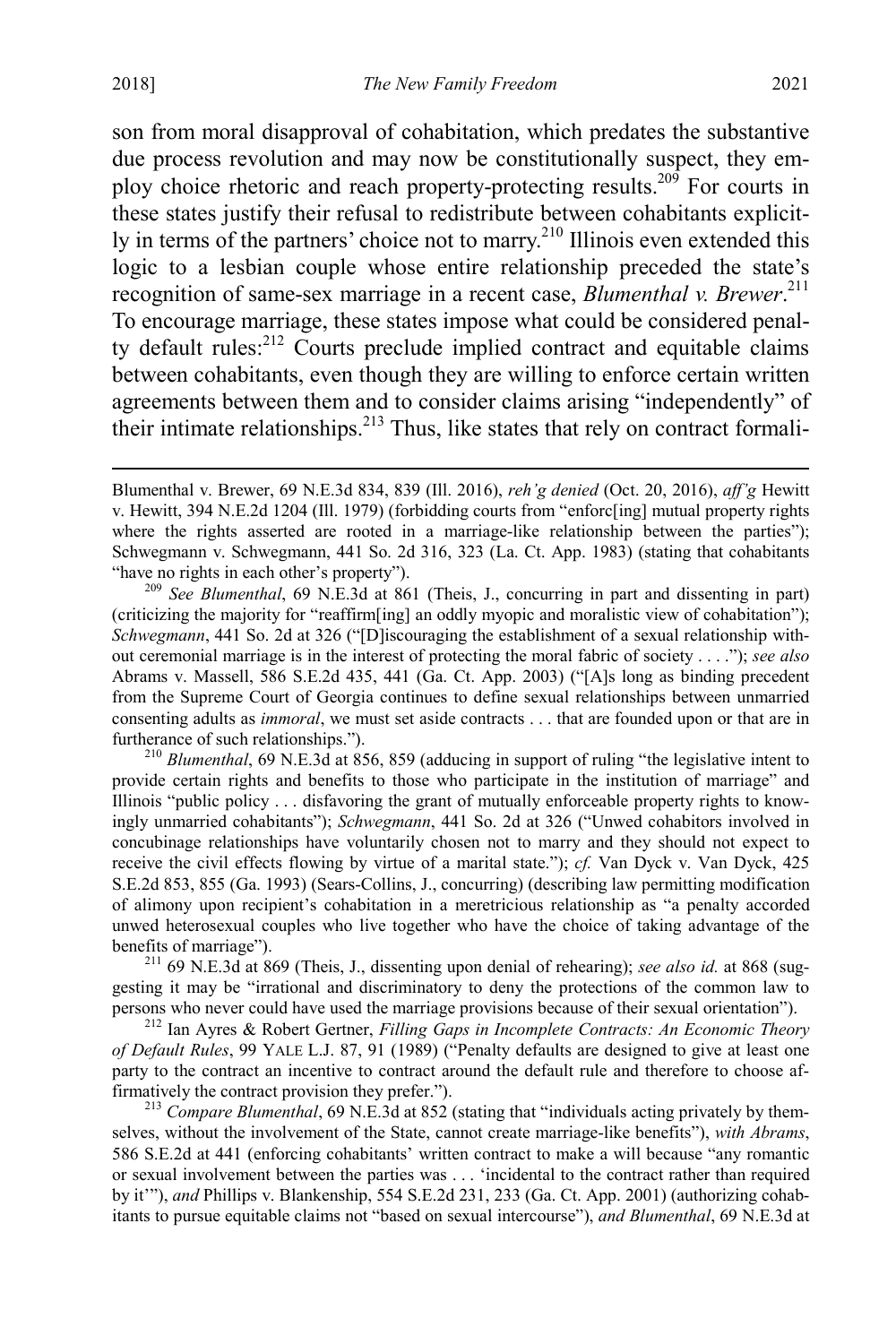ties, states that regulate from morality require intimate partners formally to choose their obligations through marriage or contract, or assume the risk of walking away from the relationship empty-handed.

<span id="page-40-0"></span>Scholars prioritizing choice do not suggest adopting "strict choice" legal regimes, but their approach to cohabitant obligations is structurally similar. Emphasizing the importance of protecting intimate partners' expectations, they argue that the law should not impose relationship-based obligations unless cohabitants chose to take them on through contract.<sup>214</sup> Scholars advocating family law pluralism also value choice about obligations. In their view, the state should provide a menu of relationship statuses and enforce partners' contracts precisely so that intimate partners are free to selfdefine their rights and responsibilities toward one another.<sup>215</sup>

Respecting intimate partners' ex ante decisions about how to order their affairs may, however, result in denying an economically vulnerable partner recovery upon relationship dissolution. "Choice" scholars address this concern, which sounds in equity as well as dependency, in several ways. Marsha Garrison tackles it head on, arguing that because cohabitation generally does not result in pooling of resources, dependency, or unjust enrichment, already-established remedies can provide recovery in the rare cases when redistribution is appropriate.<sup>216</sup> June Carbone and Naomi Cahn go even further, arguing that because cohabitants may eschew marriage precisely to avoid mutual property obligations, it "makes sense for courts to treat [them] as two independent units who have not assumed responsibility for each other after a break-up."<sup>217</sup> Other scholars would supplement a menu of state-recognized "alternatives to marriage," whose availability would presumably decrease the frequency of legally unstructured cohabitation, with a "functionalist approach to relationship recognition" when par-

 <sup>856 (</sup>permitting cohabitants to bring common-law claims that "ha[ve] an independent economic basis apart from the parties' relationship"), *and Schwegmann,* 441 So. 2d at 325 (allowing cohabitants to "assert [their] rights in [a] common endeavor" if it is a "commercial enterprise . . . independent of the illegal cohabitation").

<sup>&</sup>lt;sup>214</sup> See, e.g., Garrison, *supra* note [120,](#page-22-1) at 884–97 (arguing against conscripting cohabiting couples into marital property regimes); Howard O. Hunter, *An Essay on Contract and Status: Race, Marriage, and the Meretricious Spouse*, 64 VA. L. REV. 1039, 1095 (1978) (arguing that contract approach best captures cohabitants' intent); David Westfall, *Forcing Incidents of Marriage on Unmarried Cohabitants: The American Law Institute's Principles of Family Dissolution*, 76 NOTRE DAME L. REV. 1467, 1467 (2001) (criticizing status-based treatment of cohabitant relationships as "reflect[ing] a profound distrust for individuals' efforts to set the terms for intimate relationships to meet their own needs").

<sup>&</sup>lt;sup>215</sup> See, e.g., Eskridge, *supra* note [100,](#page-18-0) at 1886; Franke, *supra* note [105,](#page-19-0) at 2702–06; Matsumura, *supra* note [105,](#page-19-0) at 203; Stein, *supra* not[e 105,](#page-19-0) at 349.<br><sup>216</sup> Garrison, *supra* not[e 120,](#page-22-1) at 884–85.<br><sup>217</sup> Carbone & Cahn, *supra* not[e 201,](#page-37-0) at 102.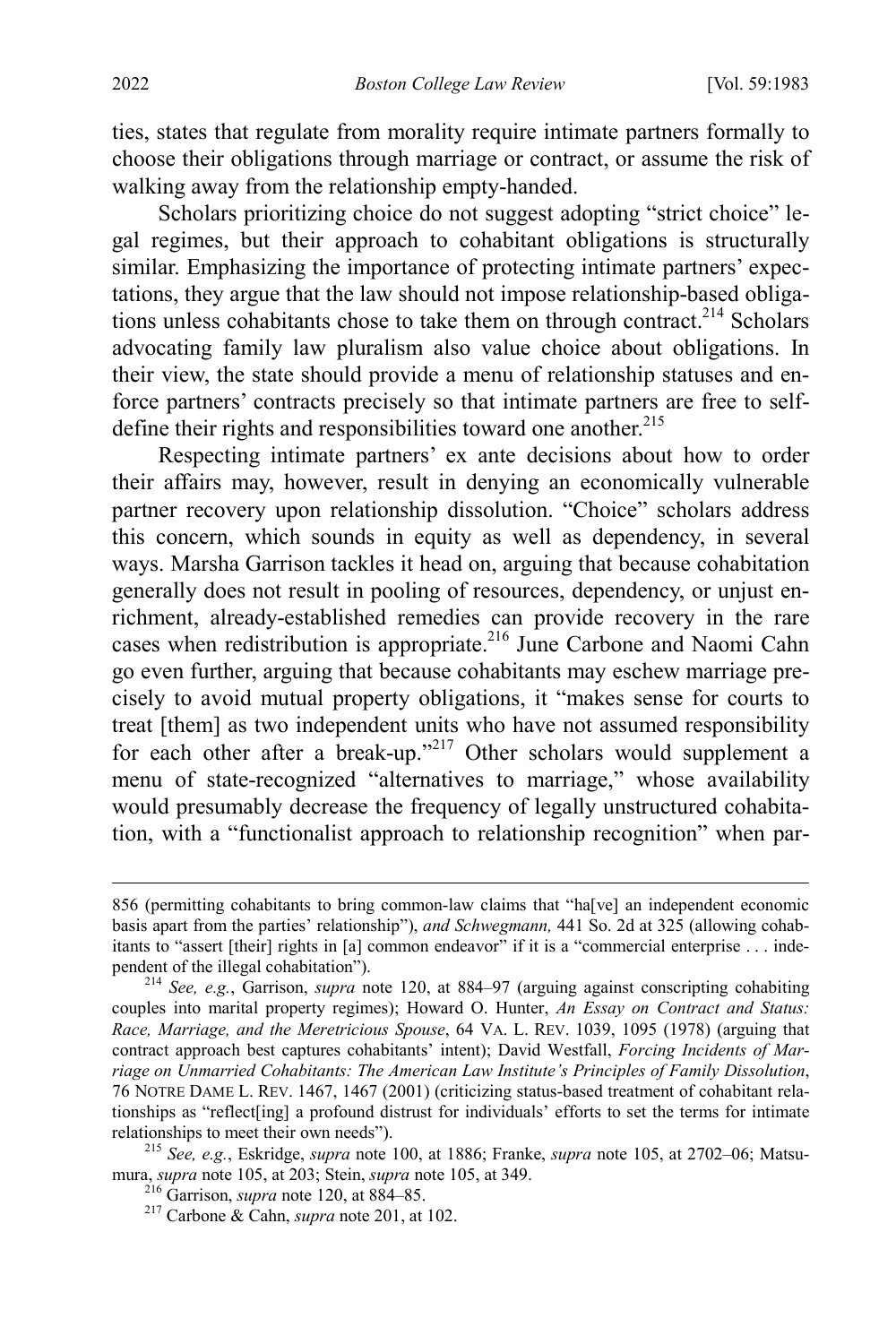ties fail nonetheless to enter a status or execute a contract.<sup>218</sup> In seeking to defuse worries that prioritizing formal ex ante intent creates injustice, these scholars implicitly recognize the tension between respecting property rights and providing for dependency. But insofar as their attempts to mediate this tension fall short, economic harm to the vulnerable partner remains an unavoidable cost of privileging choice about obligations.

States and scholars prioritizing choice emphasize cohabitants' intentions before and during their relationship, but the result is to ignore the problem of dependency upon its dissolution. Strict-choice states, which deny recovery when intimate partners fail to formalize their family intentions, end up elevating the richer cohabitant's property rights over the poorer cohabitant's claims for economic justice. Scholars sympathetic to choice propose reforms to minimize its effects on poorer parties, but their willingness to let some costs lie where they fall shows that they, too, fail to resolve the conflict between privatized dependency and choice about obligations.

# 2. Recognizing Dependency, Fictionalizing Choice

The majority of states permit cohabitants to bring a variety of legal claims against a former partner.<sup>219</sup> Although litigants pursue and scholars advance many theories of recovery, these tend to sound in three general categories: relationship-based entitlements, implied-in-fact contract claims, and equitable obligations. I discuss the first two categories together because they approach the tension between dependency and autonomy similarly. Neither, however, predictably results in recovery.

Scholars discussing and courts applying relationship-based and impliedin-fact contract doctrines speak the language of choice: Lacking formal indicia such as a marriage license or written contract, they scrutinize the cohabitants' relationship for signs that the partners intended to take on family obligations.220 But because subjective intent is difficult to discern, courts and scholars often impute it ex post, via functional analyses of the parties' objectively observable conduct.<sup>221</sup> And since choice logic understands only ex ante formal consent to legitimate financial obligations, when courts and

 <sup>218</sup> Stein, *supra* note [105,](#page-19-0) at 349; *see also* Matsumura, *supra* note [105,](#page-19-0) at 203 ("favor[ing] recognizing additional forms of intimate relationships and a more flexible spectrum of intimate duties through the expansion of status regimes," complemented by contract law). 219 *Blumenthal*, 69 N.E.3d at 863 (Theis, J., concurring in part and dissenting in part) ("Courts

in a vast majority of . . . states . . . have chosen to recognize claims between former domestic partners ...."); PRINCIPLES OF FAMILY DISSOLUTION, *supra* not[e 189,](#page-34-0) at § 6.03, reporter's notes, cmt. b.<br><sup>220</sup> See infra notes [232–](#page-43-0)[237,](#page-44-0) [239–](#page-44-1)[252](#page-46-0) and accompanying text.<br><sup>221</sup> See, e.g., *In re* Marriage of Pennington, 14 P.3d

at 305; Matsumura, *supra* not[e 108,](#page-20-0) at 2048.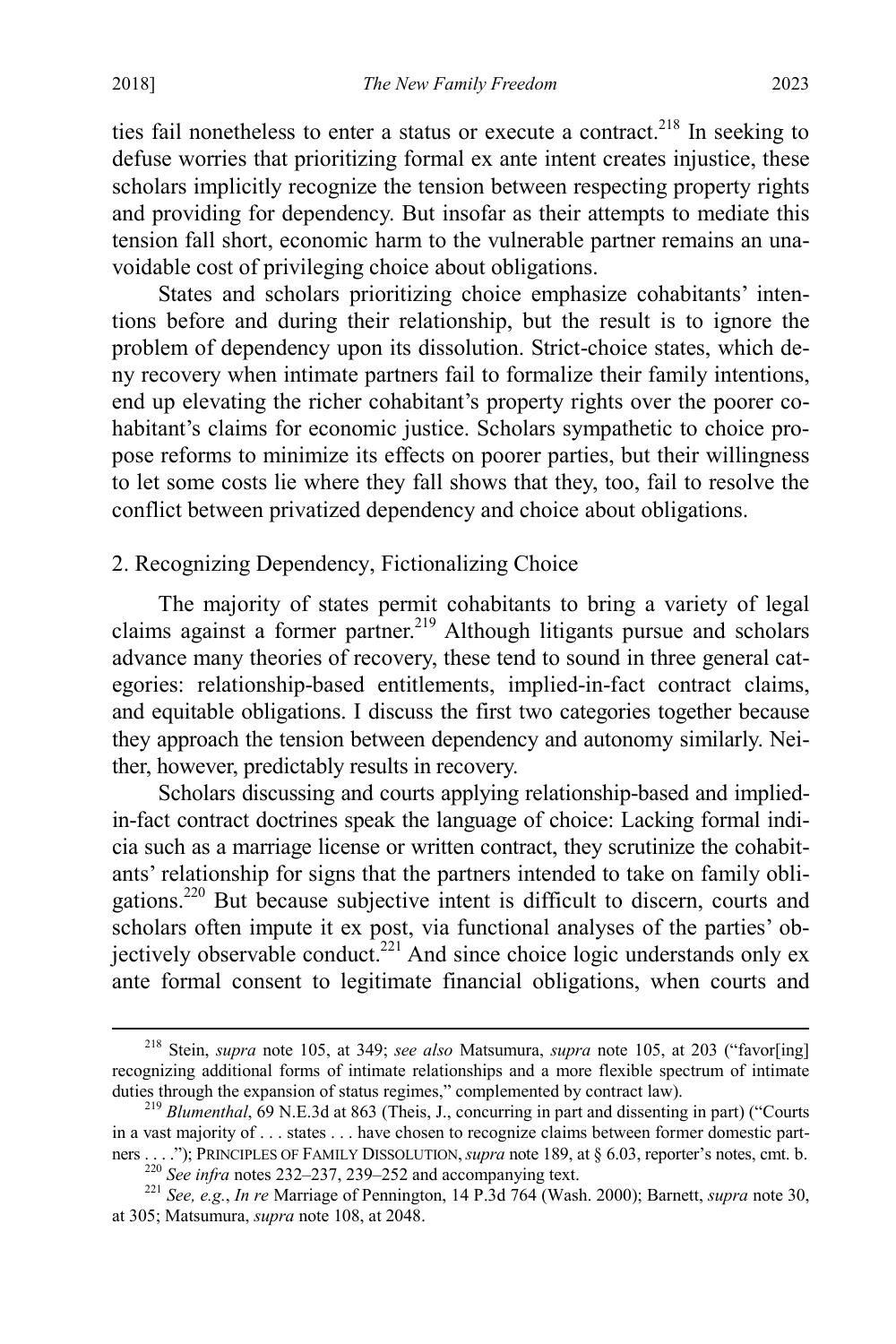scholars prioritize dependency provision, they offend the new family freedom.

<span id="page-42-0"></span>Relationship-based doctrines attach marital or marriage-like status, and therefore obligations, to certain classes of cohabitant relationships. Commonlaw marriage jurisdictions recognize as marriages for all purposes the unions of parties who agreed to be married, even without a formal ceremony.<sup>222</sup> Technically speaking, couples satisfying this doctrine are not cohabitants at all; they are spouses, the dissolution of whose relationship the state's divorce regime governs.<sup>223</sup> In the state of Washington, cohabitants living in a "committed intimate relationship," formerly called a "meretricious relationship," are entitled to an equitable distribution of property acquired during the relationship.224 This generous remedy is roughly equivalent to other jurisdictions' schemes for distributing marital property.<sup>225</sup> Nevada similarly permits cohabitants to "agree to hold property . . . as though it were community property," while Kansas and Oregon allow relationship-based recovery under an implied joint venture theory. $226$ 

Many scholars advocate relationship-based approaches because they grant the vulnerable party a wide range of valuable legal rights, including rights against third parties.<sup>227</sup> Some scholars argue for using common-law marriage doctrine and variants thereof to resolve cohabitant claims.<sup>228</sup> One

ing validity of most recent union does not distinguish between common law and ceremonial marriage); H.B. 1163, 120th Gen. Assemb., 1st Reg. Sess. (Ind. 2017) (proposing permitting individuals to enter written marriage contract without state solemnization). <sup>224</sup> Connell v. Francisco, 898 P.2d 831, 835–36 (Wash. 1995); *see also id.* at 834 (defining

meretricious relationship as "a stable, marital-like relationship where both parties cohabit with knowledge that a lawful marriage between them does not exist").<br><sup>225</sup> *Cf.* D.C. CODE § 16-910 (2018) (requiring court to "assign to each party his or her sole and

separate property acquired prior to the marriage" and equitably distribute the rest upon divorce).<br><sup>226</sup> W. States Constr., Inc. v. Michoff, 840 P.2d 1220, 1224 (Nev. 1992); Eaton v. Johnston,

681 P.2d 606, 610–11 (Kan. 1984); Beal v. Beal, 577 P.2d 507, 510 (Or. 1978); Wilbur v. DeLapp, 850 P.2d 1151, 1153 (Or. Ct. App. 1993) ("[I]n distributing the property of a domestic relationship, we are not precluded from exercising our equitable powers to reach a fair result based on the circumstances of each case."); *see also* Strauss, *supra* note [198,](#page-36-1) at 1280 (describing schemes). <sup>227</sup> *See* BOWMAN, *supra* not[e 222,](#page-42-0) at 69–80. <sup>228</sup> *Id.* at 223–29 (proposing that couples should be treated as married after two years of co-

habitation or birth of a common child, unless they contract out of marriage-like obligations); Grace Ganz Blumberg, *Cohabitation Without Marriage: A Different Perspective*, 28 UCLA L. REV. 1125, 1166–67 (1981) (arguing that cohabitation longer than two years or resulting in a

<span id="page-42-1"></span> <sup>222</sup> *See* CYNTHIA GRANT BOWMAN, UNMARRIED COUPLES, LAW, AND PUBLIC POLICY 22 (2010). Ten U.S. jurisdictions recognize common law marriage. *See id.* at 26 ("Eleven U.S. jurisdictions still recognized common law marriage as of 2009—Alabama, Colorado, the District of Columbia, Iowa, Kansas, Montana, Oklahoma, Rhode Island, South Carolina, Texas, and Utah."). *But see* ALA. CODE § 30-1-20(a) (2018) ("No common-law marriage may be entered into in this state on or after January 1, 2017.").<br><sup>223</sup> *Cf.* Cerovic v. Stojkov, 134 A.3d 766, 777 (D.C. 2016) (clarifying that presumption favor-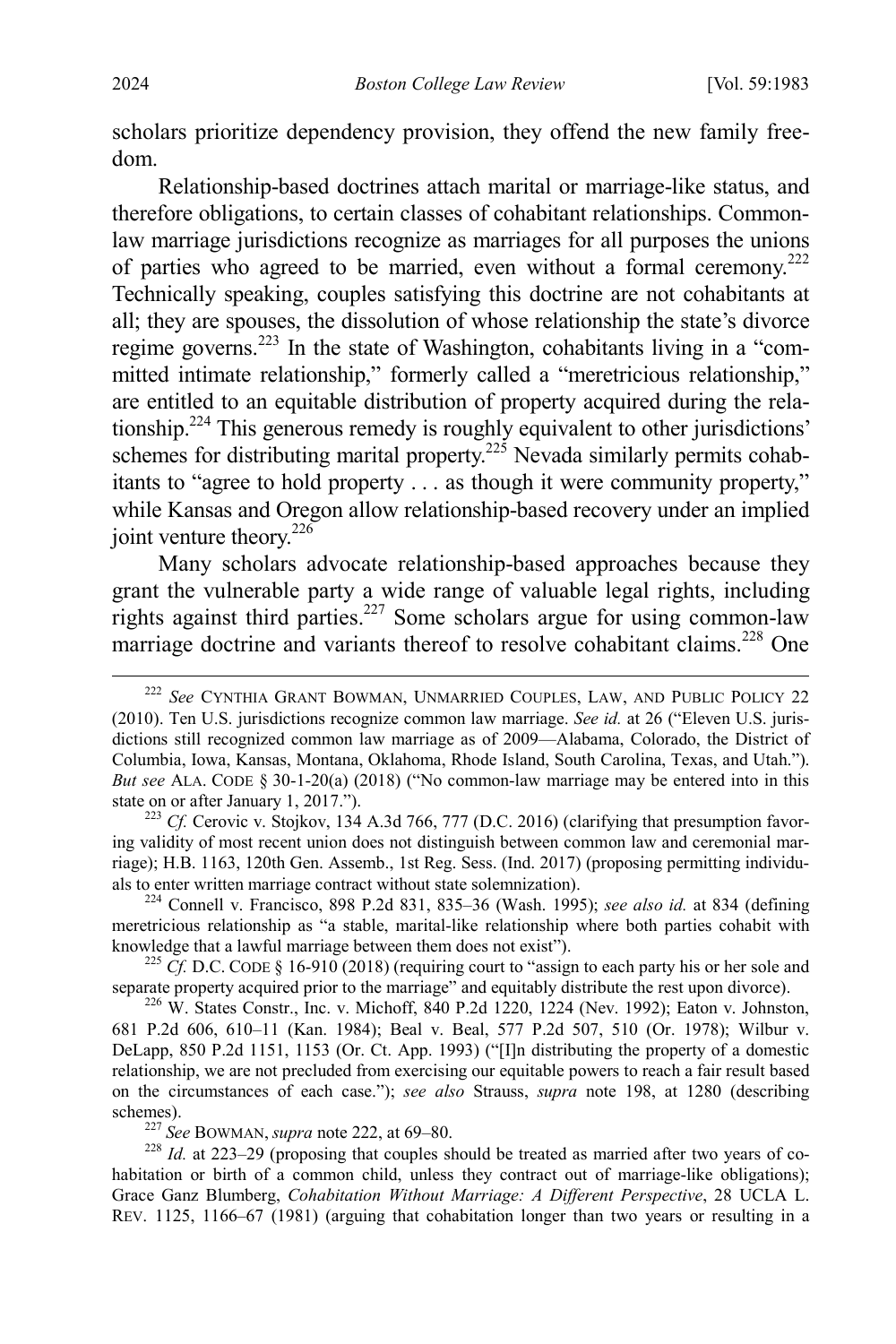<span id="page-43-1"></span>scholar has recently proposed a draft Uniform De Facto Marriage Act that "would entitle de facto spouses to all marital rights and obligations under both federal and state laws."<sup>229</sup> Perhaps the best-known status-based approach to cohabitant claims is set forth in the American Law Institute's *Principles of the Law of Family Dissolution*. The ALI's approach, adopted by no jurisdiction, would establish a "domestic partnership" status—giving rise to mutual relationship-based obligations—for partners "who for a significant period of time share a primary residence and a life together as a couple," with the latter determined by their conduct during the relationship.<sup>230</sup>

<span id="page-43-2"></span><span id="page-43-0"></span>Although relationship-based doctrines do a reasonably good job of addressing dependency when the poorer party prevails,<sup>231</sup> they effectively reject the richer party's claim to choose his family obligations. To be sure, these approaches attempt to assuage autonomy concerns by claiming to effectuate the parties' intent. Common-law marriage doctrine gives legal effect to the parties' "express mutual agreement" to be spouses.<sup>232</sup> Recovery under the committed intimate relationship doctrine requires "the mutual intent of parties to be in" such a relationship.233 And scholarly proposals "treat committed behavior occurring over time as signifying . . . intent to acquire the rights of formal marriage."<sup> $234$ </sup> But it is difficult to prove a subjective state of intent without the contemporaneous objective signals of that intent which family formalities provide.<sup>235</sup> As a result, these approaches

<span id="page-43-3"></span>child's birth should be treated as lawful marriage unless the couple has agreed otherwise); Scott, *supra* note [120,](#page-22-1) at 259 (proposing that the law integrate cohabitants into the divorce property regime when relationships last longer than five years); *see also* Garrison, *supra* note [120,](#page-22-1) at 885 (proposing that "a revivified common law marriage doctrine" govern those "couples who express marital commitments privately").<br><sup>229</sup> Lawrence W. Waggoner, *Marriage Is on the Decline and Cohabitation Is on the Rise: At* 

*What Point, If Ever, Should Unmarried Partners Acquire Marital Rights?*, 50 FAM. L.Q. 215, 246

<sup>(2016).</sup> <sup>230</sup> PRINCIPLES OF FAMILY DISSOLUTION, *supra* note [189,](#page-34-0) at § 6.03(1) & cmt. b; *see also* Ira Mark Ellman, *"Contract Thinking" Was* Marvin*'s Fatal Flaw*, 76 NOTRE DAME L. REV. 1365, 1377–79 (2001) (describing ALI approach).

<sup>&</sup>lt;sup>231</sup> Most cohabitants do not prevail on their claims, even in states with more generous legal regimes. Antognini, *supra* note [201,](#page-37-0) at 8; Carbone & Cahn, *supra* note [201,](#page-37-0) at 56; *cf.* Strauss, *supra* note [198,](#page-36-1) at 1279 (discussing relationship-based doctrines' limited scope and the "special

<sup>&</sup>lt;sup>232</sup> See, e.g., Bansda v. Wheeler, 995 A.2d 189, 198 (D.C. 2010) (stating that "the proponent of the [common-law] marriage must show that the parties cohabitated as husband and wife, following an express mutual agreement, which must be words of the present tense").<br>
<sup>233</sup> In re Marriage of Pennington, 14 P.3d 764, 771 (Wash. 2000).<br>
<sup>234</sup> Waggoner, *supra* not[e 229,](#page-43-1) at 235–36.<br>
<sup>235</sup> See Barnett, *supra*

subjective mental state."); John H. Langbein, *Substantial Compliance with the Wills Act*, 88 HARV. L. REV. 489, 492 (1975) (describing Wills Act formalities as serving "[t]he primary purpose of . . . provid[ing] the court with reliable evidence of testamentary intent"); Matsumura, *su-*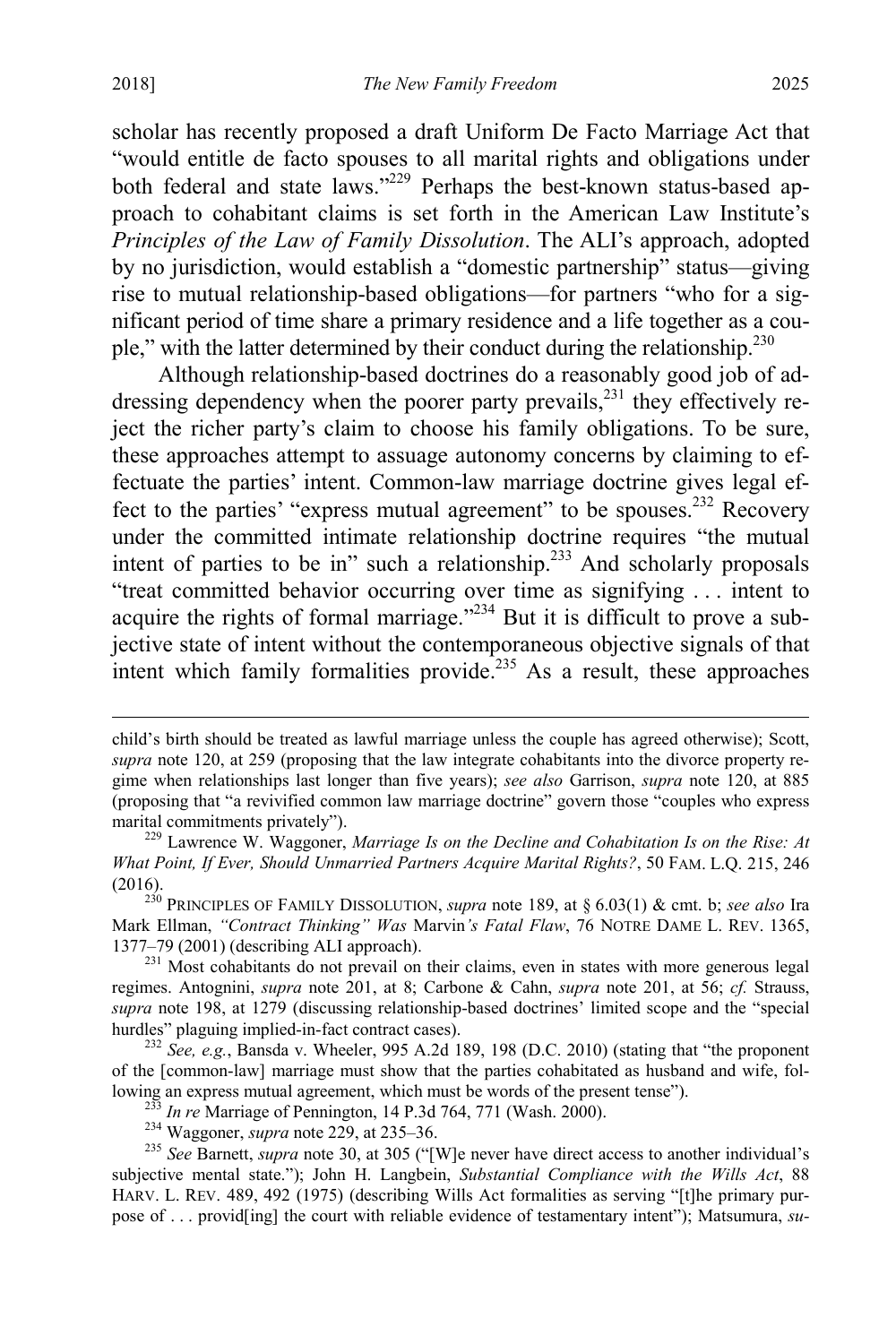must employ a functional ex post analysis, examining the totality of the parties' relationship to determine whether a state-defined regime of marital or quasi-marital obligations should attach to it.<sup>236</sup> These approaches thus risk "conscript[ing]" the richer party into family obligations that he did not choose ex ante and may have actively sought to avoid, rendering consent to obligation a legal conclusion rather than a subjective fact.<sup>237</sup> Though these doctrines aid the poorer party by making the richer party responsible for her dependency, they violate the new family freedom by rendering "choice" a legal fiction.

<span id="page-44-1"></span><span id="page-44-0"></span>Most contract claims between cohabitants involve implied-in-fact, rather than express, contracts.<sup>238</sup> An implied-in-fact contract is one in which the parties' "mutual agreement and intent to promise . . . have . . . not been expressed in words," and thus must be "inferred in whole or in part from" the parties' "course of dealing."<sup>239</sup> Under this approach, as famously stated in *Marvin v. Marvin*, courts "inquire into the conduct of the parties to determine whether that conduct demonstrates . . . some . . . tacit understanding between the parties."<sup>240</sup> Because litigants often plead agreements for equal property division and post-relationship support, $241$  cohabitant contract claims seek functionally to create marital obligations, and thereby to graft marriage's approach to dependency onto cohabitant relationships.

 $\overline{a}$ 

*pra* note [108,](#page-20-0) at 2048 ("Proof that a couple has engaged in the required legal formalities is usually a reliable indicator of the mutual assumption of marital duties because these acts have a broadly recognized social and legal significance: they serve to highlight the legal relevance of the acts that are performed, warn people away from making legal commitments they don't intend, and ultimately serve as proof of the choice the couple has made."). 236 *See* Ellman, *supra* note [230,](#page-43-2) at 1378 (describing ALI *Principles*' approach as "identifying

those nonmarital relationships which bear a sufficient resemblance to marriage to justify and require similar, post-relationship legal obligations"); *see also Pennington*, 14 P.3d at 770 (considering factors like "continuous cohabitation, duration of the relationship, purpose of the relationship, pooling of resources and services for mutual benefit, and the intent of the parties" to determine whether relationships were meretricious); Barnett, *supra* not[e 30,](#page-7-0) at 301 (describing "the inescapable need of individuals in society and those trying to administer a coherent legal system to rely . . . on an individual's behavior that apparently manifests their assent to a transfer of entitle-

ments").<br><sup>237</sup> Garrison, *supra* not[e 120,](#page-22-1) at 818.<br><sup>238</sup> Strauss, *supra* note [198,](#page-36-1) at 1293 ("If intimate partners are going to regulate their economic lives by contract, almost all of these agreements will be implied-in-fact contracts for which the court infers the parties' promises from their conduct.").<br><sup>239</sup> 1 RICHARD A. LORD, WILLISTON ON CONTRACTS § 1:5 (4th ed. 2017); RESTATEMENT

<sup>(</sup>SECOND) OF CONTRACTS  $\S 4 \&$  cmt. a (AM. LAW INST. 2018); *cf. id.*  $\S 4$  cmt. b (distinguishing implied contracts or contracts implied in fact from quasi-contracts or contracts implied in law, which "are obligations created by law for reasons of justice" and better classified under the law of restitution). <sup>240</sup> 557 P.2d 106, 110 (Cal. 1976). <sup>241</sup> *See, e.g.*, *id.*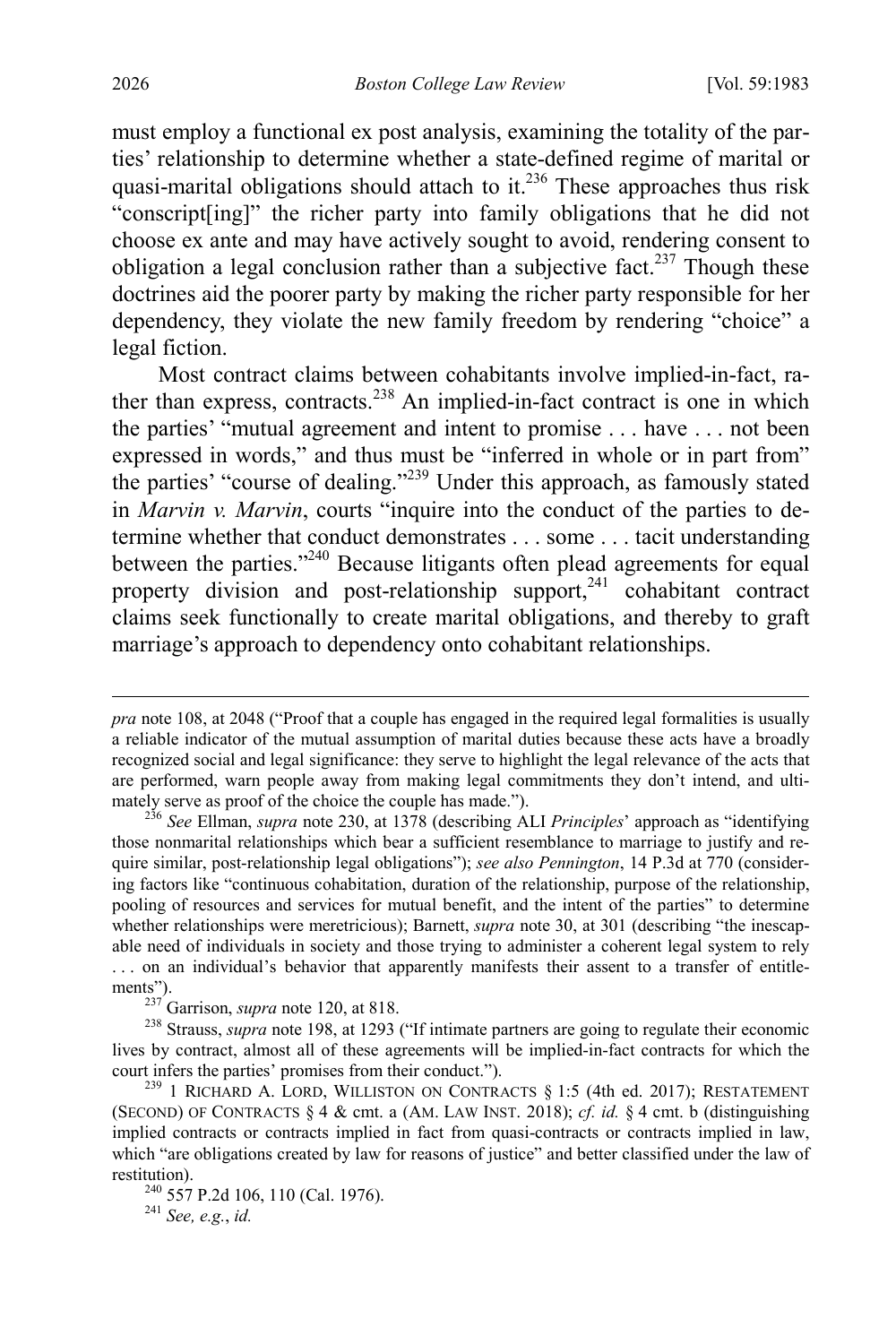But analogizing cohabitation to marriage can run afoul of the new family freedom. For in seeking to imply contracts for marital obligations, poorer cohabitants ask courts to read marriage-like intent from their partners' conduct. Elizabeth Scott argues that "[a] couple who live[s] together for many years, sharing a life and financial resources, . . . can be presumed to

intend to share the property acquired during the relationship," and that the law should enforce this implicit agreement.<sup> $\frac{242}{4}$ </sup> But this proposition is empirically debatable; it may reflect majoritarian assumptions or further socially valued ends, rather than represent the actual views of the parties themselves.<sup>243</sup> As a result, implied contract theories violate the new family freedom's stringent definition of "choice," which borders on a subjective or will theory of contract.<sup>244</sup> As explained above, "ascertain[ing]" "the parties' intention" via an ex post "inquiry into the nature of their relationship" contravenes the new family freedom's rigid insistence upon formal ex ante consent to family obligations.<sup>245</sup>

Implied contract claims between cohabitants are problematic under even an objective theory of contract.<sup>246</sup> Autonomy-minded scholars criticize the *Marvin* court's suggestion that courts "presume" that cohabitants ""intend to deal fairly with each other'" for potentially inviting "wholesale interference with private contracting because of wide ranging judicial perceptions of what is 'fair.'"<sup>247</sup> Even scholars who favor redistribution between intimates recognize that cohabitants' implied contract claims tend to shade into equity. Because several traditional contract doctrines—including the requirement of bargained-for consideration and the presumption that intimates render services gratuitously—frustrate these kinds of claims,  $248$  those decisions that do find implied contracts between cohabitants sometimes "appear to vindicate an equitable rather than a contractual principle."<sup>249</sup> Ira Ellman describes such cases as "stretching contract doctrine beyond recog-

 <sup>242</sup> Elizabeth S. Scott, *Domestic Partnerships, Implied Contracts, and Law Reform*, *in* RE-CONCEIVING THE FAMILY: CRITIQUE ON THE AMERICAN LAW INSTITUTES' PRINCIPLES OF THE

LAW OF FAMILY DISSOLUTION 331, 342 (Robin Fretwell Wilson ed., 2006).<br><sup>243</sup> Carbone & Cahn, *supra* not[e 201,](#page-37-0) at 108.<br><sup>244</sup> See Barnett, *supra* not[e 30,](#page-7-0) at 272 ("Will theories [of contract] maintain that commitments are

<sup>&</sup>lt;sup>245</sup> Marvin, 557 P.2d at 117 n.11.<br><sup>246</sup> See Barnett, *supra* not[e 30,](#page-7-0) at 300–09 (outlining a consent theory of contract).<br><sup>247</sup> Marvin, 557 P.2d at 121; Westfall, *supra* not[e 214,](#page-40-0) at 1471.<br><sup>248</sup> Strauss, *supra* note 1 263–64 (Ohio 2012); Featherston v. Steinhoff, 575 N.W.2d 6, 9 (Mich. Ct. App. 1997).

<sup>&</sup>lt;sup>249</sup> PRINCIPLES OF FAMILY DISSOLUTION, *supra* note [189,](#page-34-0) at § 6.03, cmt. b (stating that "having concluded that a particular set of facts demands a remedy," courts "may stretch ordinary contract principles to fit the remedy within a contractual rubric").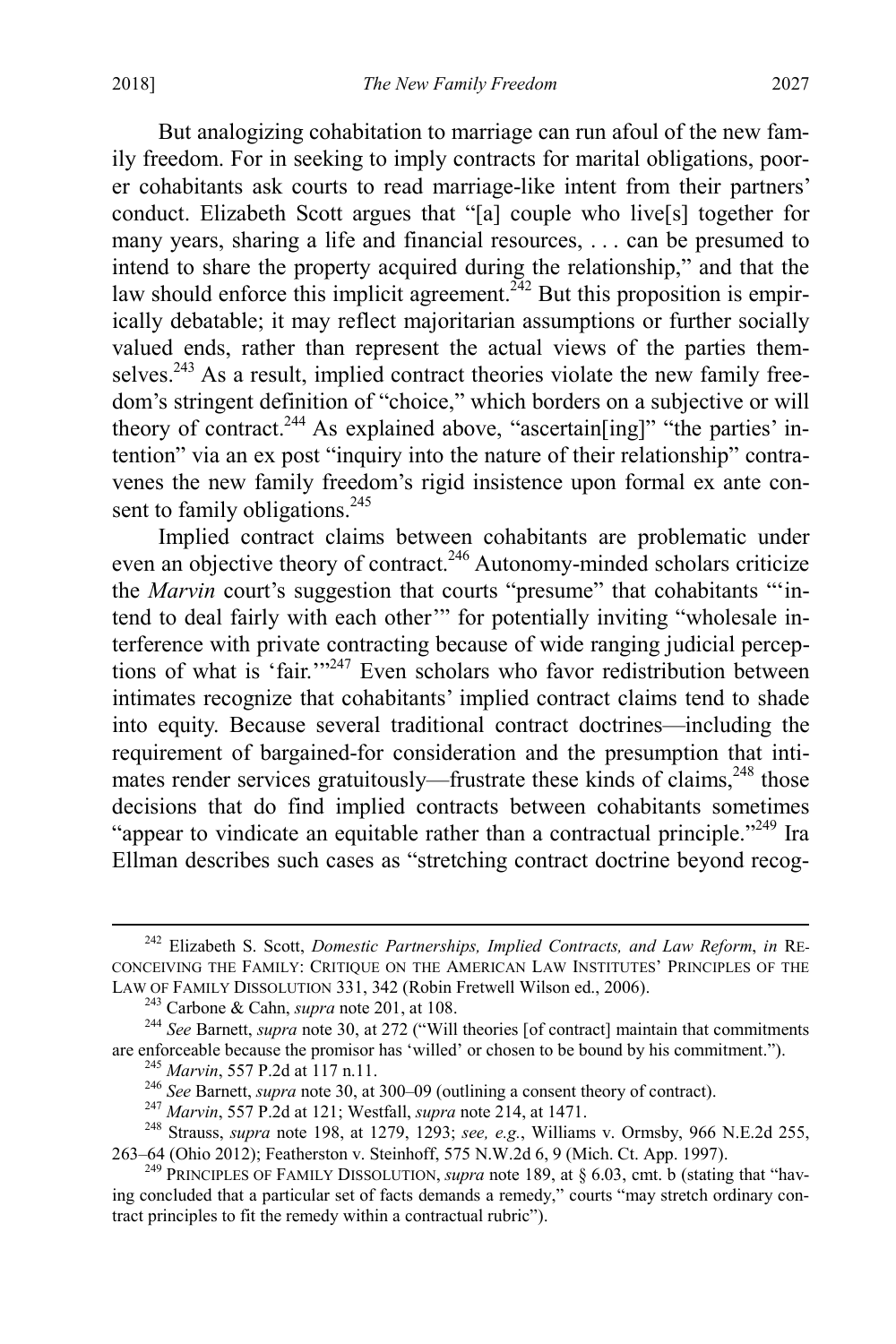<span id="page-46-1"></span>nition in order to justify a remedy, $v^{250}$  while Hanoch Dagan pronounces the "contractual framework . . . merely rhetorical in cases where courts use only flimsy 'evidence' for implying a contract."<sup>251</sup> The muddled way in which courts approach these particular claims suggests that the implied contract framework often smuggles in concerns external to an intent-based inquiry. As a result, judges adjudicating such claims may risk conflating their own ex post assessment of a relationship and its equities with the parties' ex ante intentions.252 For all of these reasons, in the rare instances when courts grant plaintiffs recovery on implied contract claims, they do so in a way that choice about obligations deems illegitimate.

<span id="page-46-0"></span>Most often, though, the implied contract approach fails to result in recovery. Because courts struggle to fill in ambiguous or silent contract terms without reliable evidence of shared intent, proving and collecting on an implied cohabitant agreement is notoriously difficult, even in cases where recovery appears to be justified.<sup>253</sup> The implied contract "inquiry tends to yield an outcome of no recovery, especially in (the not infrequent) cases where there is a power relationship between the parties that allows" one party "to capture systematically a disproportionately high share of the benefits of their relationship . . . and bear a disproportionately low share of its costs."254 In *Friedman v. Friedman*, for example, the California Court of Appeal found insufficient evidence to support an implied agreement for the man to provide post-relationship *pendente lite* financial support to his disabled female partner, despite the parties' twenty-one years of marriage-like cohabitation.<sup>255</sup> Because the implied-in-fact contract approach most often fails to provide recovery for the vulnerable partner but violates choice about obligations when it does, it succeeds in neither addressing dependency nor satisfying the new family freedom.

### 3. Seeking an Elusive Balance

Courts also use equitable doctrines to do rough justice between cohabitants. Indeed, "[t]he various restitutionary headings," which include "unjust

<sup>&</sup>lt;sup>250</sup> Ellman, *supra* not[e 230,](#page-43-2) at 1372.<br><sup>251</sup> HANOCH DAGAN, THE LAW AND ETHICS OF RESTITUTION 169 (2004).<br><sup>252</sup> *Cf. Marvin*, 557 P.2d at 124 (Clark, J., concurring and dissenting) ("[W]e should stop and consider the ramifications before creating economic obligations which may . . . contravene the

intention of the parties . . . .").<br><sup>253</sup> *See, e.g.*, Morone v. Morone, 413 N.E.2d 1154, 1157 (N.Y. 1980) (describing the high "risk of error" in adjudicating cohabitant contract claims).

<sup>&</sup>lt;sup>254</sup> DAGAN, *supra* note [251,](#page-46-1) at 170; *see also* BOWMAN, *supra* note [222,](#page-42-0) at 51 (questioning efficacy of contract remedies).

<sup>&</sup>lt;sup>255</sup> 24 Cal. Rptr. 2d 892, 899 (Ct. App. 1993); *see also* Marvin v. Marvin, 176 Cal. Rptr. 555, 559 (Ct. App. 1981) (vacating rehabilitative award as lacking legal basis).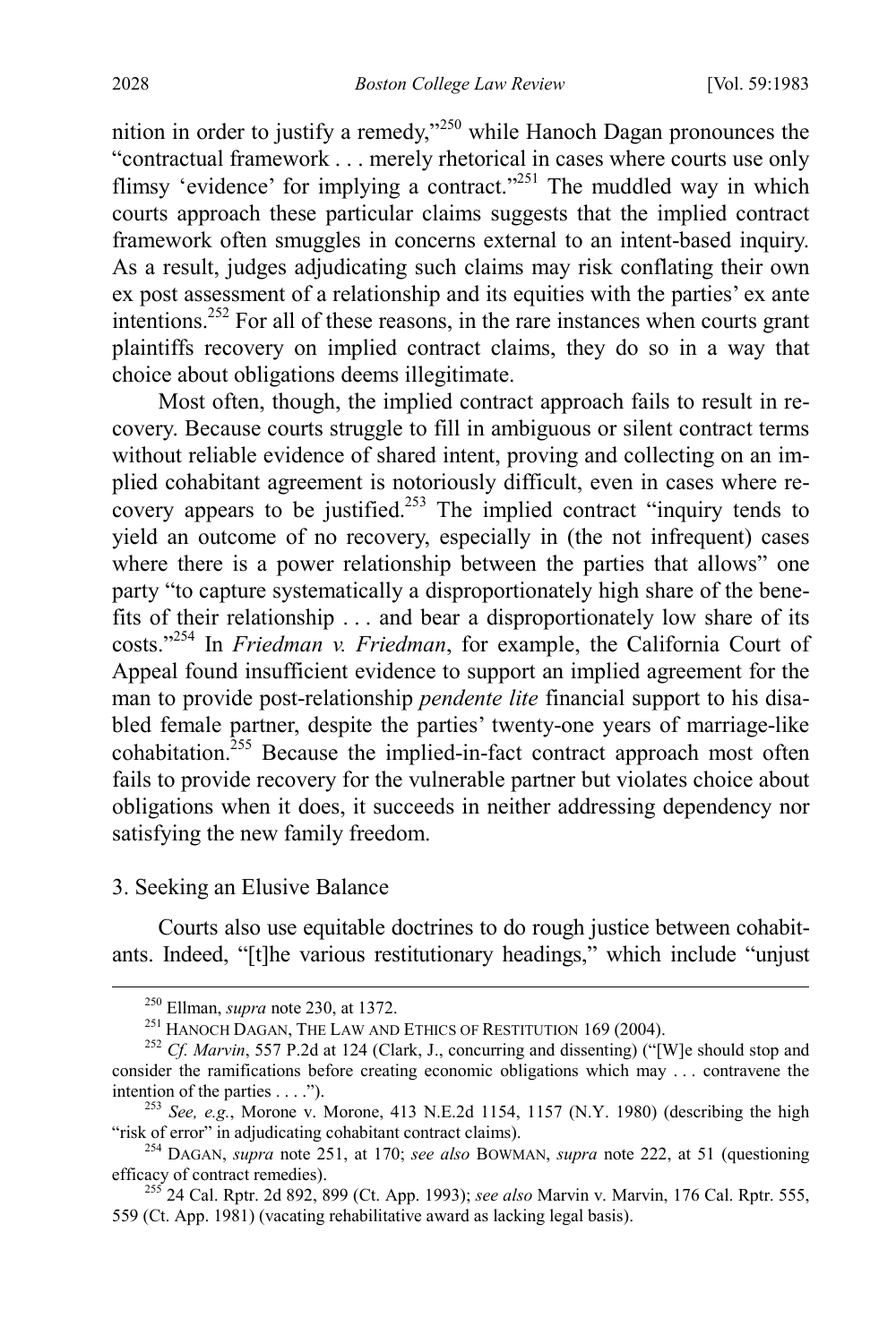enrichment, resulting trust, constructive trust, *quantum meruit*," and quasi- or implied-in-law contract, supply "the main source of" cohabitant recovery.<sup>256</sup> These doctrines share a flexible, ex post approach aimed at containing and remedying a party's opportunistic behavior.<sup>257</sup> Although some scholars champion equitable remedies as a "middle-of-the-road approach" to cohabitant claims, these doctrines fail either to satisfy the new family freedom or to effectively provide for a poorer partner's material needs.<sup>258</sup>

Equitable remedies work to prevent exploitation when an individual's efforts increase the property of another, who by legal title alone would retain the enhanced value. Equity is thus concerned primarily with contribution. Because liability in equity does not turn on the parties' intent, this doctrinal framework avoids some of the difficulties plaguing other approaches to cohabitant obligations.

But equitable remedies threaten to infringe the new family freedom in a different way. Section 28 of the recent *Restatement (Third) of Restitution and Unjust Enrichment*, which governs restitution between cohabitants, provides as follows:

If two persons have formerly lived together in a relationship resembling marriage, and if one of them owns a specific asset to which the other has made substantial, uncompensated contributions in the form of property or services, the person making such contributions has a claim in restitution against the owner as necessary to prevent unjust enrichment upon the dissolution of the relationship. $259$ 

Section 28 conducts an explicitly ex post analysis focused on objectively observable facts and the demands of justice, and thus cannot be accused of fictionalizing choice. But it relaxes two of restitution's "traditional constraints," which make recovery "[un]available for . . . voluntary transfers" or "to claimants who reasonably could have negotiated a consensual ex-

<sup>&</sup>lt;sup>256</sup> DAGAN, *supra* not[e 251,](#page-46-1) at 166–67.<br><sup>257</sup> *Id.* at 165 ("Unjust enrichment claims facilitate informal intimate relationships by protecting interpersonal relationships of reciprocity, trust, and reliance and shielding the parties to such relationships against the lingering risks of opportunism and abuse of trust."); Henry E. Smith, *Property, Equity, and the Rule of Law*, *in* PRIVATE LAW AND THE RULE OF LAW 224, 225 (Lisa M. Austin & Dennis Klimchuck eds., 2014) (stating that "the law must employ a . . . set of moral standards that sound in anti-deception and anti-evasion" to "prevent . . . opportunism," and argu-

ing that "the equitable decision-making mode can serve this function"). <sup>258</sup> *See* DAGAN, *supra* not[e 251,](#page-46-1) at 167; *cf.* Carbone & Cahn, *supra* note [201,](#page-37-0) at 78; Garrison,

<sup>&</sup>lt;sup>259</sup> 1 RESTATEMENT (THIRD) OF RESTITUTION AND UNJUST ENRICHMENT § 28(1) (AM. LAW INST. 2011).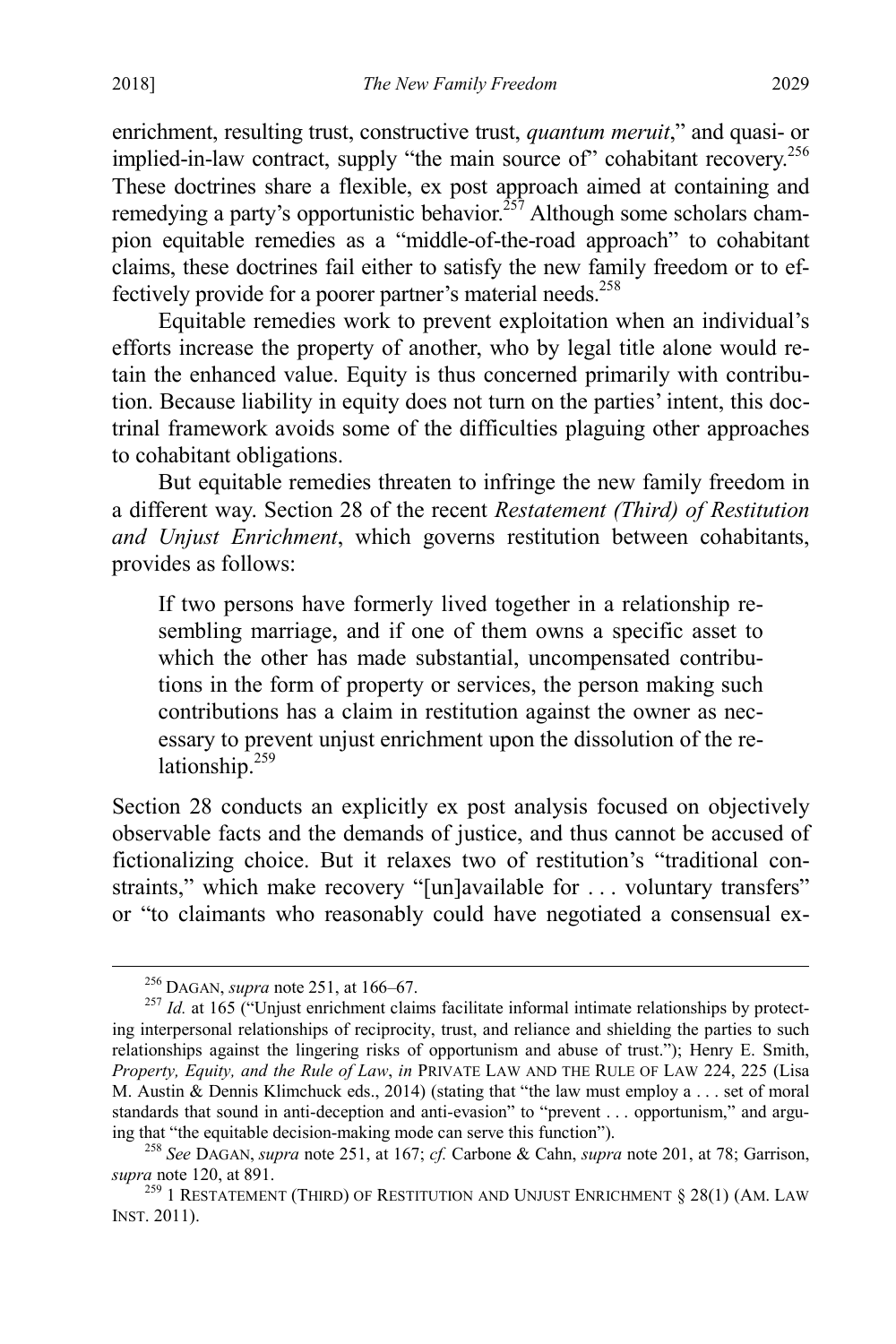<span id="page-48-2"></span><span id="page-48-1"></span><span id="page-48-0"></span>change."<sup>260</sup> Under these traditional assumptions, "neither [cohabitant's] contributions could unjustly enrich the other."<sup>261</sup> The *Restatement* justifies its position on the ground that, in the cohabitant context, even an "essentially gratuitous" "transfer . . . may be made in the expectation that the donor will share, directly or indirectly, in the resulting benefits," and that a "claimant should not be held to have assumed the risk that things would turn out as they did."<sup>262</sup> Whereas Candace Kovacic-Fleischer supports the provision as "a good step toward protecting the frustrated expectations of financially vulnerable, trusting people,"263 Emily Sherwin argues that Section 28 "test[s] the scope and meaning of the concept of unjust enrichment" in a way that risks encroaching on individual property rights.264 At the core of Sherwin's argument is the well-accepted premise that restitution is "a unified body of law" providing a "theory of legal recovery," just as contract and tort law do.265 Thus, traditional restitution law establishes "a distinct set of limits on benefit-based liability" whose purpose is to protect the owner's autonomy to choose his own financial obligations.<sup>266</sup> But because Section 28 relaxes these rules in cohabitant relationships, courts adjudicating restitution claims are left with "nothing to guide them but their own unanchored sense of injustice," which will inevitably take into account the claimant's "state of hardship."<sup>267</sup> Insofar as restitution law sheds its protective doctrinal limits, it risks violating the new family freedom.

And because equity's benchmark is contribution, it fails to impose obligations sufficient to meet dependency needs. Even when claimants prevail on unjust enrichment claims, their recoveries are relatively limited. Cynthia Grant Bowman characterizes relief in restitution as "hard to obtain or pitifully small," while Albertina Antognini argues that unjust enrichment awards "generally" amount to "much less than half of the assets accumulated during the relationship."268 In *Watts v. Watts*, for example, a jury awarded the woman

<sup>&</sup>lt;sup>260</sup> Emily Sherwin, *Love, Money, and Justice: Restitution Between Cohabitants*, 77 U. COLO.<br>L. REV. 711, 712 (2006).

<sup>&</sup>lt;sup>261</sup> Robert C. Casad, *Unmarried Couples and Unjust Enrichment: From Status to Contract* 

and Back Again?, 77 MICH. L. REV. 47, 55 (1978).<br>
<sup>262</sup> 1 RESTATEMENT (THIRD) OF RESTITUTION AND UNJUST ENRICHMENT § 28 cmt. c.<br>
<sup>263</sup> Candace Saari Kovacic-Fleischer, *Cohabitation and the Restatement (Third) of Restitut* 

<sup>&</sup>lt;sup>264</sup> Sherwin, *supra* note [260,](#page-48-0) at 712.<br><sup>265</sup> *Id.* at 713; *see also* Barnett, *supra* note [30,](#page-7-0) at 293 n.100 ("Other bases of obligation are possible besides contractual obligation, . . . such as those recognized under the law of tort and restitution."); Kovacic-Fleischer, *supra* note [263,](#page-48-1) at 1410 ("Just as breach of contract and tort are substantive areas providing sources of liability, so too is restitution.").<br><sup>266</sup> Sherwin, *supra* note [260,](#page-48-0) at 717; *see* Casad, *supra* note [261,](#page-48-2) at 56–57.<br><sup>267</sup> Sherwin, *supra* note 260, at 731–32.<br><sup>268</sup> BOWMAN, *supr*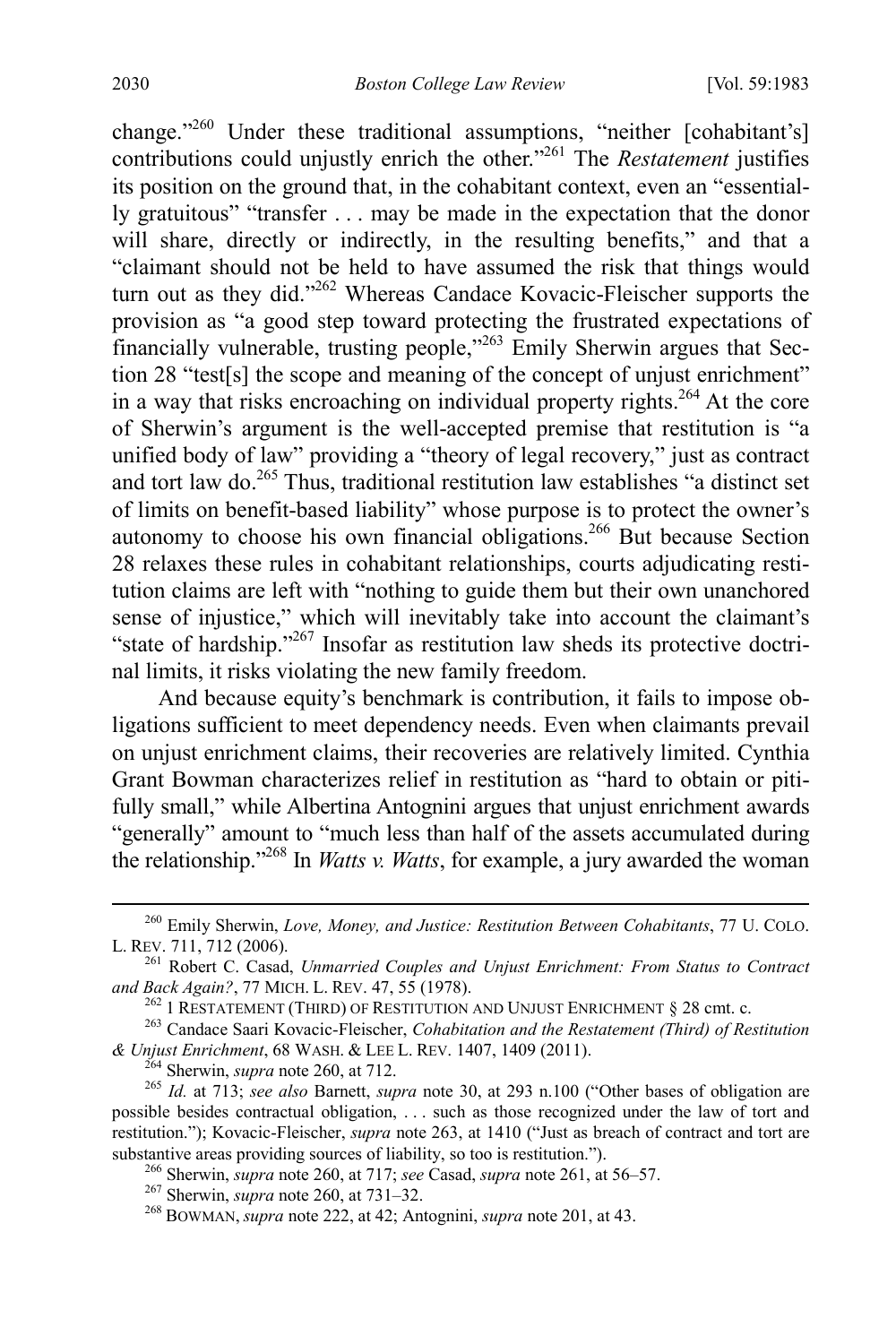only ten to thirteen percent of the property accumulated during the couple's "marriage-like relationship."<sup>269</sup> Similarly, in *Gazvoda v. Wright*, the woman received less than twenty-five percent of the relationship assets.<sup>270</sup> The law of restitution thus fails to do justice between cohabitants from the perspective either of choice about obligations or dependency provision.

## 4. The Functional Result: Requiring Self-Support

The inevitable conflict between the new family freedom and privatized dependency both shapes and frustrates states' and scholars' attempts to resolve cohabitant claims. Beneath the imperative to respect cohabitants' choices not to marry or formally contract lies a commitment to strong property entitlements, which renders redistribution of assets anathema unless the title holder consents to the transfer.<sup>271</sup> On the other hand, assigning the richer partner responsibility for the poorer partner's economic well-being would further neoliberalism's strict allocation of dependency provision duties to the family.<sup>272</sup> The tension between these conflicting principles goes far toward explaining why neither states nor scholars can agree about which legal rules should govern cohabitant relationships.

<span id="page-49-0"></span>Despite its lack of formal consensus, however, the law of cohabitant obligations leans toward a single functional outcome. Because various doctrines preclude, limit, or otherwise render uncertain non-title holders' claims to property acquired during a cohabitant relationship, the law as a whole effectively disfavors redistribution between intimates who neither ceremonially married nor formally contracted.<sup>273</sup> At least superficially, this body of law appears to vindicate autonomy. As a foundational matter, however, the private support imperative prevails, with the law expecting each former partner to support herself—a trend even more evident in the modern law of alimony.

<sup>&</sup>lt;sup>269</sup> Watts v. Watts, 405 N.W.2d 303, 306 (Wis. 1987); Watts v. Watts, 448 N.W.2d 292, 294 & n.1 (Wis. Ct. App. 1989).

 $^{270}$  Gazvoda v. Wright, No. 07A01-0607-CV-288, 2007 WL 2284722, at \*3 (Ind. Ct. App. Aug. 10, 2007); *see also* Antognini, *supra* note [201,](#page-37-0) at 41–42, 44–45 (describing cases and noting unequ[a](#page-20-2)l distributions of property accumulated during cohabitation).<br>
<sup>271</sup> See supra notes 109–111 and accompanying text.<br>
<sup>272</sup> See supra notes 52–72 and accompanying text.<br>
<sup>273</sup> Cf. Antognini, *supra* note [201,](#page-37-0) at 8; C

legal regulation of nonmarriage . . . . accepts the autonomy of such couples with respect to financial matters and imposes almost no obligations without either an express agreement or evidence of combined assets.").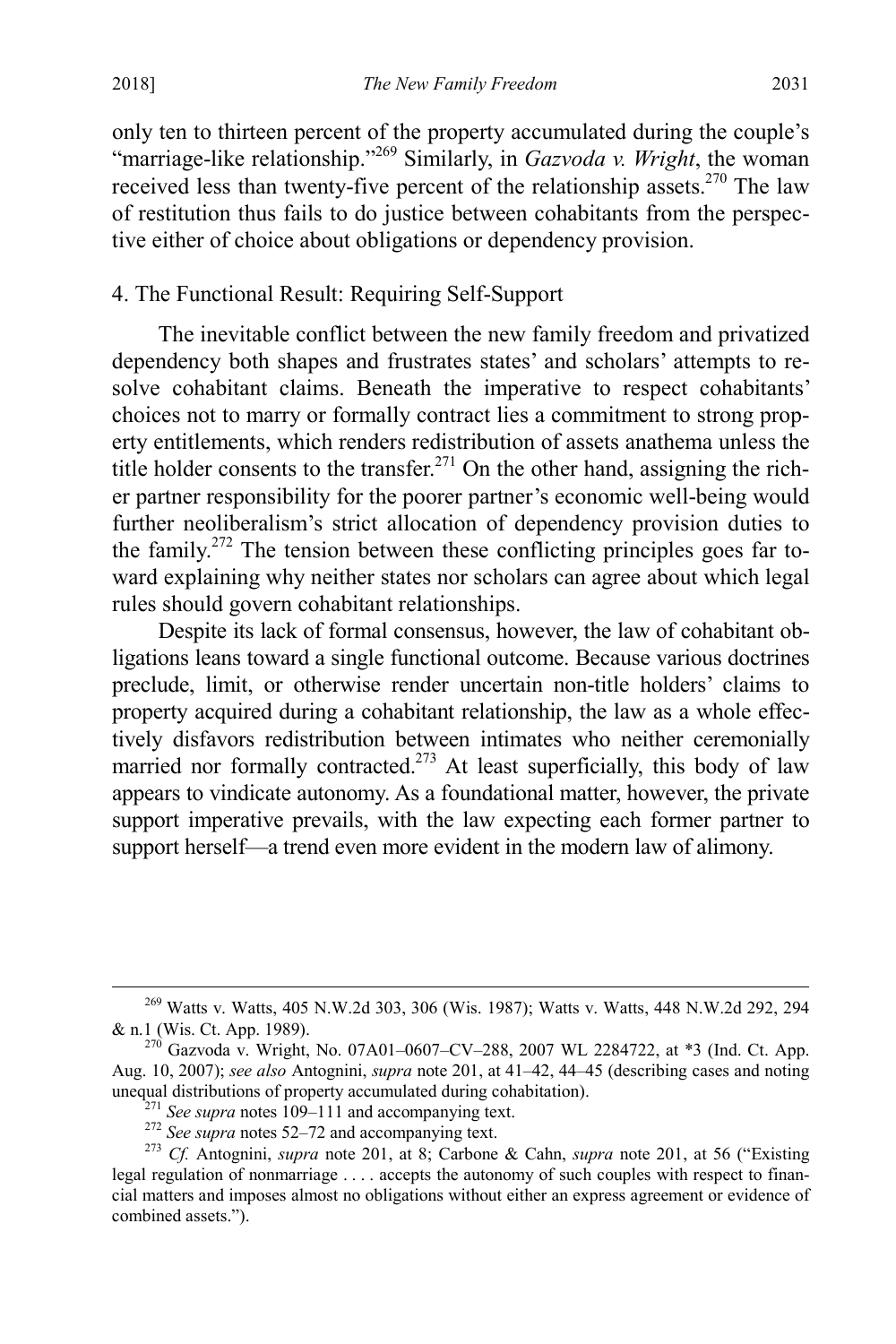#### *C. Alimony: Enforcing Post-Marital Independence*

Like the laws of parentage and cohabitant obligations, alimony doctrine reflects the tension between the new family freedom and privatizing dependency. Unlike parental and cohabitant obligations, alimony could be considered "chosen," since it imposes support duties upon former spouses who, in marrying, consented to provide for one another.<sup> $274$ </sup> But alimony contravenes no-fault divorce law's "clean break" norms by granting recipients a lien on payors' post-marital income streams.<sup>275</sup> Not only does alimony increasingly offend neoliberal ideas about property entitlements, but it often does so with the explicit goal of privatizing dependency.<sup>276</sup> Scholars seek to resolve this tension by justifying long-term alimony in egalitarian terms, but recent state reform efforts concentrate instead on encouraging formerly dependent spouses to achieve economic self-sufficiency.<sup>277</sup> Modern alimony doctrine seeks to protect property rights by shifting the private support responsibility onto poorer spouses post-divorce—a development that shows just how profoundly neoliberal commitments are reconstructing the family.

<span id="page-50-0"></span>Justifying spousal support has always been a difficult task.<sup>278</sup> As June Carbone and Naomi Cahn note, "alimony is deeply rooted in the inferior status of women, and even considering its role in protecting vulnerable women, it has been the subject of claims of incoherence in every generation."<sup>279</sup> Defined as a "court-ordered allowance that one spouse pays to the other spouse for maintenance and support" during separation or after divorce, alimony originated as a remedy granted upon a couple's legal separa-

<sup>&</sup>lt;sup>274</sup> Garrison, *supra* note [120,](#page-22-1) at 817 ("Marital commitment explains why married couples have legal obligations to each other . . . .").

<sup>&</sup>lt;sup>275</sup> Alstott, *supra* note [10,](#page-4-0) at 35 ("The law of divorce ... has come to privilege ... a 'clean break,' with each party returning to the marketplace to make his way."); Elizabeth S. Scott, *Rehabilitating Liberalism in Modern Divorce Law*, 1994 UTAH L. REV. 687, 704 (describing no-fault divorce law's "'clean break' policy"); *see also* Dinner, *supra* note [29,](#page-7-1) at 139–40 (describing how divorce law reforms "constructed . . . divorced mothers as presumptive breadwinners . . . . without fully transforming gender roles within marriage," thus "deepen[ing] the economic insecurity of poor mothers and children"). <sup>276</sup> Although some jurisdictions peg alimony to the marital standard of living, *see, e.g.*, Miller

v. Cox, 607 S.E.2d 126, 131 (Va. App. 2005) ("The purpose of spousal support 'is to provide a sum for such period of time as needed to maintain the spouse in the manner to which the spouse was accustomed during the marriage, balanced against the other spouse's ability to pay.'"), other jurisdictions understand alimony as provision for a former spouse's reasonable needs, *see, e.g.*, Leftwich v. Leftwich, 442 A.2d 139, 142 (D.C. 1982) ("[A]limony is intended to provide 'reason-<br>able and necessary' support to the recipient.").

<sup>&</sup>lt;sup>277</sup> *See infra* note[s 296](#page-53-0)[–301](#page-53-1) and accompanying text.<br><sup>278</sup> *See* HOMER H. CLARK, THE LAW OF DOMESTIC RELATIONS IN THE UNITED STATES, 252– 57 (2d ed. 1988) (noting "how difficult it is to assign a single social policy to alimony" and describing several functions alimony may serve).<br><sup>279</sup> June Carbone & Naomi Cahn, *Whither/Wither Alimony?*, 93 TEXAS L. REV. 925, 929 (2015).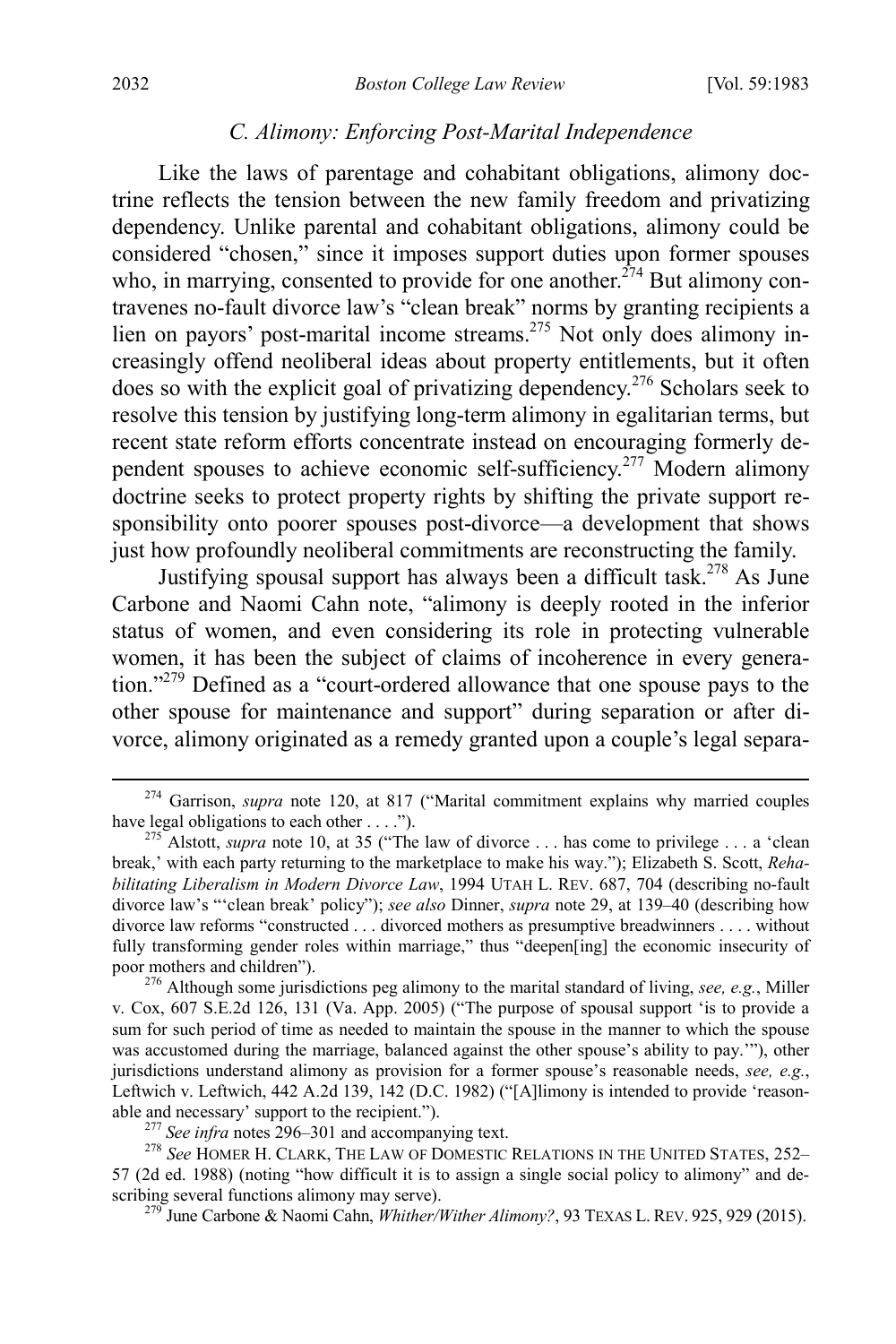<span id="page-51-0"></span>tion.280 Since this ecclesiastical "'divorce' from bed and board" did not sever marital bonds, a wife remained under the legal disabilities of coverture and a husband's common-law duty to support her continued.281 As civil divorce "from the 'chains of matrimony'" became more common, however, English courts ceased to distinguish between legal separations and absolute divorces and began to award alimony in both causes of action.<sup>282</sup> Courts making this shift failed to "explain," however, "why parties, who [a]re no longer married, remain<sup>[]</sup> economically bound to one another."<sup>283</sup>

The most fundamental rationale for alimony is privatizing dependency. Alimony places the responsibility for supporting the poorer ex-spouse on the richer ex-spouse, rather than the public fisc. As the Supreme Court of Pennsylvania declared in the era of coverture, the husband's "duty of maintenance . . . is not to be released, and thrown upon the public, without a good reason," because "as the head of the family and the maker of its wealth, he is not to be relieved from a duty which humanity and the rights of society demand him to fulfil."<sup>284</sup> "[P]rovid[ing] help for needy spouses" through alimony remains "a legitimate and important governmental objective" under modern law,  $285$  and this concern is obvious on the law's face, with most states defining alimony in terms of a recipient's need and an obligor's ability to pay.<sup>286</sup> But requiring an obligor to provide for a former spouse's material needs runs headlong into his claim, also grounded in neoliberalism, to retain his post-divorce market gains.

Scholars attempt to resolve this conflict by justifying post-marital spousal support as a function of partners' choices during marriage. Under some theories, alimony encourages good marital behavior. In states that forbid or limit alimony awards in cases of the would-be recipient's fault, alimony incentivizes the poorer spouse to remain sexually faithful.<sup>287</sup> Other theories cast alimony in terms of detrimental reliance, with spousal support repre-

<sup>&</sup>lt;sup>280</sup> Alimony, BLACK'S LAW DICTIONARY (10th ed. 2014).<br><sup>281</sup> Robert Kirkman Collins, *The Theory of Marital Residuals: Applying an Income Adjustment Calculus to the Enigma of Alimony*, 24 HARV. WOMEN'S L.J. 23, 28–29 (2001); *see* Chused,

supra not[e 45,](#page-11-0) at 1361.<br>
<sup>282</sup> Collins, *supra* not[e 281,](#page-51-0) at 28, 30.<br>
<sup>283</sup> Mani v. Mani, 869 A.2d 904, 909 (N.J. 2005).<br>
<sup>284</sup> Miles v. Miles, 76 Pa. 357, 358 (1874).<br>
<sup>285</sup> Orr v. Orr, 440 U.S. 268, 280 (1979).<br>
<sup>286</sup> Se

<sup>&</sup>lt;sup>287</sup> See Adriaen M. Morse, Jr., *Fault: A Viable Means of Re-Injecting Responsibility in Marital Relations*, 30 U. RICH. L. REV. 605, 651 (1996); Barbara Bennett Woodhouse, *Sex, Lies, and Dissipation: The Discourse of Fault in a No-Fault Era*, 82 GEO. L.J. 2525, 2529–30 (1994); *see also, e.g.*, VA. CODE ANN. § 20-107.1(B) (2018) (barring award of support to adulterous spouse unless the result "would constitute a manifest injustice").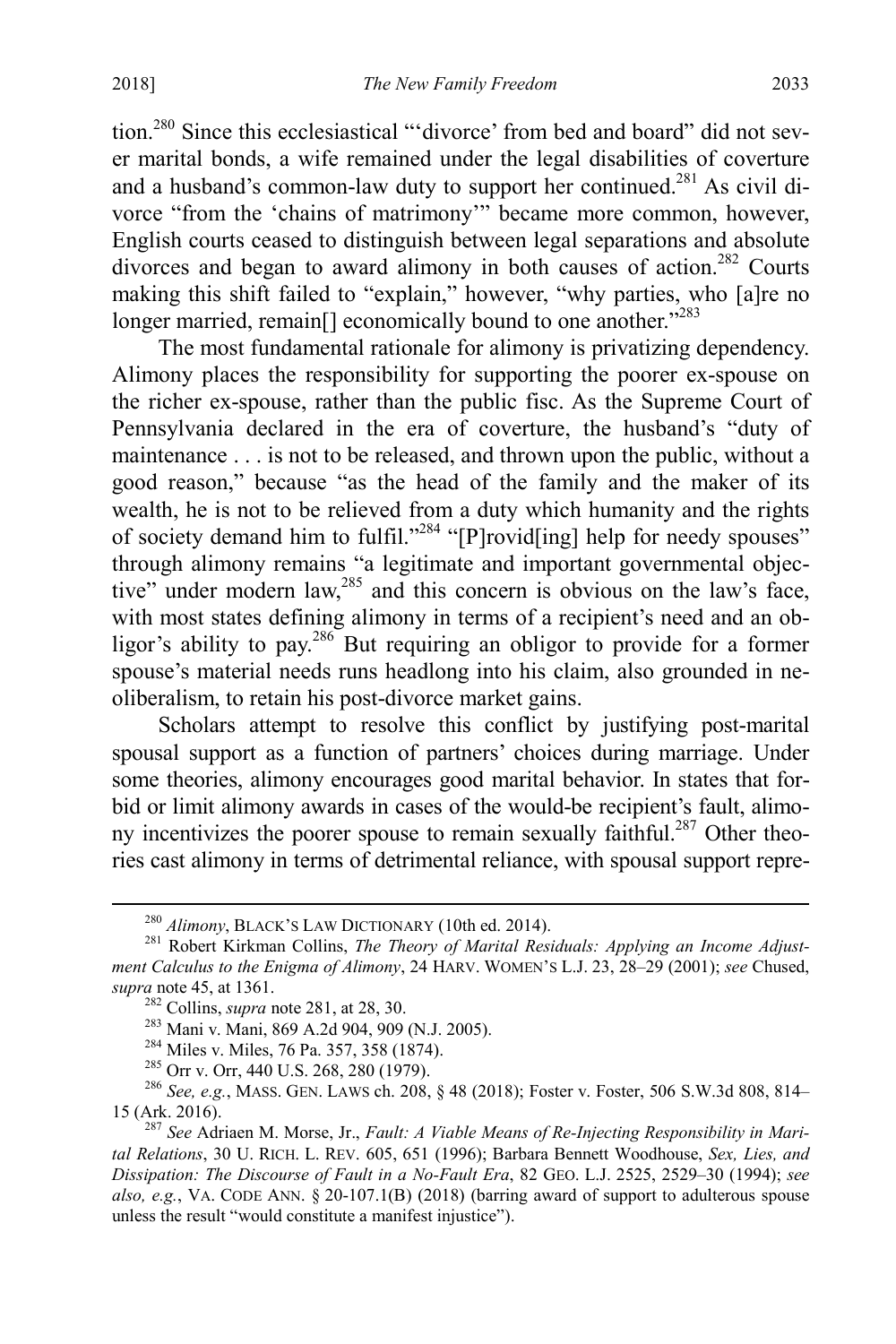<span id="page-52-1"></span><span id="page-52-0"></span>senting compensation for opportunities lost through marriage, whether to develop a career rather than specialize in home production,<sup>288</sup> to ally oneself with a different partner,<sup>289</sup> or both.<sup>290</sup> Still other scholars cast alimony as insurance for the spouse who undertakes a financially insecure marital role<sup>291</sup> or ground the obligation in partnership theory.<sup>292</sup> Although propelled by egalitarian impulses, each of these accounts speaks the language of economics.<sup>293</sup> Scholars point to benefits the obligor received or harms he created to justify extending support obligations after marriage, whose at-will termination may create enduring financial inequality between former marital partners.

Although this reasoning can make good sense, especially in light of the modern vision of marriage as an "egalitarian . . . community,"<sup>294</sup> it fails to convince payors, whose alimony obligations continue to rankle.<sup>295</sup> Perhaps for this reason states take a different tack, seeking to limit the tension between privatizing dependency and property rights by reimaging the purpose, and thereby restricting the duration, of alimony. Since the no-fault divorce revolution, states have moved toward alimony regimes in which judges choose between different kinds of time-limited awards, all of which are

*Life*," 16 J. LEGAL STUD. 267, 276 (1987).<br><sup>290</sup> Margaret F. Brinig & June Carbone, *The Reliance Interest in Marriage and Divorce*, 62<br>TUL. L. REV. 855, 881–82, 894–99 (1988).<br><sup>291</sup> Scott & Scott, *supra* note 107, at 13

<sup>292</sup> CYNTHIA LEE STARNES, THE MARRIAGE BUYOUT: THE TROUBLED TRAJECTORY OF U.S. ALIMONY LAW 156 (2014) (likening marriage to a partnership and proposing that the partner leaving the relationship with the higher income stream should "buy out" the other); Alicia Brokars Kelly, *Rehabilitating Partnership Marriage as a Theory of Wealth Distribution at Divorce: In Recognition of a Shared Life*, 19 WIS. WOMEN'S L.J. 141, 141–46 (2004); *cf.* Joan Williams, *Is Coverture Dead? Beyond a New Theory of Alimony*, 82 GEO. L.J. 2227, 2229 (1994) (arguing that the higher-earning spouse's wage actually "reflects the work of two adults: the ideal-worker's market labor and the marginalized-caregiver's unpaid labor").<br>
<sup>293</sup> See Grewal & Purdy, *supra* note [25,](#page-6-0) at 1.<br>
<sup>294</sup> Frantz & Dagan, *supra* not[e 198,](#page-36-1) at 75.<br>
<sup>295</sup> See Julie-Anne Geraghty Stebbins, Note, *FAMILY LAW—Th* 

*How Alimony Reform in Massachusetts Fails to Compensate for Caregiving*, 36 W. NEW ENG. L. REV. 407, 412–15 (2014) (describing the rise and lobbying efforts of Massachusetts' Alimony Reform Movement).

 <sup>288</sup> PRINCIPLES OF FAMILY DISSOLUTION, *supra* note [189,](#page-34-0) at § 5.05 cmt. a & reporter's notes, cmt. c (alimony compensates for "reliance upon continued market labor by" the other spouse "result[ing] in a residual loss in earning capacity"); Ira Mark Ellman, *The Theory of Alimony*, 77 CALIF. L. REV. 1, 49 (1989) (alimony compensates a former spouse for "loss in earning capacity that arises from ... economically rational marital sharing," loss that "survives the marriage"); Elisabeth M. Landes, *Economics of Alimony*, 7 J. LEGAL. STUD. 35, 35 (1978) (arguing that, in a world of high transactions costs, "alimony serves as an efficient means of redistributing the property rights and assets of the marriage partnership between the spouses"); Twila L. Perry, *No-Fault Divorce and Liability Without Fault: Can Family Law Learn from Torts?*, 52 OHIO ST. L.J. 55, 80–84 (1991) (suggesting that alimony could be understood as spreading the financial costs of divorce between low- and high-income spouses). <sup>289</sup> Lloyd Cohen, *Marriage, Divorce, and Quasi Rents; Or, "I Gave Him the Best Years of My*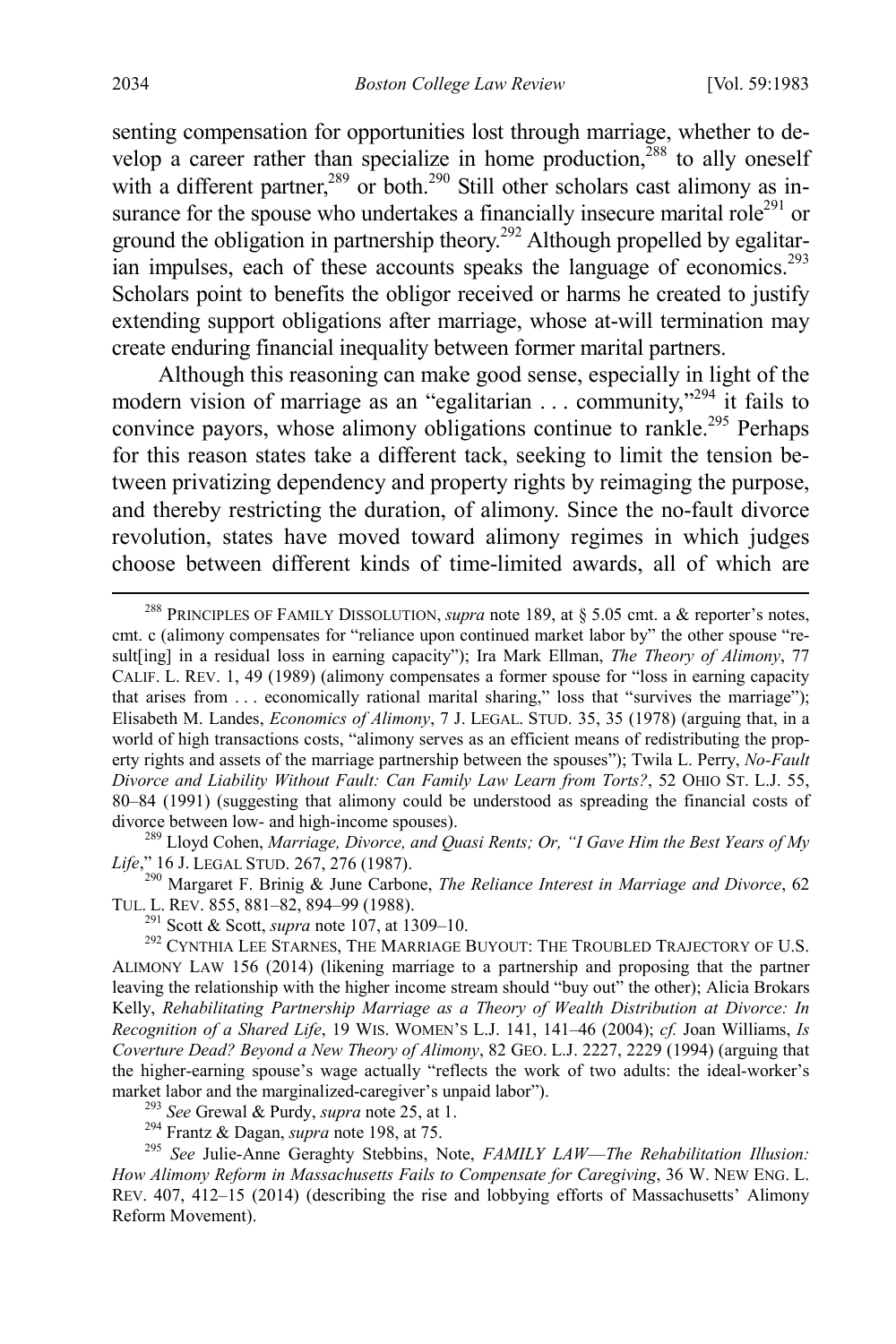<span id="page-53-0"></span>meant to assist a poorer spouse in attaining post-divorce financial independence. $296$ 

Consider, for example, the Massachusetts Alimony Reform Act of  $2011.<sup>297</sup>$  The Massachusetts Act defines four kinds of alimony: (1) "general term alimony," or long-term alimony; (2) "rehabilitative alimony," which helps the poorer spouse become economically self-sufficient through further education or job training; (3) "reimbursement alimony," or restitution for a spouse's investment in her partner's ability to earn income; and (4) "transitional alimony," which eases the poorer spouse's transition into her postmarital life.<sup>298</sup> By statutorily defining alternative forms of alimony, Massachusetts encourages judges to order shorter-term awards, the purpose and effect of which is to shift the private support responsibility from obligor to recipient.

The Massachusetts Act eschews the lifelong-alimony model not only by establishing a menu of short-term alimony options, but also by imposing durational limits on long-term alimony. The Act sets the presumed maximum period of general term alimony as a defined percentage of the marriage's length, with only unions longer than twenty years giving rise to indefinite alimony.<sup>299</sup> General term alimony also terminates automatically upon an obligor's reaching full retirement age.<sup>300</sup> Finally, the Act's durational limits may apply retroactively to alimony judgments entered before its effective date—including to actions for modification of marital settlement agreements that were incorporated and merged into a divorce judgment $^{30\overline{1}}$ 

<span id="page-53-1"></span> <sup>296</sup> *See, e.g.*, N.J. STAT. ANN. § 2A:34-23(b) (West 2018) (allowing court to award permanent, rehabilitative, limited duration, or reimbursement alimony); *In re* Marriage of Becker, 756 N.W.2d 822, 826 (Iowa 2008) (describing purposes of various kinds of alimony).<br><sup>297</sup> Alimony Reform Act of 2011, c. 124, 2011 Mass. Acts 574 (codified at MASS. GEN. LAWS

ch. 208, §§ 34, 48–55 (2018))*. See generally* Charles P. Kindregan, Jr., *Reforming Alimony: Massachusetts Reconsiders Postdivorce Spousal Support*, 46 SUFFOLK U. L. REV. 13 (2013) (discussing Massachusetts Act). New Jersey has also recently reformed its alimony law. *See* 2014 N.J. Sess. Laws Serv. ch. 42 (West) ("An Act concerning alimony and amending N.J. Stat. 2A:34-

<sup>23.&</sup>quot;).298 MASS. GEN. LAWS ch. 208, § 48 (2018) (defining kinds of alimony); *see also id.* § 49 (general term alimony); *id.* § 50 (rehabilitative alimony); *id.* § 51 (reimbursement alimony); *id.*

<sup>§ 52 (</sup>transitional alimony). <sup>299</sup> *Id.* at § 49(b); *cf.* PRINCIPLES OF FAMILY DISSOLUTION, *supra* note [189,](#page-34-0) at § 5.06(1)(b) (determining award length based in part on length of marriage).<br><sup>300</sup> MASS. GEN. LAWS ch. 208, § 49(f).<br><sup>301</sup> Alimony Reform Act of 2011, c. 124, § 4(b)-(c) (barring modification of "an existing

alimony judgment in which the parties have agreed that their alimony judgment is not modifiable, or in which the parties have expressed their intention that their agreed alimony provisions survive the judgment and therefore are not modifiable"); Van Arsdale v. Van Arsdale, 75 N.E.3d 1123, 1125 (Mass. 2017) (upholding constitutionality of Act's retroactive durational limits).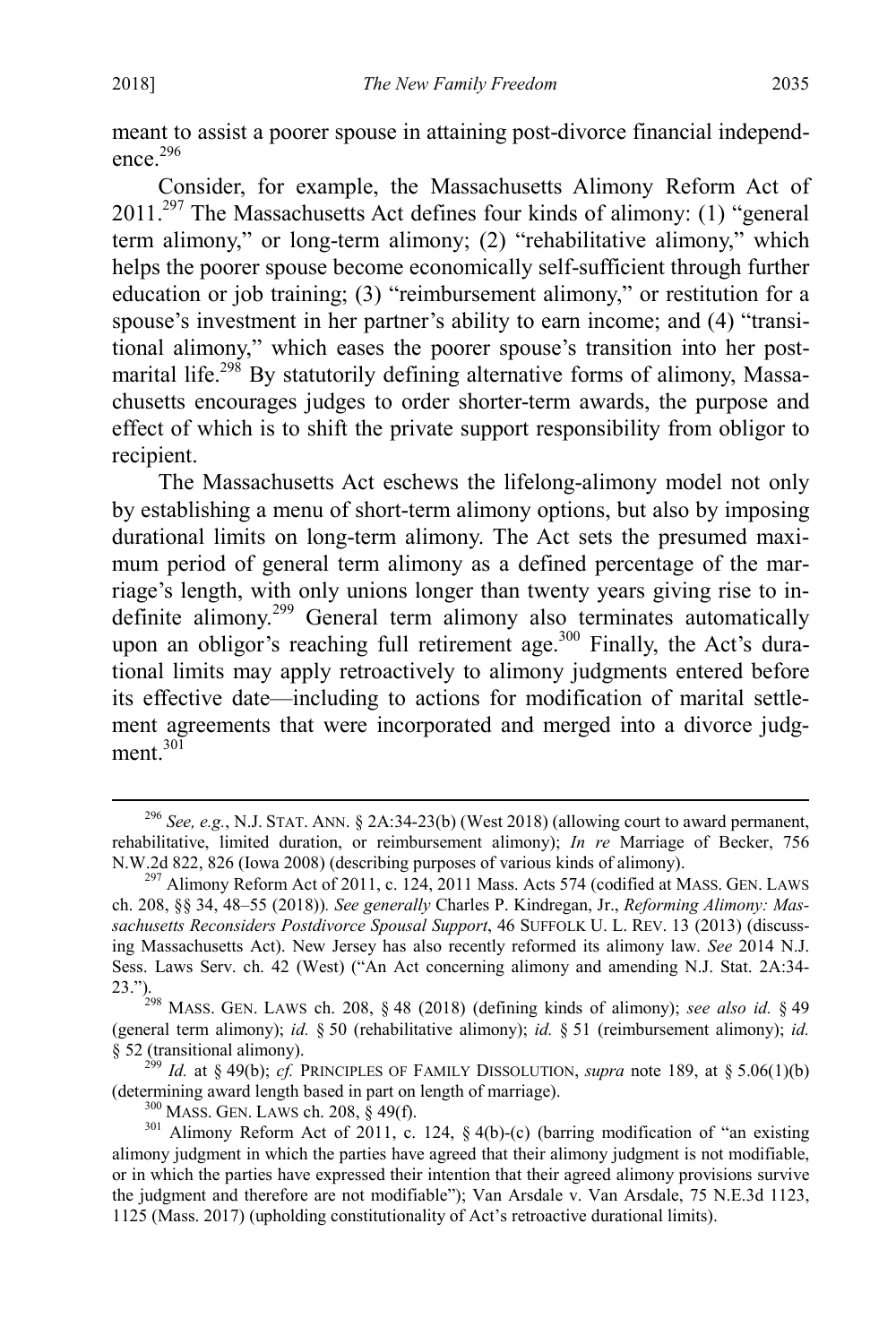This last aspect of the Act illustrates just how complicated it can be for the law to accommodate the new family freedom. In order to protect an obligor's property entitlements by time-limiting alimony, the Act upends preenactment marital settlements in which parties contracted for permanent alimony.<sup>302</sup> In relieving obligors from the responsibility to meet an exspouse's dependency needs, the Act sacrifices one former family member's property interest in service of the other's.

Viewed in its entirety, the Massachusetts Alimony Reform Act frees obligors from long-term post-marital financial obligation by requiring each former spouse to support him- or herself after divorce. But limiting alimony awards represents, at best, an uneasy truce between privatizing dependency and protecting property rights. Although courts may deviate from durational limits "in the interests of justice," $303$  or style one form of award as another to reach results they consider appropriate,  $304$  the "new alimony" effectively requires the lower-income spouse to privatize her own dependency.305 But this expectation can be unrealistic, especially in long-term marriages: After dedicating herself to raising children or supporting a spouse's acquisition of assets, a would-be alimony recipient may never become a self-sufficient seller of market labor, resulting in poverty that the minimalist state leaves her to endure alone.<sup>306</sup> Modern alimony law requires one former spouse to internalize the cost of choices that benefitted the whole family, effectively importing assumption of risk principles into even the most intimate of relationships. This "disproportionate" allocation of marital gains and losses is not only unjust, but also seriously undermines the supposedly egalitarian and coopera-

<sup>&</sup>lt;sup>302</sup> *See* Alimony Reform Act of 2011, c. 124, § 4(b)-(c).  $303$  MASS. GEN. LAWS ch. 208, § 49(b). 304 Foster v. Foster, 506 S.W.3d 808, 817 (Ark. 2016) (finding no statutory requirement "that a rehabilitation plan contain specific goals or requirements regarding education or training on the part of the payee" and upholding ten-year rehabilitative alimony award); *id.* at 822, 823 (Brill, C.J., dissenting) (arguing that the statute requires a trial court to establish a "feasible" rehabilitative plan for recipient with "requirements for [her] to fulfill" but that "under the facts and circumstances of this case, the circuit court should have awarded permanent, not rehabilitative, alimony").

<sup>305</sup> *Cf.* Herma Hill Kay, *Equality and Difference: A Perspective on No-Fault Divorce and Its Aftermath*, 56 U. CIN. L. REV. 1, 80–89 (1987); *see also* Brinig & Carbone, *supra* note [290,](#page-52-0) at 877 n.94 (suggesting that "the ability of women to support themselves and the societal insistence that they do so is the single biggest change underlying alimony awards").

<sup>&</sup>lt;sup>306</sup> See Dinner, *supra* note [29,](#page-7-1) at 84 ("By mandating formal equality in divorce laws, in the absence of a parallel transformation in the gendered division of labor within marriage, the divorce bargain deepened women's economic insecurity."); Hasday, *supra* note [169,](#page-30-0) at 866–70 (arguing that gender-neutral divorce laws do not result in substantive equality because women continue to perform more caregiving).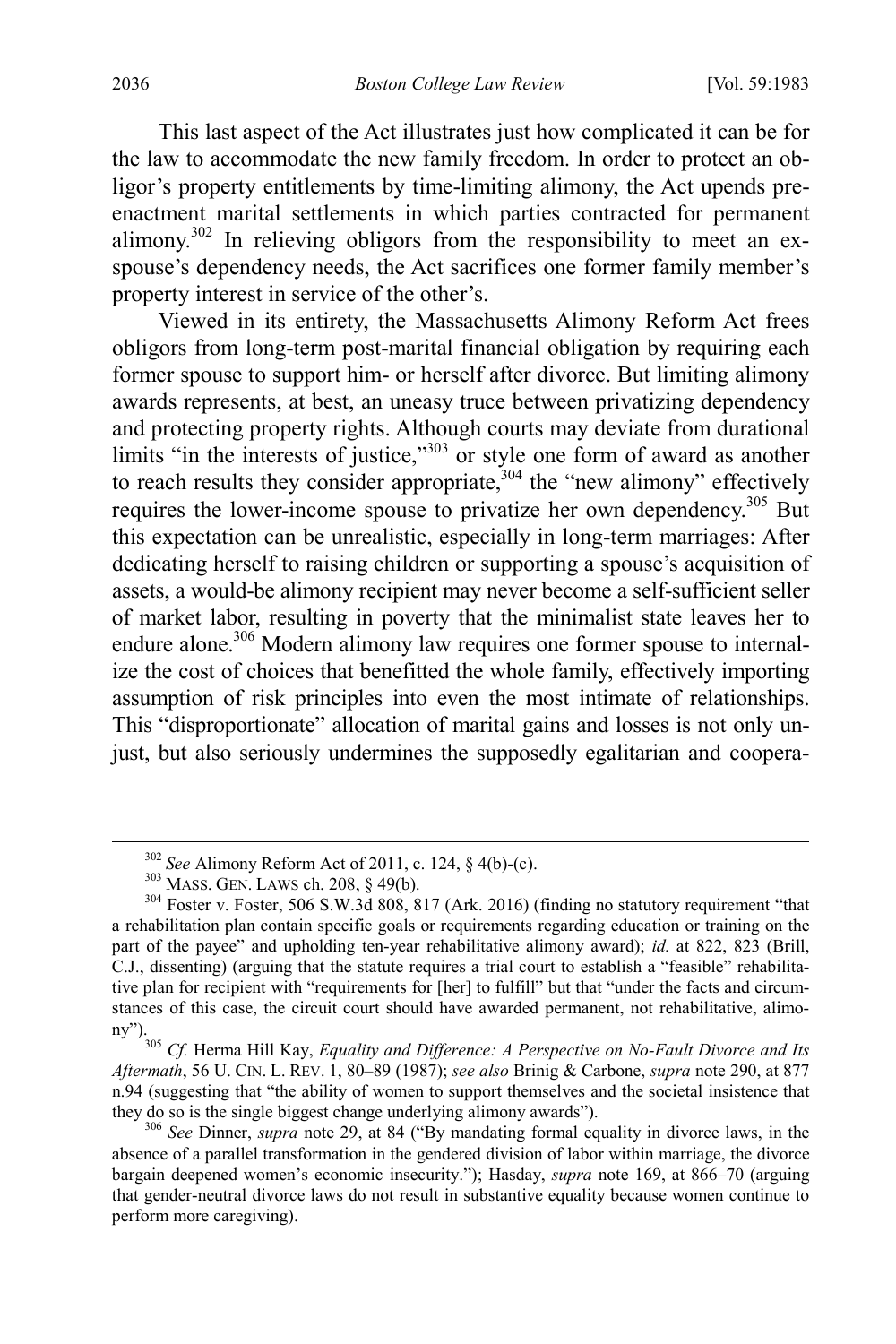tive nature of the marital enterprise.<sup>307</sup> In the end, the new family freedom protects property entitlements over former family members.

<span id="page-55-0"></span>\* \* \* \*

The laws of parentage, cohabitant obligations, and alimony each reflect the conflict between core neoliberal commitments to strong property entitlements and to privatized dependency. In each of these doctrinal areas, the law must elevate one value over the other. If the law opts to make family members responsible for each other's material needs, it risks infringing a libertarian vision of autonomy by imposing obligations to which individuals did not formally consent ex ante. If the law elects to respect choice about obligations, it risks leaving vulnerable dependents without necessary resources unless the state steps in to supply them. These doctrinal problems are so difficult because each possible resolution carries a significant cost: the first undermines the law's legitimacy, while the second's toleration of potential suffering threatens the very project of social reproduction.<sup>308</sup>

In the face of this conflict, modern family law is consistent in pursuing one principle: the private support imperative. Because children depend on adults to survive and thrive, the law of parentage explicitly elevates privatizing children's inevitable dependency over adult autonomy.<sup>309</sup> Because the minimalist state expects all adults to be self-supporting, however, the law can appear to vindicate autonomy claims between them, declaring adults to have assumed the risk of economic loss by virtue of their intimate "choices."<sup>310</sup> But the tension remains, and creates real doctrinal damage: a schismatic law of parentage; a confused law of cohabitant obligations; and an unrealistic law of alimony.

<span id="page-55-1"></span>Recognizing how privatized dependency and choice about obligation shape modern family law allows us better to understand the doctrine's current structure, its inherent limitations, and why they persist. Armed with this knowledge, we can ask both how well these approaches to dependency and autonomy suit family law and whether other approaches might be more in keeping with intimate life. The next Part takes up these questions.

### III. EVALUATING MODERN FAMILY LAW

The tension between the new family freedom and privatizing dependency does more than sow doctrinal confusion in the law of family obliga-

 <sup>307</sup> *See* Carbone & Cahn, *supra* note [279,](#page-50-0) at 926 (citing STARNES, *supra* note [292,](#page-52-1) at 40–42, 69–73, 156); Ellman, *supra* not[e 230,](#page-43-2) at 48.<br><sup>308</sup> *See infra* notes [335–](#page-61-0)[337](#page-61-1) and accompanying text.<br><sup>309</sup> *See supra* [128](#page-25-0)[–197](#page-35-0) and accompanying text (Part II.A).<br><sup>310</sup> *See supra* note[s 198](#page-36-1)[–307](#page-55-0) and accompanying text (Part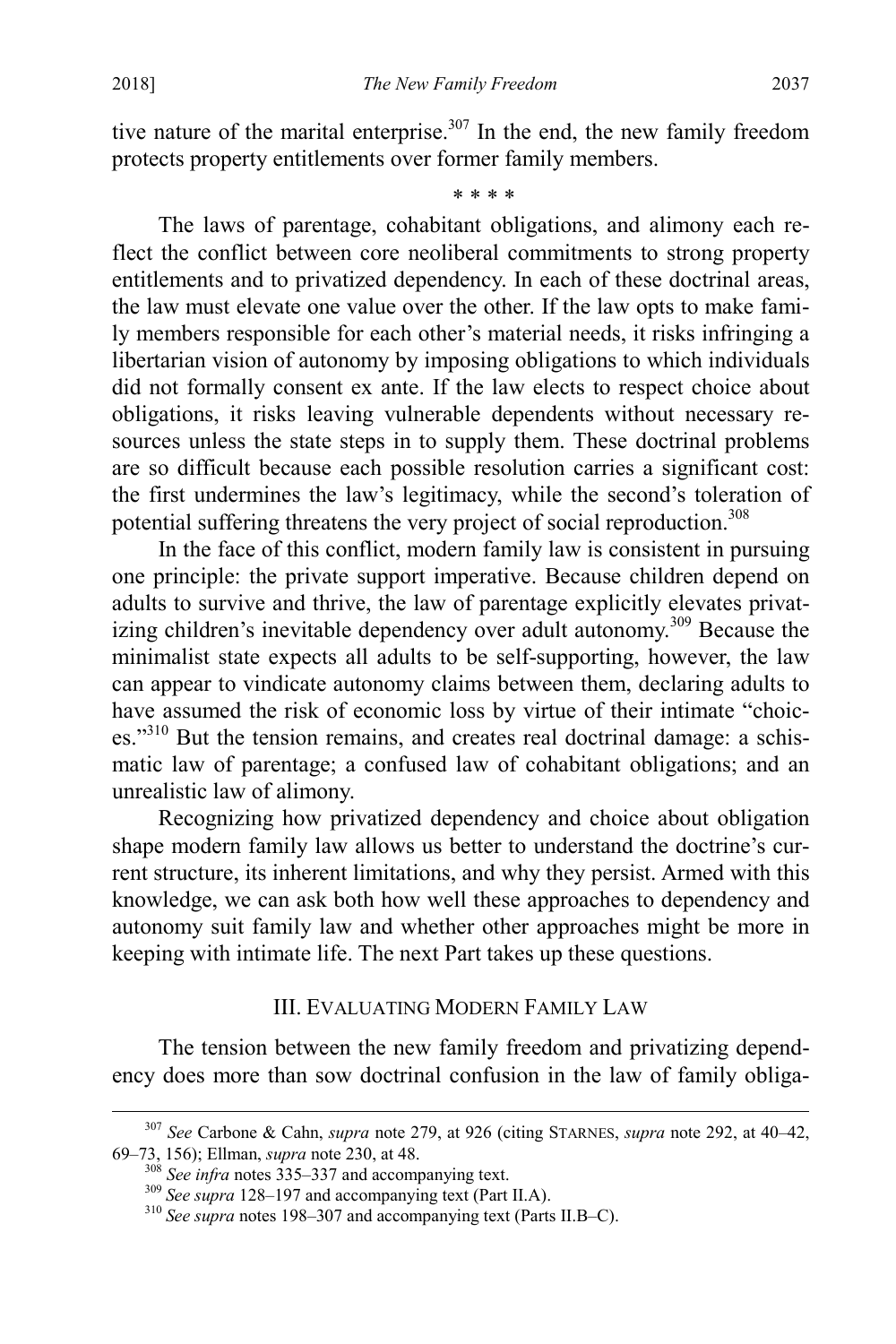tions. It also reveals the theoretical incoherence and normative unattractiveness of modern family law's dominant paradigm. Neoliberal ideology conceals a foundational paradox: Although neoliberal rhetoric insists that free market principles should govern all human activity, the minimalist state depends upon a substructure of family redistribution that violates other core neoliberal commitments. And from an external perspective, neoliberalism is a poor framework for family law. Not only have neoliberal policies created conditions that make it impossible for many families to survive without state support, but the outsized emphasis currently placed on families' economic functions also undermines their ability to fulfill other roles more important to intimate and collective life.

Despite these failings, neoliberal precepts continue to shape our polity's, and by extension our family law's, governing principles.<sup>311</sup> I therefore suggest a few incremental reforms to the current laws of parentage, cohabitant obligations, and alimony.<sup>312</sup> Although these proposals address some injustices of the current system, they are partial rather than full measures: Not only do they leave untouched the current system of privatizing dependency, under which many individuals lack the material resources necessary for family life, but they also fail to challenge choice logic, which can corrode affective ties. The very way in which these proposals fall short demonstrates the futility of trying to restructure family law within the minimalist state's artificial constraints. Meaningful reform requires rethinking our approaches to both dependency and autonomy, which requires, in turn, reorganizing our entire political economy around a set of values more suitable to collective life.

#### *A. Internal and External Critiques of Neoliberal Family Values*

Neoliberal commitments are a poor fit for family law, no matter one's normative priors. From an internal perspective, the family disproves neoliberal ideology's pretensions to totality, for the conflict between privatizing dependency and choice about obligations reveals a tension at the center of neoliberal political economy. From an external perspective, neoliberalism's approaches to both dependency and autonomy elevate the family's economic functions over its intimate ones, stressing and distorting family life in the process.

Modern family law's inability to fully embrace choice about obligations reveals the profound paradox of neoliberalism: Its precepts cannot be

 <sup>311</sup> *See, e.g.*, Jonathan D. Ostry et al., *Neoliberalism: Oversold?*, 53 FIN. & DEV. 38, <sup>38</sup> (2016) (noting a "strong and widespread global trend toward neoliberalism since the 1980s" and assessing "aspects of the neoliberal agenda that have not delivered as expected"). 312 *See infra* note[s 347](#page-63-0)[–372](#page-68-0) and accompanying text (Part III.B).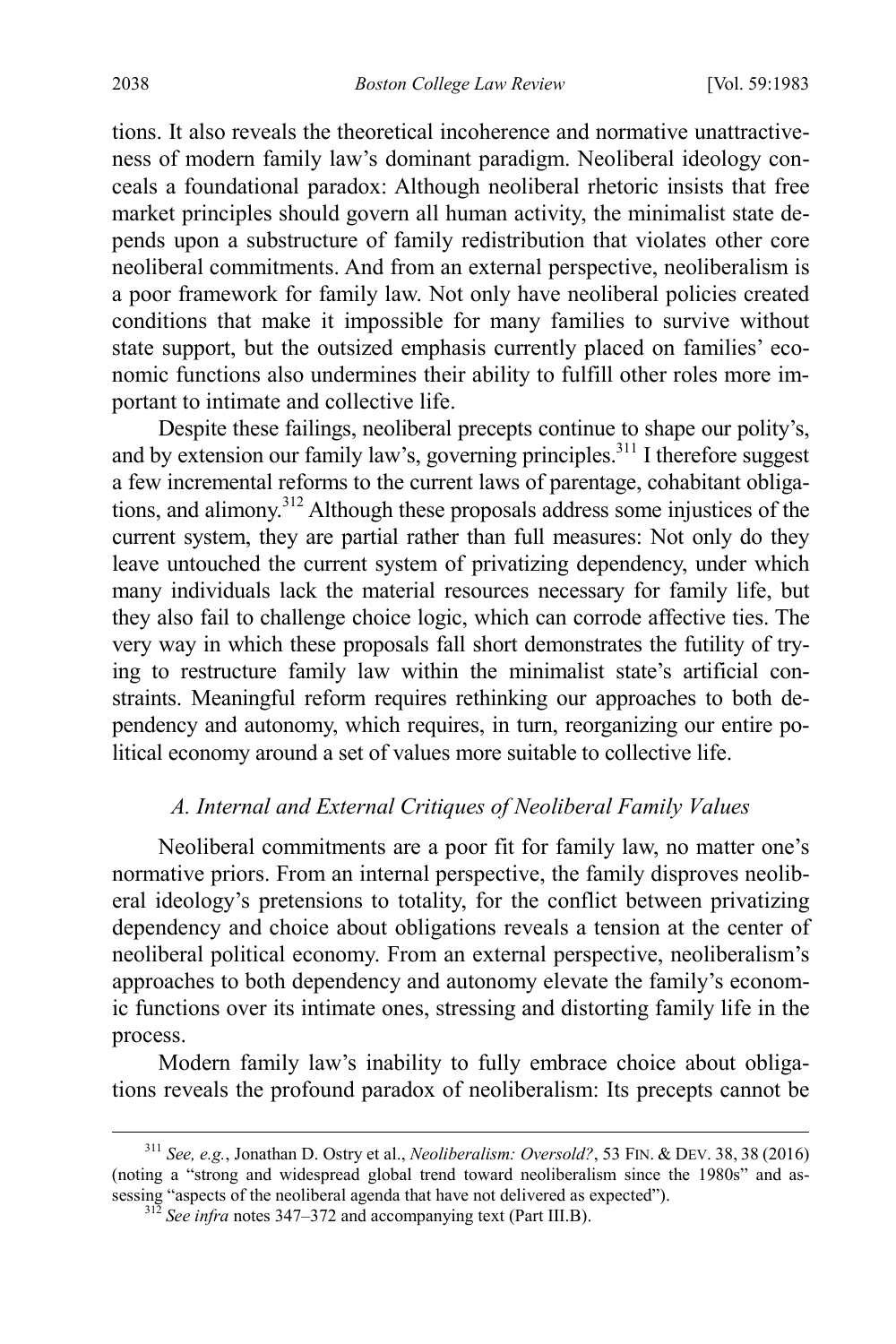replicated "all the way down." The new family freedom carries certain strands of neoliberal rhetoric to their logical conclusion, asserting that individuals acquire family obligations in the same way that they acquire market obligations.313 But as I have shown, the law does not govern all intimate interactions as market transactions—nor should it. Modern family law cannot avoid violating at least one neoliberal commitment because, in an age when not all families are marital, it is impossible to promote a propertyrights based vision of autonomy while simultaneously making families responsible for the bulk of dependency needs. The project of organizing society along market principles inevitably requires the existence of some institution to capture and support those who cannot participate in market exchange, i.e., the family. For this reason, the new family freedom puts the "neoliberal" state to an impossible choice: to either ignore vulnerable citizens' suffering or provide collective support for family life. In the first case, the state's toleration of misery and failure to cultivate future citizens jeopardizes its long-term survival. $314$  In the second, far preferable scenario, the state repudiates core tenets of neoliberalism by stepping in to provide a broader array of public goods.<sup>315</sup> Neoliberal ideals cannot fully govern family relationships, lest they undermine broader neoliberal political and economic structures. Family law thus disproves the fundamental assertion of neoliberal rhetoric, that all aspects of life can be assimilated "into the domain of the market."<sup>316</sup> Neoliberalism fails on its own terms, both as a framework for organizing family law and as a coherent theory of collective life. This failure proves neoliberalism to be a contingent historical phenomenon, an ideology that supports our current unequal power relations, rather than an expression of political truths. $317$ 

<span id="page-57-0"></span>This insight, in turn, renders neoliberal principles and commitments ripe for challenge. From an external perspective, the present neoliberal sys-

<sup>&</sup>lt;sup>313</sup> *See supra* note[s 125](#page-23-0)[–310](#page-55-1) and accompanying text (Part II).<br><sup>314</sup> Fraser, *supra* note [32,](#page-7-2) at 99 ("No society that systematically undermines social reproduction can endure for long."). *See generally* JENNIFER ROBACK MORSE, LOVE & ECONOMICS: WHY THE LAISSEZ-FAIRE FAMILY DOESN'T WORK (2001) (arguing that even the libertarian state depends on families to raise children from helpless infants to citizens capable of self-governance).<br><sup>315</sup> Cf. EICHNER, *supra* note [37,](#page-10-0) at 9–10.<br><sup>316</sup> HARVEY, *supra* not[e 30,](#page-7-0) at 3; *see also* BROWN, *supra* note [28,](#page-7-3) at 45

neoliberalism heralds from relatively *differentiated* moral, economic, and political rationalities and venues in liberal democratic orders to their discursive and practical integration"); Melissa Murray & Karen Tani, *Something Old, Something New: Reflections on the Sex Bureaucracy*, 7 CALIF. L. REV. ONLINE 122, 153 (2016), http://www.californialawreview.org/wp-content/uploads/2016/11/ Murray Tani.pdf [https://perma.cc/QPZ6-RUDD] (observing that "neoliberalism is anti-statist in principle, but deeply statist in practice").<br><sup>317</sup> *Cf.* MARX & ENGELS, *supra* note [33,](#page-8-0) at 79–86; BROWN, *supra* note [28,](#page-7-3) at 49 (suggesting

that "neoliberal rationality has [begun to take] hold as ideology").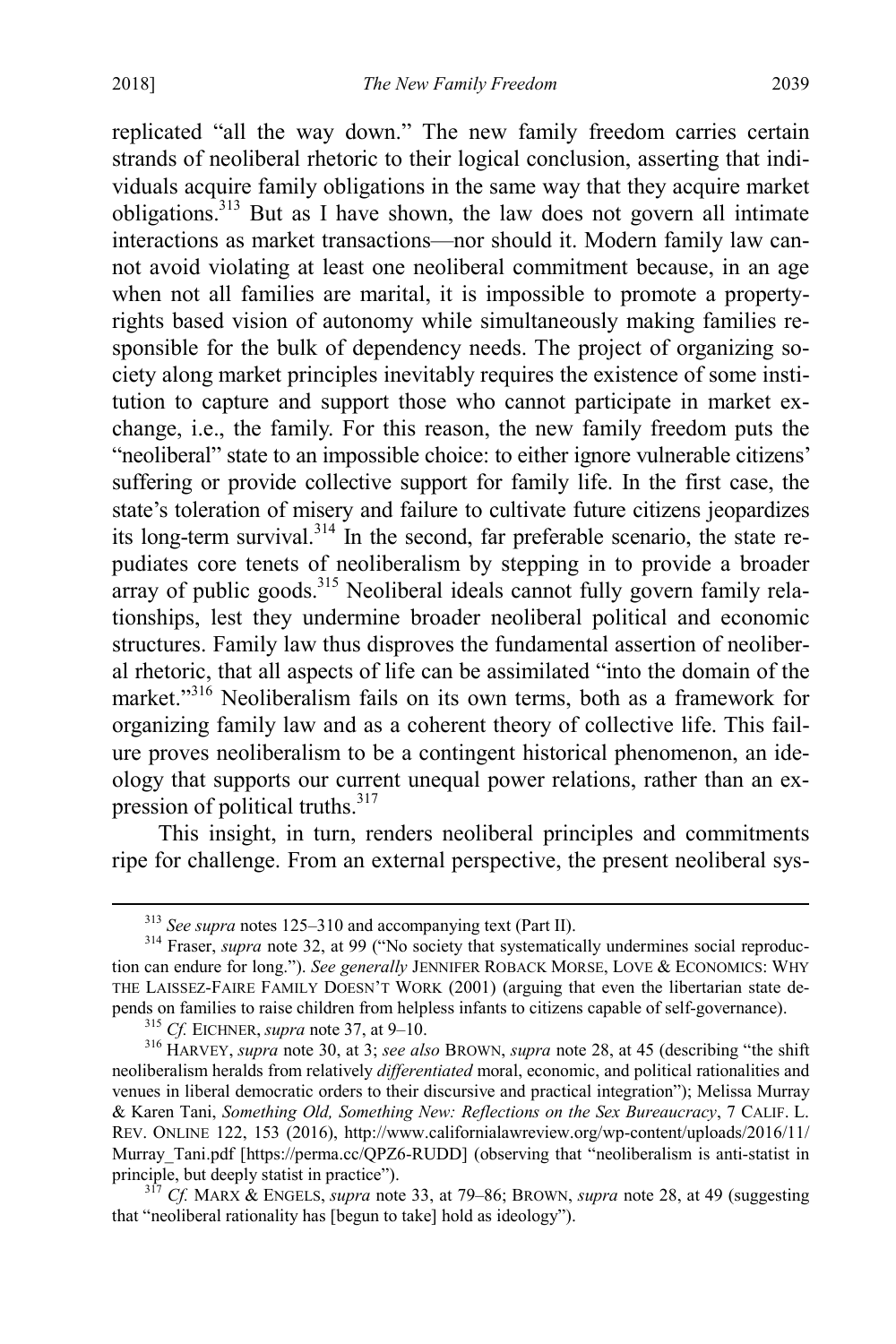tem ignores, and therefore occludes, the full range of functions that family relationships serve. Although families are and have always been economic units, they also further other vital purposes. Family relationships provide their members with necessary intangible goods such as community, emotional support, and intimacy, thereby promoting their individual well-being and helping them to develop the capacities necessary for collective life. Yet modern family law's approaches to both dependency and autonomy subvert these important functions of intimate life, with unfortunate consequences for individuals, families, and society.

Scholars have long decried how the private support imperative denies many families the material basis for a flourishing family life.<sup>318</sup> Expecting families to fully internalize all market risk has proved unrealistic, as neoliberal economic policies have made it impossible for many families to meet their members' material needs from their own resources.<sup>319</sup> The economic inequality which neoliberalism condones also decreases the prevalence of marriage, the only family form able to reconcile privatized dependency with choice about obligations.<sup>320</sup> Without a more supportive state that insulates families from the brunt of market forces—whether through tax-and-transfer redistribution, protecting workers' bargaining power, or both—family law's inability to ensure even the basics of family life will continue.

<span id="page-58-0"></span>While the neoliberal approach to dependency is the more foundational problem confronting modern family life, choice logic plays a supporting and compounding role. The new family freedom rides in tandem with the private support imperative, providing the rhetorical justification for, and instructing citizens how to govern themselves within, the structural constraints of the minimalist state.<sup>321</sup> Consistent with its broader project, this libertarian vision casts family members as obstacles to, rather than facilita-

<sup>&</sup>lt;sup>318</sup> *See supra* note[s 54](#page-12-1)[–66,](#page-14-1) [159](#page-29-0)[–160](#page-29-1) and accompanying text.<br><sup>319</sup> *See* Harris, *supra* note [26,](#page-7-4) at 1558 ("Neoliberal policies devolve issues formerly considered collective, such as the management of economic risk, from government to individual families."); *id.* at 1541 (equating neoliberalism with, inter alia, "an economy in which capital's upper hand over labor has led to dramatically increasing inequalities of income and wealth").<br><sup>320</sup> *See generally* JUNE CARBONE & NAOMI CAHN, MARRIAGE MARKETS: HOW INEQUALITY

IS REMAKING THE AMERICAN FAMILY (2014) (arguing that changing family structures reflect rising economic inequality). <sup>321</sup> *See, e.g.*, BROWN, *supra* note [28,](#page-7-3) at 43 (describing how neoliberal "governmentality," or

<sup>&</sup>quot;techniques of governing that exceed express state action and orchestrate the subject's conduct toward him- or herself," "convenes a 'free' subject who rationally deliberates about alternative courses of action, makes choices, and bears responsibility for the consequences of [those] choices"); COSSMAN, *supra* not[e 56,](#page-13-0) at 15 (describing a "new modality of sexual citizenship" in which "subjects are required to self-discipline according to the logic of the market" and "[b]ad citizens . . . are those who fail" to "manage[] [their] own risk"); *cf.* KARL MARX, A CONTRIBUTION TO THE CRITIQUE OF POLITICAL ECONOMY 20 (1970) (describing the relationship between a society's base and superstructure).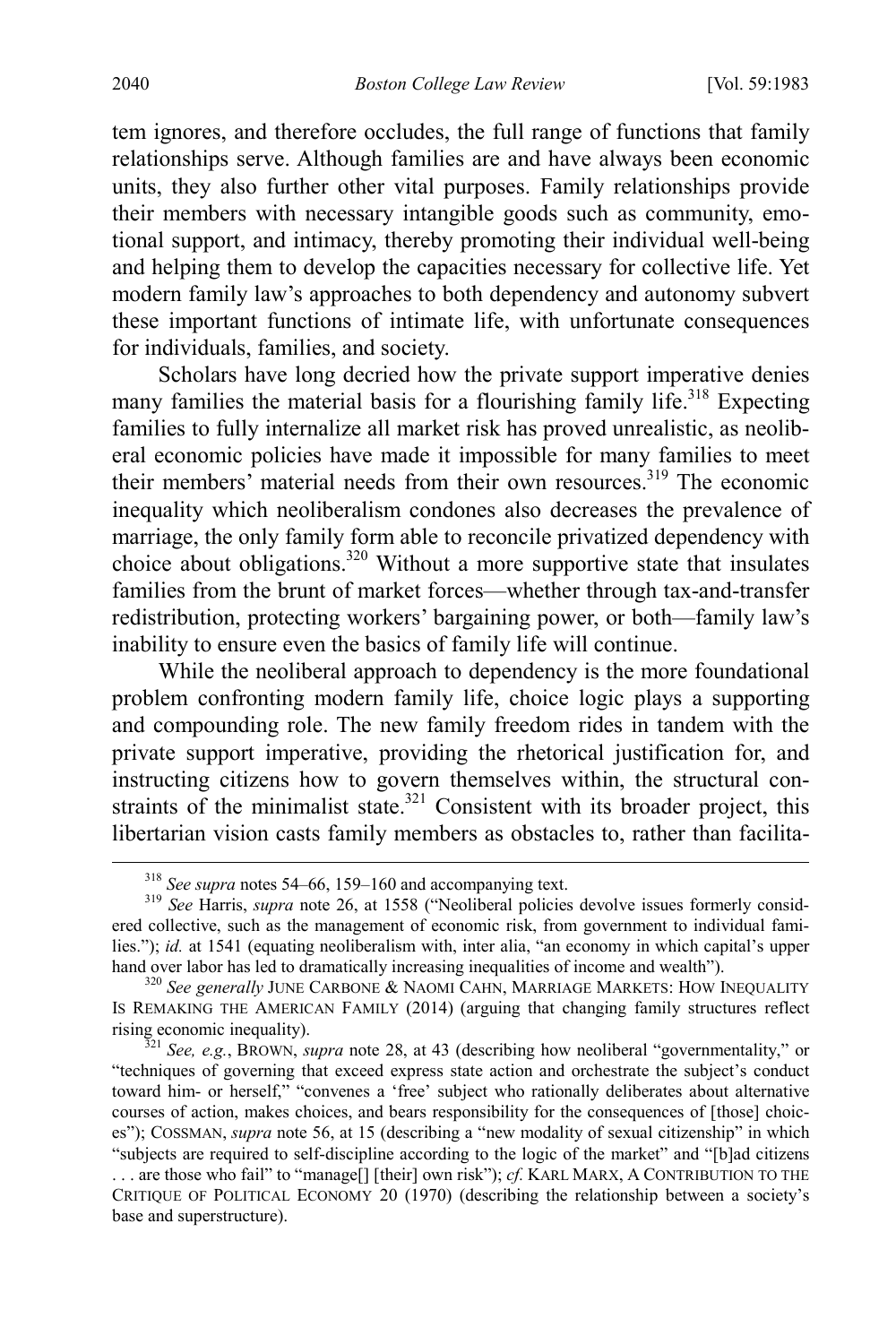tors of, one another's autonomy. Thus not only does the new family freedom make no provision for inevitable and derivative dependency, but it also erodes intimacy, enshrines inequality in relationships, and undermines social solidarity.

Choice about obligations creates problems in family law because it cannot accommodate the inevitable dependency of family life. This flaw is apparent on the face of Henry Maine's status-to-contract hypothesis, in which the triumph of "individual obligation" based upon "free agreement" requires the concomitant "dissolution of family dependency." $32\overline{2}$  But this precondition cannot be achieved; as long as society's future depends upon children, dependency will remain a fact of social and political life.<sup>323</sup> There are many reasons why, in a society that denies dependents access to collective resources and makes families responsible for caretaking, it is just to redistribute property between intimates. But the new family freedom's insistence on ex ante choice about obligations prevents it from even comprehending such arguments. Because it holds the law to infringe individual liberty when it provides for dependents' needs in the only way currently practicable, the new family freedom is untenable as a measure of "family autonomy."

The new family freedom also takes a distorted view of intimacy and personhood. Conceiving of autonomy as choice about obligations defines the myriad exchanges between family members as discrete and calculated market transactions, rather than recurring interactions in the context of closeness and reciprocity.324 As Ira Ellman has explained, "[m]utual gifting arising from mutual concern and affection is not the same as a bargained-for exchange."<sup>325</sup> The new family freedom not only fails to grasp the nature of family interchange, but in doing so risks commodifying intimate relationships. Margaret Jane Radin has described commodification as treating "everything people need or desire" as "something that is . . . appropriate to buy

<sup>&</sup>lt;sup>322</sup> MAINE, *supra* not[e 117,](#page-21-0) at 163–65.<br><sup>323</sup> Cf. FINEMAN, *supra* not[e 19,](#page-5-0) at 207–08; MORSE, *supra* not[e 314,](#page-57-0) at 83–84.<br><sup>324</sup> Katharine B. Silbaugh, *Marriage Contracts and the Family Economy*, 93 Nw. U. L. REV. 65, 92–93 (1998) (describing the "family economy" as "the daily informal exchange" of "both money and a constant flow of unpaid labor . . . . for the betterment of individuals within the family and the family as whole"); *cf.* MORSE, *supra* note [314,](#page-57-0) at 62–63 ("Not every relationship with mutuality can be characterized as chosen. Not every relationship with reciprocity can be characterized as an exchange."). <sup>325</sup> Ellman, *supra* note [230,](#page-43-2) at 1375; Daniel Markovits, *Promise as an Arm's Length Relation*,

*in* PROMISES AND AGREEMENTS: PHILOSOPHICAL ESSAYS 295, 295–96 (Hanoch Sheinman ed., 2011) (arguing that "the formal structure of promissory recognition," as epitomized in contract, is "incompatible with the formal structure of recognition among intimates").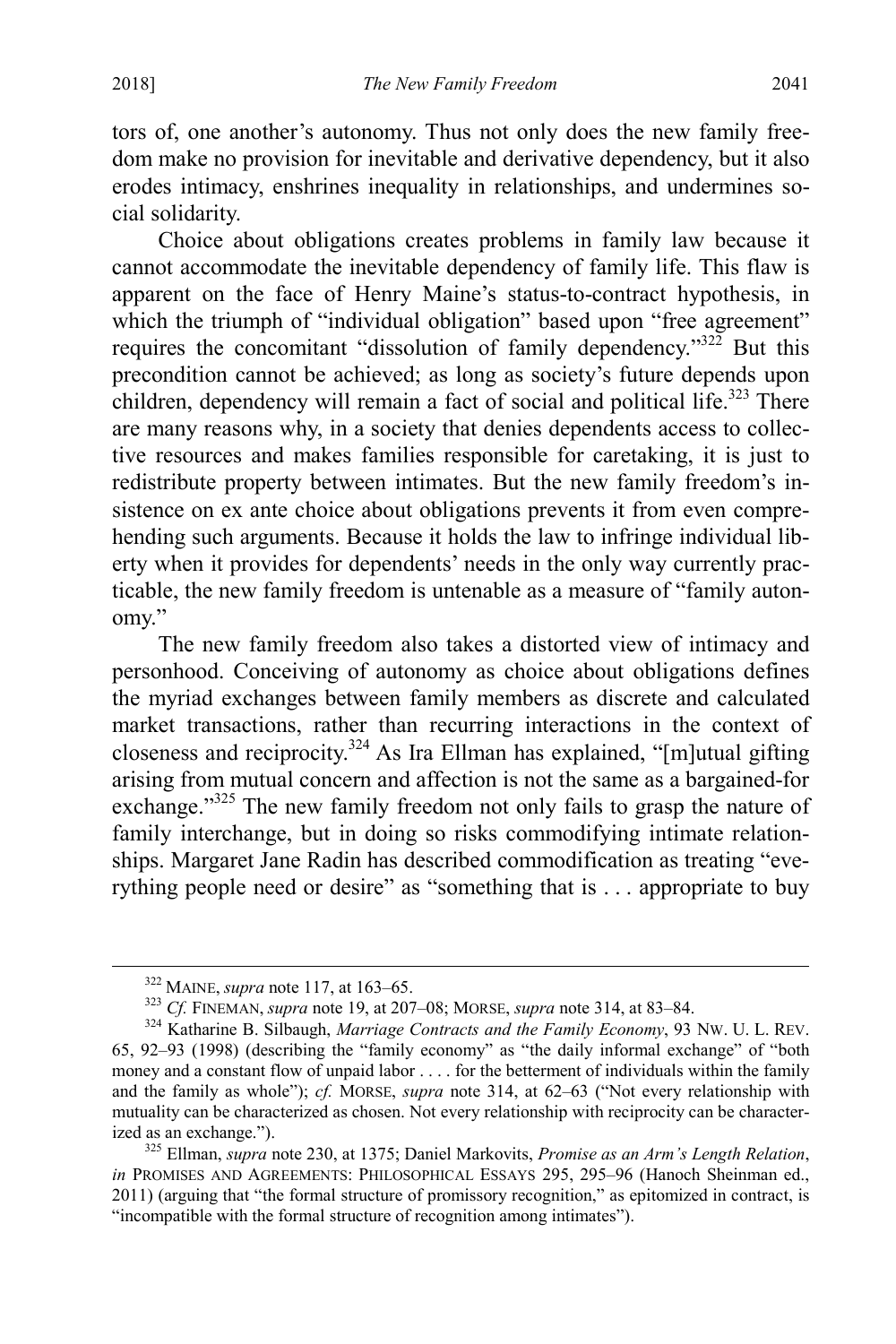<span id="page-60-0"></span>and sell through a market."<sup>326</sup> Commodification's treatment of "relationships . . . and moral commitments as monetizable and alienable from the self" "undermines personal identity" by denying the centrality of one's associations to her self-definition.<sup>327</sup> Thus the new family freedom both impoverishes our conceptions of intimate relationships and "do[es] violence to our deepest understanding of what it is to be human."<sup>328</sup>

The new family freedom further erodes intimacy and personhood by entrenching inequality in relationships. For choice about obligations promotes the interests of one family member only: the one with title to property. In the context of parental obligations, recognizing an adult's financial freedom would cost an innocent child necessary support, which would threaten her ability to develop into an autonomous adult. And "failure to intervene" in adult relationships "favors the financially better off party."<sup>329</sup> In cohabitant relationships, the propertied partner likely had greater bargaining power and may have exercised it to prevent formalizing any obligations.<sup>330</sup> Because cohabitants often do not share a common understanding of their relationship, choice logic enshrines the richer party's vision of the connection upon its dissolution, in derogation of his partner's understanding and even his own objective conduct.<sup>331</sup> And in the context of alimony, requiring each spouse to support herself post-divorce may allow one partner to reap "a disproportionate share of the [marital] gains while the other . . . is accorded most of the losses,"332 in contravention of modern marriage's egalitarian ideals.<sup>333</sup> The problem in all of these cases is not the unequal distribution of financial resources per se, but the way in which the new family freedom fails to consider each family member as of equal worth. One person's liberty grounds another's subordination, as the title holder's property

<sup>&</sup>lt;sup>326</sup> Margaret Jane Radin, *Market-Inalienability*, 100 HARV. L. REV. 1849, 1855 n.24, 1860<br>(1987).<br><sup>327</sup> *14* at 1905

<sup>(1987).</sup> <sup>327</sup> *Id.* at 1905. <sup>328</sup> *Id.* at 1906; *see also* MICHAEL J. SANDEL, WHAT MONEY CAN'T BUY: THE MORAL LIM-ITS OF MARKETS (2012) (arguing that market reasoning and values have crept into spheres that have traditionally been organized according to non-economic values); Michael J. Sandel, *Market Reasoning as Moral Reasoning: Why Economists Should Re-engage with Political Philosophy*, 27 J. ECON. PERSP. 121, 125 (2013) (arguing against "the conception of economics as a value-neutral

<sup>&</sup>lt;sup>329</sup> Carbone & Cahn, *supra* not[e 201,](#page-37-0) at 79.<br><sup>330</sup> *Id.* at 63.<br><sup>331</sup> *Id.* at 95 & nn.237–40.<br><sup>332</sup> Carbone & Cahn, *supra* not[e 279,](#page-50-0) at 926. The fact that all jurisdictions exclude a partner's increased earning capacity—often among a marriage's most valuable assets—from marital property division exacerbates the problem. Frantz & Dagan, *supra* note [198,](#page-36-1) at 107–12 (arguing that increased earning capacity should be treated as marital property); N.Y. DOM. REL. LAW § 236(B)(5)(d)(7) (McKinney 2018) (effective Jan. 23, 2016). <sup>333</sup> Frantz & Dagan, *supra* not[e 198,](#page-36-1) at 75.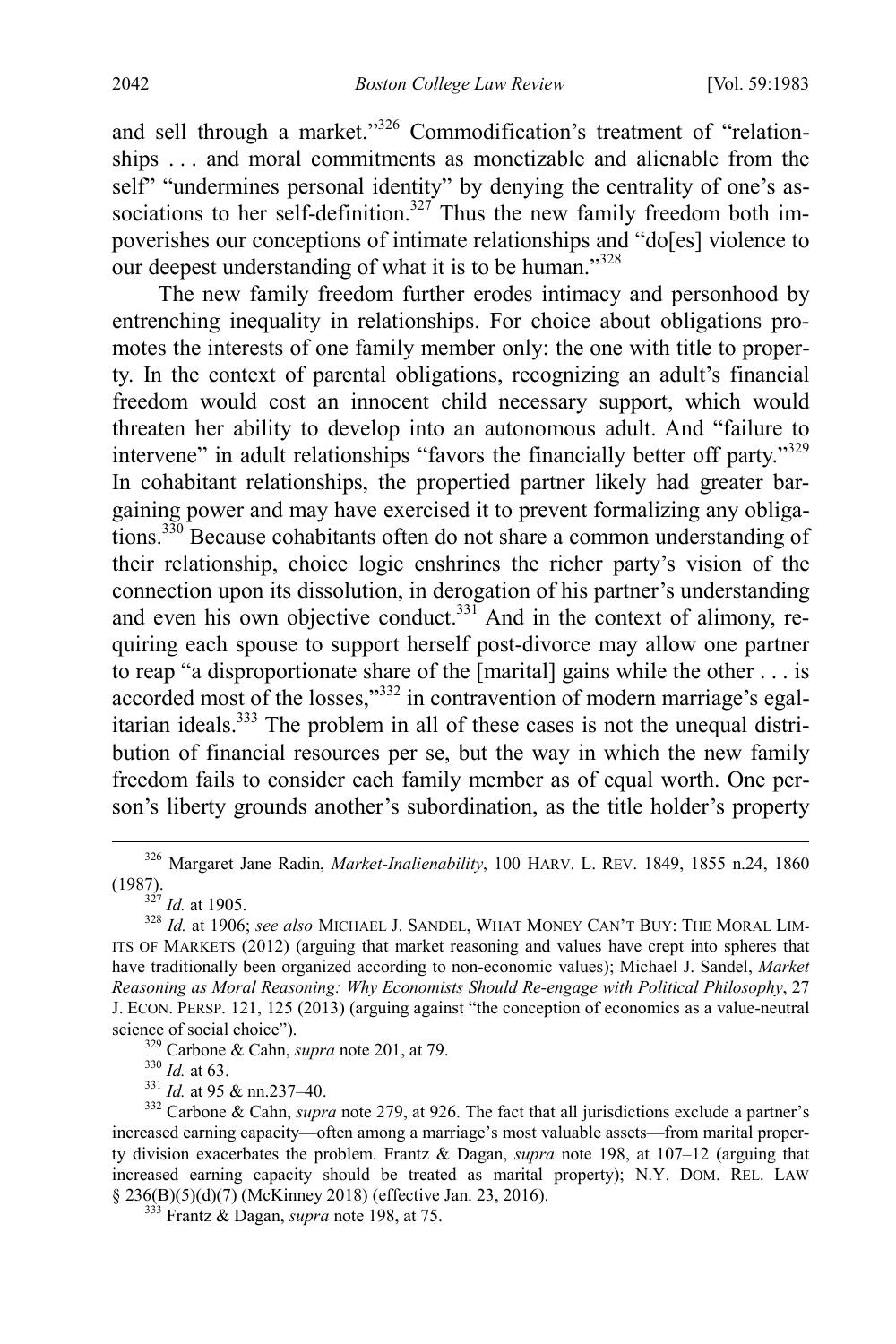<span id="page-61-2"></span>rights outweigh other family members' interests in living dignified lives.<sup>334</sup> Rather than recognizing the importance of all family members by seeking to encourage each one's self-determination, choice about obligations openly advances one intimate's life projects at the cost of another's.

<span id="page-61-0"></span>Modern family law undermines not just intimate life, but also social solidarity. The failure to provide sufficient collective support for childrearing imperils the state's survival both directly, by failing to ameliorate the negative developmental effects of child poverty, and indirectly, by teaching future citizens neither to expect help from nor to provide help to others.<sup>335</sup> The current laws of cohabitant obligations and of alimony reinforce this anomie by requiring each individual to fend for herself, even in intimate relationships. Indeed, the rollback of permanent alimony after long-term marriages reproduces in miniature society's abdication of any responsibility for its citizens' well-being.<sup>336</sup> In this way, modern family law entrenches laws and norms that penalize reciprocity, cooperation, and trust, discouraging sharing in even the closest relationships. $337$  With intimate bonds eroded and recourse to social support limited, it becomes difficult for families and communities to help their members develop the capacities necessary for collective life.

<span id="page-61-1"></span>Just as the new family freedom prioritizes a certain conception of property rights over family flourishing, modern family law elevates the family's economic function over its affective functions. Healthy intimate relationships are vital to many people's well-being, even more so since the liberalization of family law has allowed individuals greater leeway to define and live their respective visions of family life. But while the family also

 <sup>334</sup> *Cf.* Marsha Garrison, *Autonomy or Community? An Evaluation of Two Models of Parental Obligation*, 86 CALIF. L. REV. 41, 75 (1998) ("The distribution of familial . . . resources will play a vital role in determining the status and opportunities of family members within the larger com-

monwealth.").<br><sup>335</sup> HUNTINGTON, *supra* note [169,](#page-30-0) at 38–40; SUSAN MOLLER OKIN, JUSTICE, GENDER, AND THE FAMILY 135 (1989) ("If justice cannot at least begin to be learned from our day-to-day experience within the family, it seems futile to expect that it can be developed anywhere else."); Garrison, *supra* note [334,](#page-61-2) at 75 ("The family . . . serves as one of society's primary sources of moral education. It is in the family that we first encounter issues relating to the allocation of goods and responsibilities, of power, and of justice."). <sup>336</sup> *Cf.* HARVEY, *supra* not[e 30,](#page-7-0) at 4 (relating "Lyotard's famous description of the postmod-

ern condition as one where 'the temporary contract' supplants 'permanent institutions in the professional, emotional, sexual, cultural, family and international domains . . .'"). <sup>337</sup> *Cf.* Elizabeth S. Scott, *Social Norms and the Legal Regulation of Marriage*, 86 VA. L.

REV. 1901, 1902–03 (2000) ("No-fault divorce law signals that marriage is a transitory commitment, one that is easily set aside."). *See generally* Cass R. Sunstein, *Social Norms and Social Roles*, 96 COLUM. L. REV. 903 (1996) (describing the law's role in managing social norms).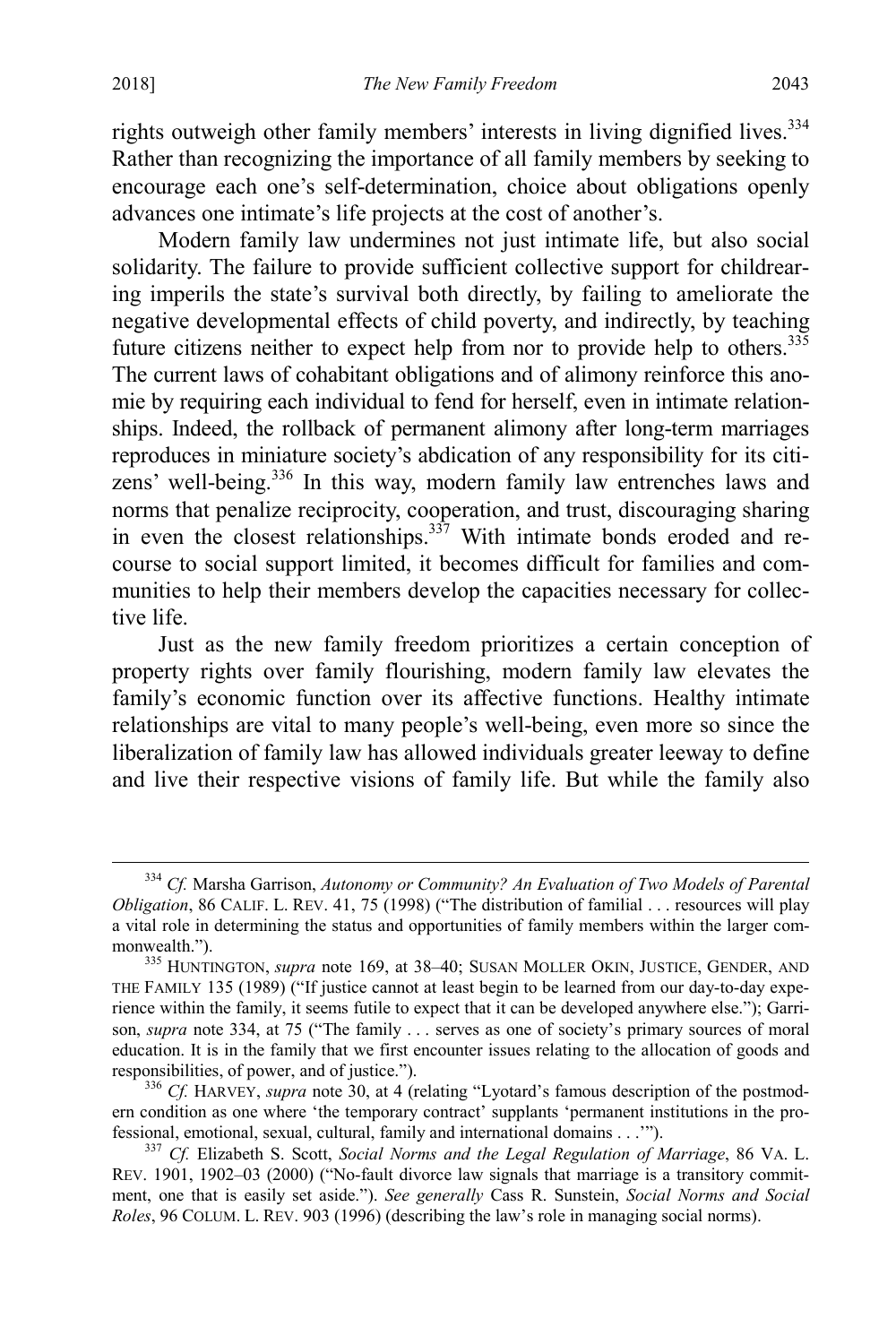functions as a unit of production, consumption, and redistribution,  $338$  the minimalist state understands and interacts with the family almost wholly in these terms.339 Modern parentage law's approach to children's dependency measures parenting only in terms of financial support and excessively punishes non-provision, which undermines father-child relationships in lowincome families.340 It also blames and punishes poor men and women for their reproductive "choices" to absolve the collective of responsibility for meeting children's needs.<sup>341</sup> Similarly, the modern laws of cohabitant obligations and alimony use "assumption of risk" reasoning to provide only limited protection for relationship-specific investment, discouraging interdependence and destabilizing intimate relationships' cooperative, collaborative qualities.<sup>342</sup> In this way, modern family law makes it difficult for many families to carry out their necessary role in supporting their members' pursuit of the good life. $343$ 

As the above discussion shows, neoliberalism is both plagued by internal tension and indifferent to the very aspects of intimate relationships that contribute to human flourishing. That combination imposes serious costs on both family life and collective life. Neoliberalism falls short in defining autonomy within the family for the same reason it ensconces a minimalist relationship between family and state: because it adopts a negative, rather than a positive, vision of liberty.<sup>344</sup> Just as focusing on noninterference in intimate life prevents the state from considering how it could encourage a meaningful family life for all, defining autonomy as "freedom from" other family members prevents modern family law from better reflecting how relationships enable intimates to pursue worthy life projects together.<sup>345</sup> Because neoliberal ideology leaves little space for appreciating how loving, caring relationships—when realized—give family life its emotional and social

 <sup>338</sup> *See, e.g.*, Margaret Benston, *The Political Economy of Women's Liberation*, MONTHLY

<sup>&</sup>lt;sup>339</sup> Alstott, *supra* not[e 19,](#page-5-0) at 4 (arguing that "family law rules that establish financial relation-<br>ships and liability between individuals constitute a form of social insurance").

<sup>&</sup>lt;sup>340</sup> See Ann Cammett, *Deadbeats, Deadbrokes, and Prisoners*, 18 GEO. J. ON POVERTY L. & POL'Y 127, 129 (2011); Dinner, *supra* note [29,](#page-7-1) at 147–51; Harris, *supra* note [168,](#page-30-1) at 159; Hun-

<sup>&</sup>lt;sup>341</sup> McCluskey, *supra* note [33,](#page-8-0) at 807–08; Onwuachi-Willig, *supra* note [47,](#page-11-1) at 1673–76; Dorothy E. Roberts, *The Value of Black Mothers' Work*, 26 CONN. L. REV. 871, 873 (1994).

 $T^{342}$  See Scott & Scott, *supra* note [107,](#page-20-3) at 1312–13; *cf.* DAGAN, *supra* note [251,](#page-46-1) at 165 (describing equity as "facilitat[ing] informal intimate relationships by  $\ldots$  shielding the parties to such relationships against the lingering risks of opportunism and abuse of trust").

<sup>&</sup>lt;sup>343</sup> See generally HUNTINGTON, *supra* note 169.<br><sup>344</sup> ISAIAH BERLIN, *Two Concepts of Liberty*, *in* FOUR ESSAYS ON LIBERTY 118, 121–22 (1969); *see supra* notes 78–124 and accompanying text (Part I.B).

<sup>&</sup>lt;sup>345</sup> *Cf.* Alstott, *supra* not[e 10,](#page-4-0) at 25; Appleton, *supra* not[e 77,](#page-15-1) at 922.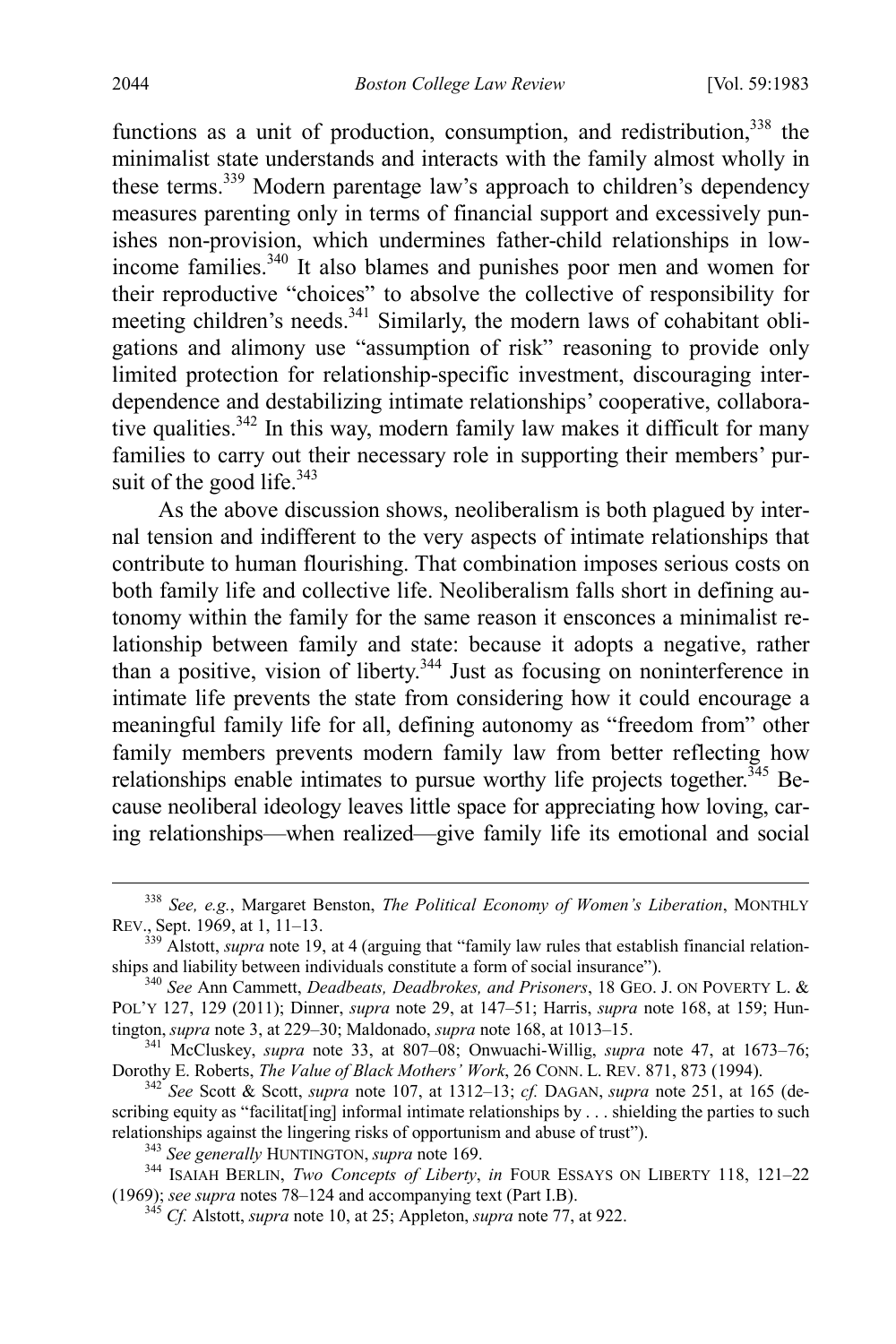richness,346 modern family law cannot govern these relationships in a way that supports their necessary work in facilitating intimate and collective life.

## *B. The Poverty of Neoliberal Reforms*

Although neoliberal principles are a poor match for family life, they continue to shape the social, political, and economic structures within which family law operates. I therefore suggest some incremental reforms to the current laws of parentage, cohabitant obligations, and alimony. Although these proposals have some promise, they are inherently limited; their instantiation alone cannot achieve a family law that makes intimate life accessible, meaningful, and dignified for all. The very shortcomings of these reforms demonstrate the fruitlessness of operating within a system of privatized dependency and individualistic freedom. In the end, reorganizing intimate life around different normative commitments will require concomitant transformations in our broader collective life.

### 1. Parentage Law: Refining the Logic of Incentives

Although choice-based arguments cannot admit it, children's inevitable dependency restricts the law's ability to accommodate parents' autonomy interests. Because children cannot provide for themselves and the minimalist state refuses to invest collectively in social reproduction, parents must provide the bulk of the material resources necessary for childbearing and rearing. Children also require stable emotional relationships with adult caregivers in order to develop normally. For these reasons, "society . . . needs . . . parents to persist in their role for 18 years, or longer."<sup>347</sup> I therefore propose only minor adjustments to make parentage and child support law consistent with its own logic: eliminating or reducing paternal childsupport liability in cases of less-than-voluntary sexual conduct and repudiating policies that undermine fathers' ability to provide economic and emotional support.

<span id="page-63-0"></span>First, I propose revising our approach to financially supporting children conceived through sexual assault. Strict liability for sex, which works by conflating consent to sex with consent to parenthood, can justify obliga-

<sup>&</sup>lt;sup>346</sup> *Cf.* Hamilton, *supra* note [117,](#page-21-0) at 67 (stating that "while many of us enjoy having significant freedom from state interference, many others find themselves without social connection or the social supports that would enable true exercise and enjoyment of liberty"). <sup>347</sup> *Cf.* ALSTOTT, *supra* note [187,](#page-34-1) at 5 (describing social and legal expectations about

parenthood as reflecting a single imperative for parents, "'Do Not Exit'").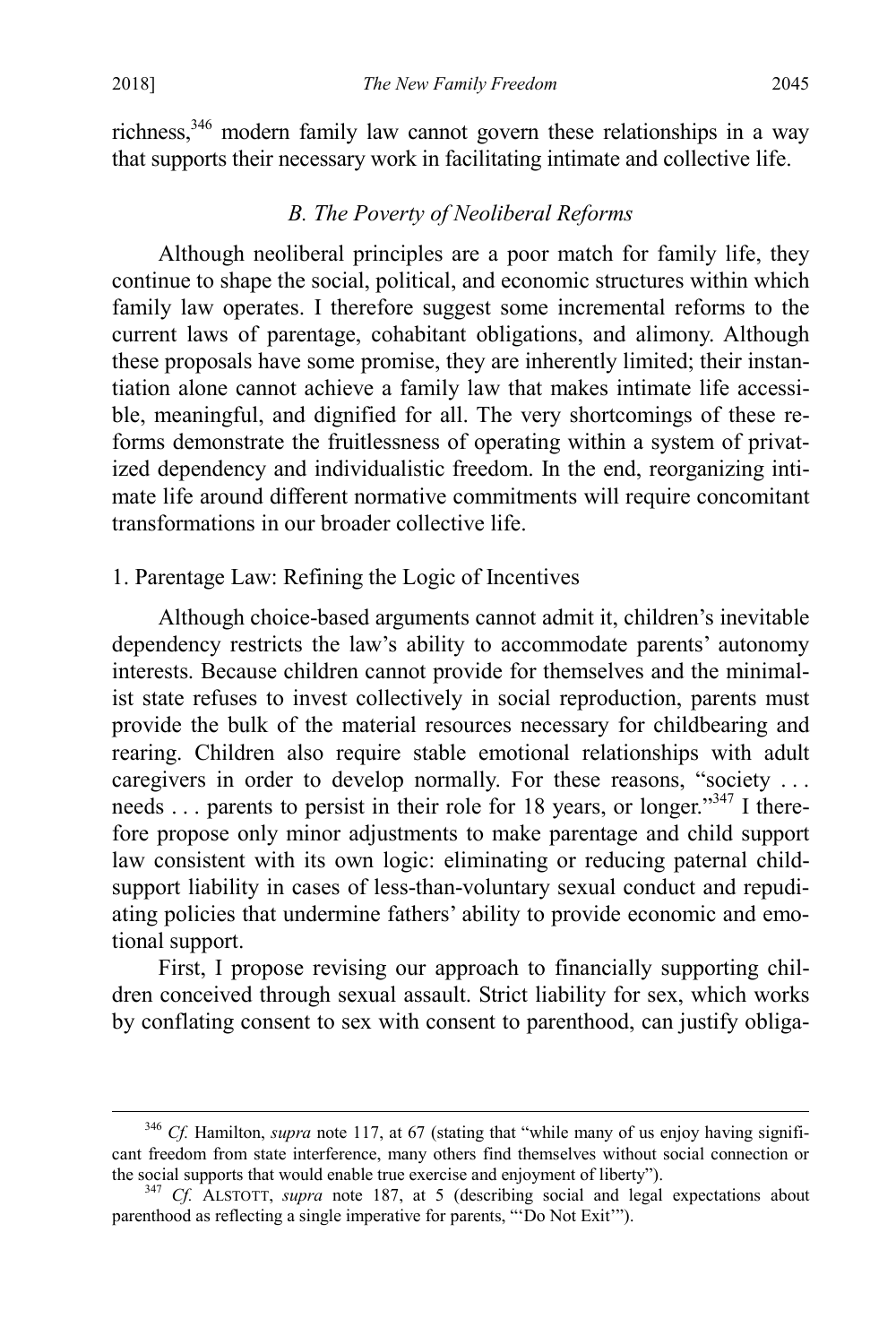tions arising from voluntary sexual conduct only.<sup>348</sup> Rather than imposing child support obligations on male rape victims,<sup>349</sup> which adds financial insult to bodily injury, states could use resources from crime victims' funds to help support children born as a result of sexual assault. These funds, which represent court fines and penalties and private donations rather than tax revenue, are intended to assist crime victims, including by providing compensation for their losses due to crime.<sup>350</sup> Although these funds' resources are limited, conception through male sexual assault is such an outlier that this policy proposal's cost is likely to be small.

We might also reshape the child support obligations of male statutory rape victims. The fact that criminal law deems a minor unable legally to consent to sex suggests that adolescence qualifies sexual conduct's "voluntariness" in a way that civil law should also reflect. For this reason, states might excuse statutory rape victims from paying child support during their own years of minority, when the law considers them to be dependent on their own parents for support.<sup>351</sup> The uncollected sums could be supplied through crime victims' funds or recouped later, by extending the father's liability for a "make-up" period beyond the child's legal emancipation.

Second, and more importantly, states should rescind punitive policies that interfere with low-income fathers' ability to support their children financially and emotionally. Like other scholars, I propose abolishing penalties for non-payment of child support that negatively affect a parent's ability to earn income, such as suspending drivers' and professional licenses and incarceration.352 These sanctions are doubly counterproductive: Not only do they make current or future support payment less likely, but they also distance children from fathers who fear criminal prosecution for nonpayment.<sup>353</sup> The law should instead recognize the ways in which these fathers do contribute to their children's development by providing informal economic support through cash, food, clothing, and diapers, as well as emo-

 <sup>348</sup> *Cf.* Higdon, *supra* note [162,](#page-29-2) at 451 (arguing that parental liability should not attach where a man "can show, by clear and convincing evidence, that he did not consent to the act of sexual intercourse (or, in the case of home insemination, to the act of self-insemination) that resulted in the conception of the child"). <sup>349</sup> *Contra* S.F. v. State *ex rel.* T.M., 695 So. 2d 1186, 1189 (Ala. Civ. App. 1996) (holding a

man who was unconscious during conception liable for child support).<br><sup>350</sup> Victims of Crime Act Victim Compensation Grant Program, 66 Fed. Reg. 27,158 (May

<sup>16, 2001).</sup> <sup>351</sup> *See, e.g.*, WIS. STAT. § 49.90(1)(a)2 (2018) (requiring "the parent of a dependent person

under the age of 18" to "maintain a child of the dependent person so far as the parent is able and to the extent that the dependent person is unable to do so").<br>
<sup>352</sup> See, e.g., Brustin, *supra* not[e 173](#page-31-0) (summarizing reform proposals).<br>
<sup>353</sup> Cf. HUNTINGTON, *supra* not[e 169,](#page-30-0) at 104; Huntington, *supra* not[e 3,](#page-3-0) at 229–30

do, *supra* note [168,](#page-30-1) at 1013–15.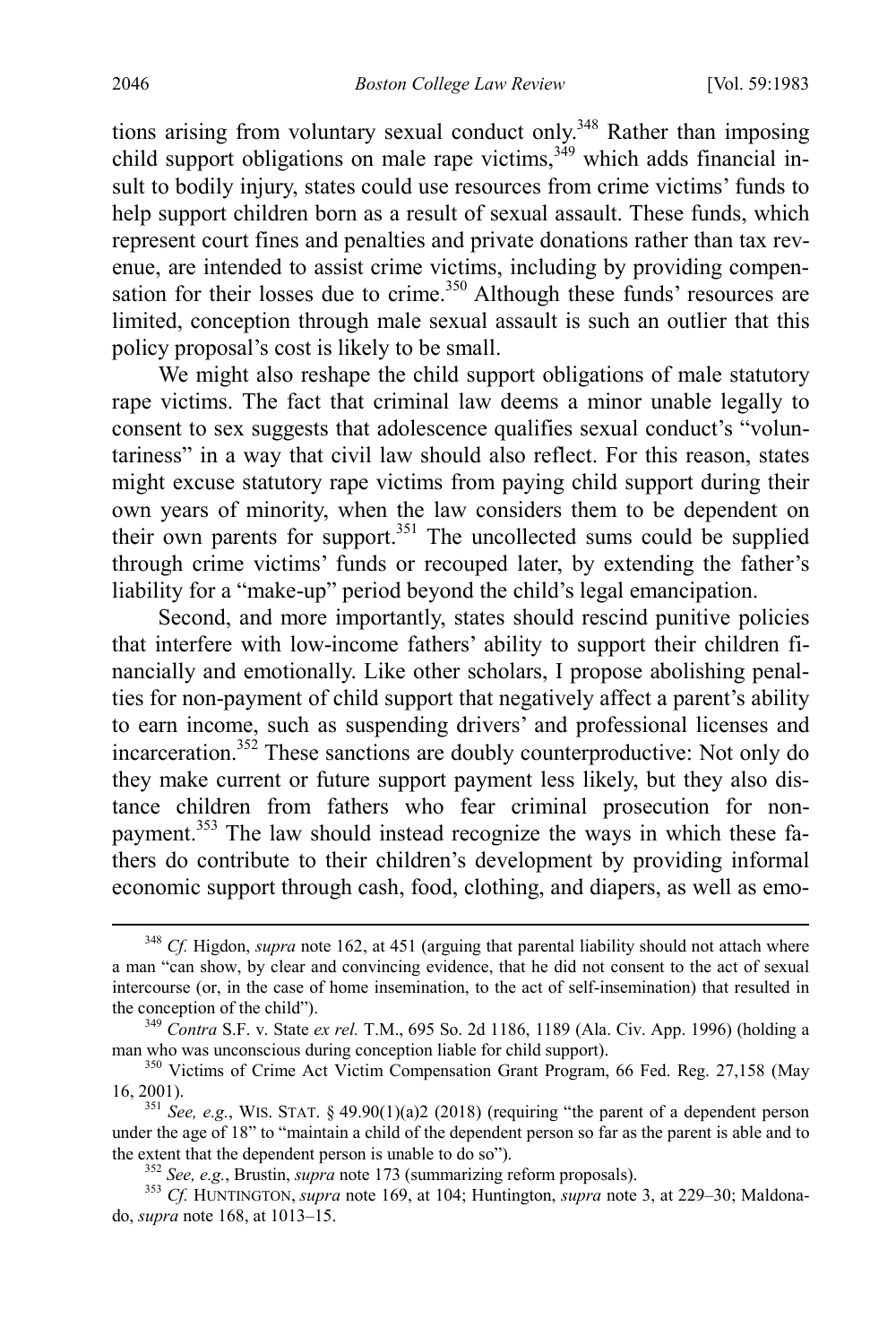tional support through caregiving and role modeling.<sup>354</sup> Equitable distribution statutes could provide a model for quantitatively valuing low-income parents' non-monetary contributions in the child support context,<sup>355</sup> or better yet, family law and welfare law could rest content with qualitatively valuing these contributions. Refraining from quantifying non-monetary contributions would not only reduce administrative costs, but would also go far toward limiting the state's extreme interference in low-income families' lives.356 This, in turn, would allow poor parents greater autonomy vis-à-vis the state, despite their continuing responsibility for meeting their children's dependency needs. States could also revise their child-support guidelines to increase non-resident parents' self-support reserve and exercise more caution in imputing income, thereby avoiding the issuance of unrealistic child support orders and their heavy tolls. And because the costs of enforcing such orders can exceed the sums collected, redirecting public monies from inefficient administration to more generous family subsidies could render this proposal low-cost or cost-neutral.

These proposals can blunt some of the current child support regime's worst injustices toward parents, but they do little to ensure that children have the material resources and loving relationships they need to grow into autonomous adults. Casting children as a cost that parents must internalize alone not only stunts the life chances of those born to families of modest means, but also precludes conversations about what society owes to dependents and their caregivers. Failure to take any collective responsibility for social reproduction not only devalues children, but also artificially insulates the law from the urgent need to grapple with the fact of human vulnerability and interdependence.

## 2. Cohabitant Obligations: Recognizing a Spectrum of Intimacy

Because adults, unlike children, are not as a class inevitably dependent, it is easier to respect choice about obligations in disputes between them. But doing so requires cohabitant law to reflect the heterogeneous ways in which adults choose to structure their intimate lives. Cohabitant relationships "occupy a continuum that includes couples who have made an express decision not to marry, couples who thought that they were in a committed

 <sup>354</sup> Dinner, *supra* note [29,](#page-7-1) at 148; Harris, *supra* not[e 168,](#page-30-1) at 164; Maldonado, *supra* not[e 168,](#page-30-1)

<sup>&</sup>lt;sup>355</sup> *Cf.* D.C. CODE § 16-910(b)(7), (9) (2018) (requiring courts to consider homemaking contributions, as well as effect of homemaking and childcare duties on income, in distributing marital property). <sup>356</sup> *See generally* KHIARA M. BRIDGES, THE POVERTY OF PRIVACY RIGHTS (2017) (arguing

that poor mothers do not enjoy privacy rights).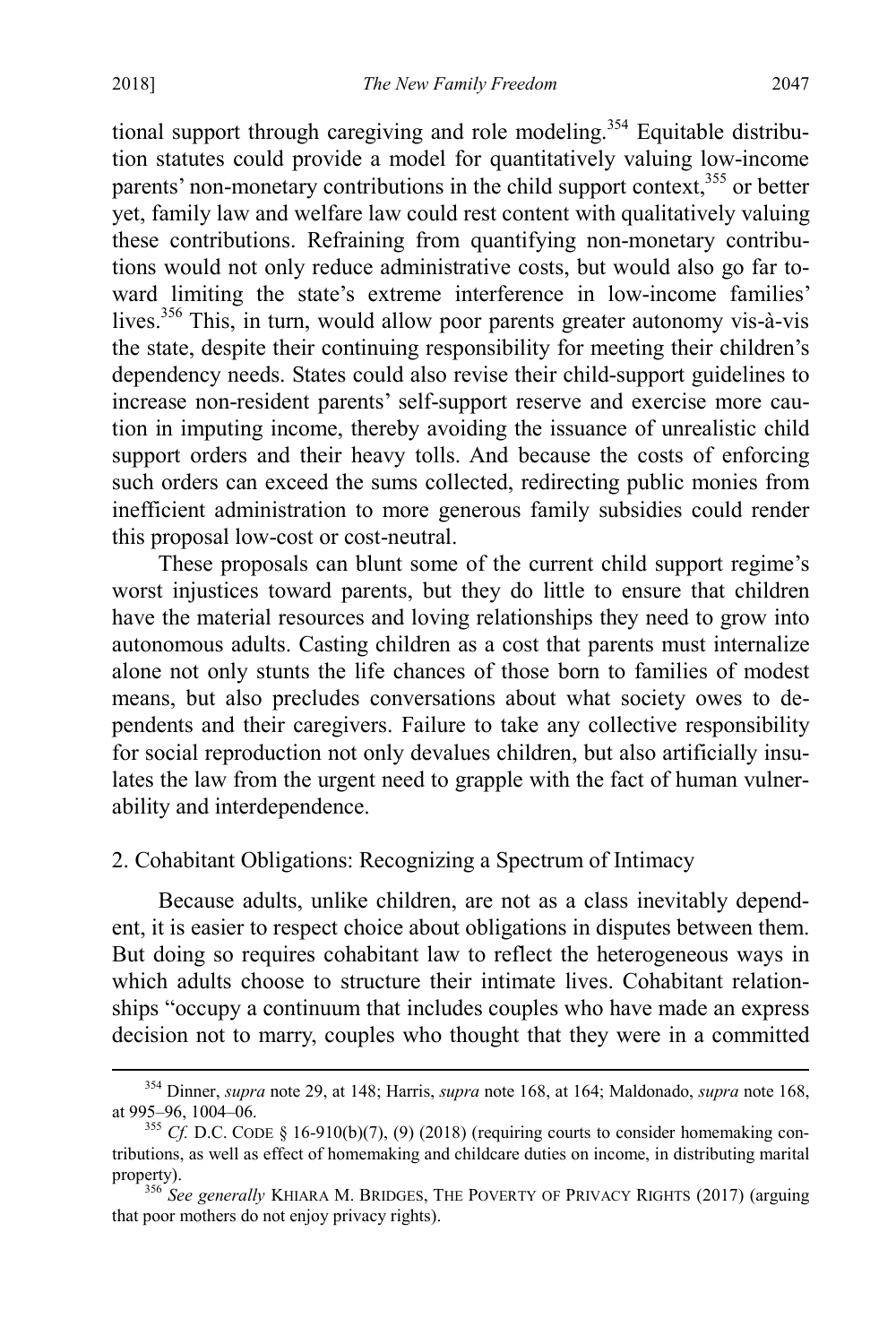relationship . . . and others who formed contingent relationships that intentionally left open the future of the relationship."357 If not all cohabitant relationships reflect the same degree of commitment,  $358$  and all reflect different "intimate choices that define personal identity and beliefs,"<sup>359</sup> then we have good reason to regulate them disparately. I therefore propose adopting a set of legal rules tailored to different kinds of cohabitant relationships.

The obvious difficulty with this suggestion is determining which rules should govern which relationships. One possible approach is to use length of cohabitation as a proxy for the partners' interdependence.<sup>360</sup> States might, for example, presume that childless cohabitations of fewer than two years do not entail redistribution,<sup>361</sup> whereas cohabitations lasting five years or longer reflect enough interdependence that the jurisdiction's marital regime should govern.<sup>362</sup> In cohabitations of intermediate length, neither presumption would apply and partners could bring any applicable legal and equitable claims. Although I suggest using relationship length as a proxy because its objectivity could encourage predictability and therefore settlement, there are likely better methods for tailoring cohabitant obligations. For example, the project to assign discrete and limited obligations based upon cohabitants' conduct is promising as a more targeted means to balance autonomy and dependency concerns.<sup>363</sup>

Again, however, the failure to challenge neoliberal approaches to dependency and autonomy yields an unsatisfactory result. From a practical perspective, these proposals are both inefficient to administer and deeply invasive of couples' privacy. The need to operate in the absence of family formalities also increases the risk of erroneous classification, the costs of which can be high and regressive.<sup>364</sup> More fundamentally, these proposals do little to change the underlying economic realities that cause many couples to

<sup>&</sup>lt;sup>357</sup> Carbone & Cahn, *supra* not[e 201,](#page-37-0) at 108.<br><sup>358</sup> *See* Brian J. Willoughby et al., *The Different Effects of "Living Together": Determining and Comparing Types of Cohabiting Couples*, 29 J. SOC. & PERS. RELATIONSHIPS 397, 400–01

<sup>&</sup>lt;sup>359</sup> Obergefell v. Hodges, 135 S. Ct. 2584, 2597 (2015). <sup>360</sup> The attempt to capture interdependence differs from using time as a proxy for intention, which seeks to identify a subjective state of mind and therefore violates choice logic. *See supra* notes 234–237 and accompanying text.

<sup>&</sup>lt;sup>361</sup> Cf. PRINCIPLES OF FAMILY DISSOLUTION, *supra* not[e 189,](#page-34-0) at § 6.03; BOWMAN, *supra* note 222, at 223–29; Blumberg, *supra* note 228, at 1166–67.

<sup>&</sup>lt;sup>362</sup> *Cf.* Scott, *supra* note [120,](#page-22-1) at 259 (five years); Waggoner, *supra* note [229,](#page-43-1) at 240 (four

years). <sup>363</sup> *See, e.g.*, Matsumura, *supra* note [3,](#page-3-0) at 1069–71 (proposing a "modular" approach to cohabitant relationships).

<sup>364</sup> *See generally* Aloni, *supra* not[e 105](#page-19-0) (arguing that legally recognizing unmarried partners' relationships can result in financial hardship).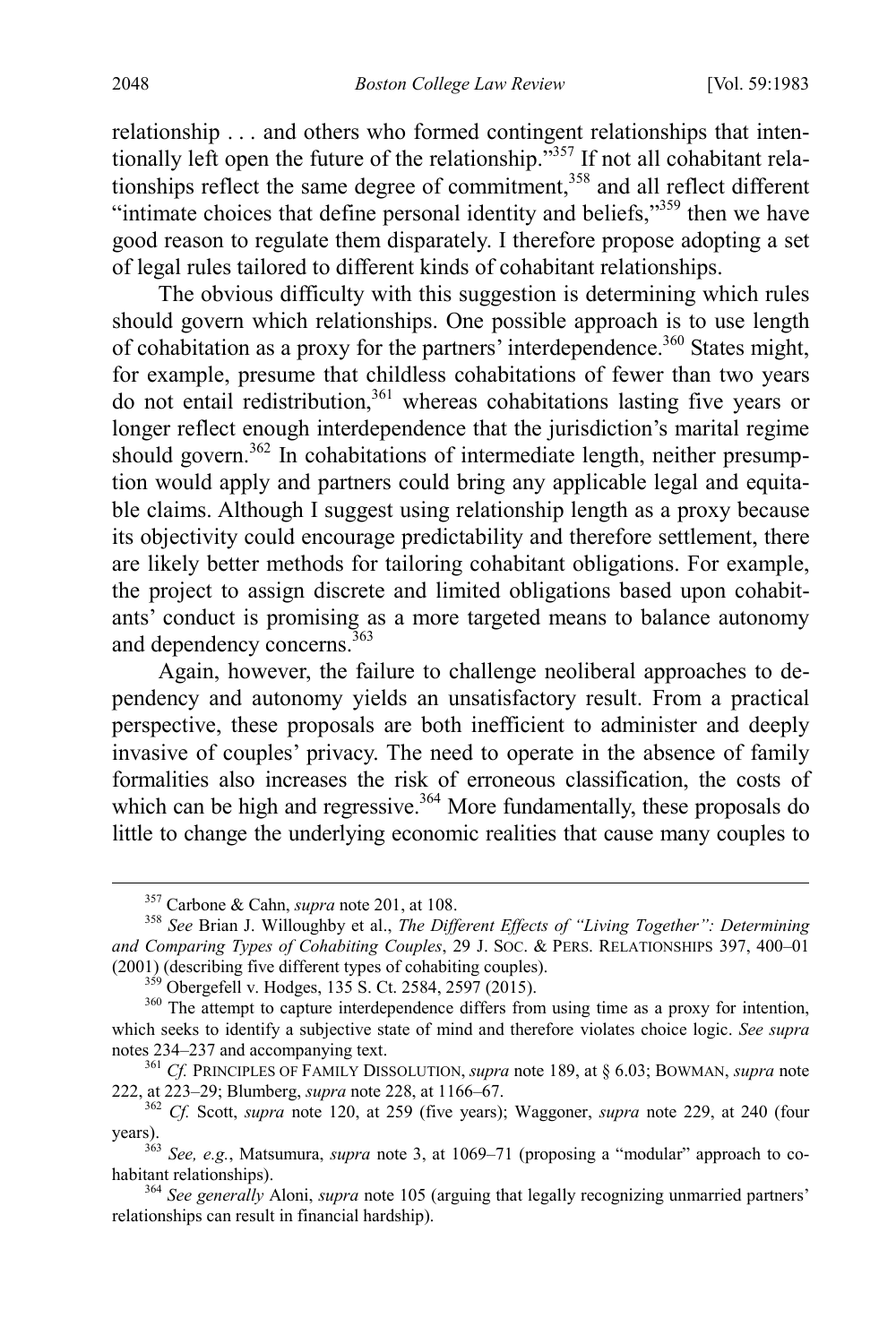cohabit in the first place. $365$  Although some couples do avoid marriage for ideological reasons, it is hard to argue that respecting cohabitants' "choices" increases their autonomy when, given sufficient economic resources and security, they might have selected a different intimate arrangement.

## 3. Alimony: Frontloading Spousal Support

Attending to relationship length, as I propose in the context of cohabitant disputes, can also help in assessing recent trends in alimony law. Reforms like Massachusetts' promote obligors' post-divorce financial freedom by decreasing the duration of alimony awards across all lengths of marriages.<sup>366</sup> Alimony intended to rehabilitate, reimburse, or assist a recipient with transitioning after a short-term marriage can promote her autonomy, as well, by aiding her in achieving a reasonable post-divorce status quo. Indeed, judges' ability to award limited-term alimony may even increase the percentage of ex-spouses who receive some form of alimony.<sup>367</sup>

But limiting permanent alimony can be seriously unjust to homemaker spouses in long-term marriages, whose attention to family caregiving leaves them with decreased post-divorce earning capacity. One alternative to permanent alimony in high-asset, long-term marriages is to increase homemaker spouses' portion of the marital estate by codifying differentials in postdivorce incomes as cause to deviate from an equal distribution of marital property.<sup>368</sup> Equitable distribution statutes usually instruct judges to consider whether a distribution "is in lieu of or in addition to alimony,"<sup>369</sup> suggesting that spousal support becomes less necessary when dependent spouses receive large shares of the marital estate.

Redistributing resources between former spouses through unequal division of marital property, rather than long-term alimony, accommodates autonomy concerns in several ways. First, distribution of marital property can be justified by partnership principles as well as by domestic relations law: Because both partners contributed to the joint enterprise of their relationship, each partner has an entitlement in property accumulated during the marriage. Second, because property can be invested to generate income, an

<sup>&</sup>lt;sup>365</sup> *See generally* CARBONE & CAHN, *supra* not[e 320.](#page-58-0)<br><sup>366</sup> *See* MASS. GEN. LAWS ch. 208, §§ 34, 48–55 (2018); Alimony Reform Act of 2011, c.

<sup>124, § 4(</sup>b).<br><sup>367</sup> Rachel Biscardi, *Dispelling Alimony Myths: The Continuing Need for Alimony and the Alimony Reform Act of 2011*, 36 W. New ENG. L. Rev. 1, 20–29 (2014).

<sup>&</sup>lt;sup>368</sup> Cf. Suzanne Reynolds, *The Relationship of Property Division and Alimony: The Division of Property to Address Need, 56 FORDHAM L. REV. 827, 830 (1988).* 

<sup>&</sup>lt;sup>369</sup> D.C. CODE § 16-910(b)(4) (2018); *see also, e.g.*, MASS. GEN. LAWS ch. 208, § 34 (2018); N.Y. DOM. REL. LAW § 236(B)(5)(d)(6) (McKinney 2018).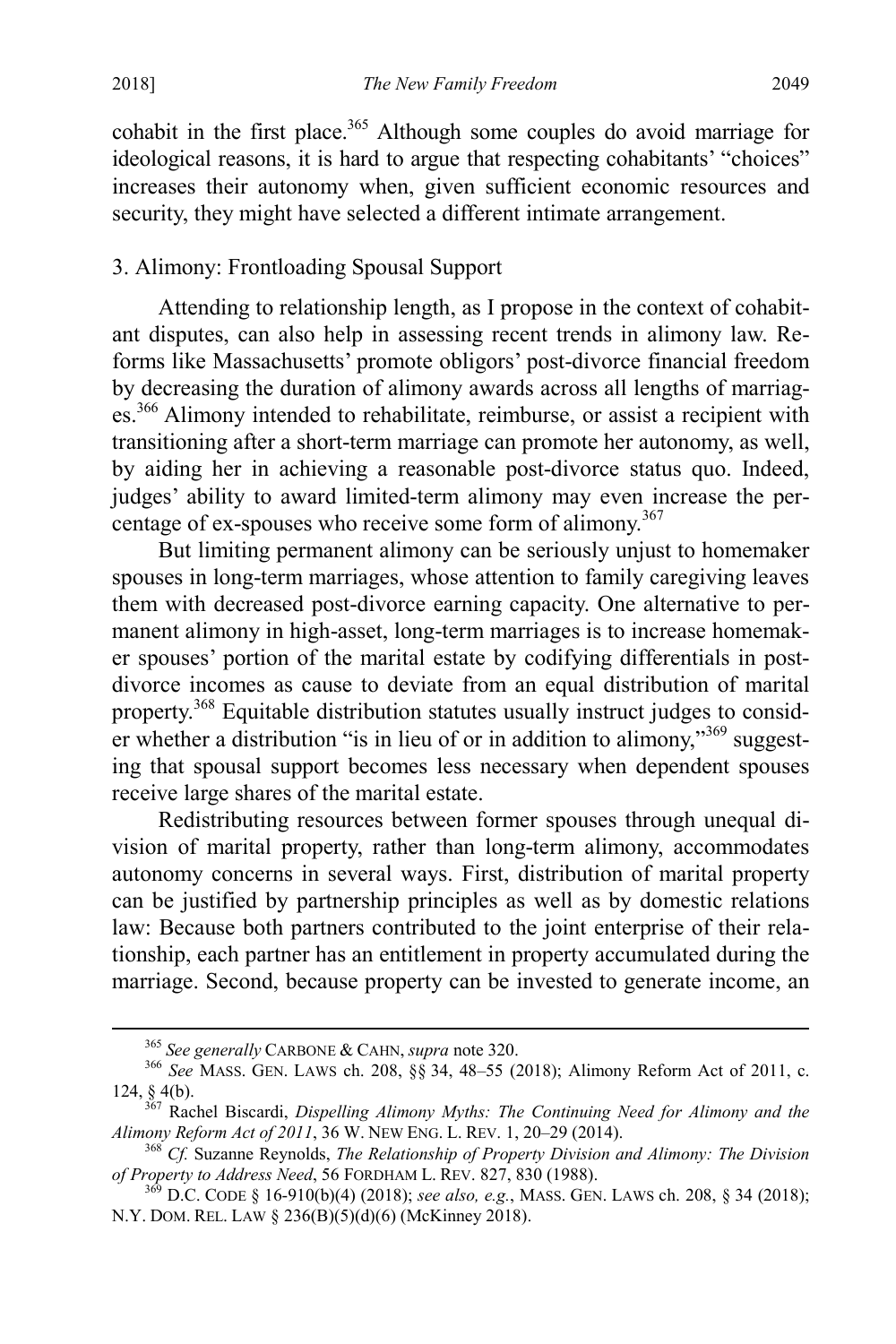individual receiving a large enough estate upon divorce could become economically self-supporting without further aid from her former spouse or the state. Finally, if a distribution of marital property is in lieu of spousal support, then the marriage's economic ties are severed with divorce, consonant with both choice logic and "clean break" norms. This promotes the payor's autonomy by safeguarding his post-divorce income stream, but also saves the recipient from having to supplicate her ex-spouse for the alimony check on a monthly basis.

This proposal's downside is that it has little effect where the marital estate is small—that is, in most marriages. $370$  In these cases, spouses receive little property upon divorce and support claims lie against payors who likely cannot pay. $3^{5}$ <sup>1</sup> In these families, both former spouses may be struggling to make their way in the market, a state of affairs that redistributing between them cannot remedy. Unequally distributing property in high-asset marriages certainly helps homemaker spouses in the highest income brackets, $372$  but does nothing to increase the resources available to less fortunate individuals just as deserving of a meaningful family life.

Each of these proposed reforms is partial and unsatisfying, for the neoliberal framework's insistence upon privatized dependency and choice about obligations severely limits our scope of action. Truly reforming family law will require dismantling these artificial constraints. An important first step in this project is deconstructing neoliberal ideas and rhetoric and offering in their place a different normative paradigm, one that embraces a less individualistic, more collective approach to both autonomy and dependency. I close with some preliminary thoughts as to how this might look in the law of family obligations.

<span id="page-68-0"></span>\* \* \* \*

#### CONCLUSION: TOWARD A SUPPORTIVE LAW OF FAMILY OBLIGATIONS

The conflict between choice about obligations and privatizing dependency reveals an insoluble tension between modern family law's governing principles. This tension, in turn, proves the incoherence of the underlying normative framework, exposing neoliberalism for what it is: an ideology that entrenches current political, economic, and social power structures.<sup>373</sup>

<sup>370</sup> *See* STARNES, *supra* not[e 292,](#page-52-1) at 39. <sup>371</sup> *See* Alstott, *supra* note [10,](#page-4-0) at 36 ("The hard truth is that alimony makes little practical difference to many people in the middle class and all of those below it . . . .").<br><sup>372</sup> *See* Carbone & Cahn, *supra* note [279,](#page-50-0) at 928, 944 (stating that "neotraditional" family

divisions of labor are most common in the top ten percent of earners). <sup>373</sup> *Cf.* MARX & ENGELS, *supra* note [33.](#page-8-0)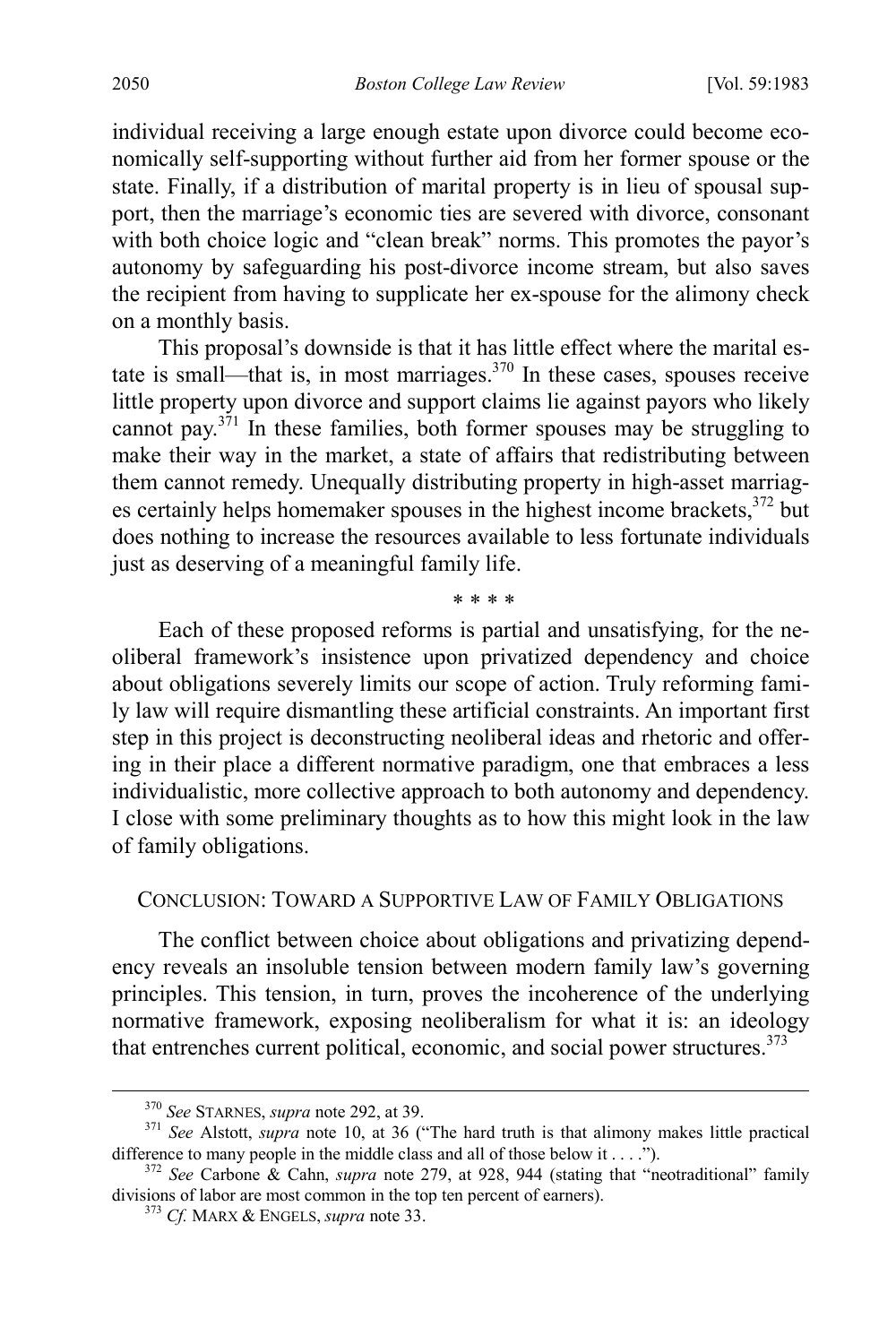Recognizing neoliberalism's ideological function is the first step toward loosening its grip. For modern family law's deepest flaw is not its internal inconsistency, but rather the way in which its normative commitments constrain our moral imagination.<sup>374</sup> Neoliberal principles not only limit the tools we can employ to resolve pressing problems of intimate life and social organization, but also restrict the very questions we can pose about these subjects.<sup>375</sup> In its modern iteration, the private support imperative precludes the possibility of collective responsibility for social reproduction, from which all benefit, by forestalling discussion of redistributive alternatives, such as robust unemployment insurance, collective support for caretaking, or a basic wage.<sup>376</sup> Privatizing dependency also unjustly penalizes individuals for misfortune arising from little or no fault of their own.<sup>377</sup> Similarly, choice logic's embrace of an individualistic, negative conception of freedom prevents us from debating what a good life requires and society's proper role in helping its members achieve it. On multiple levels, the neoliberal governance project undermines both family relationships and collective life.

Freed from neoliberal constraints, however, we could restructure family law to *support* intimate life. Doing so requires an approach to dependency that guarantees to all the material preconditions for family life, as well as a vision of autonomy that both recognizes the value of relationships to individual and collective life and is compatible with substantive equality. With their understanding that true freedom cannot be negative—that individuals require vibrant intimate, social, and political communities in order to live the good life—paradigms based upon human flourishing, human capabilities, and relational autonomy may satisfy these criteria.<sup>378</sup> Under whichever paradigm post-modern family law eventually adopts, the state should rec-

<sup>&</sup>lt;sup>374</sup> Radin, *supra* note [326,](#page-60-0) at 1877 (propounding "the view that our discourse and our reality are interdependent").<br><sup>375</sup> Alstott, *supra* note [10,](#page-4-0) at 35 ("Negative liberty, market distribution, and the minimal state

limit the scope of the law, ruling out of bounds many of the most important questions about fami-

lies.").<br><sup>376</sup> *Cf.* Nancy Fraser, Fortunes of Feminism: From State-Managed Capitalism to NEOLIBERAL CRISIS 1 (2013) (describing how second-wave feminism shifted its focus away "'from redistribution' . . . just as a rising neoliberalism declared war on social equality"). <sup>377</sup> Iris Marion Young, *Equality of Whom? Social Groups and Judgments of Injustice*, 9 J.

POL. PHIL. 1, 8 (2001); *see also* Harris, *supra* note [26,](#page-7-4) at 1558 ("[N]eoliberalist policies are defended in a rhetoric that ... attributes responsibilities for the miseries of contemporary post-<br>Fordist capitalism to bad people, not economic and political institutions.").

<sup>&</sup>lt;sup>378</sup> See, e.g., GREGORY S. ALEXANDER & EDUARDO M. PEÑALVER, AN INTRODUCTION TO PROPERTY THEORY 80–101 (2012) (human flourishing); AMARTYA SEN, DEVELOPMENT AS FREE-DOM 282–97 (1999) (human capabilities); MARTHA NUSSBAUM, CREATING CAPABILITIES 17–34 (2011) (human capabilities); JENNIFER NEDELSKY, LAW'S RELATIONS: A RELATIONAL THEORY OF SELF, AUTONOMY, AND LAW 19–20 (2011) (relational autonomy).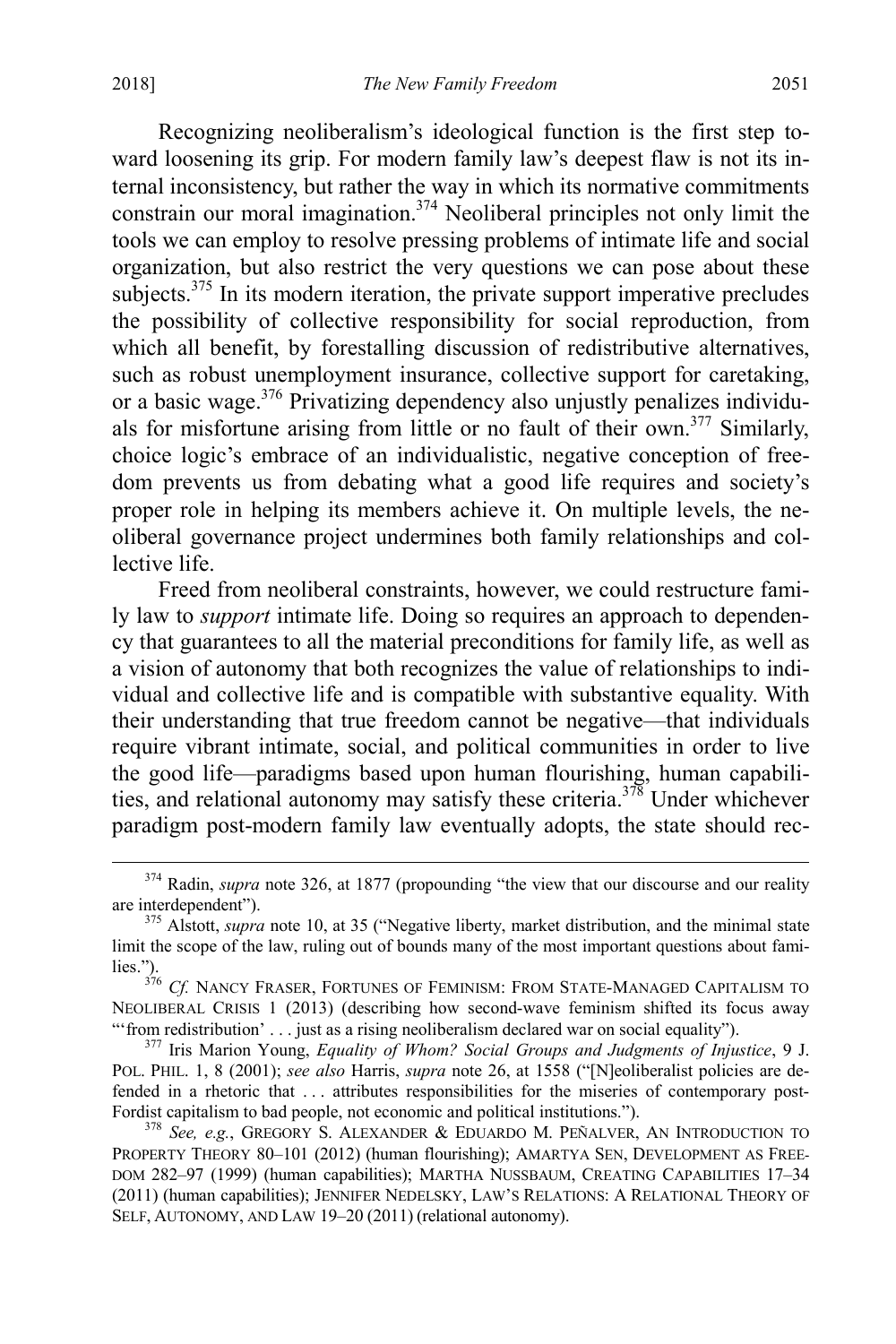ognize families' vital role in facilitating their members' well-being and actively support their performance of this important work.<sup>379</sup>

Reforming family law begins with rethinking our broader political economy, but it does not end there. A world of robust collective responsibility for social reproduction will not be a world without family obligations, for the simple reason that relationships and intimacy cannot exist without commitments and corresponding duties. Obligations—whether legal or moral—are the gravitational force of relationships and the glue of society, enabling us to engage others' cooperation and collaboration in working toward our projects and goals.<sup>380</sup> Family obligations not only help us instrumentally to pursue our visions of the good life; they also express important aspirations about what that life entails, as well as shape who we are.<sup>381</sup> Indeed, constitutional law seeks to protect family life precisely because of the vital role relationships play in helping us to develop and express our personhood, however we may define it.

Private family law should similarly recognize the ways in which the right kinds of obligations sustain intimate and collective life, and seek to structure family responsibilities accordingly. This project requires answering questions about whom the law considers family members, on what basis, and the proper scope of their entitlements and duties, as well as which distributive principles should guide these decisions.<sup>382</sup> Depending on the answers we give, we may yet succeed in linking family relationships with freedom.

Whereas choice about obligations and the private support imperative cannot be reconciled, richer conceptions of autonomy can co-exist with, and even depend upon, obligation. For a life without obligations is a life without connections, which might be "free" in a negative sense but falls short of

 <sup>379</sup> *See, e.g.*, EICHNER, *supra* note [37,](#page-10-0) at 9 (calling for "the state . . . to expand its purposes to support caretaking and human development . . . . through supporting families . . . . so that citizens can lead full, dignified lives, both individually and collectively"); JAMES E. FLEMING & LINDA C. MCCLAIN, ORDERED LIBERTY: RIGHTS, RESPONSIBILITIES, AND VIRTUES 273 (2013) (advocating "a constitutional liberalism that aspires . . . 'to secure conditions favorable to the pursuit of happiness' . . . by taking rights, responsibilities, and virtues seriously"); HUNTINGTON, *supra* note [169,](#page-30-0) at 223 (arguing that society should "invest in families to foster strong, stable, positive relationships"); Cynthia Grant Bowman, *Recovering Socialism for Feminist Legal Theory in the 21st Century*, 49 CONN. L. REV. 117, 165 (2016) (describing socialist feminism's crucial insight that

<sup>&</sup>quot;capitalism . . . is incompatible with full human flourishing, especially for women").<br><sup>380</sup> *See* Scott & Scott, *supra* note [107,](#page-20-3) at 1232 ("A legal regime that constrains the freedom to commit actually limits individual

<sup>&</sup>lt;sup>381</sup> *See* Radin, *supra* note [326,](#page-60-0) at 1905–06 (arguing that a person's "moral commitments" are "integral to the self").

<sup>&</sup>lt;sup>582</sup> See generally, e.g., Frantz & Dagan, *supra* note [198,](#page-36-1) at 97 (envisioning marriage as an "egalitarian liberal community"); Garrison, *supra* note [334](#page-61-2) (exploring theories of parents' obligations to their children).